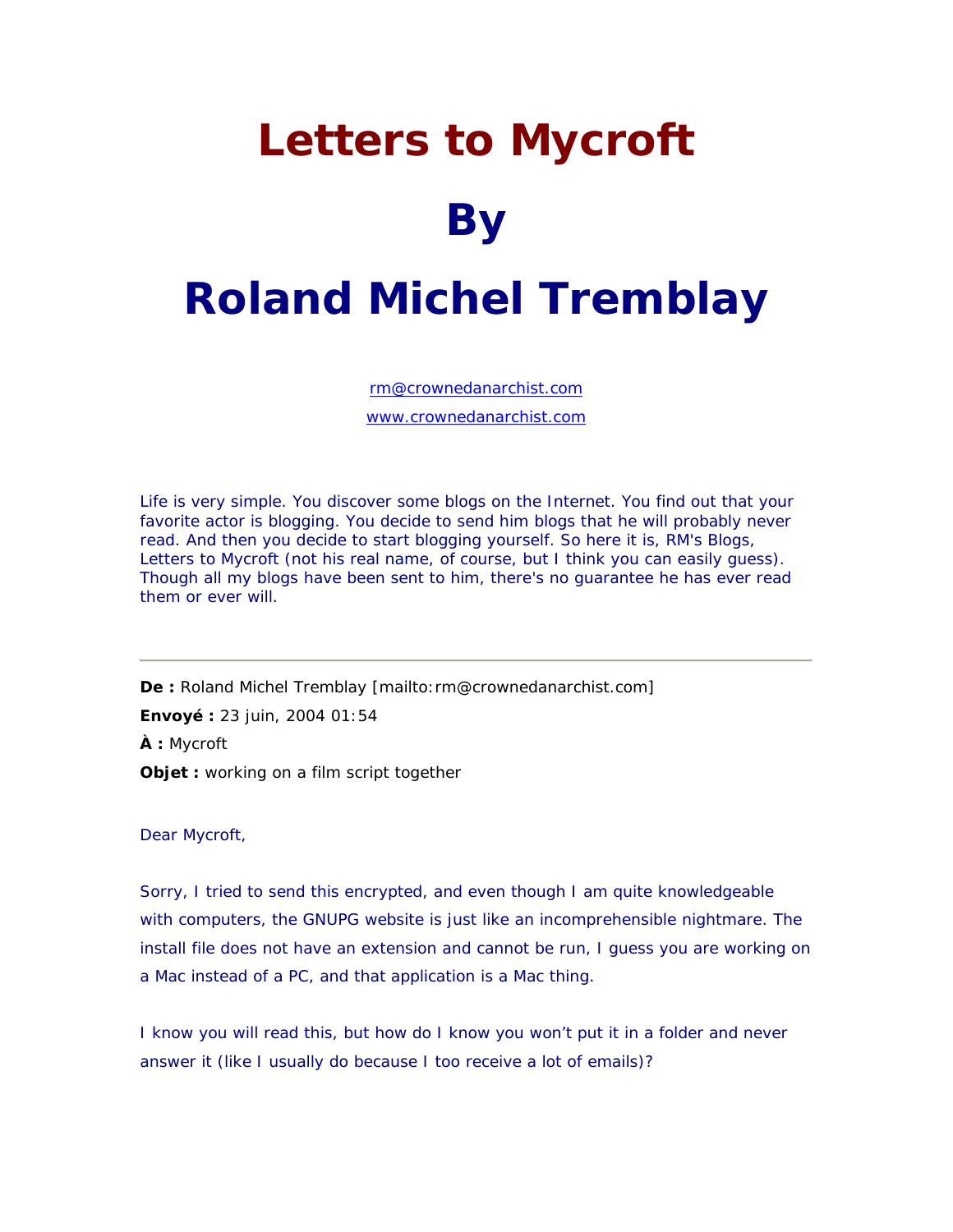Why am I contacting you tonight? Because you're one of my favorite actors? Because I care for you? Yes, this is true, but there's more.

I stumbled upon a website of actors who have their own websites. I went to see two websites only, yours included.

There was nothing interesting on the first website but, gosh, I wasn't prepared for your website!

I've met my double, who would have thought? For the last 3 days I have been reading your website. I was born in 1972, just like you, and I love The Cure and Depeche Mode, just like you (but I don't like Led Zeppelin, God knows where you picked that one from, as it is not your generation).

I am also a struggling writer, but only because I write in French. We write very similar things, our life. I have 5 books already published in France, and a sixth one this autumn. Like you I'm getting popular, even though, as you may suspect, the French market does not bring you money. But I enjoy my life as a writer that is becoming successful and recognized in the French countries (I am French-Canadian from Quebec, by the way).

I am also like you because I have a link to Hollywood, I write film scripts. This is new from this year and already I got a lot of success and I am in contact with X Films and X, I wrote four film scripts for them recently and they were amazed, hopefully soon I will get a reputation and work in this full time.

At the moment I am where you have been for many years. Trying to prove to my parents that I have the potential to get somewhere in Hollywood and absolutely no money whatsoever (which I hope will change soon as the film scripts get sold). I recently cut all the links with my family because they refused to help me, but reading your website made me change my mind and I have reopened communication with them. I realized that I was self centered and that others are struggling like me to get somewhere. I felt a bit ashamed with myself for my winging in my books, suddenly I felt I had no right to complain, that it was the same for you and for many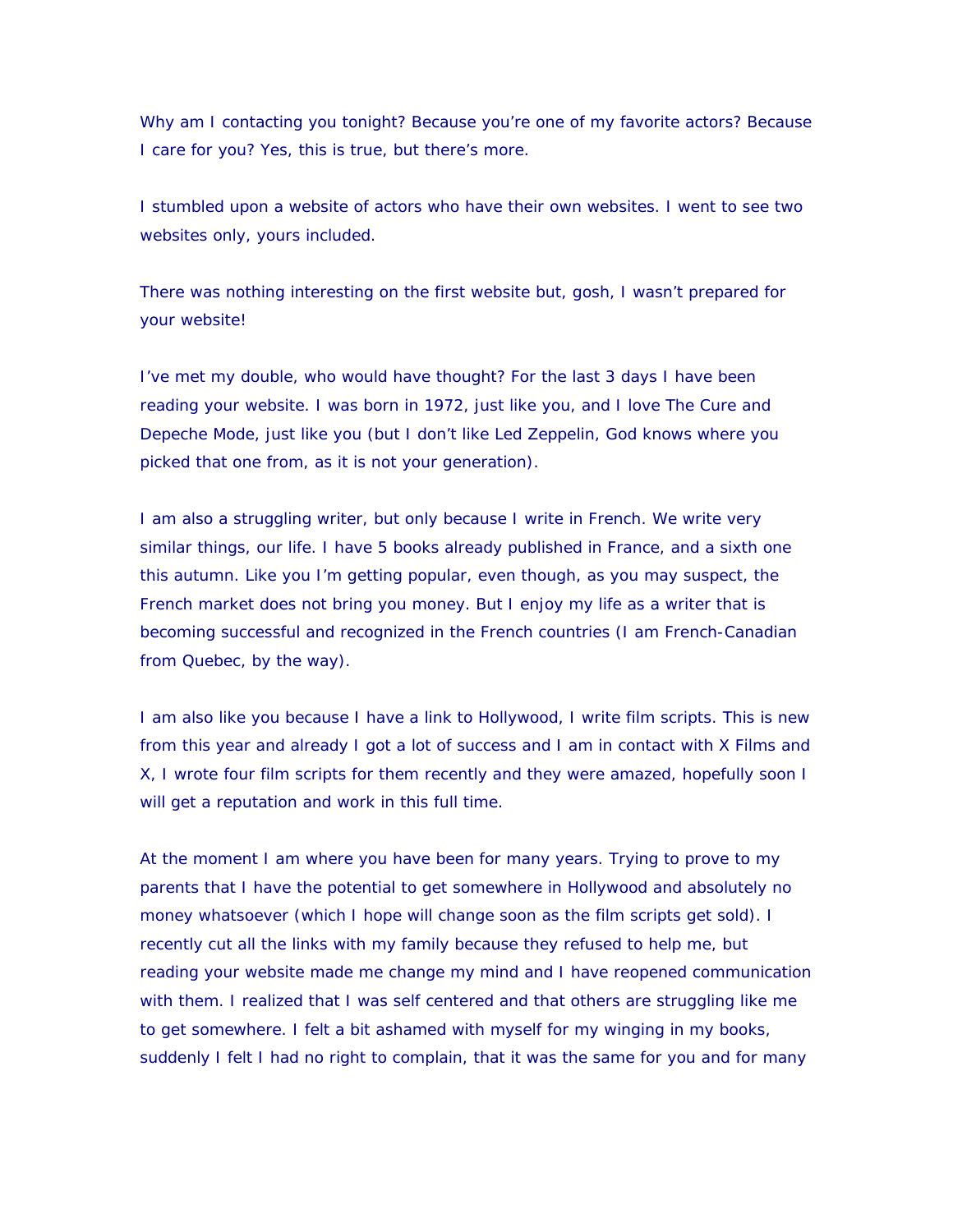other actors who have difficulty to find any role once they left or the series came to an end.

Valmont is one of my favorite films, along with Dangerous Liaisons. I have read the book many times, even wrote my Masters Degree thesis on it. The guy from ET was in it instead of you. What do I think about that? Well, as you are familiar with different timelines, I believe there must be some parallel universe out there where you were in this film and that I adored you in it. But I like things the way they are, we cannot tell how everything would have turned out in those parallel universes. I would have not known you as well for being in Valmont that I know you know because you stayed a bit longer in the series. I was sad when you left, but you stayed long enough and you were brought back in my best ever episodes. What I liked most was that you were just a kid piloting the flagship of the fleet. The captain trusted you so much that, even in the most critical situations, you were there at the helm. A kid with a very high IQ, it makes you dream.

You became for me what I could have been, what perhaps I should have been but never did, because of a lack of recognition. But who needs it anyway to get somewhere, if you have the determination and believe in your dreams. You just work hard and you eventually get there.

I saw you in three other films. You were great in all three films. The first one of course, is a classic film like the Godfather. The second was enjoyable and you were good in it (you saved the film really), even though I feel it must have suffered from a lack of budget and someone in charge of photography, and a good writer. And the third one, probably one of your best roles. You were a cute kid, and even though I am gay, I recognized you not as a cute kid, but as a wonderful actor and role model for someone my age.

You were lucky or you were very talented to have such a line up on the imdb. I am 31 years old, just like you, but I don't feel like living in the past, I can only look up to the future, as if my success and big break was to come. I see no reason why you should not think the same way. 31 is very young, most people our age are only starting up in life, they are looking at the future and think: I'm going to make it, it's finally going to happen. And your busy past just gives you a good start, you are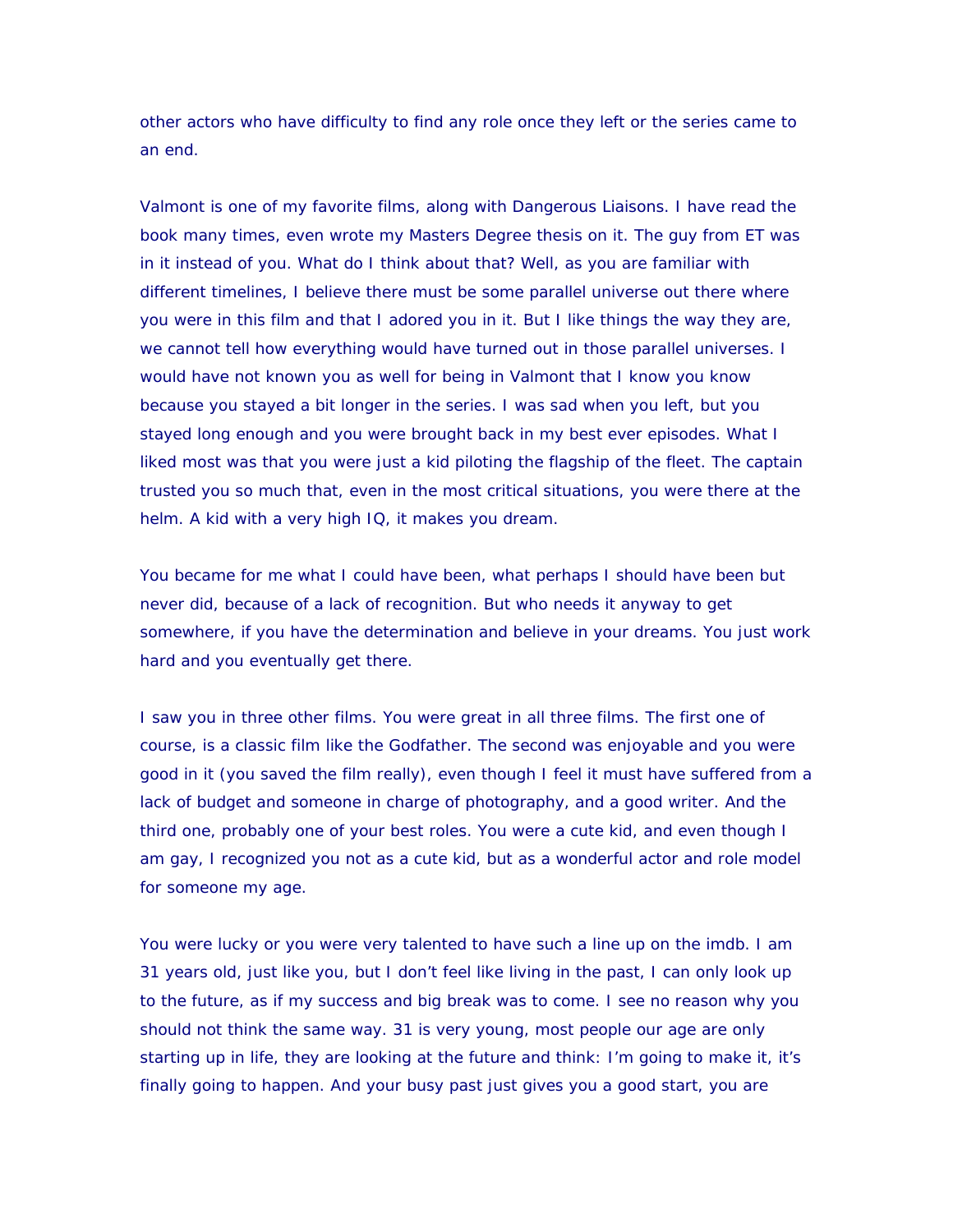already one step ahead of everyone. Even though, just like us, you still have to prove that you are worth something, that you are excellent. Which is a bit ridiculous, I know, because you have proven that, not once, but 10 times before.

This said, you don't look like you used to. Don't get me wrong, you look great, but you're not that little kid anymore that was perfect for these films where they needed someone that young capable of actually acting like a great actor. I have many script ideas on my website, and many other projects I worked on (including one still in development with many known actors like Al Pacino, Johnny Depp, Madonna, Angelica Huston, and yes even Ashley Judd). But I can't see how you would fit in any of these movies or projects. It made me ask why.

You look like my cousin, someone who is down to earth, like any neighbor. A baby face, just like mine and my cousin, even although we are only 31. I wanted to picture what role I would see you in. I thought that perhaps you had an idea for a script, that I could write it and we would take it from there. I'm well connected at the moment, I am not certain how long it will last, even though I feel they recognize my potential and I might go far. They are always thinking about these known actors when I always keep coming back to the ones I know are great. If I do make it in that business, I will certainly always think of you. Oh yes, you were memorable in that episode of another series, I forgot.

If you look like a normal person, perhaps something fantastic should happen to you, like in a Ray Bradbury story or a Twilight Zone episode. Or perhaps you have some ideas of what you feel you would like to be in a film. You were associated with these films where you were just a kid dealing with adult problems. Funny, your life story at the moment appears interesting enough, step kids, father suing you… not sure if that could do a great script. But it needs to be human, with something fantastic attached to it? Emotional distress, wanting something you cannot have… I'm thinking.

Please help me and let's see if we can work together, because I feel you could be a great inspiration. Sad you can't read French, you would see how similar we are, especially in what we write. I have some stuff in English you can read, quite a big website in fact, though it's nothing like the French one. We are similar because we speak our mind. That's not all. We don't care about the repercussions on our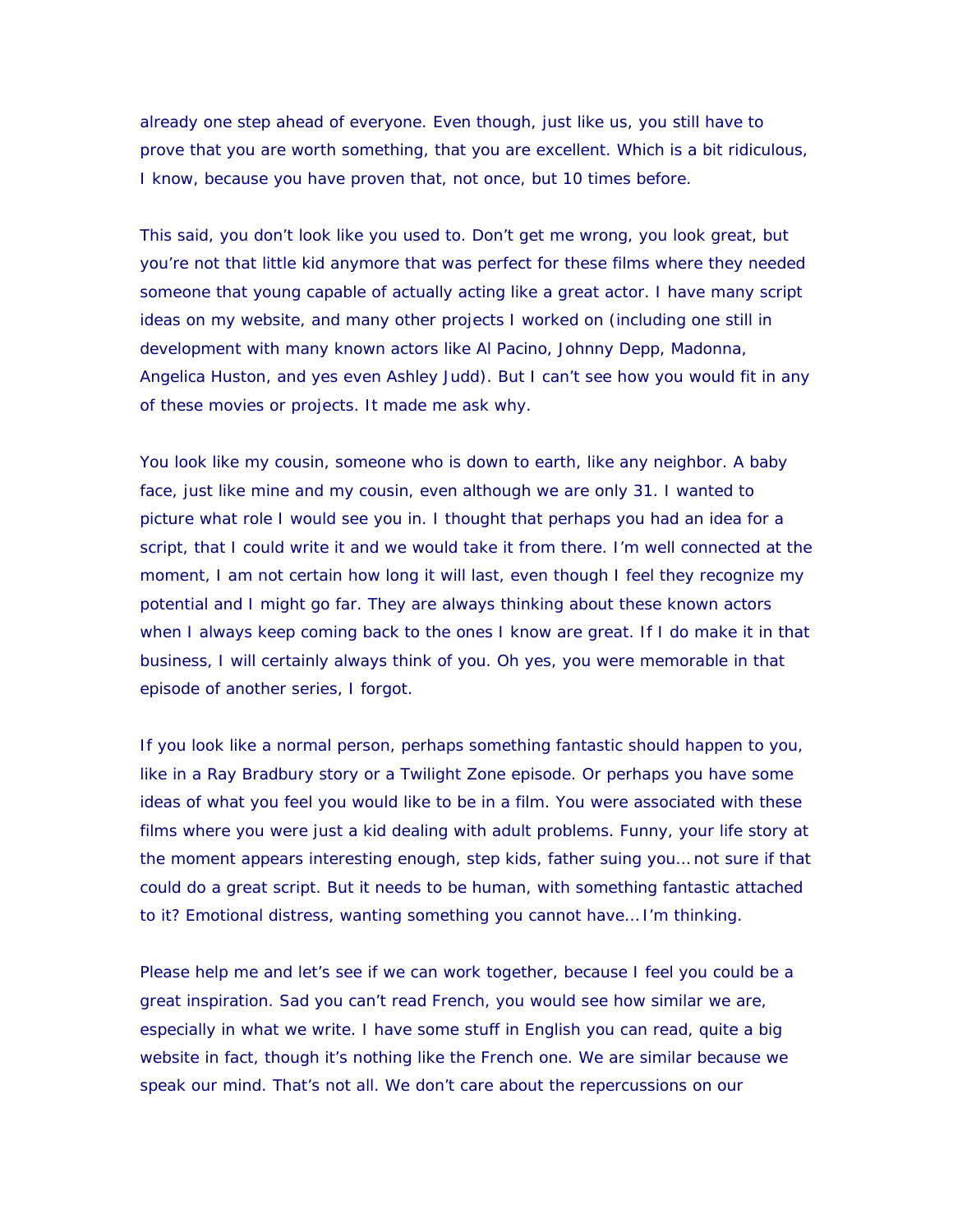professional life. And the world needs people like that, not afraid of the consequences of speaking their mind. Go for it, I always did, and I never regretted it.

I hate Bush, even though I did not read much about it and I don't talk that much about it (I have a script idea called Kill that President, and if I ever write it, it's going to be an anti-Bush stand). I don't feel concerned because I am not American. I kind of feel he is my President too, in charge of the world. Everything I read about what you said against him, I agree with. You're very wise, intelligent, you have the skills of an editorialist of a respectable newspaper. You could be a journalist if you wanted to, me too, but I guess it would be wasting our talents. We can still talk about it indirectly in our art. Perhaps that should inspire us in our writings. Maybe you should look at that idea Kill that President, there is already a production company interested in it. At the moment it is described as a play and the hero is a woman, but we could change it to a film and write it for you:

### [Library from the Future or Kill that President](http://www.crownedanarchist.com/libraryfromthefuture.htm)

Film or Play (one man show)

A woman has been asked to investigate a strange phenomenon, books from the future are being shipped into the past for an unknown reason. While trying to figure the how and why, she will find a book stating that the next President of the United States will become a kind of Hitler and she will presume that she needs to prevent his ascension. Little she knows as doing so and succeeding she helps destroying the world.

Well, I spoke more than I thought I would. There was only one point to this e-mail, to get you to visit my website, to charm you and get you to contact me afterwards. I wish to work with you on something interesting, a film script that would be to your liking, something that is close to your heart. And somehow I feel it will be close to mine. We should not wait after others, we should work towards a goal and make it happen ourselves.

I like you and I hope we can start a conversation.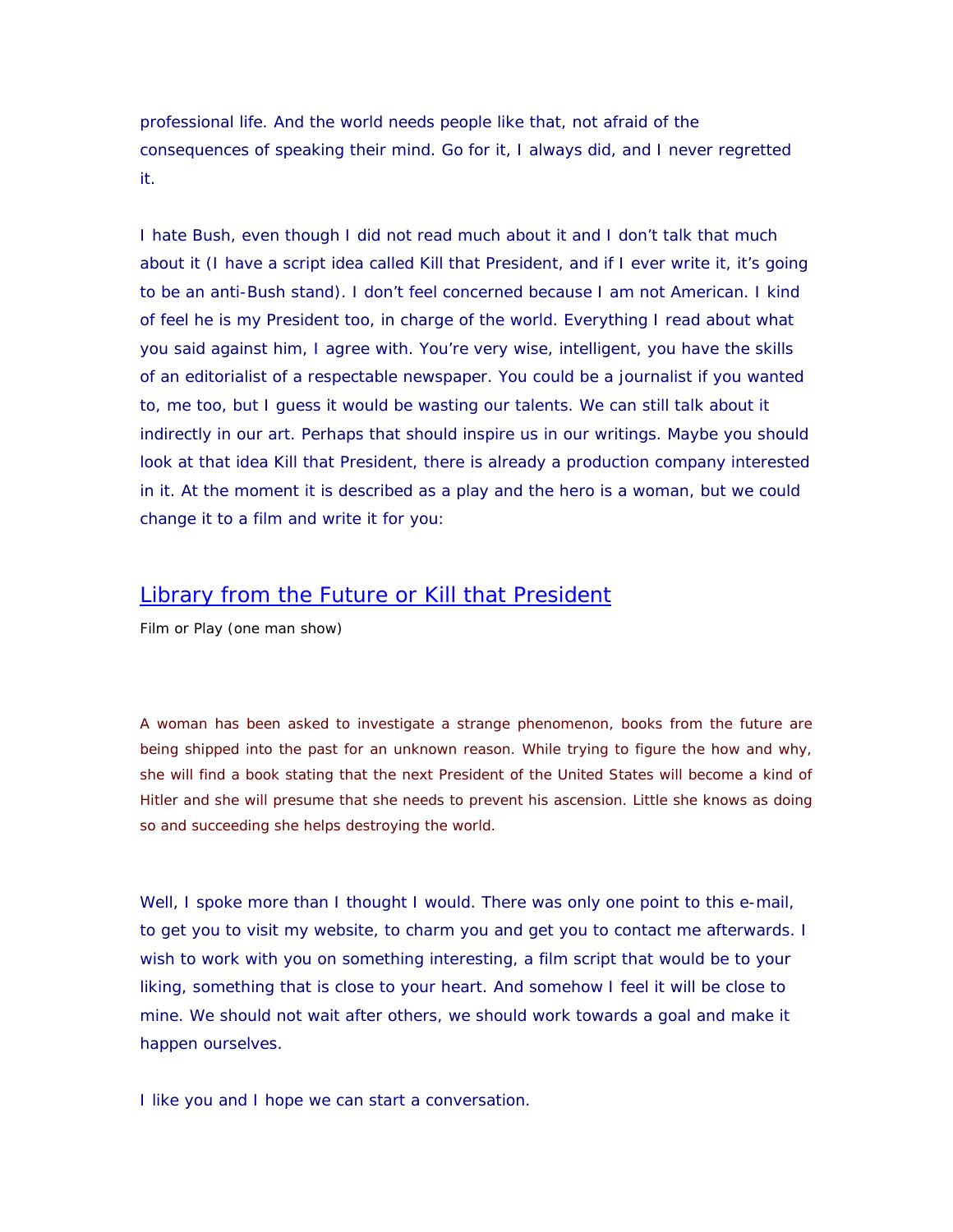Regards,

Roland Michel Tremblay

44E The Grove, Isleworth, Middx, London, TW7 4JF, United Kingdom Tel: +44 20 8847 5586 Mobile: +44 794 127 1010

[http://www.crownedanarchist.com](http://www.crownedanarchist.com/) [rm@crownedanarchist.com](mailto:rm@crownedanarchist.com) 

**De :** Roland Michel Tremblay [mailto:rm@crownedanarchist.com] **Envoyé :** 27 juin, 2004 06:34 **À :** Mycroft **Objet :** Nethack is nothing compared with Dungeon Master Java (also free)

Hi Mycroft,

I'm not expecting an answer from you, and that's cool.

So I've decided to keep writing in the hope that one day you will contact me or that I will contact you via your agent for a role (I suspect you might then contact me) (and that's cool).

Reading more about your website got me interested in talking about a lot of things we share. You got me on Nethack, I've decided to stop before the addiction kicked in. I too have deadlines for my book A French-Canadian in New York due to be published in September, which is the follow up to [A French-Canadian in Paris](http://www.crownedanarchist.com/) that is enjoying great success in France, Belgium and Switzerland at the moment (they are in French). And I also have this film script to finish, the gangster thing that I've been told was the follow up to The Godfather (no pressure!). I can't tell you more, but this is the thing with the actors I mentioned in my previous e-mail.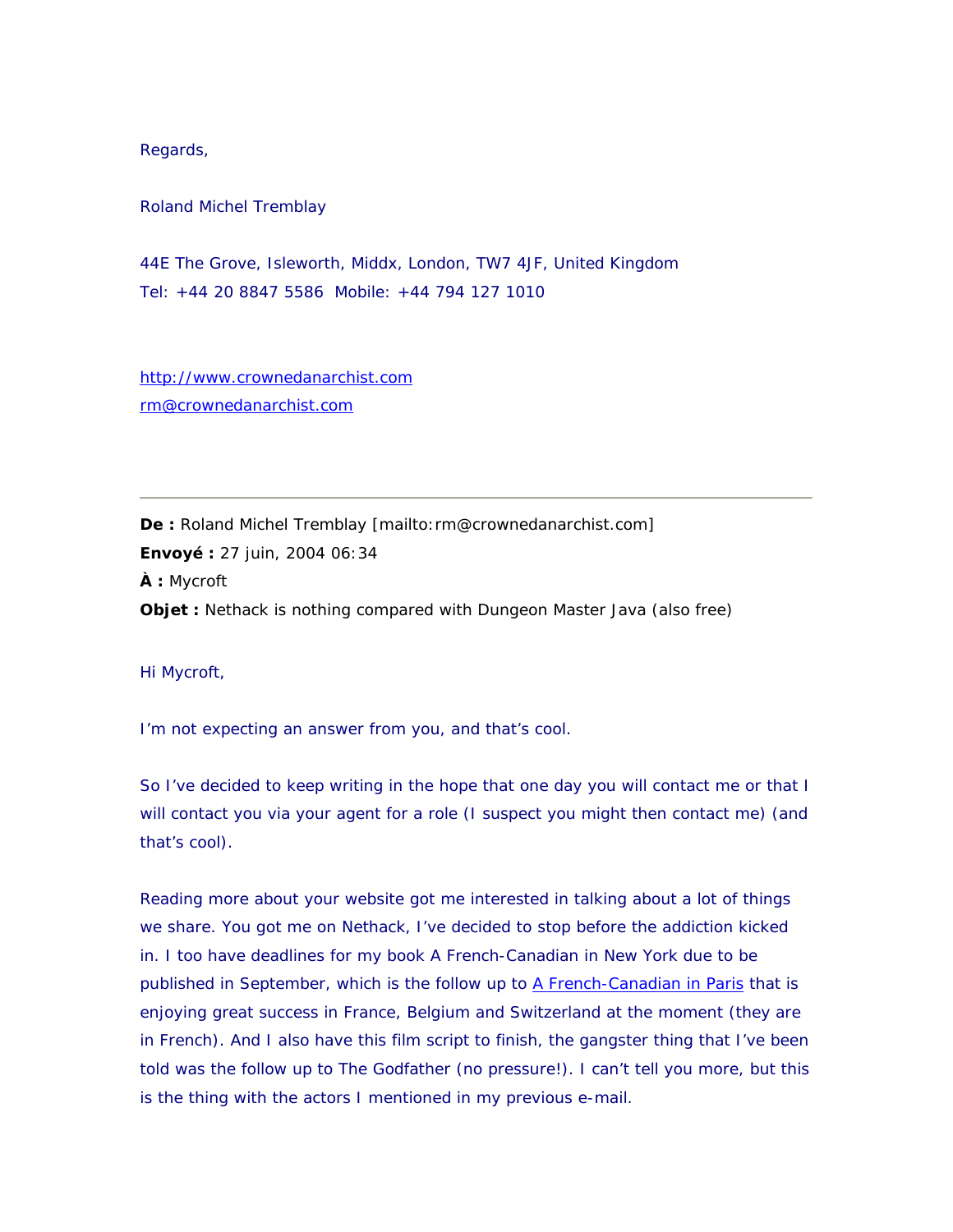As for Dungeon and Dragons, I have to say that I am not that fascinated by this universe as much as my cousins in Québec (I live in London UK now). But there was that one game that really got me when I was young and I lost many years of my life playing Dungeon Master on my Atari ST computer. Luckily today there is the perfect version downloadable for free on the Internet using Java. A bit complicated to install, but really worth playing:

## <http://www2.cs.pitt.edu/~alandale/dmjava/> <http://dmjava.free.fr/>

Contact me if you have any trouble installing it. You need to install Java first (there will be links on the websites).

I read the story about the Canadian shipped to Syria, and even though that story did not affect me (because I know the American government can be as corrupt as the ones from other countries), I have to say that I was in shock to read about that guy saying that all Quebecois should be shipped to Syria. Something weird in my head happened when I read that, my monitor went weird. Suddenly I was out of the room and could only see that sentence. I felt like I was back in Ottawa where I studied and read every morning in The Citizen those English Canadians saying similar things about French Canadians. They hate us for no other reason that we speak French and not English.

I also read that you have done some work for another TV channel. Funny because I wrote three treatments for them for television series, and in July we will find out more about if they want to buy them or not. Please keep that for yourself (I don't want to get into trouble) but one series that is very promising, and they said it was the best thing they read, is called Girls Spies: 8 women super-agents (sexy) coordinated by one nerd/geek that really should be you. I certainly will mention it to them when the time comes (although we're not sure if it will be animation or real actors). The other TV series ideas are on my website (I'm not sure if X read them yet as X said they may wait July to show those two ideas to Mr. X):

#### [The Virtual Universe](http://www.crownedanarchist.com/perfectuniverse.htm) and [First Planet](http://www.crownedanarchist.com/firstplanet.htm).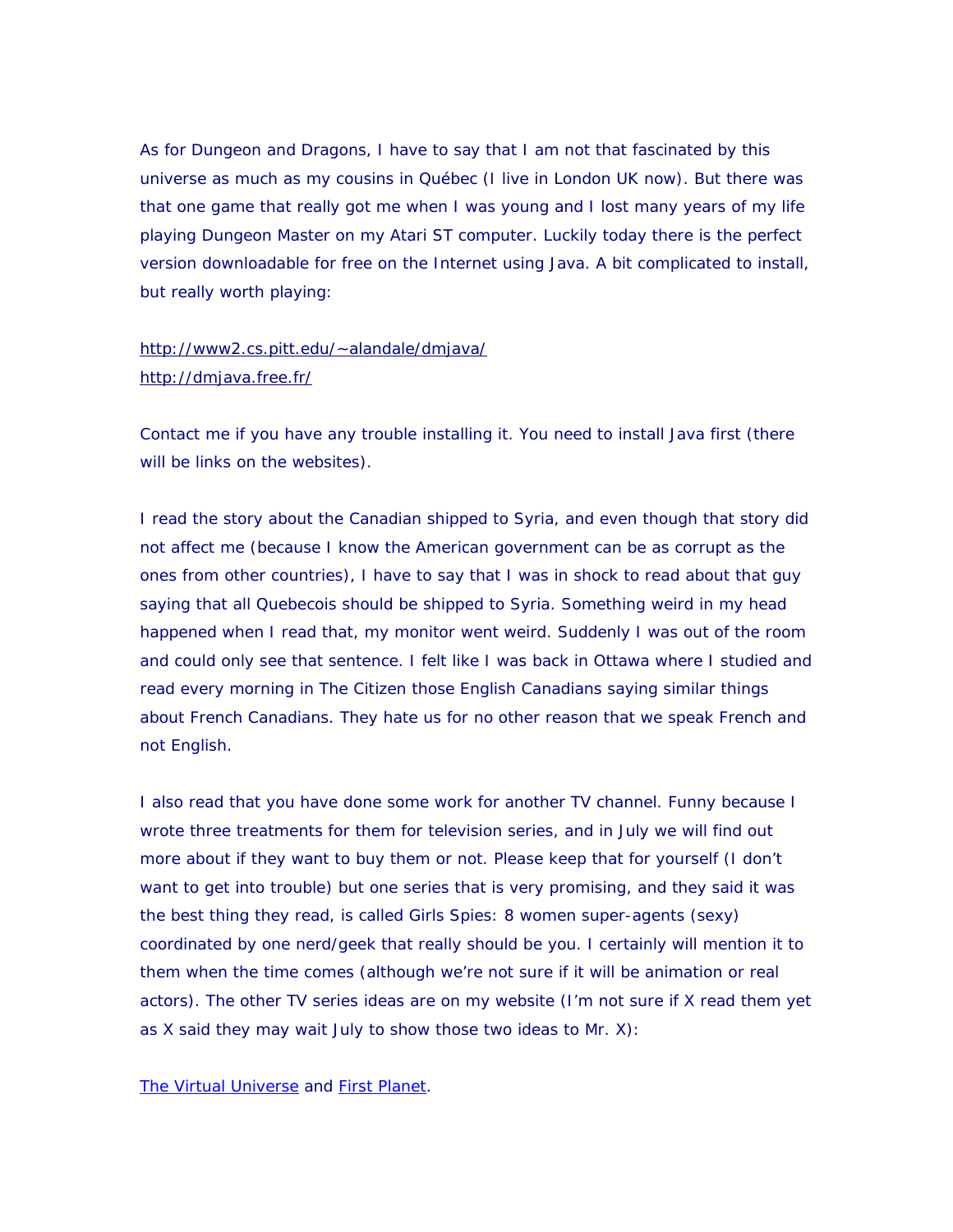I think you would be particularly interested in the Virtual Universe, which is about the Game World (a holodeck really), or the race to create the perfect virtual game world. I would see you as the Programmer (or God) of the virtual universe.

OOPS! I just read "Why I Quit the Network". I guess you won't be interested in any of my projects. I can't find the year you quit the TV channel, I thought the series you were on was on recently (or is it all dead as well?). Never mind, though now I'm a bit worried about getting involved with these people. I wouldn't want to be writing a whole series for some bastards, perhaps I won't deal with the same people? We'll see.

I can't tell you how refreshing it is to have someone speaking his mind like you. It cost you a lot, but it certainly opens the eyes of everyone around. The TV business in the UK is filled with bastards like that, the Bullies at the BBC are well known. They feel they can get away with anything because they think they gave you the opportunity of your life just because you work in TV and people would kill to work in TV. Well, I don't feel like that and I would never suffer any bullshit either.

You would never imagine how many times I have been threatened with a law suit for barely mentioning anything on my websites. I have learnt my lesson well, there is nothing now on my websites that has not been written by me, I always ask permissions if it is not the case, and I never mention anyone or any company. I'm glad you do, and I'm pleased you can get away with it. I wish I could too, but this world has gone mad. I wrote a simple article about a musician from Québec that I met. I wrote exactly what he told me, and I was getting sued for slander! I wrote a tone down version of the article (I cut 2/3 of it) and I never heard from their lawyers again. Even though it was the truth, they were ready to fight me.

I even put some links to a book on my website with a small excerpt from the book, and they too wanted to sue me despite the fact that there was a direct link to Amazon for that book, encouraging people to buy it. They wanted £100 a year from me to keep the excerpt online on my website. I told them to fuck off. And now, I have some other large excerpts from books by Michio Kaku and Lawrence M. Krauss in my [Sci-Fi Reports](http://www.crownedanarchist.com/index.htm#science_fiction_helper_reports) (about the science bits), and I'm living in fear that I will get a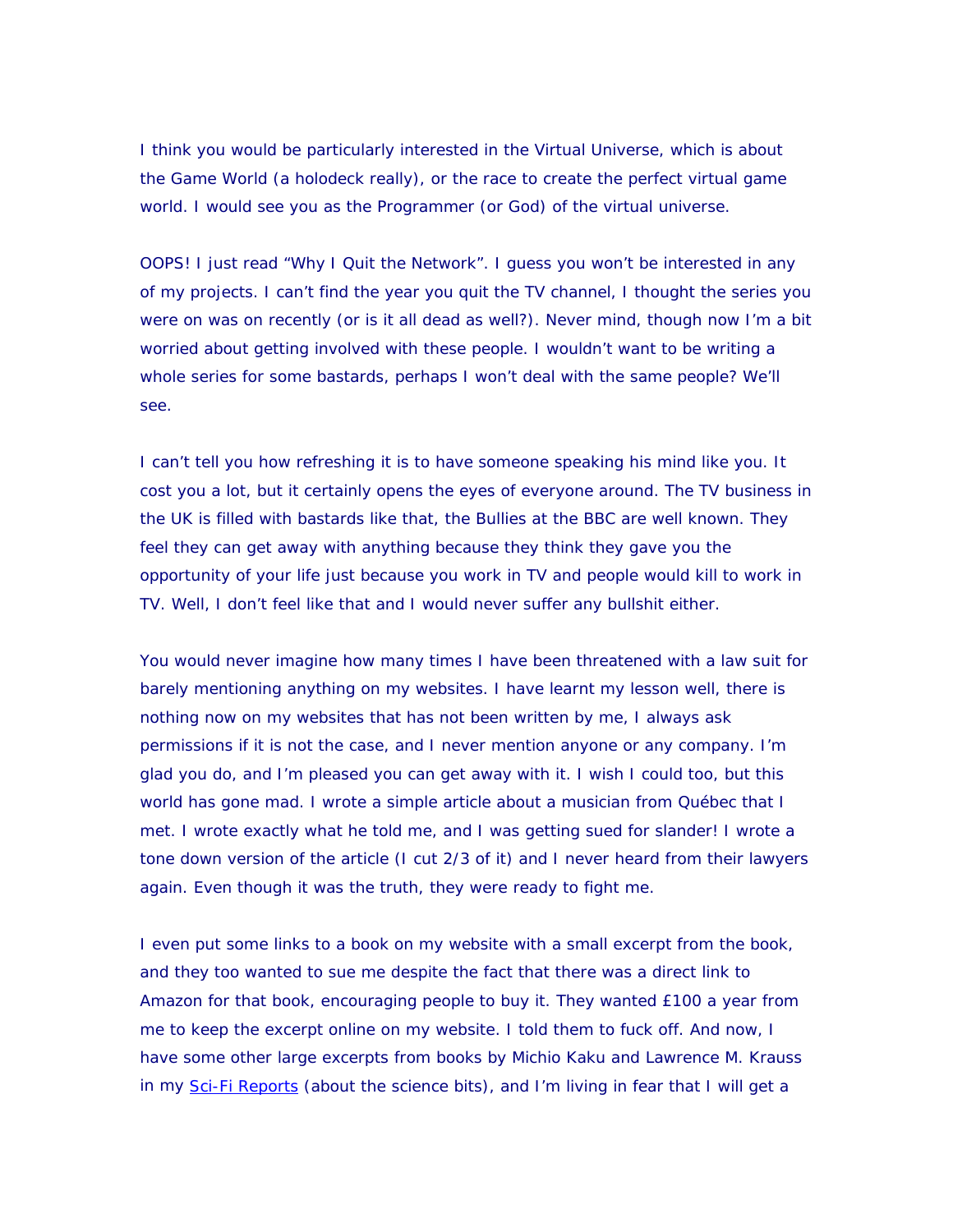call from their lawyers pretty soon. But I'm waiting before taking it out, because their excerpts are essential to the reports.

As for why some people hate you, before reaching your website, I never knew anything about it. I was shocked, I called myself a fan and saw the series at least 100 times, and yet, I never knew some people could have disliked your character in the series. It does not make any sense to me, because you were so great in everything you did (and I saw the photos of one of your films, which are just incredible!). You're such a lovely character, it never occurred to me that someone could hate you. People can be so cruel, I suffered myself when I was young. Of course, it was never that public. Which is just to show, really, that everyone on this planet knows you! It must mean something, you know. In French, there are no websites talking and criticising like in English. After 5 books published, it is still very hard to find anyone willing to talk about me on the Net other than just the general descriptions of the books that are generally on the cover anyway. At least everyone knows you, it's great!

I have to admit though, reading everything you linked to from your blogs, I would have committed suicide by now if I had read 10% of that crap about me. I could have never lived with so much cruelty and negative feedback about my work. It's true though that I am suffering from a permanent existential crisis (even though I have no reason for this and I can't explain it). The fact that you are still alive, that you confront all this, and do so now in such a public way with your website and your books, and that you can wake up in the morning happy with your family despite all that, is a testament to how strong you are and that no one or nothing will ever bring you down. You will resurface as a great actor in the future with great talent, I know, because you will never stop going forward.

That's it for my personal Blog to Mycroft for tonight. Sleep well.

(Let's have a Black Celebration, tonight…)

Regards,

Roland Michel Tremblay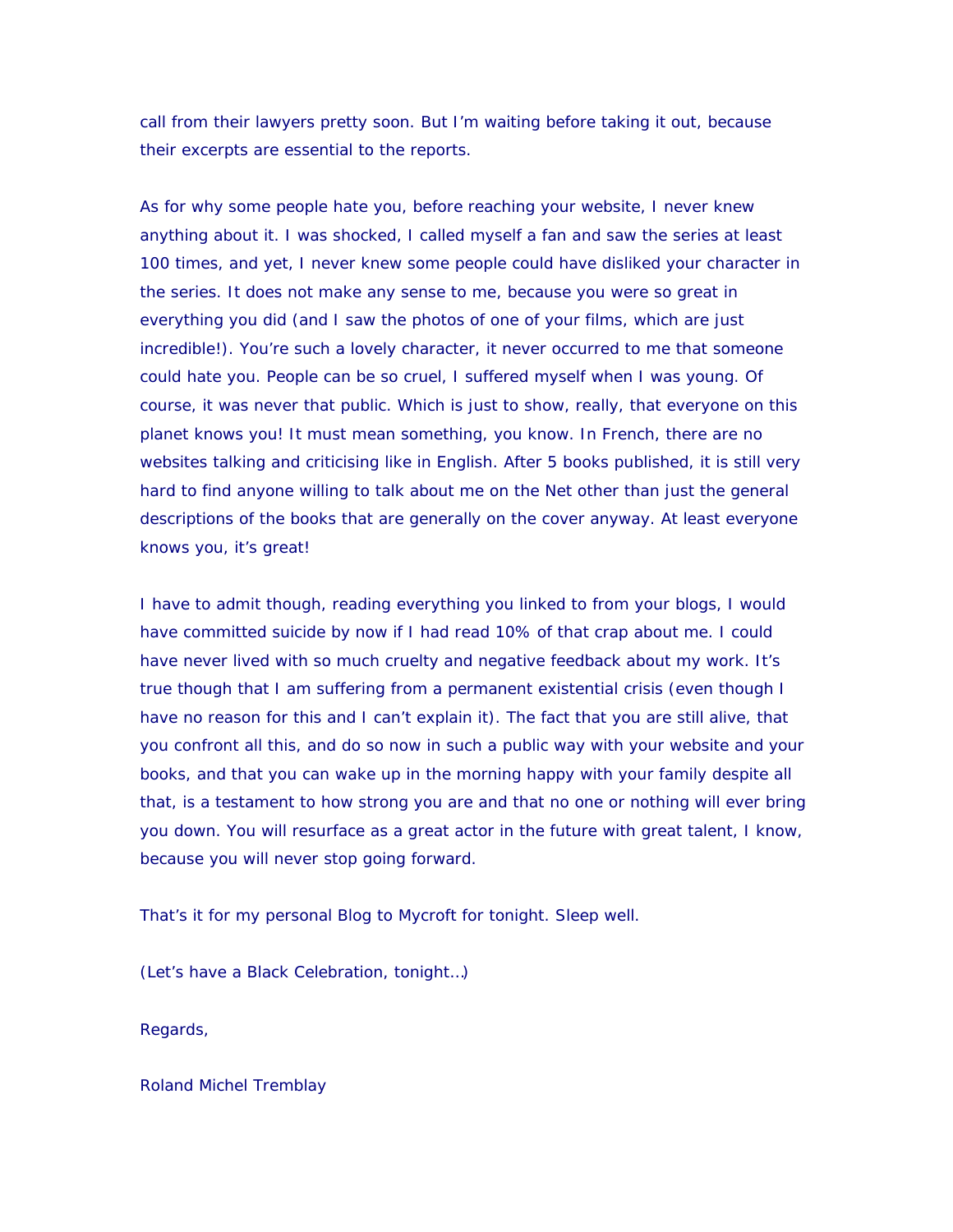44E The Grove, Isleworth, Middx, London, TW7 4JF, United Kingdom Tel: +44 20 8847 5586 Mobile: +44 794 127 1010

[http://www.crownedanarchist.com](http://www.crownedanarchist.com/) [rm@crownedanarchist.com](mailto:rm@crownedanarchist.com) 

**De :** Roland Michel Tremblay [mailto:rm@crownedanarchist.com] **Envoyé :** 28 juin, 2004 03:37 **À :** Mycroft **Objet :** Blog 3 - Roland Michel Tremblay

Hi Mycroft,

Here is my Blog number 3, personal Blog to Mycroft.

I went to bed at 7 am in the morning last night, reading your damn blogs and sending you Blog number 2.

I have decided to start my own blog, and it will be called Letters to Mycroft. I don't care if you don't agree, sue me. Since you have not threatened anyone talking shit about you, I doubt you will sue me. I have decided to be frank in there, like you. I don't give a fuck if it costs me some jobs, just like you. I guess you have inspired me… great! No one inspires me anymore…

When I went to bed last morning, I felt like committing suicide. And then, I wondered why.

Is it because I don't have any more money and my bills won't pass starting Monday? Is it because I can't see how the film scripts I worked on will suddenly be sold and bring me money instantly? Or is it more likely because my boyfriend was going to be in a crisis state once I woke up at around 3 pm?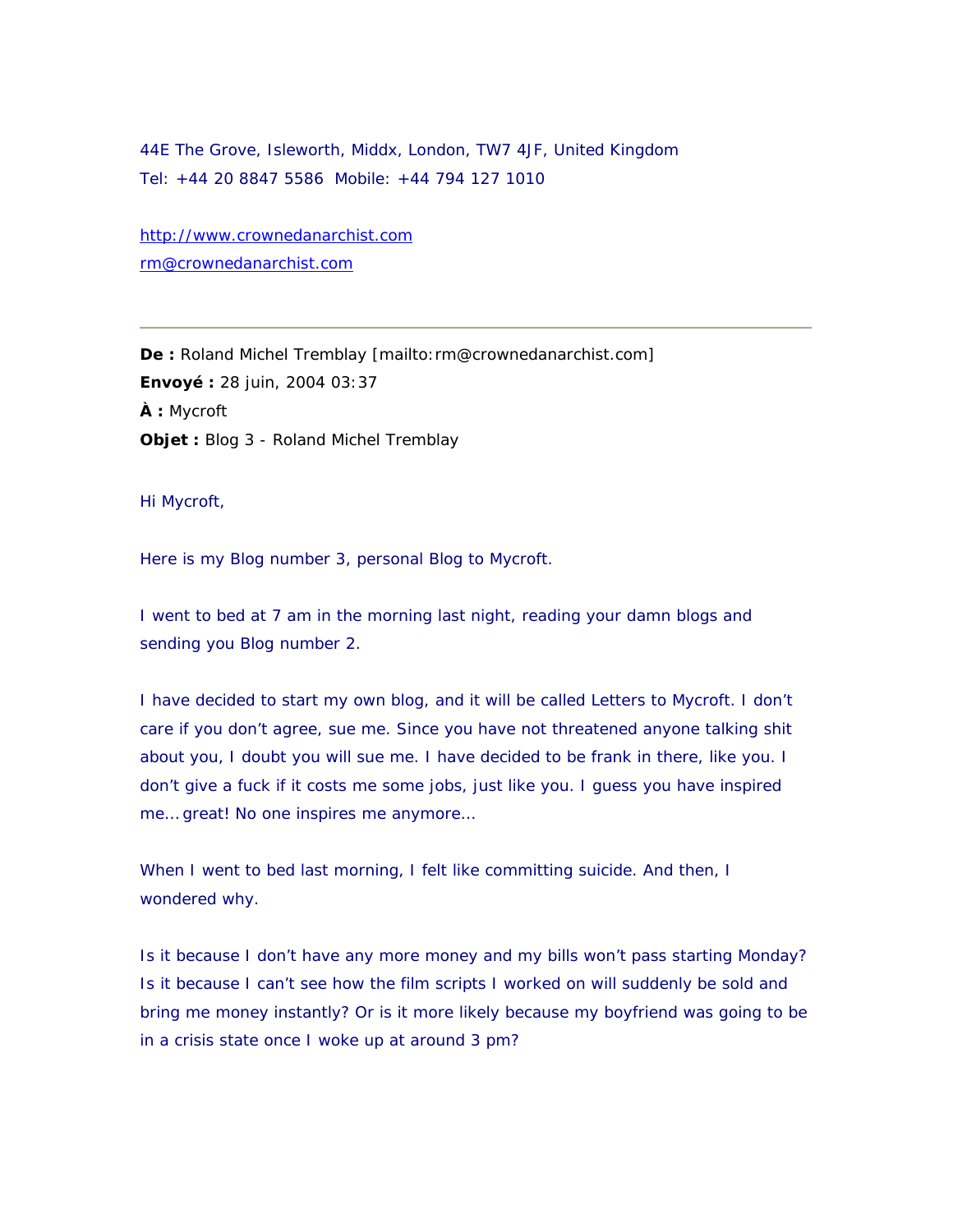I'm not sure how your wife succeeded in tolerating you while you were, according to her, tossing around all day. While you pretended searching for some work, when she could only think you were wasting your time and be a dreamer. I wonder why my boyfriend has not just kicked me out of his flat yet, leaving me alone and naked on the streets of London. Many times he had to pay my bills, but now he is at his limits. He can't help me anymore and he is getting angrier by the day.

My only solution to survive July, it is to move to Geneva and work in a friend lawyer's office. I think it would be perfect. The time to get some money for all the work I have done on those film scripts, and anyway, it will be quite an adventure. Surely it will inspire me a few lines. I'm not sure yet if it's going to happen, my friend in Geneva is not forthcoming, even though she proposed the idea to me in the first place. I just don't know where I am now.

Wouldn't it be stupid to commit suicide when two months later I could have succeeded? Suddenly the 7 projects I worked on, all sold, and getting a massive pay check from basically God, and be doing what I love: write, write, write? As we don't know what the future has on hold for us, it's not easy. Sometimes I feel the only way out is to kill myself. At that point, I don't even give a damn if I was going to succeed. It doesn't matter anymore. It would solve all my problems. And the saddest thing is that I would kill myself because of a question of money.

I read in the newspapers in London that a father of two did exactly the same thing I did. He got himself 10 credit cards that are so easily available in the UK, and finally had a debt of 75,000 pounds sterling. Exactly like me (though I have more debts than that, because of my studies). He killed himself! Because he could not see any way out. He could not pay his damn bills, could not pay back the interests each month… I am at that point. He opened my eyes. I would kill myself for money. Great capitalist society we have. The American Dream and all. They forgot to tell us that if we wish to pursue our dreams, to make it big in Hollywood, and if we don't make it, there will only be one way out: suicide.

I wish I'd learn about that beforehand. I would have never refused that conference job that offered me £30,000 a year plus bonus. Over that I declared war over my family, they refused to help me financially until I could survive on my own writing for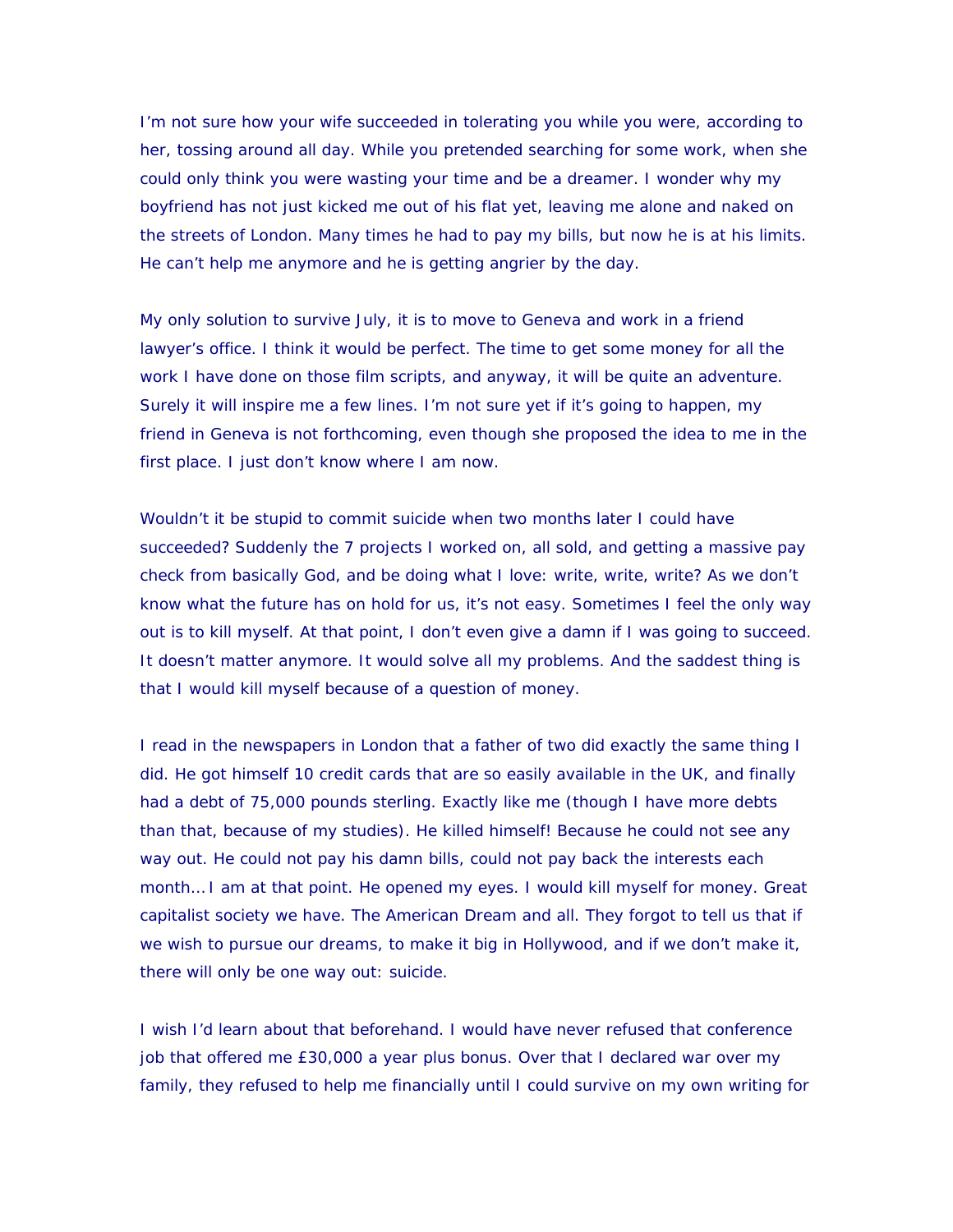Hollywood. I lost great friends that I have known for 20 years over this, because when you start to ask for money, they just walk away.

I just stopped listening to Louder than Bombs of The Smiths, I think it was going to expedite my way out of this world. I put on some CD of the Moody Blues instead, In Search of the Lost Chord. My father used to listen to that in 1978, when I was 6 years old. Every Saturday morning. Like a disease, it was communicated to me. One day I woke up in London, I went to their record company in the South of London (they have a shop), and I bought every single Moody Blues CDs they had. It cost me a fortune, by I think it was a good investment.

Sometimes it reminds me why I am living in London. I think it is the center of the Universe. Anything the United States ever produced is crap. But everything England ever produced that lasted, is just a classic. And that's fucking true. Apart from your series, the US has never produced anything that was worth living for. England gave us just about everything worth living for: Depeche Mode, The Cure, New Order, The Smiths, Oasis, the Beatles, the Moody Blues, The Prisoner, Doctor Who, The Avengers, and so on.

I live in Richmond, where most great creators live. The Rolling Stones, The Who, Pink Floyd, and just about every single great actor England ever offered to the world. That's one motivation, sometimes in the morning when I wake up. I feel I live right at the center of everything, where I belong, probably like you feel living in Los Angeles with all those actors. But it's not the same. There's nothing cool about L.A., I would not feel privileged living there. In Richmond-upon-Thames I feel it, history, you know? Event though I'm not part of it.

Oh dear, I'm listening to The Best Way to Travel of the Moody Blues. Another song that is actually on my website because it is the perfect song explaining my weird theories of the universe. I live in fear that the Moody Blues eventually will find out and send me some sort of bullshit letter telling me to take it out. Who cares anyway? I don't give a shit anymore.

I'm drinking Armagnac tonight, because I can't afford any more alcohol, and I still have those old weird bottles that were given to me while I worked for an alcohol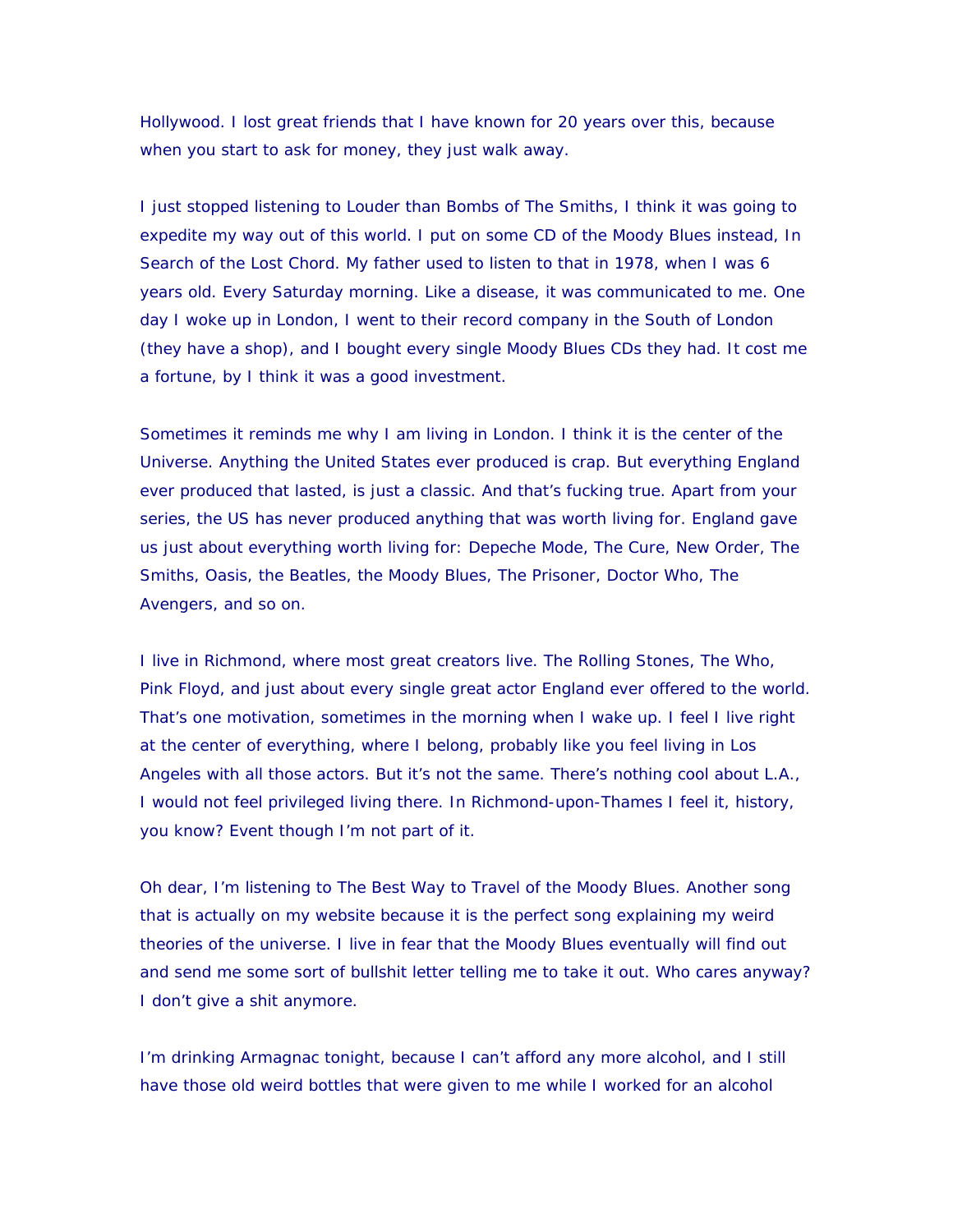company in Brentford. Must have been 7 years ago. I'm pleased to report that alcohol is still good after all this time. I'm sure you don't care much about that. But who cares anyway.

My dear Mycroft, you are now just a mean to something. A mean to my own blog. Why do I care about you? Good question. I don't know. Like you said, I must be identifying myself to what you suffered over the years. Even though you're finally escaping all this with the success of your books, while I'm still stuck right here. It's nice to think that if it has happen to you, it might happen to me. And it could, believe it or not. God knows what the French market can bring, I could become some sort of a legend. Even though so far I know it cannot bring any money.

Funny that I feel I have the potential to make it, whatever it is that I wish to make it in. I know I will succeed. That has always been my main motivation. But what if I can't make it, if I don't succeed? This is where the problem begins. If I can't write for a living, life is not worth living. But when do I decide that I won't make it? That I won't succeed? That's the hardest part.

In the meantime I just continue to make all these sacrifices that are alienating my family and my friends. I don't think you have an answer to that, you too are struggling with the same questions. Thankfully you have a wife that you love and step kids that depend on you… it is easier for you. I don't have that. I only have a winging boyfriend that complains all the time that I'm not getting anywhere fast in this business. And therefore it did not warrant that many sacrifices. I've decided recently that I either succeed in Hollywood or I would kill myself. Not much choice anymore. I may be closer to death every day…

(And the Tide Rushes in… Moody Blues, Question of Balance, favourite song of my dad.)

Regards,

#### Roland Michel Tremblay

44E The Grove, Isleworth, Middx, London, TW7 4JF, United Kingdom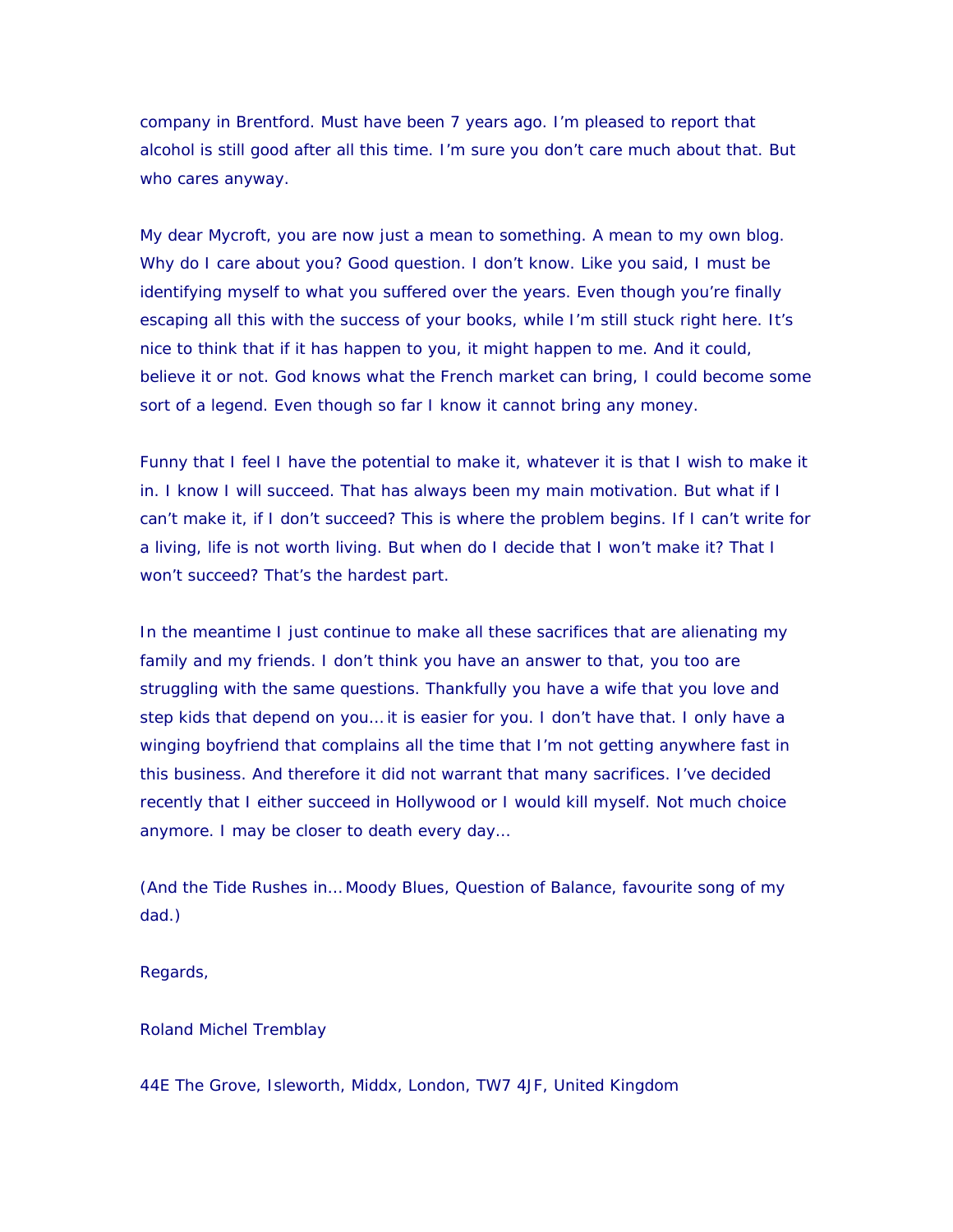#### Tel: +44 20 8847 5586 Mobile: +44 794 127 1010

[http://www.crownedanarchist.com](http://www.crownedanarchist.com/) [rm@crownedanarchist.com](mailto:rm@crownedanarchist.com) 

**De :** Roland Michel Tremblay [mailto:rm@themarginal.com] **Envoyé :** 30 août, 2004 02:25 **À :** Mycroft **Cc :** 'rm@themarginal.com' **Objet :** Blog 4 - Personal Blog to Mycroft - Roland Michel Tremblay

Hi Mycroft,

Here is my Blog number 4, personal Blog to Mycroft .

It has been a while since I sent you a blog. I guess not having any answer from you sort of de-motivated me, but the thought that you may actually be reading it some day is a motivation. I am less depressed than last time I wrote to you, which is good news. Though I don't really have any reason to be less depressed. I still haven't found a job (any kind of job, even waiter) and my boyfriend continues to pay for me though it is the source of many crises that are becoming more and more unbearable. I even thought of moving back to Québec. If I don't find a job soon, I can kiss my 10 years relationship goodbye.

I even had an interview at the BBC, to work on one of their websites for professional writers linked to the BBC. I applied to over 30 positions at the BBC and could only get that one interview. I screwed up completely, they have this extraordinary way to put you on the spot and ask questions impossible to answer. Like, what did you do to prepare for this interview, what are the websites you visit at the moment… and there and then, I could only think of mentioning your website. The guy who was frying me was quite impressed though, and told me he actually enjoys your website. Perhaps this was the only highlight of my interview with the BBC, but in the end I did not get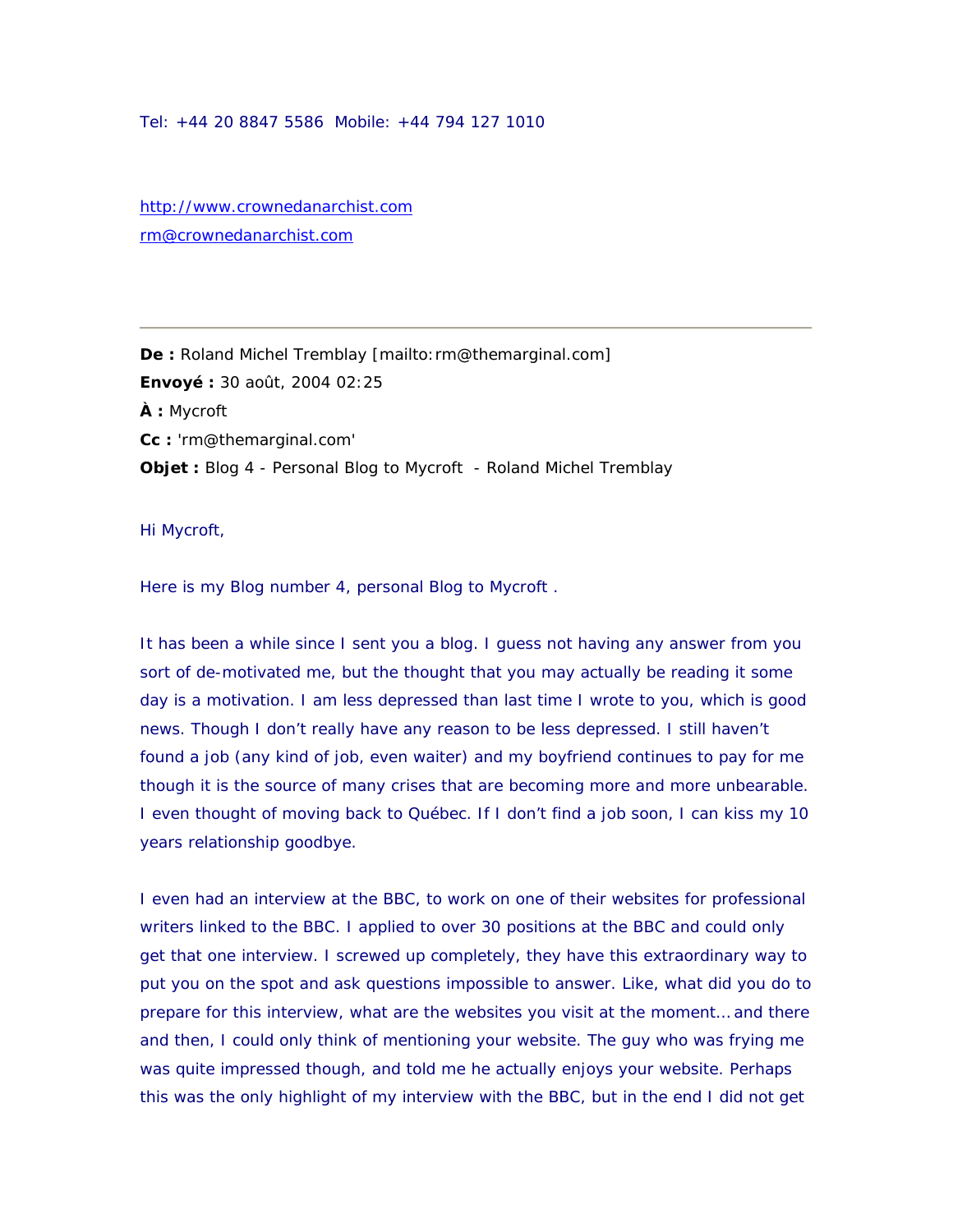the job. Which is a bit sad because I'm pretty certain I could have done something great for them, I'm usually excellent at any job I do.

Today I watched you on TV in one episode, where you got mom stuck into a warp bubble. I guess England must like the series a lot, it is on TV every day, something like twice, and on the weekend it goes crazy with at least 6 to 8 episodes. You're on TV pretty much all the time here in London, it would be impossible to forget you (Sky plays reruns of the first seasons on a regular basis). You had a nice tan in one of the episodes, I wonder where you got it from (I suppose you can't remember). I always thought the traveller looked at you in a weird manner, I guess it could be interpreted as a paternal or a mentor's look. I was wondering if the director asked him to look at you like that.

I did not hear anything from X Films, none of the film scripts I wrote for them or the treatments appear to be sold. These things might take time, but as my contact is ignoring me now and does not answer my e-mails, I take it she is too embarrassed to give me bad news or she has finished squeezing the juice out of me and she is now sucking the blood of another screenwriter hoping to make it in Hollywood. I had other offers to develop other of my screenplay ideas, but could not find the motivation to write them as no money or possibilities of production seem clear on the horizon. So I have put all that on hold for now, concentrating instead on my books and finding a job.

A French-Canadian in New York will be published in September or October and I feel that second book of my trilogy is a bit like your last book. And the first one, A French-Canadian in Paris was like your first one. I compare myself a lot to you, because I too suddenly had a breakthrough with my literature with the publication of these books. My first four books published some years ago did not sell very well, so there is not much I can celebrate there. It is only cool to be able to say I have my sixth book getting published this month, it has a nice ring to it, even though the French market is guaranteed to not give me enough money to survive just from writing.

I had to create myself a new website which does not have the word Anarchist anywhere on it because I could not mention my website to any employers from fears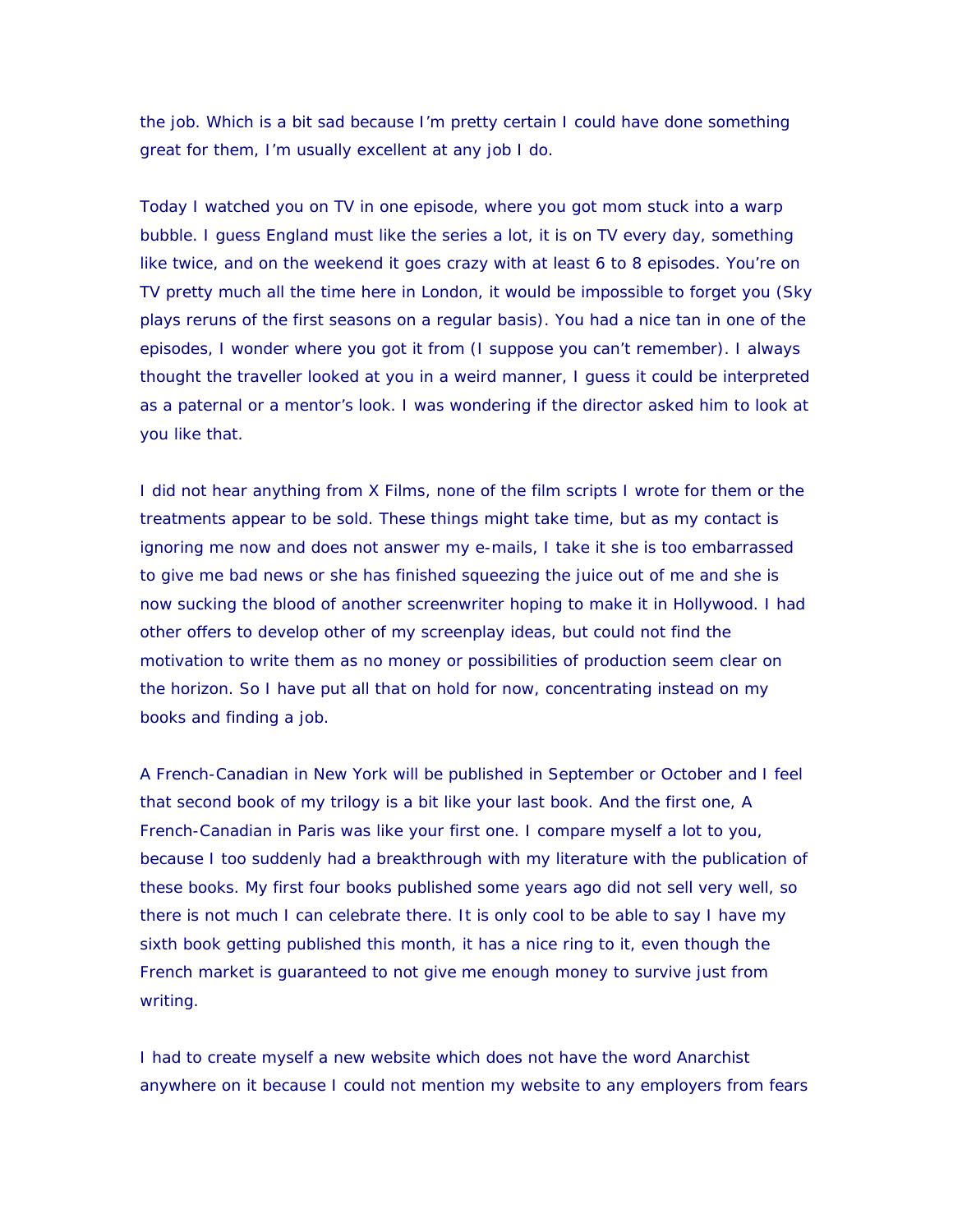of frightening them. It is called The Marginal ([http://www.themarginal.com\)](http://www.themarginal.com/), and it contains all my screenplays, reports and articles, but nothing personal. I'm sure my Crowned Anarchist Literature title prevented many producers and directors from reading my screenplays in the first place, even though I am not an anarchist and will never be one. Stupid idea to pick up that title from a French book that I liked. Almost mortgaged my future. Unfortunately I built my new website after my interview with the BBC, so they might have thought I was going to bring chaos into their little universe. I have to say, I loved going to their offices that are pretty close to where I live, it is very impressive and I would love to work there. Everyone looks very peaceful, like if it was a requirement to work there. I guess I just did not fit the profile as I am a bit enthusiastic, even though I was more like a zombie at the interview.

I made a huge mistake the other day that I'm pretty certain made me feel like when you were being destroyed by these fans that did not like your character. I posted one simple message on the website Wordplay featuring the blogs of well known screenplay writers Terry Rossio and Ted. Somehow I managed to turn everyone against me and they all visited my website to tell me afterwards that I was wasting my time and that I was lying somehow. It was terrible, they were very destructive, they certainly have a lot of imagination, the bastards, to misread everything I wrote. And I was so stupid, I did not know these people were known or that this duo actually wrote films like Pirates of the Caribbean and they are linked to the film company I was writing for. Perhaps this is why I never heard of X again, as they are linked to X. I was talking about that article called Throwing in the Towel or not, and I felt bad about that article because that night I decided to stop writing altogether, even though I have written 20 books and 6 of them are published (and that I am enjoying some success). Here is the article, worth reading really, because it is pretty convincing:<http://www.wordplayer.com/columns/wp34.Throw.in.the.Towel.html>. So I felt like you when you did say things on your blog that had an impact in what you are working on or try to work on. And after that I'm surprised as to why I don't want to have a blog in English. At least in French when I criticise the whole planet and the people I worked with, it takes years to be published. So they have disappeared from my life by the time it is published. Also, they don't speak French, so I am free to say whatever I want. I will have to do some editing if it is published in English one day,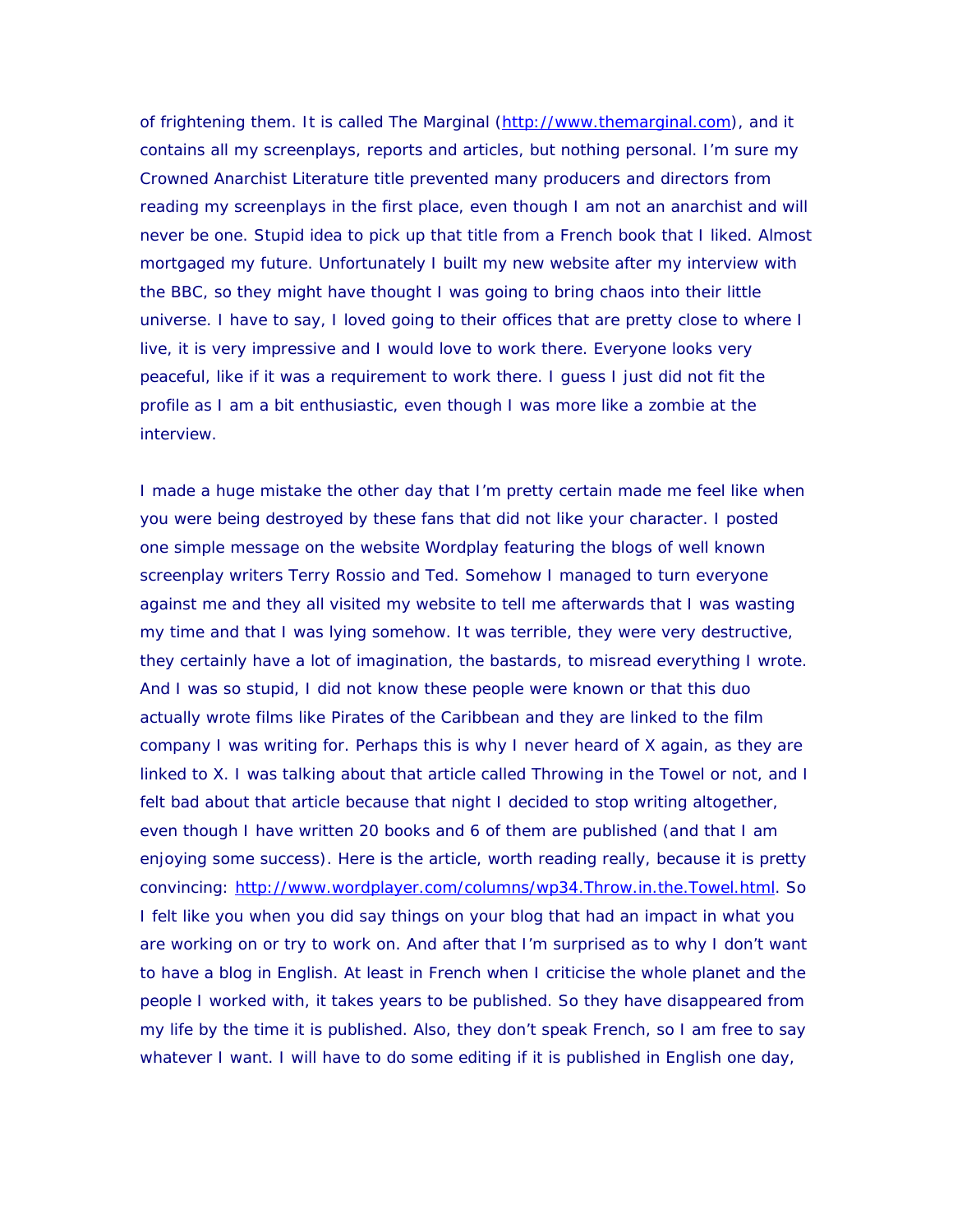because I am not very nice, I have to say (though I am very funny). Nothing can stop me.

My poetry in English that was on my website freaked out an agency recently. The woman told me bluntly that she thought of cancelling my interview after reading my poetry on my website (in English) called The Anarchist. She thought I was a miserable person about to commit suicide, which is pretty much the opposite (unless I am very drunk and depressed, and most of my Anarchist series was written while I was in that state). That's why I decided to open that new website The Marginal. I can't even let people read my poetry! I remember that at the time, I almost lost a job in conferences because they found out that I had a website talking about anarchy. They found it because some of my conference titles were on it (oh my, our great and serious company linked to an anarchist website!). They gave me 2 hours to close my website or they were sacking me and suing me. I told them I was going to take out any links to the company, but that I was not going to close down my website for them…

Tomorrow I'm going to Scotland to deliver our Jeep that we just sold to a nice man there. I will visit Edinburgh and Dundee along the way and sleep at a B&B that should cost me less than £30. It was about time I got out of the flat, no holiday in months and I don't even get out of my computer screen anymore. Selling the Jeep should help me survive another month though there will be a crisis when my boyfriend realises that he needs to give me another £1000 for September. Many times I have to go to Richmond Park to get away from him or else god knows what could happen.

We've been together for 10 years now and he has a serious drug addiction. Somehow he can live normally in society (apart from that time where I found him dead from an overdose on the bathroom floor), but he can sometimes be out of control and crazy. I wish sometimes I could leave him, but I love him and immigration is not an easy thing. Leaving him would mean I have to leave Great Britain. Going back to Canada right now would be so depressing that I don't even want to entertain the idea (it is the only place where I can legally live and work, unfortunately, otherwise I would be in L.A. right now). My sex life is inexistent right now due to his drugs, it is perhaps the most difficult thing of all. Think seriously,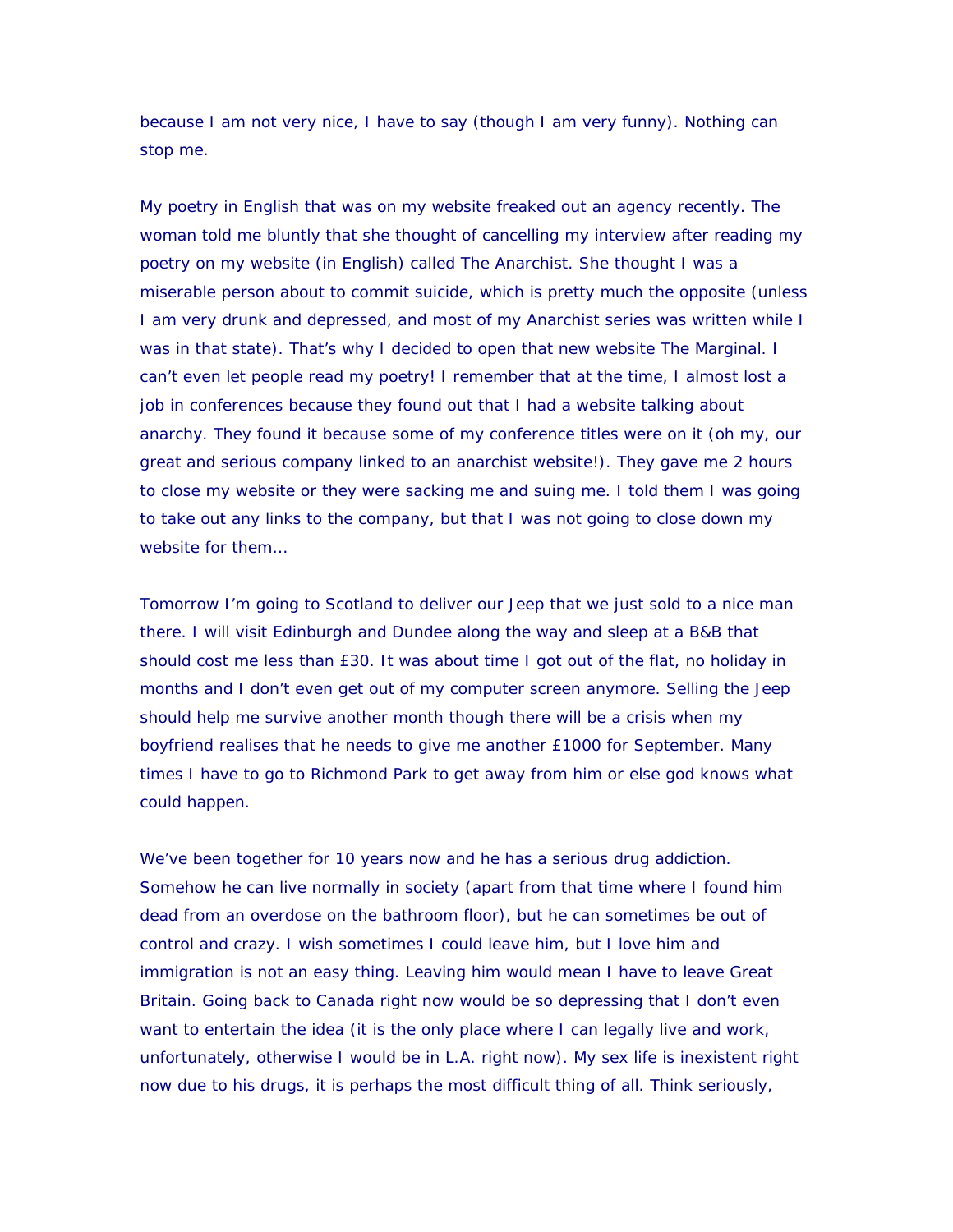would you stay with your wife if there was no more sex? You really have to love her, I tell you. And I do love him.

I survived the last few months from the kindness of a woman living in Switzerland who truly appreciated my books and decided that art was worth something. She gave me a lot of money to pay some months while I am looking for work like a mad man. She has stopped writing to me now, I think she might be afraid I might ask for more money.

All these sacrifices for the joy of writing, something that everyone denounced saying that I am a lazy bastard who just wants to toss around. Having written 20 books and a dozen screenplays does not count, I'm a cow because it does not bring any money. Perhaps one day I will prove them wrong (hopefully). Not everyone has Madonna's story of arriving in New York with 40 dollars and leaving with a few millions.

When I was cute enough and had many sugar daddies buzzing around, I never ever gave it up and chose the easy way. Today I think I should have slept with them all, today I would be celebrating something other than the publication of a book that will sell only 3,000 copies in the next few months before being declared dead and not being reprinted.

Oh well, I don't regret anything I have ever done or not done, that's a plus. We must be following some sort of destiny designed to teach us certain things, even though they are not quite clear, though they sometimes become clear when we write about it.

I have many fans you know, they write to me and it is quite nice. Of course, it is nothing like your fan base… but it is quite an achievement for someone like me who is not known and was not part of all these movies and television series. Some very important people in the French countries have heard of me, appreciate me, and say they will write articles, though it takes time. I can appreciate all that, though I have to say that I'm not that impressed. I feel I had the potential to go much further, still I have to be happy with these small achievements. If I did not believe in myself, I would never have written so many books, I would have abandon years ago without giving it a second thought.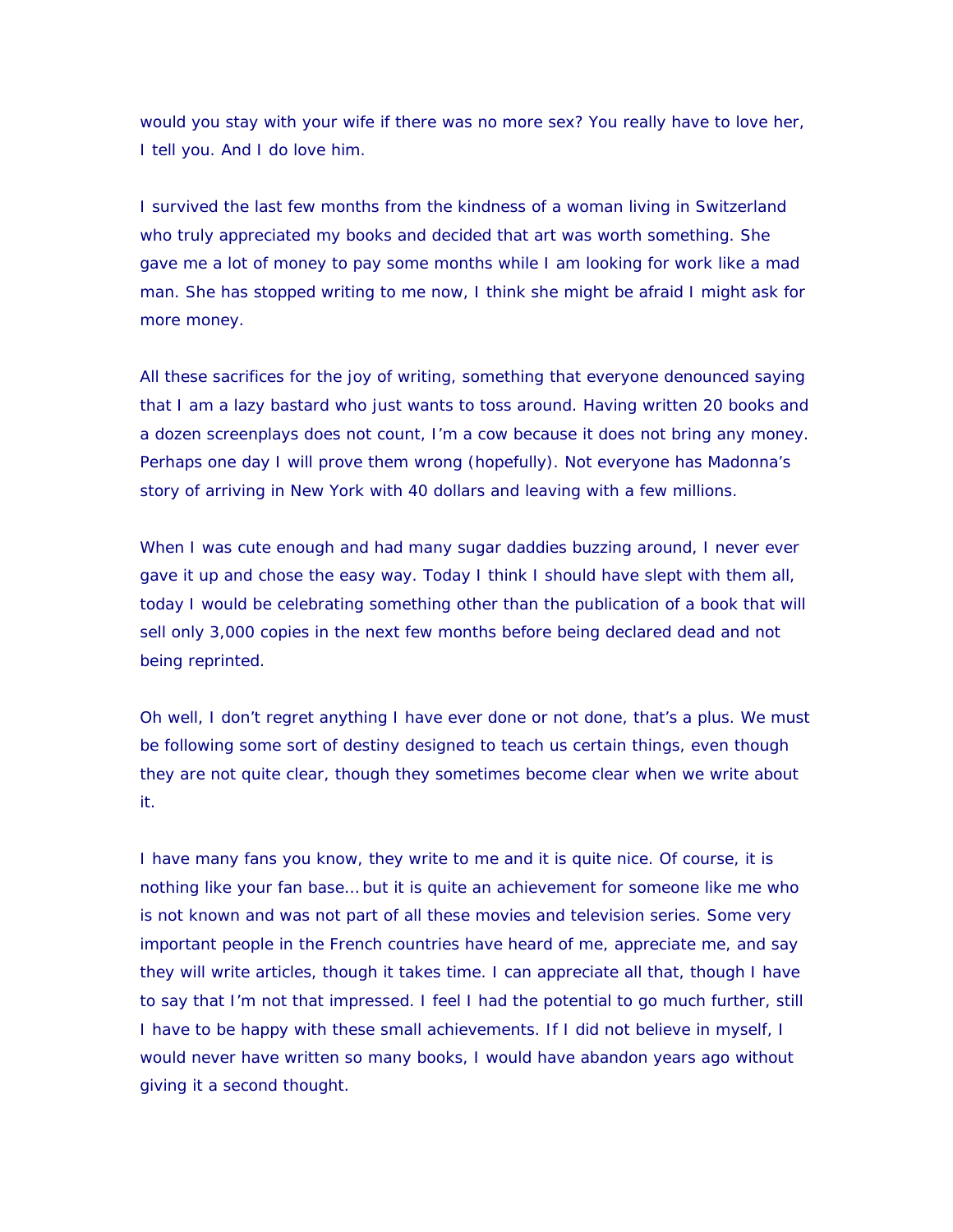I have to say that I am very pretentious though I don't want to. I can be like you and be happy even for one single great comment received from someone lost somewhere on the planet, yet I wish I could reach globally millions of people. In French it is just not possible, or is it? Many articles have been written in France about me, but almost none in Canada where I'm from. It kills me that they can ignore me like that. That's why I want more than just having worked on that series Black Hole High on NBC on Saturday morning. I want to write another Being John Malkovitch and finally show Québec people that I was something they ignored for way too long.

At least in the gay world I am pretty well known everywhere, in France, Québec, Belgium, Switzerland and even Africa. Actually, I sometimes feel I am more known in Africa than Canada. It is true that my Anarchist appears to be working well in these countries where dictatorships are still in place. I feel great to be able to write something that can reach out to people feeling trapped in their own countries, where being gay means you will be put to death. Somehow my words give some people some hope. Funny how my little daily problems can lead me to write things that can mean something completely different for other people living something different. Even in America, where my novel Denfert-Rochereau had some impact in Oklahoma because it somehow talks about red neck people, even though it never crossed my mind at the time. The book is after all talking about secret societies and how societies are working on the same principles. Go figure. Of course, I am only talking about French students at the University of Tulsa, where I spoke at a conference two years ago. They wanted to translate the book and get it published there. Their fight is far from being over in Oklahoma, women rights are not that evident from what I can understand.

Yes, I am pretentious, I believe I will one day crack it and become famous worldwide. I don't know why I think so as it certainly appears impossible. Do you feel like that sometimes? Be honest. It is a bit different for you as you did reach the top of the world and, somehow, you are still at the top because you are so well known from everyone everywhere (probably even in China…). I can see that your problem is different than mine, as you actually need to maintain yourself there and it is a constant battle. I am a bit discouraged the more I read your blog, because you are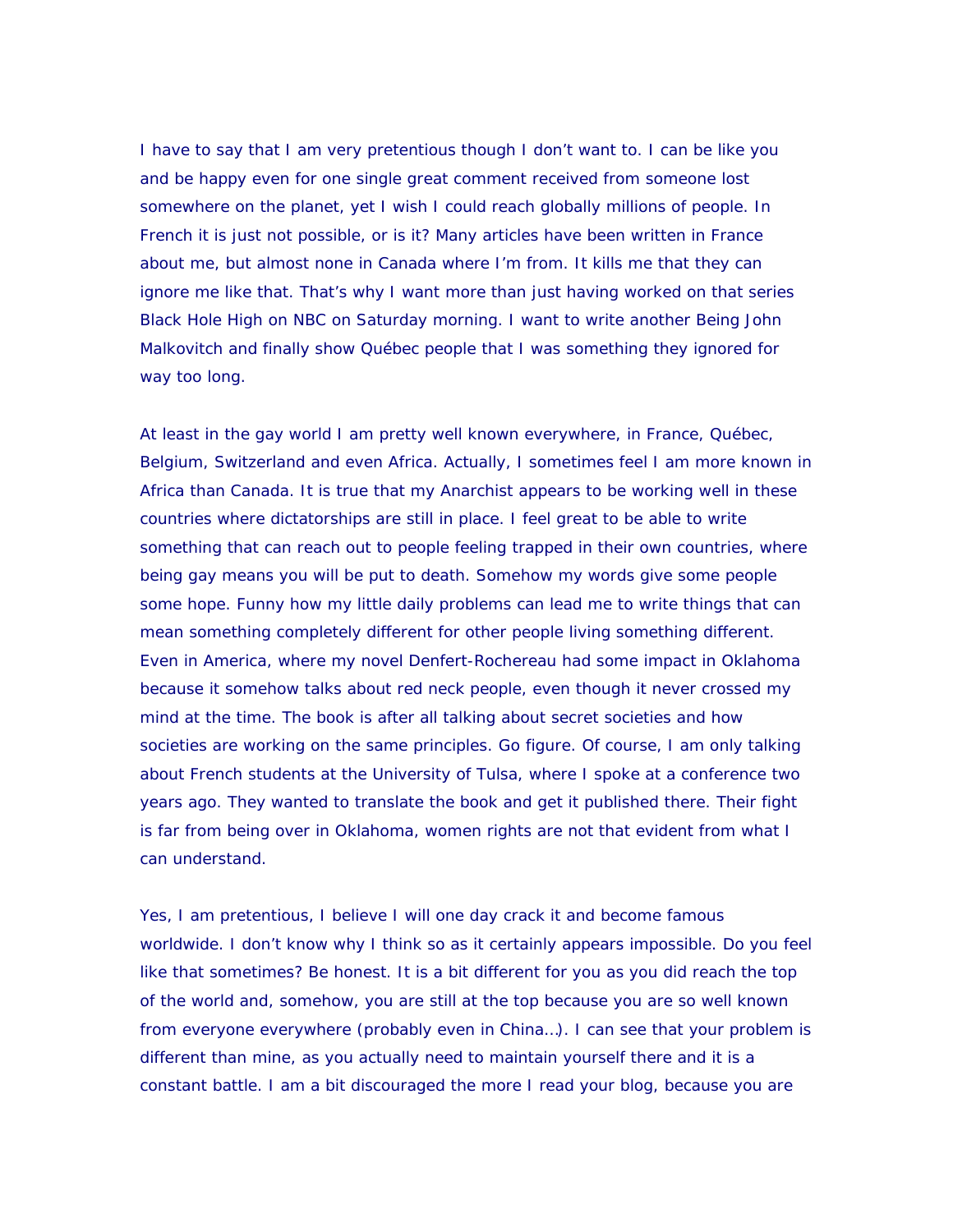getting there again, and this time it will be there to stay. Your books have given you another life and this won't go away, it is not like being on TV and suddenly no longer being there, which means that if you are no longer in the medias, there is something wrong. Being a writer is different. Being known and recognised now, means that it is for life. And the more success you have, the more I see that I am not going anywhere very fast. Unless my next book suddenly cracks it in the mainstream and I too climb the charts on Amazon France. Sometimes I feel that I would need to kill a whole family including their pets for this to happen. And what kills me is that I have that potential, my books are great, I just can't get the big newspapers to talk about them. At the same time, every single cheap author from Québec gets reviews in La Presse and Le Devoir, the big newspapers of Québec. Their books are crap, even though the journalists (who obviously are friend with the authors) describe them as a nice new and expensive bottle of wine. I feel the injustice, the unfairness of it all. I will have published 15 books in France before people in Québec even hear my name! Think about that when you experience your actual success.

I am not that bothered really because I know it is coming, even though it might take me another few years. Something somewhere at some point will happen, I'm sure, because I'm not the giving up type (even if for one moment on Terry Rossio's website, this is what those bastards thought, including Rossio himself who told me to give it all up… I will prove him wrong, that's all I can say).

The more I watch you on TV, the more I feel I have misjudged you. I believe you truly have talent and you were great on the series. It proves that you could be great in any film because you can act in a way that looks very professional. I'm sure you know what I mean, just look at a cheap film with average actors, and you immediately understand that you are something else, you belong to the big league.

It is quite extraordinary that I could be writing to you, even though I am not certain if you are reading this… it has created a bond between you and I in any case. I am so excited now when you are on TV, when I just happen to turn on the TV on a Saturday afternoon. I feel somehow that it is me that is out there, being judged and who has to act. Because I feel close to you, I feel for you, I want you to succeed (almost more than I wish to succeed), so I see myself through you. And you never disappoint me, you are always excellent. It kills me too. Because then it becomes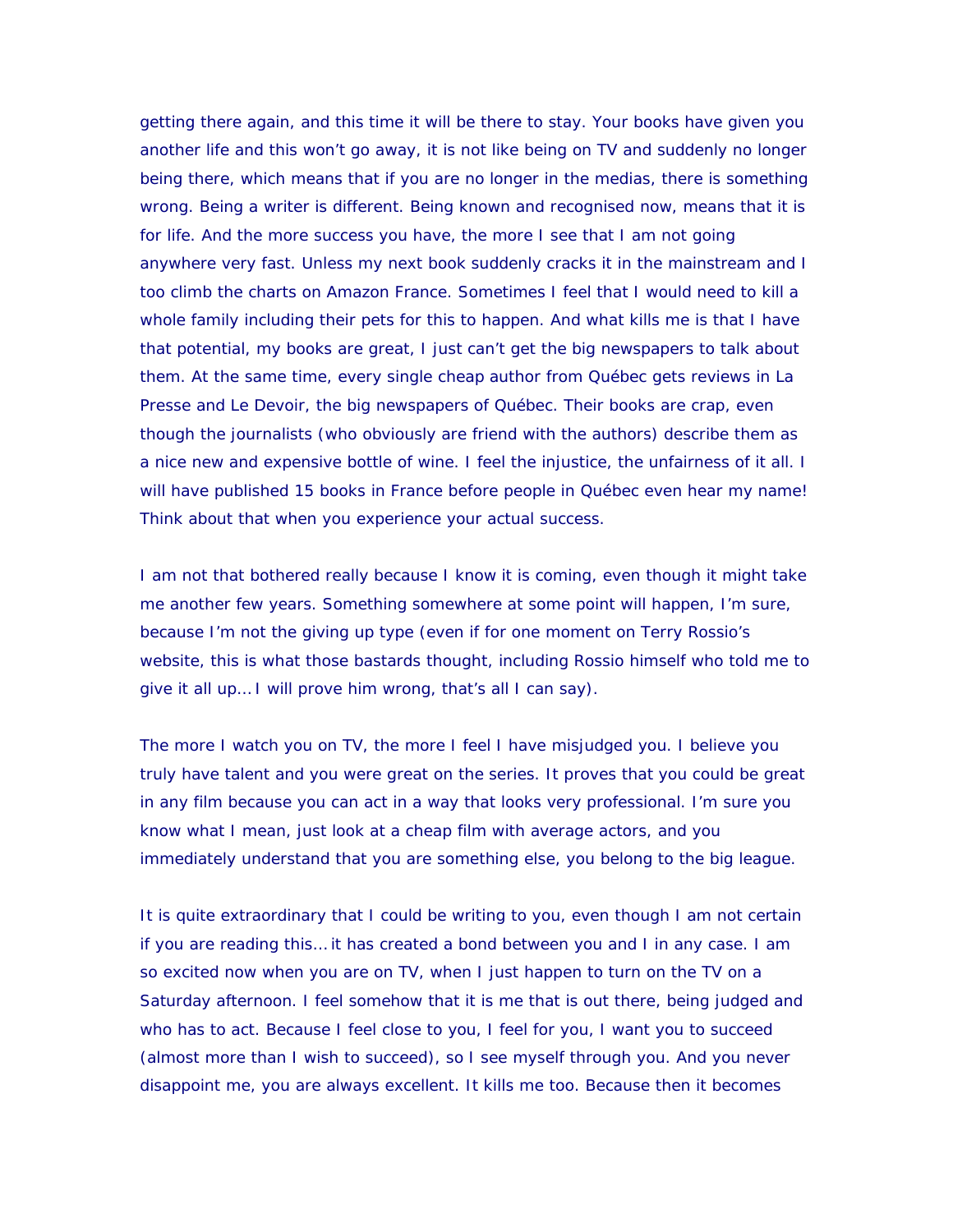incomprehensible that such talent cannot be recognised and you are not right now in the big movies out there. All right, it is coming back, soon you will be out there, still, how could you have struggled like that for so many years? Well, to be honest I am not that surprised. For everything you get, for every book you publish, for every job you get, a miracle is required. Thousands of people are trying their luck, dozens have some clear advantage, but somehow once in while it happens, you finally get the job.

Talking to you right now, reaching out, almost make me feel stupid for applying for these stupid jobs in London as an administrator in some useless company, who might need someone with another European language: French. I taste defeat, when I am so close to success. I have to believe that destiny has something in store for me, that it will happen, even if it takes time. And only at the end, when we are about to die, we can look back and assess the whole path followed and decide if it was a sad story or a great one. Even if many years in between have been hell, as long as great years after that were worth it, were the best ones of all. You know.

Perhaps I identify too much with you, when in fact we may have nothing in common. Other than your life story for which I got too close. I know the story, I have total strangers who read A French-Canadian in Paris, contacting me to tell me that they feel so close to me, they feel like they are my best mates, when in fact I know nothing of them. I guess after reading 300 pages of my life story, they somehow lived with me through a part of my life that happened some 10 years ago. In reality they know nothing of me, and I know nothing of them. I don't like this idea. I want to be with you, I want to feel with you, I want to be your best mate. Like these people who feel the same about me after reading a bunch of my books. It is the first time that the role is actually reverse. That I would do anything to be your friend or help you, when I have fans out there who feels like that about me because they read my books. It is kind of a poetic justice really, that I can feel like that for someone else, because usually I don't give a shit about anyone or any other author. I can be very insensitive, I have to admit. At the same time I can be very sensitive on certain other matters. Life is complex. Human nature is complex. Oh well.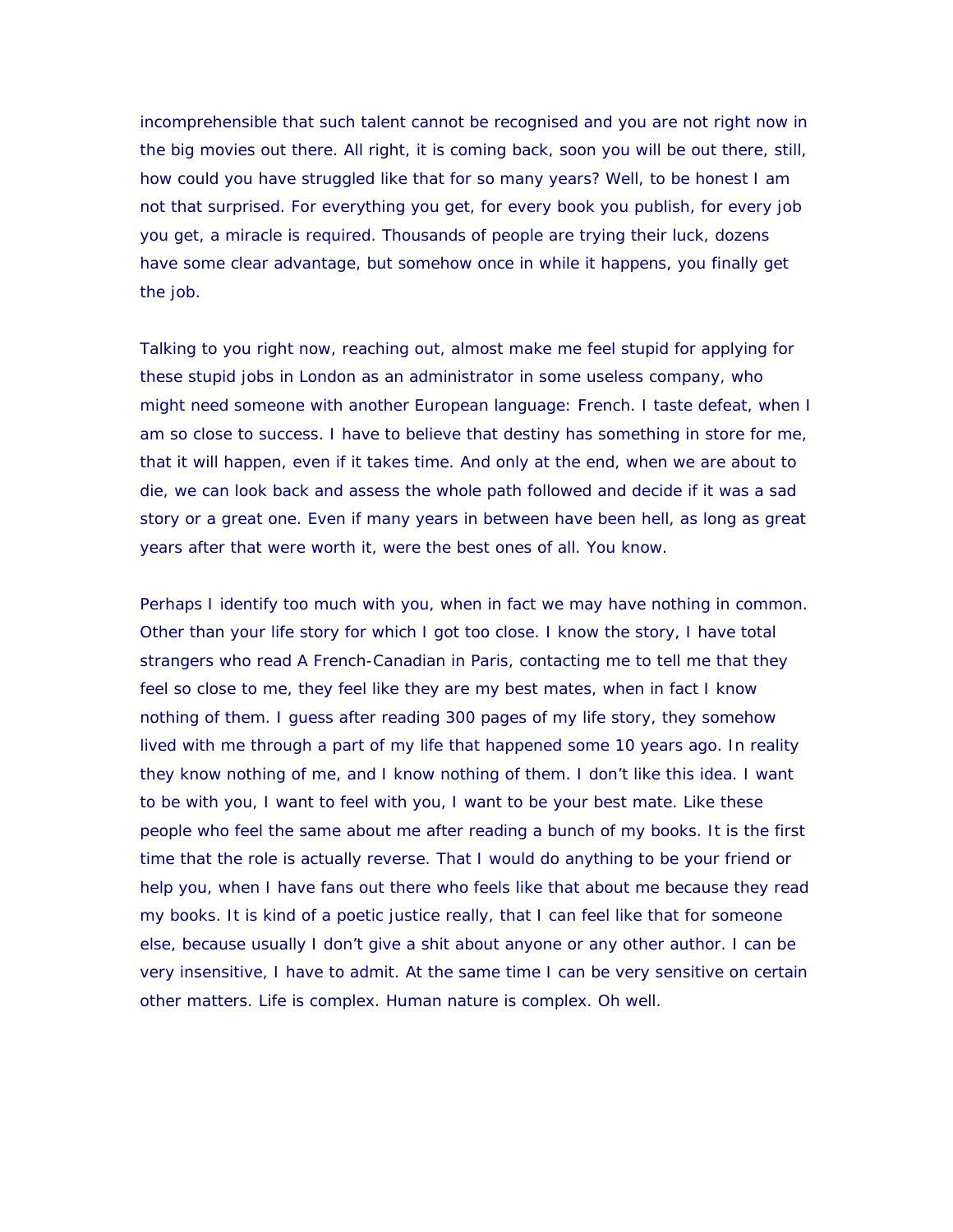You know, your series DVDs are being dubbed in French and German, which means that in France and Germany you should be quite popular. Is this true? Perhaps you should do some marketing over there…

Well, it is 2h30 in the morning and tomorrow I have to drive to Scotland. So I guess I will leave you now. It is always a pleasure to write to you. Please, if you are reading this, think about pressing reply and say: I am reading your messages. It would make a world of difference to me.

Thanks,

Regards,

Roland Michel Tremblay

44E The Grove, Isleworth, Middx, London, TW7 4JF, United Kingdom Tel: +44 20 8847 5586 Mobile: +44 794 127 1010

[http://www.crownedanarchist.com](http://www.crownedanarchist.com/) [rm@crownedanarchist.com](mailto:rm@crownedanarchist.com) 

**De :** Roland Michel Tremblay [mailto:rm@crownedanarchist.com] **Envoyé :** 6 septembre, 2004 14:16 **À :** Mycroft **Cc :** 'rm@themarginal.com' **Objet :** Blog 5 - Personal Blog to Mycroft - Roland Michel Tremblay

Hello Mycroft,

Here is my Blog number 5, personal Blog to Mycroft .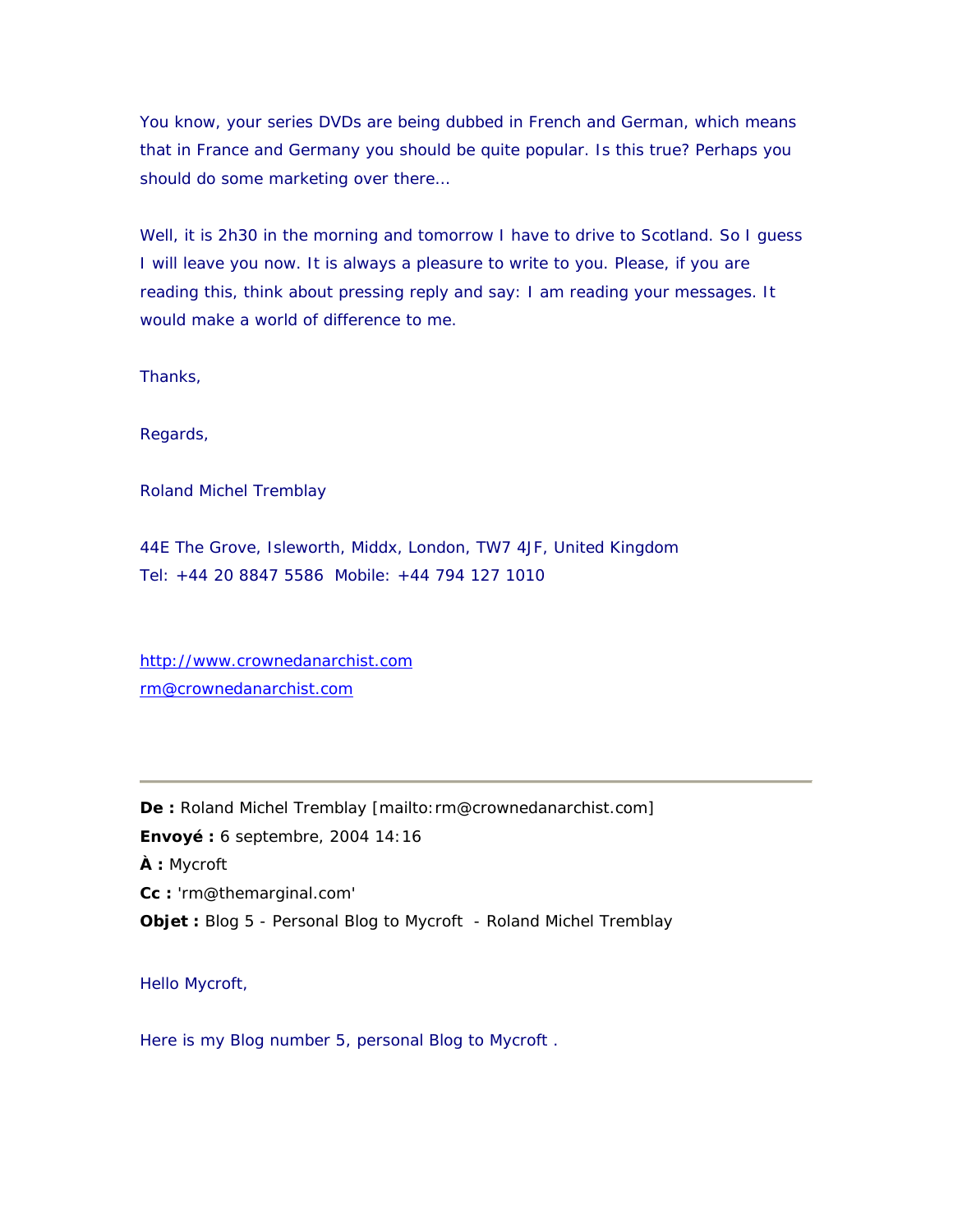Yesterday I bought your book in Borders in London. There was just one copy waiting for me and it was not easy to find it. I had to visit all four floors and ask at least 3 members of staff. I sat down reading for an hour in the bookstore before deciding on buying it, as I felt there was more in there than what I already read in your blogs. You have to understand that I have absolutely no money, so buying your book was the ultimate luxury thing I could do. And could only decide to buy it with keeping in mind that I would sell it on eBay as soon as I would finish reading it (of course, I have no intention of selling it, but I had to tell myself that to compensate for spending 16 pounds on a book). The day before I tried to buy it in Edinburgh, in a Waterstones, but they did not have a copy, even though both of your books were on their computer. From what I gathered, they used to have copies of the books before.

Well, I feel reading your book is a good motivation for me. It helps me with my selfdoubts, it tells me I can hope for a better future, it even teaches me how to write (even though I have written so much already). I'm learning with you some tricks to make the story better. Like when that waitress came to ask you if you used to be an actor. I don't remember reading such a build up in your blog, just when she was about to say something and you thought she was about to ask you on a date). I thought it was cool (I am even picking up your own expressions).

Your voice Prove to Everyone That Quitting the Series was not A Mistake, I guess I have it too, like probably most writers on the planet. My voice would be called: Prove To Everyone That Sacrificing Everything in Order to Write Was Not a Mistake. I have to add that this voice was never in full control, as I have always been very honest with myself and my readers. The Voice of Self Doubt always spoke as well, more than I wanted to, really, as sometimes I feel I have become a professional whinger, and I don't like that aspect of my personality. I guess a good balance of all our voices is what makes great literature.

I am now on page 30, where someone wrote an e-mail to you to criticise your website. It reminded me when I do receive negative feedbacks from strangers who feel they know everything, and especially everything about me, after reading about 10 lines I wrote. It usually bothers me for a while, but I eventually forget all about it. I know what I am worth, I know what I am capable of, and they most probably don't. They would have to read over 20,000 pages of both my websites, in two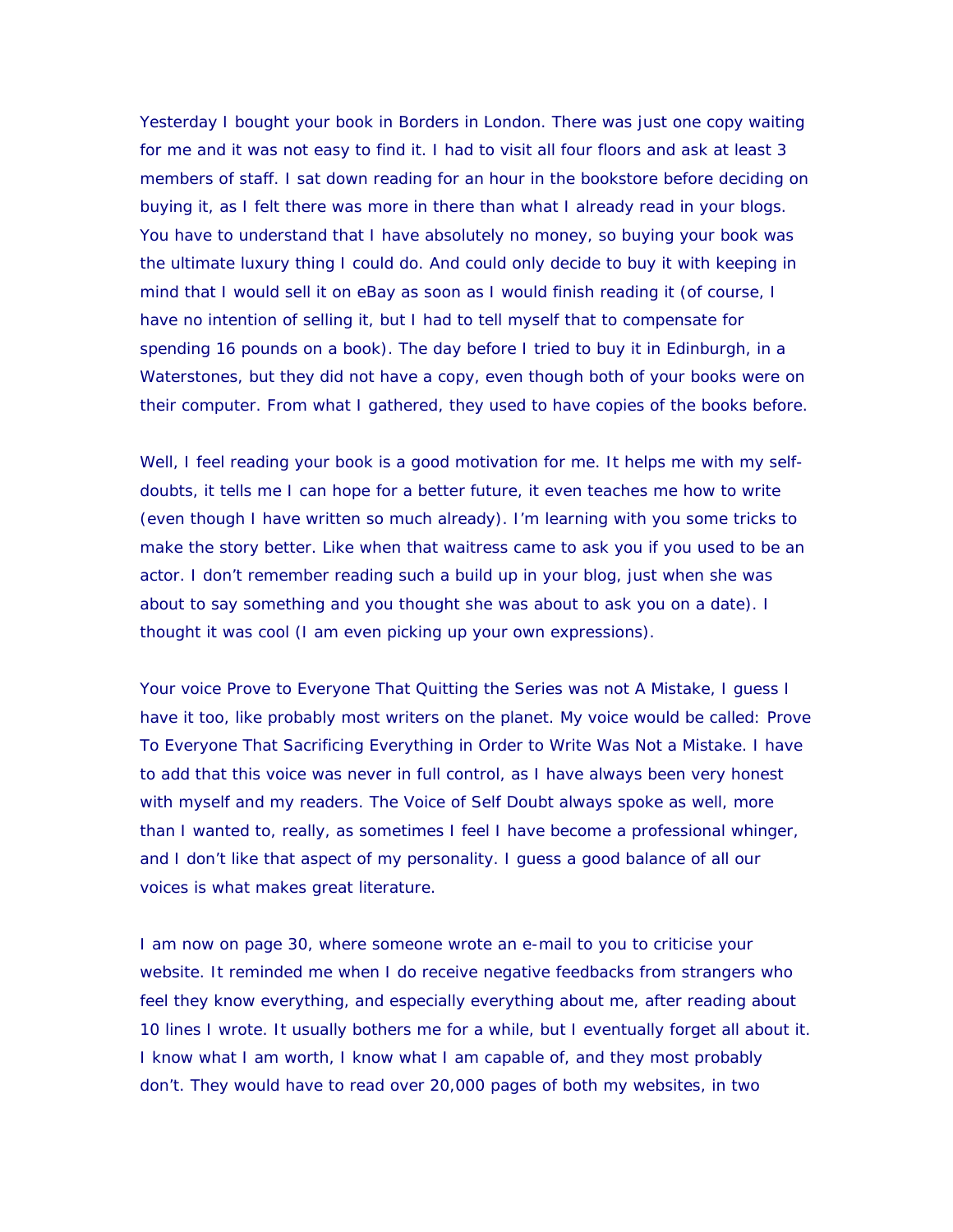languages, to have the slightest idea about who I am. And even then, my different voices, including Prove To Everyone That Sacrificing Everything in Order to Write Was Not a Mistake, tell so many lies that they would still know nothing about me.

The worst critics come from publishers, after you submit a book to them. I am not certain how much experience you have at this, I haven't read anything about you sending your first book to publishers who have all refused it. I have been writing seriously since I was 17 years old and I am now 31. For nearly 15 years I have sent my manuscripts to more publishers than you could think of, and I never got one single positive answer. My six published books found their publishers via my website, from strangers visiting it. My point is, some publishers are really out of it with their comments, they can write the stupidest things that would get an author to rewrite his book twice for no good reason, to destroy the book completely (and I made that mistake, rewriting a book twice to finally get back to my original version).

I have learnt over the years that if one person tells you something, you can pretty much ignore it. If two are saying the same thing, it is time to consider if they are right, but be suspicious. And if many people tell you the same thing, then they might be right. But if you have as many people on the other side of the fence telling you otherwise, then it just means that two different groups with different tastes cannot agree on something. As you cannot please everyone, then that's fine. Keep your life or your book or your website the way it is. I suppose it is always good to be able to assess the comments on their own, and see if they are constructive or destructive. Very difficult sometimes. We just cannot believe everything everyone is telling us, or else they would manipulate us like crazy and we would no longer be the master of our destiny.

Yeah, reading you motivates me to write more. I feel like writing a new book even though I don't have the time right now, I need to find a job or else I have to move back to Canada at the end of the month. I am not certain if you will ever feel this, but sometimes you can have written many books and still not feel like an author, that you are like lying to yourself and to others. It is very perplexing. You can only be something when you are recognised as such in the eyes of others. I think if I had sold a few thousands more copies of my books, I would not doubt myself like that. People can be cruel, and judge you without having themselves experienced anything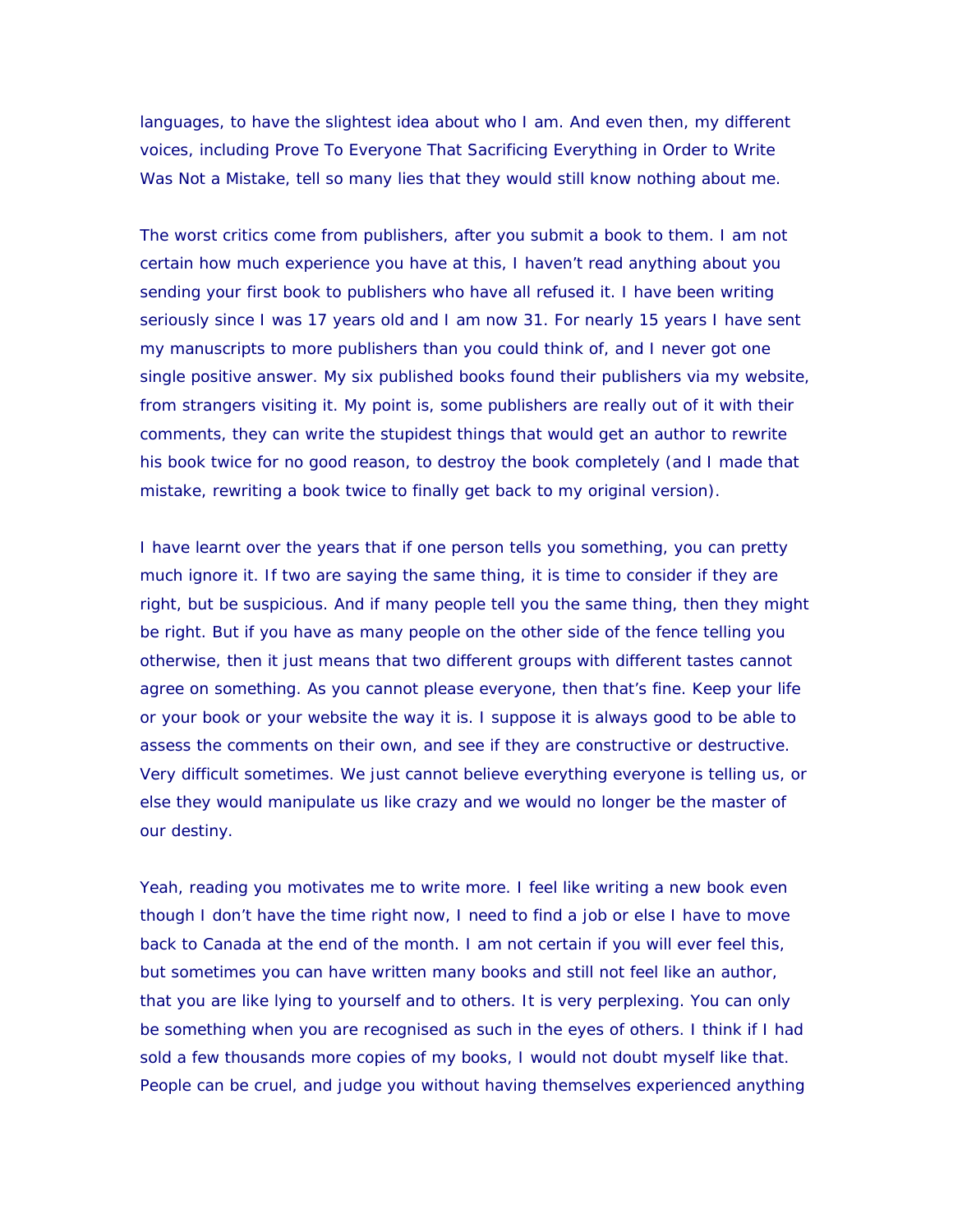that you have. Funny that as soon as they read about that experience in your book, they suddenly understand where you come from, what you have suffered, and they let go of the critics. They have learnt something that meant nothing to them before. Reading is the key to understanding humanity, before criticising to death for no other good reason than perhaps being bored out of one's mind. People who can't do, critic, as simple as that. It gives them some power over you and an industry, they feel part of it, they need to feel that they are contributing.

Why I wrote about the series and science fiction on my website, if not to get closer to it all, to feel part of it, to contribute to this legacy? It makes me feel great. And I had a thought yesterday after buying your book, a selfish thought. That your book was so popular because of your career before-hand, and my books are unknown to most people because I am nobody who never achieved anything great before-hand. And my thought was, I will critic as many episodes as I can on my website to attract people, or better, I will write books that I could present to Pocket Books afterwards and post on my website. I might never do any of this, even though I am certain it would be fun. Probably because of a lack of time and money. It was a very selfish thought indeed. I need to create my own universes, my own legacy, and I guess only the voice Prove To Everyone That Sacrificing Everything in Order to Write Was Not a Mistake can help me here. It is a Catch 22.

I hope I am not boring you here, and that through these thoughts you might recognise some stuff you are going through right now. Your book and life help me see through my own career. By the way, I think that the blog on page 30, about you not having the part in your friend's film, is the best you ever wrote. It is Mycroft at its best. Yes, those bastards criticizing you probably had a field day with this one, but I don't think so. On the contrary, it is so powerful, we feel so much for you and what you are going through, that it might just shut them up. But of course it is not always the case, these people have their brain stuck up and nothing you would ever say could change anything to what they think. I guess you can only learn to live with it, to ignore it, and hope that the balance of the people who truly appreciate you gets bigger every day, while the bag full of bastards gets smaller by the day and eventually can be thrown in the bin.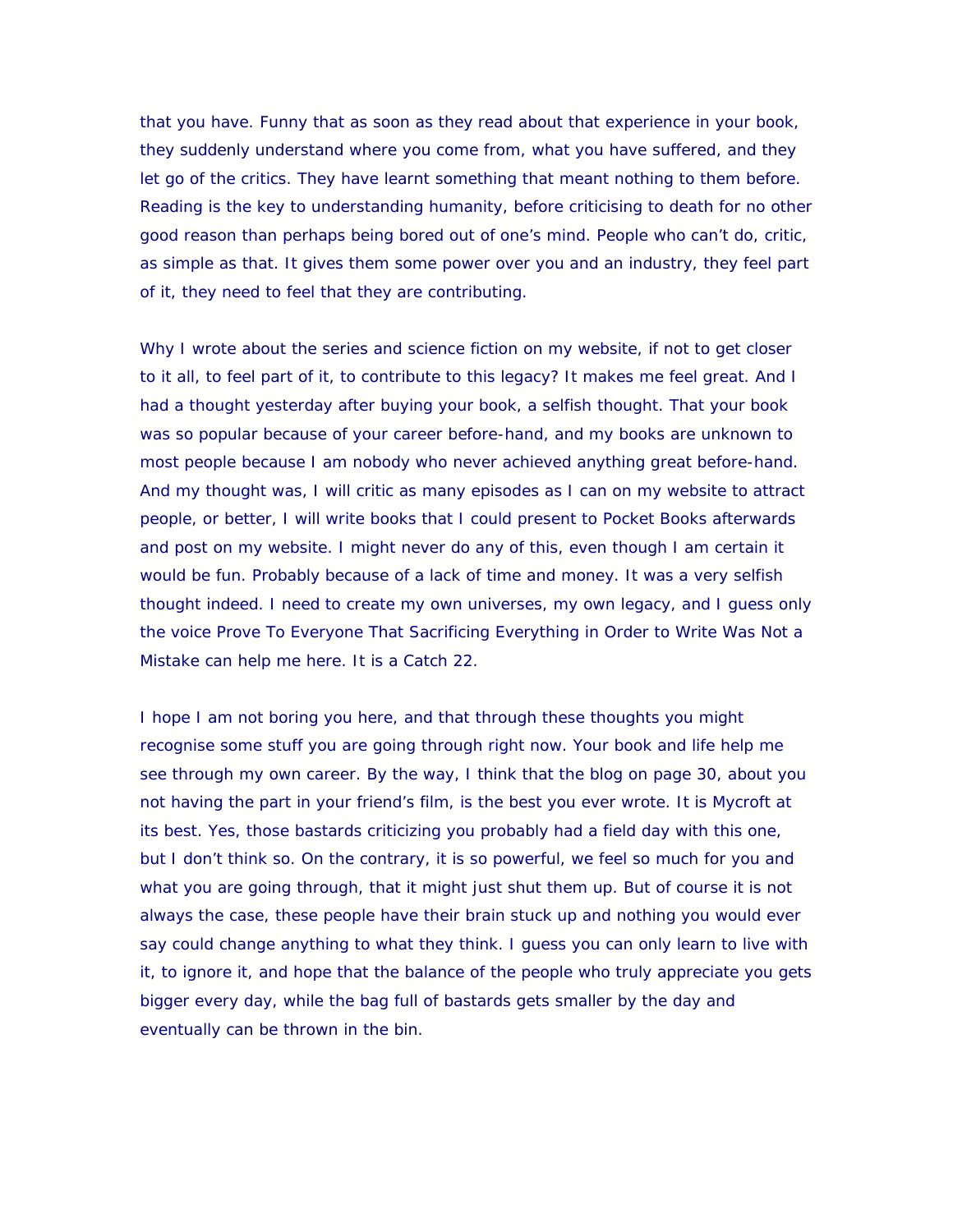It is impossible to please everyone, which is a bit sad really. Many artists never read any critics of their work, positive or negative, I guess they went through too much negativity and depression, and figured out that the only way to continue happily is to work and ignore the feedback. Not sure if this is wise, I know I could not do it. I have to know everything that is being said about me, negative or not, and I have reached a good balance in not being affected by it too much. I also take great pleasure in answering the negative comments in such a way, that it throws my detractors and their arguments. But it is wasting time really, I only do it when I feel like it. Especially that often it does not work, you cannot convince them all that you are great.

I got into trouble tonight twice because of your book. My boyfriend saw it and he was surprised that I bought your book (considering that I am living out of his own money at the moment). I had to tell him that I bought it a long time ago and for a few pounds on eBay. Then he saw that Blog number 5, personal Blog to Mycroft, and he wanted to read what I was saying here. I stopped him and he became suspicious. He thought I was speaking about him, and actually I do. He is still traumatized about something I wrote years ago and that was on my website about me falling in love with a straight guy at work. He mentioned it again tonight and told me he should have kicked me out of his flat for this. The article is still online and in English: <http://www.themarginal.com/fallinginlove.html>.

More problems, is all I need right now. I have started to feel very bad at night recently about not having a job yet. Panic attacks, exactly like when I had to abandon my study in Paris some years ago. I have applied to many jobs in conferences in the last few days, I did not want to work in conferences anymore, but apparently I can't find work in anything else. Speaking French does not even help me find a job in London. So perhaps I will get a new job producing conferences in Metal (iron, steel) or computers (perhaps even specific conferences about Linux), who knows.

I was reading your book and I believe you have one page about the WTC, for such a big event, that I am sure had quite an impact on your life. Funny enough, I too only wrote one single page about this in an article in French for one of my websites. I guess this is one of these events that leave people speechless.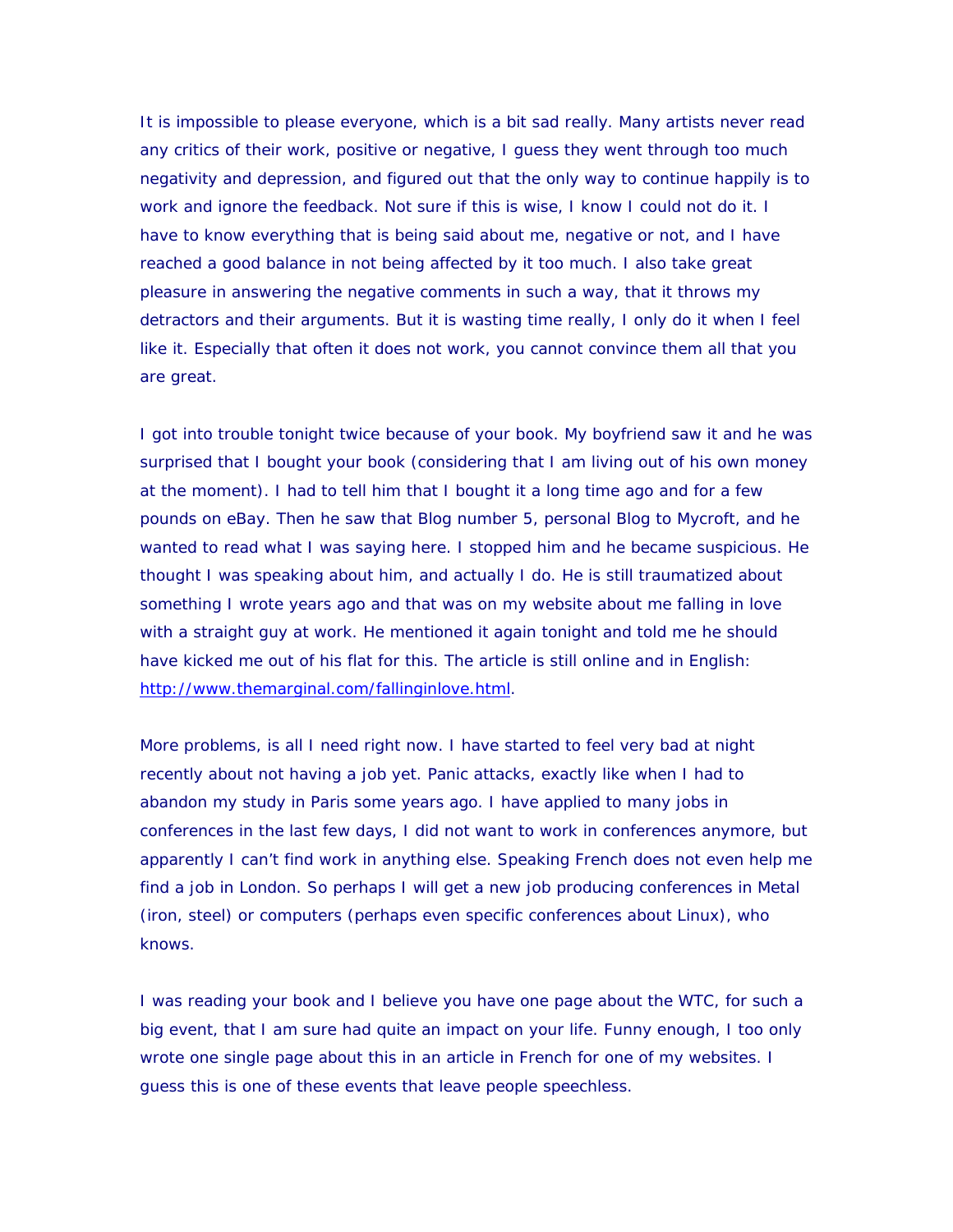About the convention in Las Vegas, I can feel reading you that when you see X and X, you feel they are completely justified in being there, when you, you feel left out and hated by some fans. It is a terrible feeling and I guess you need to be there and experience it to understand. At the same time, as I said before in my previous messages, if I had not read that on your website, I would have never realised it was the case. That some fans could hate you and treat you like that. Or even that you may have felt like that about that series.

I went to a convention in London last year, and if you had been there, I can assure you that both my boyfriend Stephen and I would have loved you the same as any others present. In fact, I would have loved you more than many of them because your series is my favourite series. I wrote an article about it, it is on my website if you wish to read it, and I think that what I say is very funny. There are even photos of the convention and another exposition that was also in London at the time.

The article should give you a very good idea of a convention seen from the point of view of a fan. And for the other exposition, I have to say that it was also a life changing event for me to be on the bridge of the ship. I thought at the time that this was the closest I would ever be to this sci-fi world. And after many years of dreaming about being on that star ship with that crew, it was quite something to be there. Me neither I did not want to leave.

My boyfriend just sold his Jeep and bought a Smart Car Roadster Coupé Convertible, he had a good deal on a car scheme as he works for X, though they are trying everything they can to sack him right now and it might end in a court case. This is a source of a lot of my problems as Stephen is always in a bad mood and blames me for not having a job. If he loses his job, then we're fucked. Anyway, at least that new car made him feel better and yesterday we went by the sea, Littlehampton and Wittering. We swam in the Channel, it was the first time in years, and our first holiday this year. I enjoyed myself but now my face is all red because of the sun. Today I am going to apply for jobs all day, in conferences, hoping that a miracle will happen. Anything, from any corner, a phone call could change my life as you say in your book.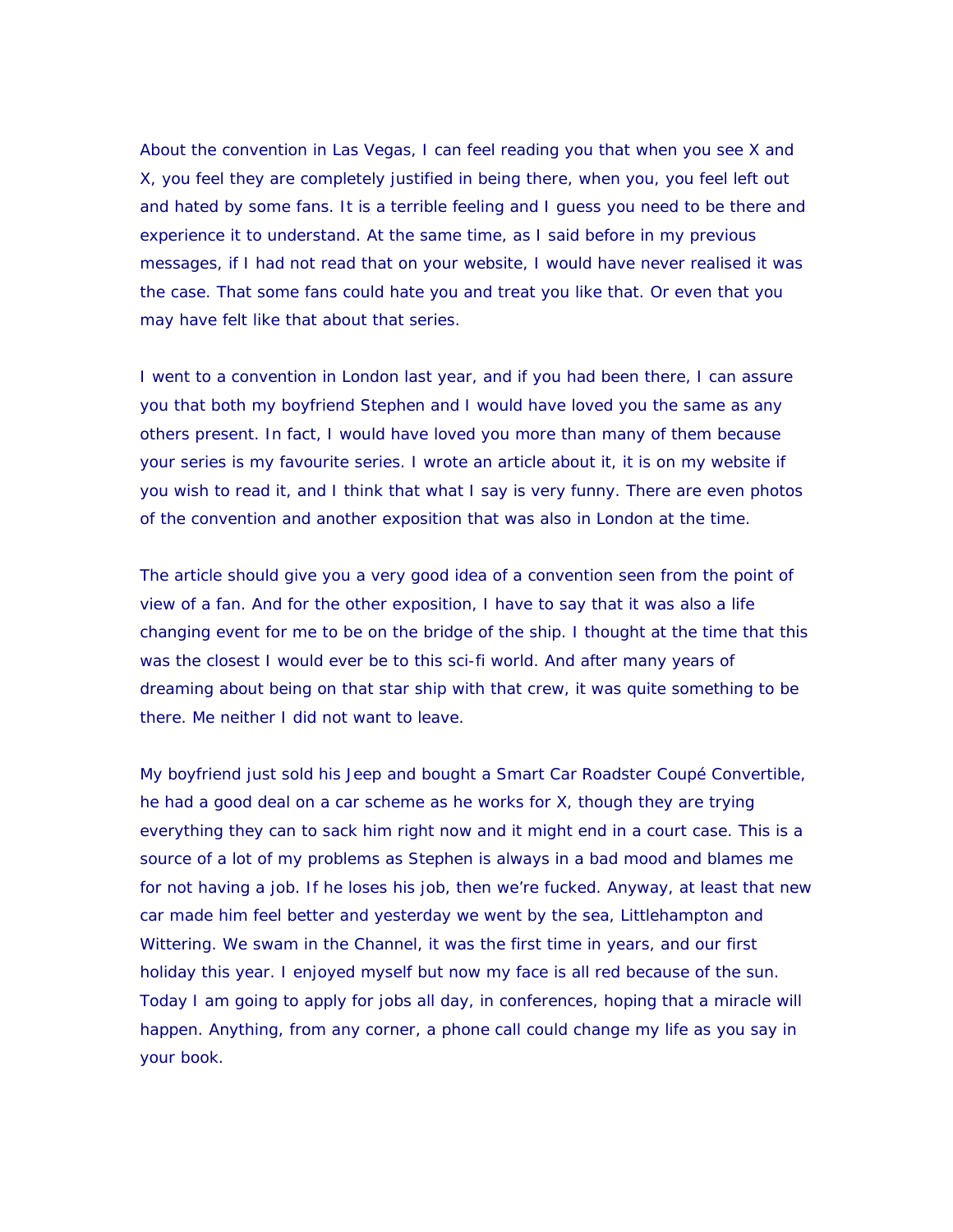Now, let's talk about X. For me that guy is a legend. And from what I have seen of him on DVD, he looks like a very nice guy. Now of course I never got into trouble with him, I never wanted to be in a film and leave a series, and I never twice been left alone seating when all the other actors were asked to stand up or come to the front of the room. So I don't know if perhaps he really does not like you or it is just circumstances unknown to you and I that made everything happen this way. The fact that he called you for the last film, and you were there, and that he personally called you to let you know that your scene was to be cut, tells me that at the very least he is trying to make amends and perhaps it was just a lack of communication that led you to believe he hated you.

Considering also that you have sort of comeback into the series with great success, and that you are now as much there as all the other actors who are out of job too, makes me happy. You appear to like the series again and wish to be part of conventions and other programs. Why not cash in on these things, as long as you have many other things going in your life in parallel? It is not like the Captain's girlfriends who appeared in one episode only and have nothing else going on in their lives, and now go to every convention. You will never look so pitiful, the exact image that made you decide to leave the series in the first place. You know that now, you wrote it in your book. After all you are still young, you have a life before you and a future in cinema and TV, which is not the case of many others that were part of the series even for seven years.

To me, it looks like for many years you have struggled with all this, but now you see things differently and everything has stabilised. In a few years you won't regret anything and you will be happy again about all this. I sincerely hope you will reach that point sooner rather than later. Though all your turmoil makes great books. Don't forget that.

Which brings a very interesting point. When you have written as long as I have, and I am sure you have experienced this because of your blog, it seems that life happens in order to create great blogs, and eventually great books. Like your whole life is now living certain interesting situations that can become your best bits in a book or a website. And let me tell you, happiness and success does not make great bits, for a start you never really have much to say about it. Your life becomes like a TV show,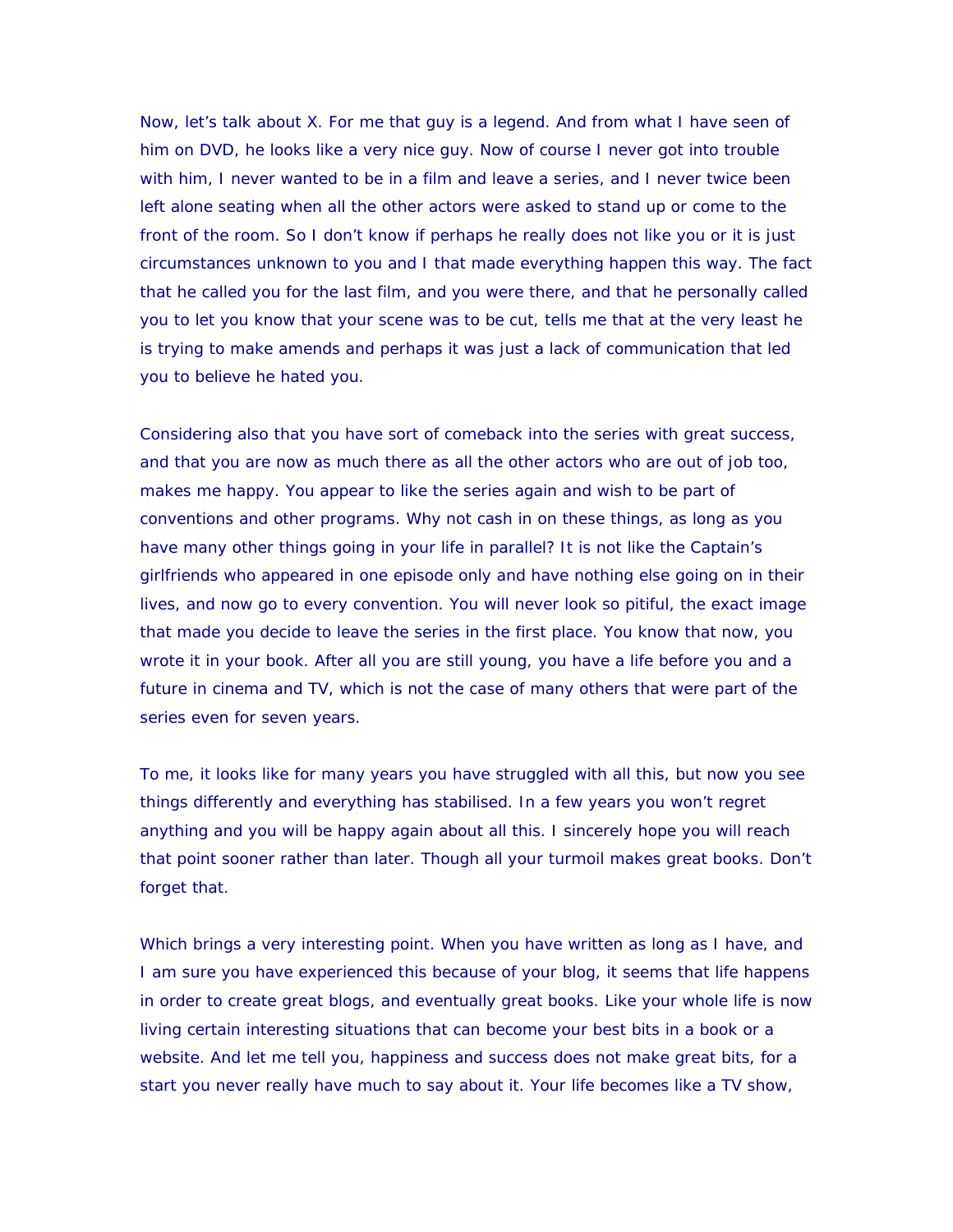where only conflicts, fights, complicated plots are now worth watching and reading. All right, now you probably think that in this case your life becomes meaningless, that it is just like a soap to entertain people. That your life only becomes a mean to write books, but nothing could be further from the truth.

What is life anyway? It is memories of past events. And what can be the point of living? Looking back on your memories and learning something from them so you can move on and experience other exciting things. I found over the years that until I have finally learnt something, understood something, I can't move on, I am in some sort of stagnation. Writing helps me understand and move on, to make peace with the past and the present. It even helps me anticipate the future, as sometimes it shows where I was leading or where I am heading. That is how I came to never regret anything that has ever happened to me or that I ever did.

Now I feel like a grandma contacting you to help you, tell you what to do, when I can't help you at all, and I don't have the slightest idea about what goes through your head or what is happening in your life. I know, I have many e-mails myself from strangers doing just that, telling me that I should do this or that when I know it is unrealistic.

Sorry if I sound condescending, after all we are the same age and you appear to have lived three times more than me, so I guess your look out on life and what you learnt might be bigger than mine. I know I have a lot to learn from you, and I do through your blog and books, so I thought it could go both ways if I were to write to you. Who knows, one day I might take out of these personal blogs every mention of Mycroft, and they will become part of one of my books. It is not easy to incorporate to one of my actual books, as it is in English, and usually my personal stuff is written in French. That is why these blogs are good, they are in English.

You know what is extraordinary about the last film? Is that the history of it and the most powerful stuff for a fan does not come from a DVD or some plastic interviews with the people involved, it comes from you and your book. Because despite being there only for a short time, you are the only one who told us a real behind the scene story about this film. So in effect, you are more linked to it than any other actors we just saw in the film for two hours. You are as much part of it now as any other.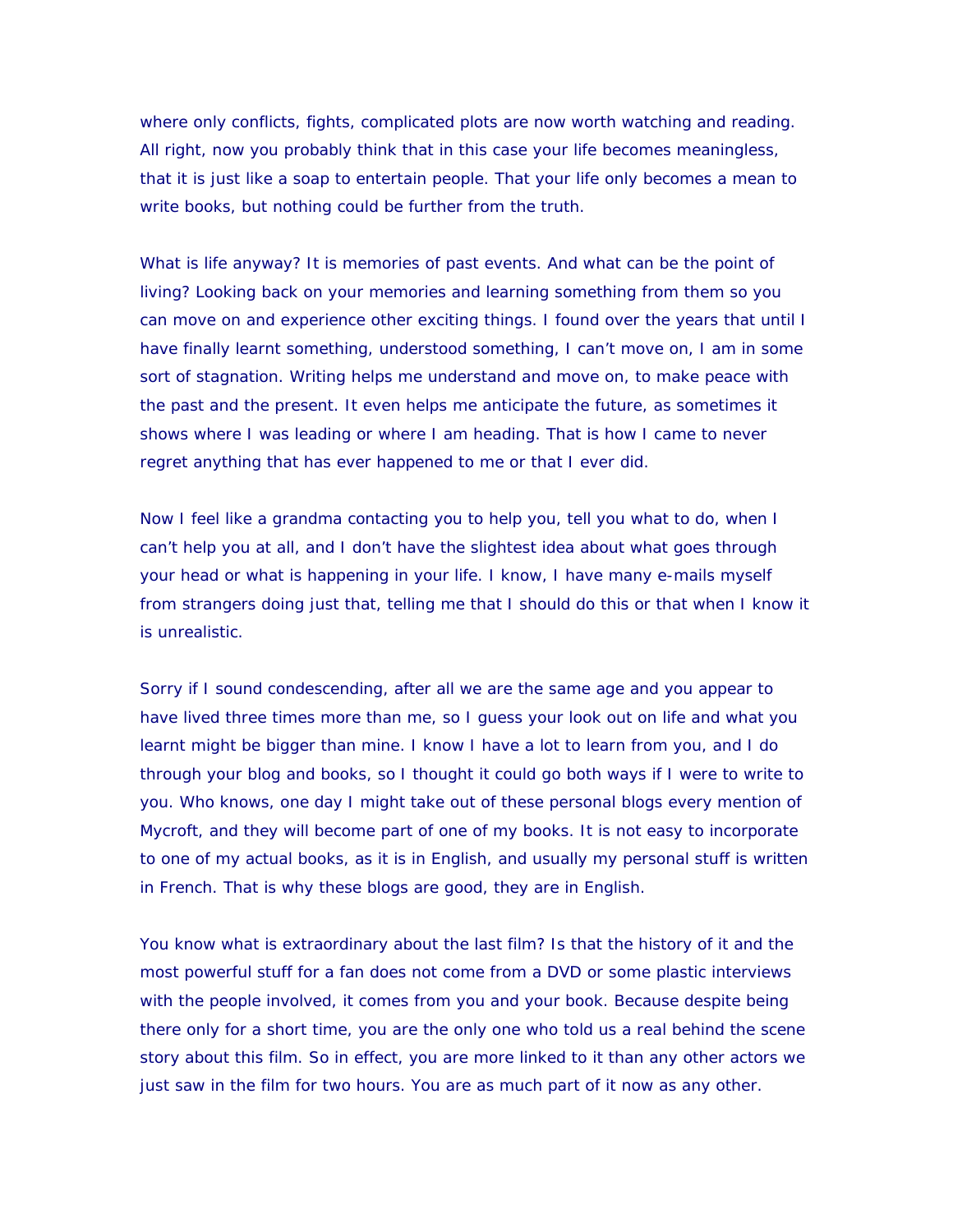History can only be told by people who were there, experienced it, felt for it. Historians were not there, the other actors were used to it and were not like you, all excited, and none of them wrote how deeply they were pleased to be there. So thank you Mycroft for being part of it and bring us back your exciting experience. Reading your chapter was even more interesting than the film. And just to see you sitting at the table at the wedding was great for me, I was genuinely pleased to see you that were back from your travelling with the traveller. Who knows, the films and series are not over, you could be brought back later as some sort of omnipotent being who knows a lot about the universe, but more like a consultant who would know about things to come and expect, or how the universe works. Start spreading the idea, we never know.

Oh yeah, your encounter with X was illuminating! It's true, why would you be in a uniform? Does not make sense, unless as I said you came back and you are now some sort of consultant who knows more than your average bear about the universe. If the scenes in the last film had not been cut off, this idea could never have been. So perhaps it is a blessing in disguise. Now you could come back properly, at any time in the timeline, and be part of this world again. Free of anything that could have been said in the film, limiting you.

Ok, I'll stop here for this blog. I will continue to read your book and get back to you soon.

Regards,

#### Roland Michel Tremblay

44E The Grove, Isleworth, Middx, London, TW7 4JF, United Kingdom Tel: +44 20 8847 5586 Mobile: +44 794 127 1010

[http://www.crownedanarchist.com](http://www.crownedanarchist.com/) [rm@crownedanarchist.com](mailto:rm@crownedanarchist.com)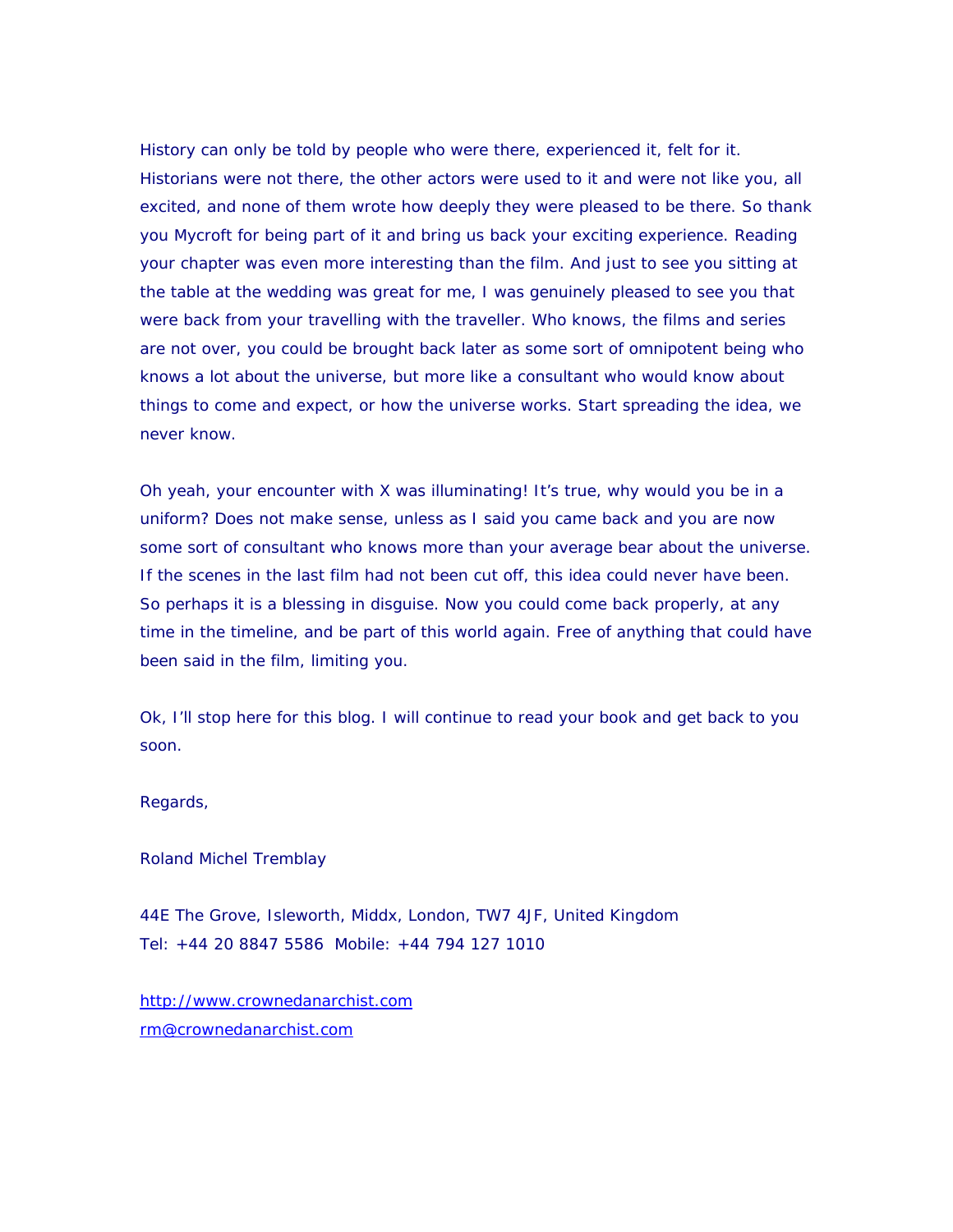**De :** Roland Michel Tremblay [mailto:rm@crownedanarchist.com] **Envoyé :** 8 septembre, 2004 01:05 **À :** Mycroft **Cc :** 'rm@themarginal.com' **Objet :** Blog 6 - Personal Blog to Mycroft - Roland Michel Tremblay

Hi Mycroft,

Here is my Blog number 6, personal Blog to Mycroft.

I realise that perhaps you do not want to hear about the series too much in messages people send to you. But as you do talk a lot about it in your book, I somehow feel justified in talking about it.

My first ever experience with the series was when I was about 8 or 9 years old. My father was watching it in Québec on one of the English channels on Saturday morning. No one in our house could understand English but we were still watching it, as if it was some sort of phenomenon that all my father's brothers and sisters (16 altogether) were watching religiously as they were mostly all sci-fi fans. You can imagine that not being able to understand what they were saying on TV, and that the images were not that great because it looked pretty plastic, I hated the original series. After a while I kind of got into it but not that much.

My second encounter with the series was when I moved to Ottawa to study law to live with my sister who was studying to become a Mechanical Engineer. We were living with a model studying medicine who was going out with another Mechanical Engineer. So you can imagine that they were all into the new series over their head, and I was exasperated because my English was still bad and I could not understand a word of what you guys were saying. I remember that when specific episodes came up, it was a pizza and beer event, and all the engineering students were coming to our apartment to watch the series.

Well, I was a student in Law but I was abandoning it to study literature and philosophy instead. I was gay and into poetry (Arthur Rimbaud). The series was far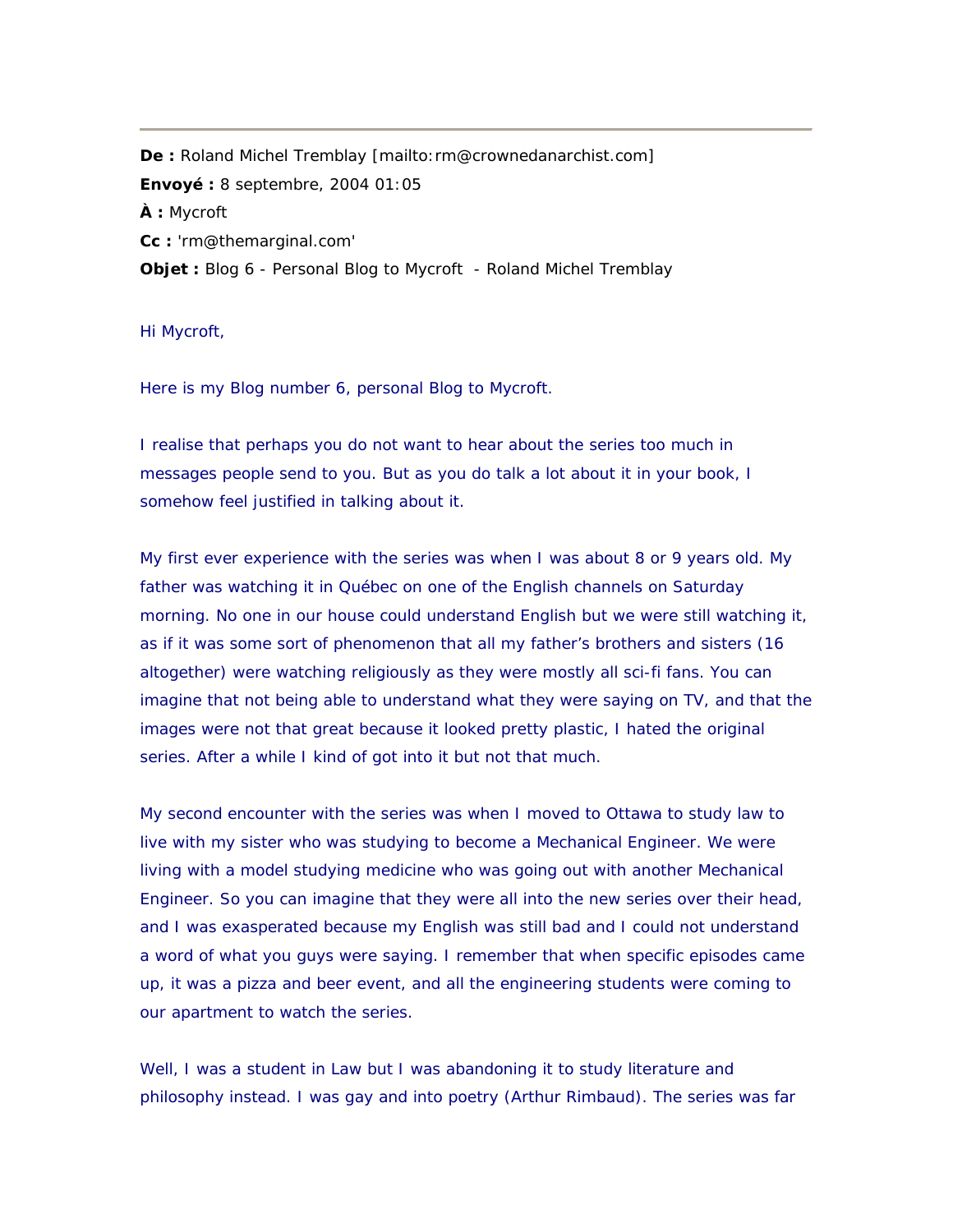removed from my life at the time and they kept recording episodes on my tapes. I still have those tapes here saying: Record no Sci-Fi on these tapes or else... I never thought I would get into it years later once in London. As usual, whenever my sister was into something, I got into it later on with a revenge.

A few years before, my sister was into Depeche Mode and I don't know if it was the same in L.A., but Depeche Mode in Québec meant alternative music. You needed to be weird, dressed in black, be an alternative to like it (which I became soon after). The name alone, Dépêche Mode, was making people hysterical, spitting in disgust, me included, without even having heard the music before. Of course, a few weeks later, after a special on Much Music (Musique Plus in fact), I was hooked for life. I since bought all the 12 inch records and posters I could find. In those days I could not even understand the words, and I miss those days where music for me was just a collection of nice noises and voices that meant whatever I wanted. Sometimes to know the meaning of the words could ruin the song. And it works too when watching certain episodes, while trying to imagine what is going on. Pretty much all technobabble to me, even Shut Up could have meant I Love You. Today I understand the words but I still could not remember what Dave Gahan said, today I won't take anything for granted in Never let me Down, as you mentioned in your book. I have listened to that record a thousand times, I went to Québec city to buy it, and it was the very first CD I bought (they just came out at the time). I could not play it as I did not have a CD player, but I bought one two weeks later just to listen to the CD which had four extra tracks.

Then I moved to France to study Literature and I finally moved to London where I still live. In 1995 we went to see the first film of your series at the cinema and that was it, as I mentioned in one of my reports online about sci-fi TV series ([http://www.crownedanarchist.com/scifitvseries.htm\)](http://www.crownedanarchist.com/scifitvseries.htm):

"Since I arrived in London in 1995, after watching the sci-fi movie in the cinema, I fell into sci-fi and I never recovered. As terrible as it may sound, I do not want to recover, I wish to die listening to it forever as it helps me forget the world we live in.

From there I started to record every episode of sci-fi on television, and this year I am even recording them again on DVD. As I writer I had a lot of time off and so in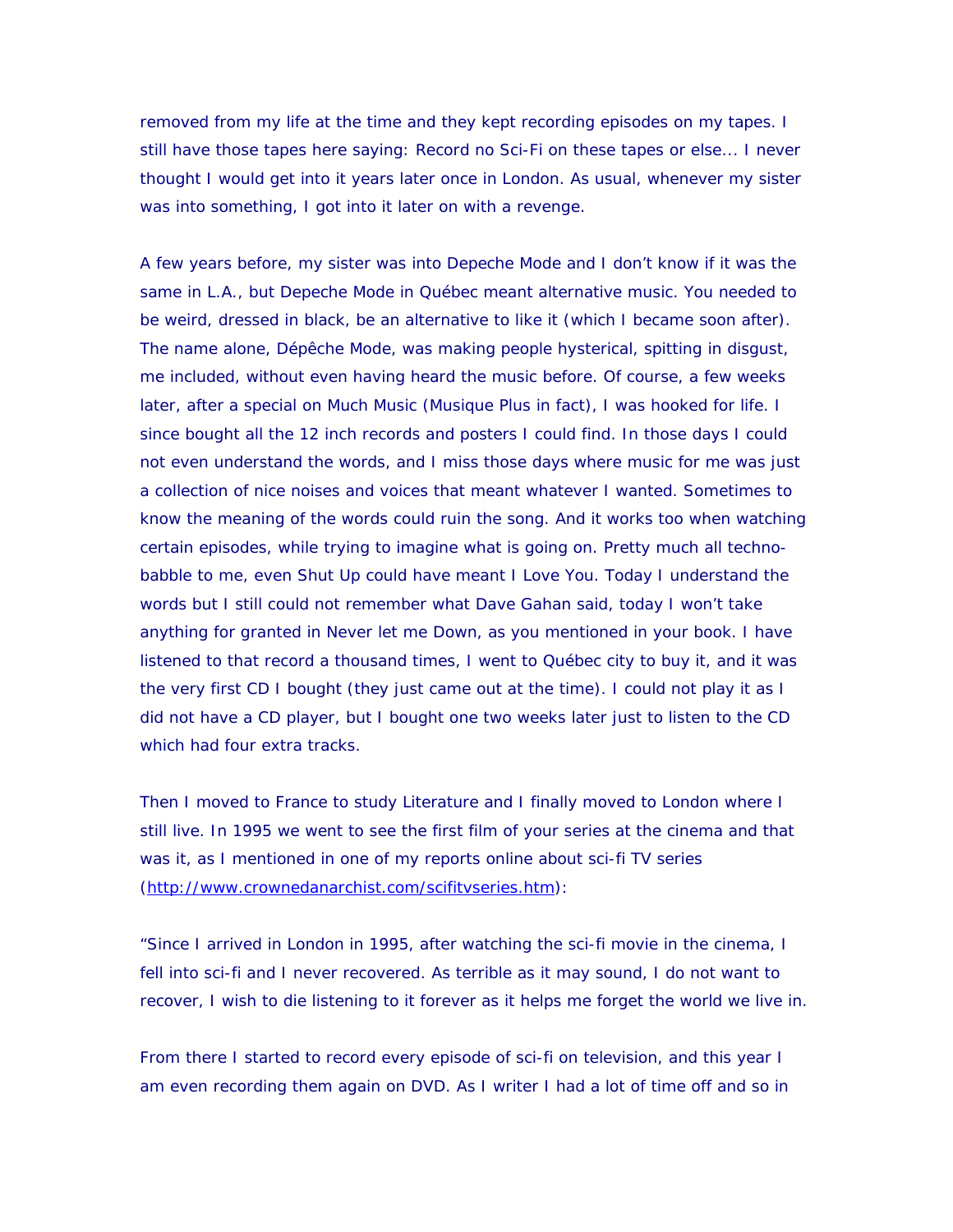the past eight years I have been watching these episodes over and over again, night and day. This obsession led me to write a lot about science and theoretical physics and I have read most of the scientific books there are in most Popular Science sections of your local book store. My passion has even led me to work as a scientific consultant/technical adviser on television series, documentaries and big budget American sci-fi movies. The American dream I suppose, dreaming of it and finally doing it myself.

So now I have the right to drive my partner mad by watching and analyzing all these episodes. Now, it has become my work. It takes years to watch all the episodes of all the series mentioned in this report, and I think you need to watch them more than once to have a better idea. So I declare myself a databank of the sci-fi television series and I intend to use this knowledge to help others and even create and write my own series. I have decided to stop writing novels, essays and poetry in French to concentrate on my sci-fi obsession."

\*\*\*

So, that was my little story about sci-fi and I. Now, let's continue with my comments about your book. (I wish some readers would take the time to comment my books like that! God, one million visitors a year on my websites, and I barely receive any comment.)

Oops! I have now read the chapter about the April's fool day (p.132). I see you already thought about a comeback in the next series as the omnipotent traveller coming back home. So in a way I am quite pleased, it means that the idea is so evident that it could actually happen, either in the next series or in a film. And now that you have publicised the idea over the Internet, then everyone is aware. What a great idea this April's fool was, never mind the critics, the ethics and the bastards. You really have the guts to do things I would not do. You are more of an Anarchist than I ever was.

Regarding the Twilight Zone and X, I think this experience is very nice because it shows you two important things. First, how easy and happy you are to not get the job when the audition was so cosy and friendly, and how Hollywood would help itself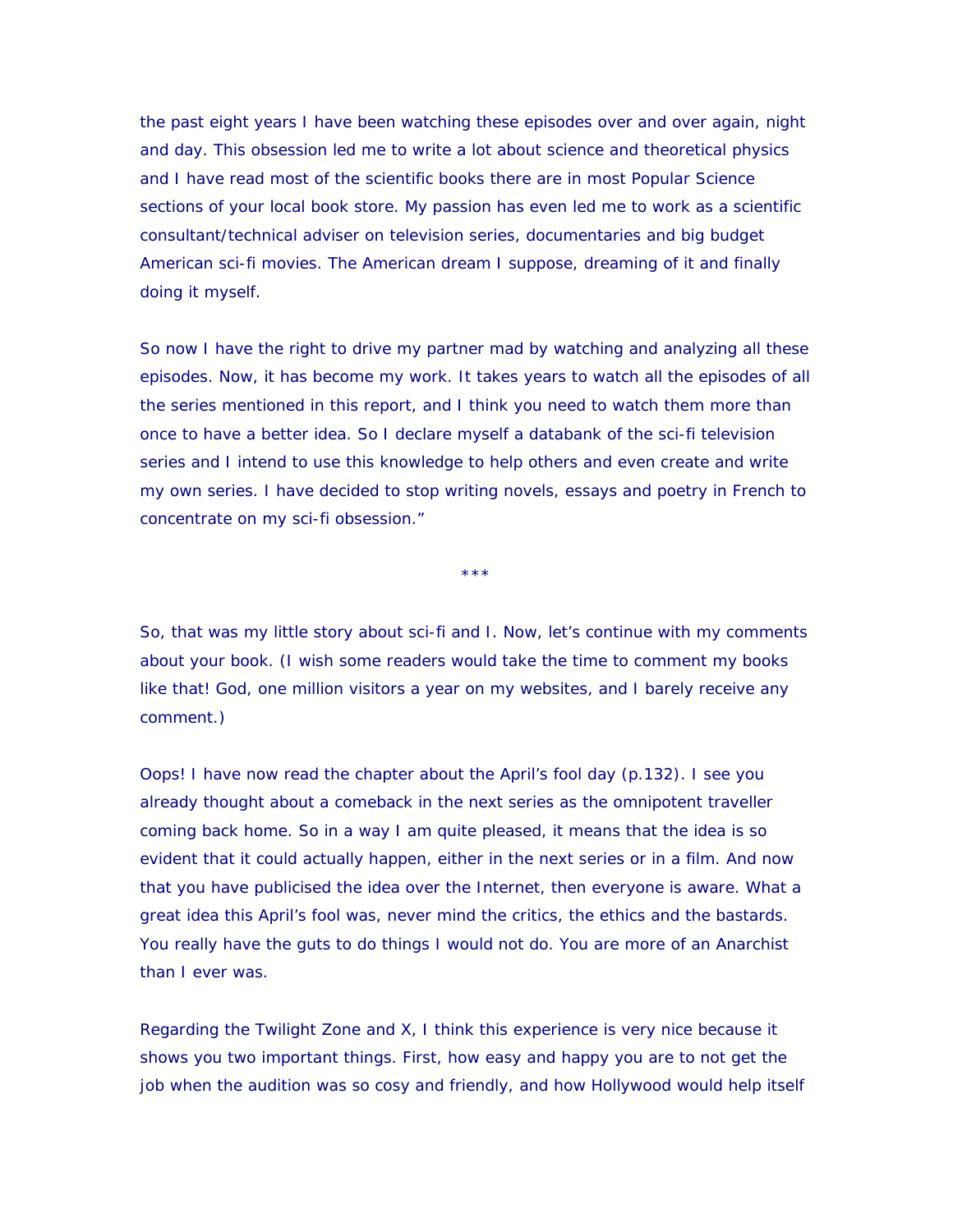by creating this environment to all actors so rejection would be easier to accept. Second, that despite X wanting you in the episode, ultimately it is never the decision of one person, which reflects what must have happened with your other friend. So this poor friend of yours might have been incapable of telling you that despite wanting you, in the end it was not completely his decision to make. So I hope you are still good friend with him, and if not, please contact him to let him know that despite what you wrote, you still love him and his films, and that hopefully in the future you will be working together again because you admire him so much. Just a thought.

About Anne Robinson, we've been watching Weakest Link in the UK way before it became a hit in the US. On TV here she is quite nice, though sometimes she could be direct, even now. It is only in the US that she has to put on this persona of a right bitch. She is a very nice person in any case and I am glad she was so friendly with you in the back lot. I wish this Weakest Link sci-fi special had been shown in the UK, things always get some times to get here. We are just having the New Twilight Zone for the first time and I am recording them eagerly every week. We never even got the old Outer Limits, just to show you. And MacGyver only passed recently, because I told the Producer I was working with at the time, who was someone quite high up in that series, that I had never seen it before because it was never on TV in the country I was in. Some people think that beyond the United States, there is just a big void.

About these three auditions you had just before going on holiday (two in fact), I am pretty certain you do not completely regret cancelling your holiday with your family even if you did not get the jobs. Am I right? How could you have lived with yourself thinking that you might have let go of a golden opportunity (like the next Friends or West Wing)? Now you know you did not get the jobs, but if you had gone on this holiday, you would have never known and you would have tortured yourself. And let's face it, the chapter you wrote about all this is a great one! The most important thing is that your family understood your situation, which is really nice, because my family would have never understood my obsession and crazy dreams.

About Samantha Fox, I would have added at the end of your footnote on page 156: "I know, I know. But it was 1986 and she had big boobs, and she is a lesbian." She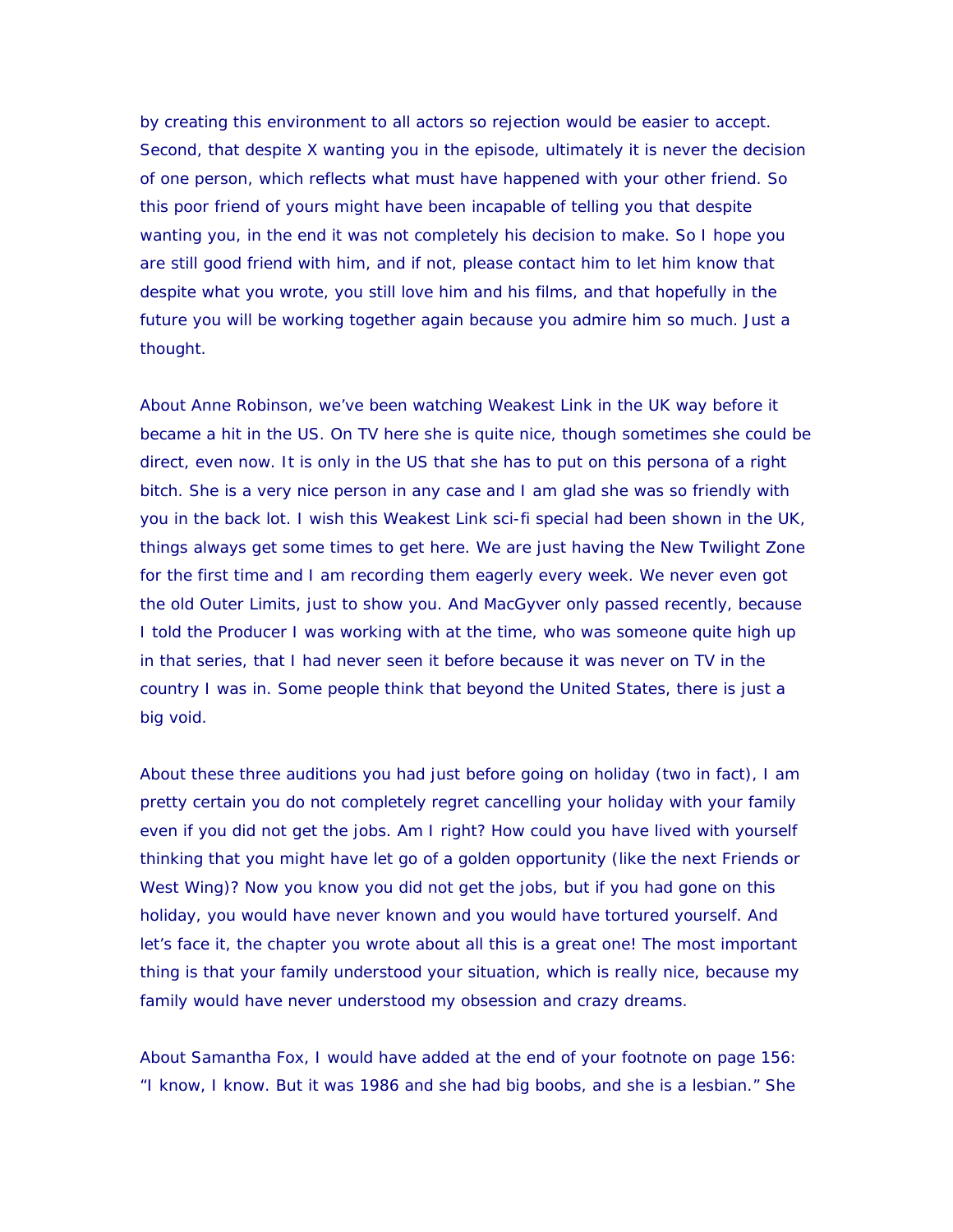came out as a Lesbian recently on British television. Isn't that cool? Well, cool for me that is.

On page 160, you said about writing: "What if I sucked? What if I thought something was good, but it was actually garbage?" Well, this is an interesting statement. I'm sure you know by now that even with success and dozens of people telling you that what you wrote is great, you can never be certain if you're good or bad. You only need a few stupid comments from stupid people to tell you that you are bad to lose faith completely, even against a thousand who say otherwise and enjoy reading you. I guess the only solution to this problem is to have faith in your own books and style. After having written many books, you gain the confidence that you are good at it and you know intrinsically what you are worth. When you reach that point, you don't mind if a critic somewhere writes in a magazine that you can't write. You know it's not true and you don't care if readers read it. Because you have all these books out there, all these wonderful comments from readers, and no one can take that away from you. Readers can judge by themselves. When Depeche Mode gets a new record out, I don't think they wonder if it is better than U2, I think they do their best and hope for the best. Most importantly, they work for themselves, they want to be proud of what they do. If it is a success, then it is a bonus (they said so in an interview).

You said another interesting thing: "How in the world would I be able to compete with established authors?" The answer to that question is very simple, you don't compete. A book by Mycroft could only have been written by Mycroft. There is only one Mycroft's style and he does not have the pretension to write like Hemingway. As long as this is clear, then you have nothing to worry about. You write your books, your blogs, you put it out there and it sells. The rest is history. No need to compare with Ms Pac Man or other writers. Well, that is how I feel now anyway about my writing career, and I don't believe it when someone tells me I should abandon my career. Otherwise I would commit suicide for sure as I live for writing (as I am not writing for a living).

I hope you don't think it is preposterous of me to give you my feelings about being a writer. I understand that from your own point of view I am nothing, and writing in French does not help, you might think that it does not even count. From my frame of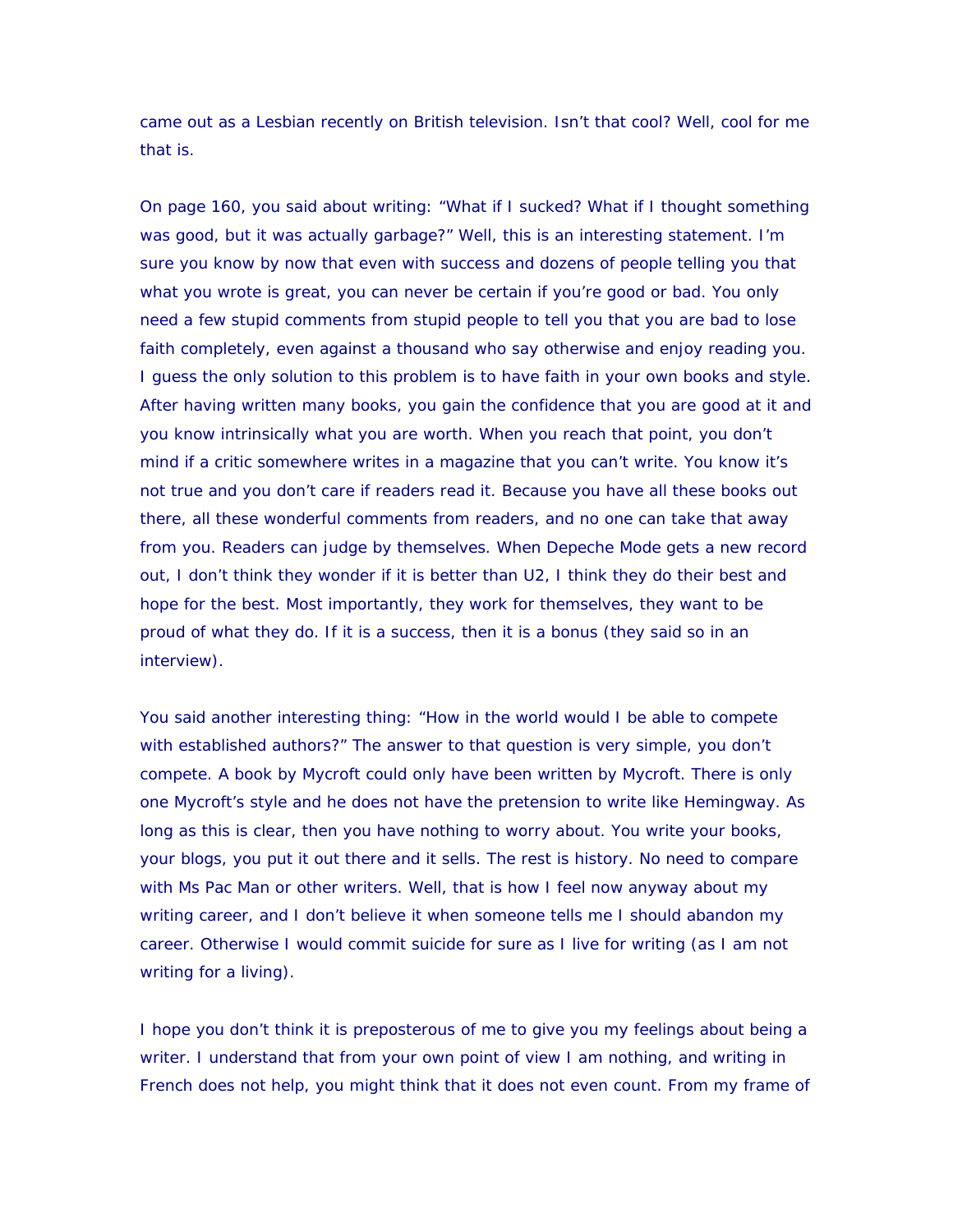reference however I have been writing since I was 10 years old. So I hope that after 21 years as an author it is not too misplaced to tell you these things. A bit like you, I suppose. After 25 years as an actor, even though you are just 31 (almost 32), you must have more experience than a lot of those hot shots in Hollywood right now. It must be difficult sometimes for you to work with older actors who know nothing yet and you wish to tell them some of your own experience. I feel like that right now.

I suppose though that we could compare me with another actor who might have worked in the industry for over 20 years, yet only getting small roles and never quite make it in any of the movies that will get recognised or viewed by millions. I wonder how these actors are treated sometimes.

Well, anyway, I still have something to look for. There is this big second gay event in Paris in mid-October called Rainbow Attitude, and the main bookstore in Europe for gay and French literature (Les Mots à la Bouche) asked my publisher to get my new book out in time for the huge exposition. I believe they intend to make my book the best-seller of the event. So I might not be so self-defeating in a month's time. I am still debating if I should go or not, because all my photos show me when I was younger and thin and beautiful, and that's important in the gay world to sell books. Now, I am a bit fatter than on those photos and I don't want to surprise everyone, even my publisher. Then again, I might be totally forgotten if I don't go. It is a big dilemma. You talked about your double chin in your blog, and I was wondering if you ever faced that problem, hesitating to go anywhere because of it. I should get on a diet, the Atkins diet (it worked very well for me last year, I became very good looking and charming again within four months). Do you diet sometimes? I guess it is more important for actors than authors, but sometimes I wonder. You can tell me, now that you are both.

I too was playing with many Star Wars figurines and space ships when I was young (including a Millennium Falcon that you could open and put figurines in). I don't think that any of my other toys were that great. Star Wars was the first ever film I saw in the cinema in 1979, and it was quite something (it is also the first time I took a city bus with my dad and my sister). I was really into the three first Star Wars films, but not that much in the three subsequent ones. I never read any book about Star Wars. I have quite a collection of sci-fi books here. I found 20 dollars on the street when I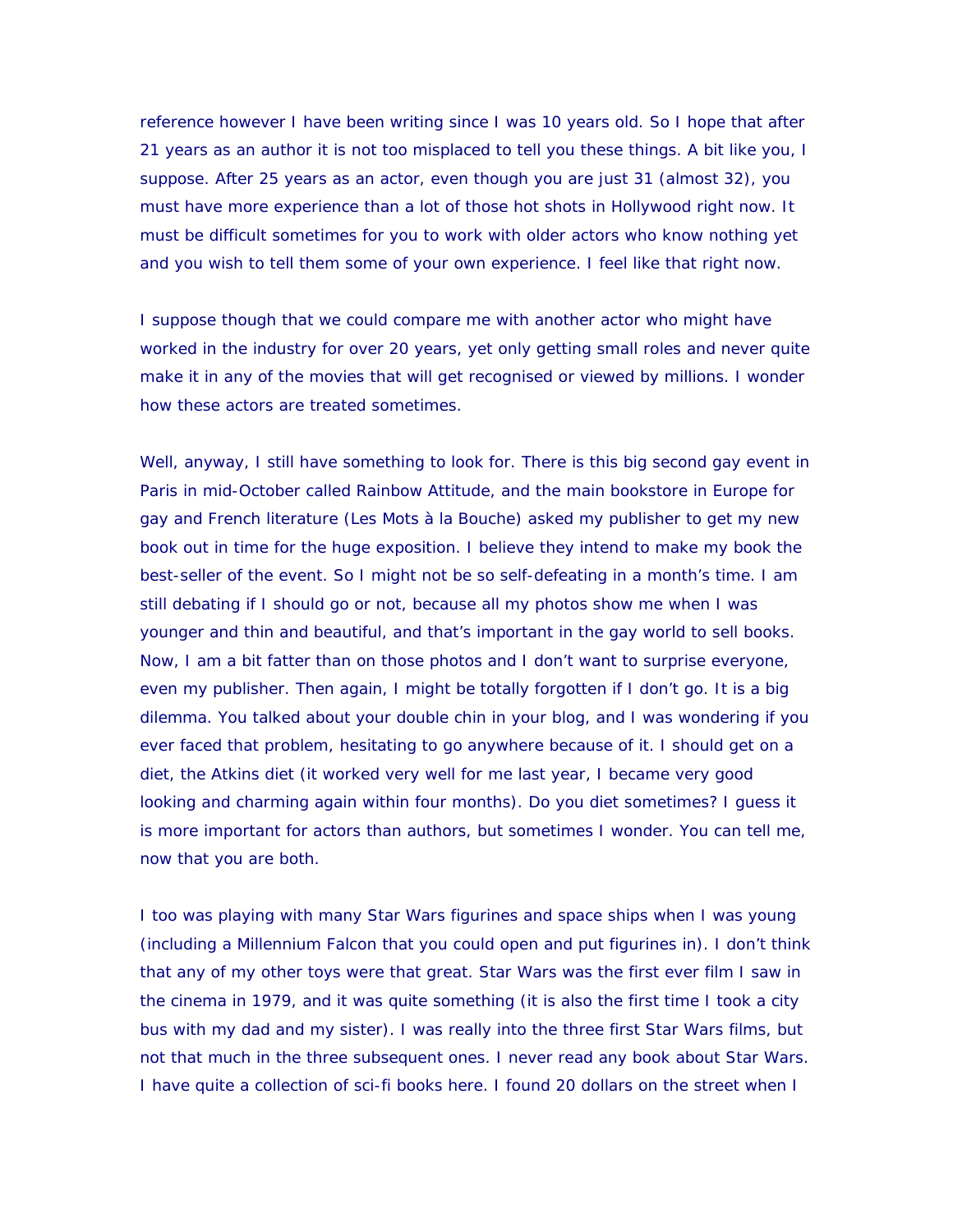was 5 years old and I bought a small cash register toy and a doctor's suitcase filled with plastic medical tools. I had a lot of fun with these. I never gave one thought about sharing my 20 dollars with anyone. I was very selfish at 5.

God, do you give me the permission to skip My Dialogues? I too I am wondering right now How did I get here? How did I go from Mr. Big Conference Producer Star to Mr. Dodging the Bill Collectors? And I have sold all my sci-fi collectibles on eBay, along with all my DVDs, VHS tapes, computer games and what else. Now I need to sell my books and my CDs that are not scratched. I will read it anyway, hoping to see some sort of light at the end of the tunnel, or to inspire me somehow…

Oh my God! Page 205! "The series ran for seven seasons. I did four as a regular, and a couple of episodes in the fifth year. I also guest-starred in the seventh season." And they call that not being a very big part of the family? The way you talked about it, I thought you were only in the first two seasons! It never entered my mind that you were actually there for four seasons! The most stupid of all is that I have watched these seasons so many times, how could have I thought you were only in it for the first two seasons? Yeah, now I know why I never thought of you as leaving the series at all… ok, you disappeared for a while, but I have been watching the whole lot in one shot and then starting all over again. So I never missed you, you were always there on my screen at one time or another. And then you reappeared for your own episodes in the later seasons, so I never felt you were really gone! That is why I was so surprised about: I left the series early on… I thought, did he really?

Four seasons is a lot, you were as much a part of it as anyone else. Sometimes other actors would not have a big role for weeks until they got their main episode. And you still had those main episodes in the subsequent seasons even if you were not there at the helm to say Aye Sir from week to week. You have nothing to feel ashamed about or to regret. The only thing is that you cannot cash in as much as the others and you were not in the films. Big deal, you have a life outside of the series, you do cash in anyway and you are now a big part of it all like all the others. You were even in the last film, even if it is only for a few seconds (and don't worry about the full screen version of the film, I don't know anyone these days who watches films without a Wide Screen TV). So you were there up till the very end, and you never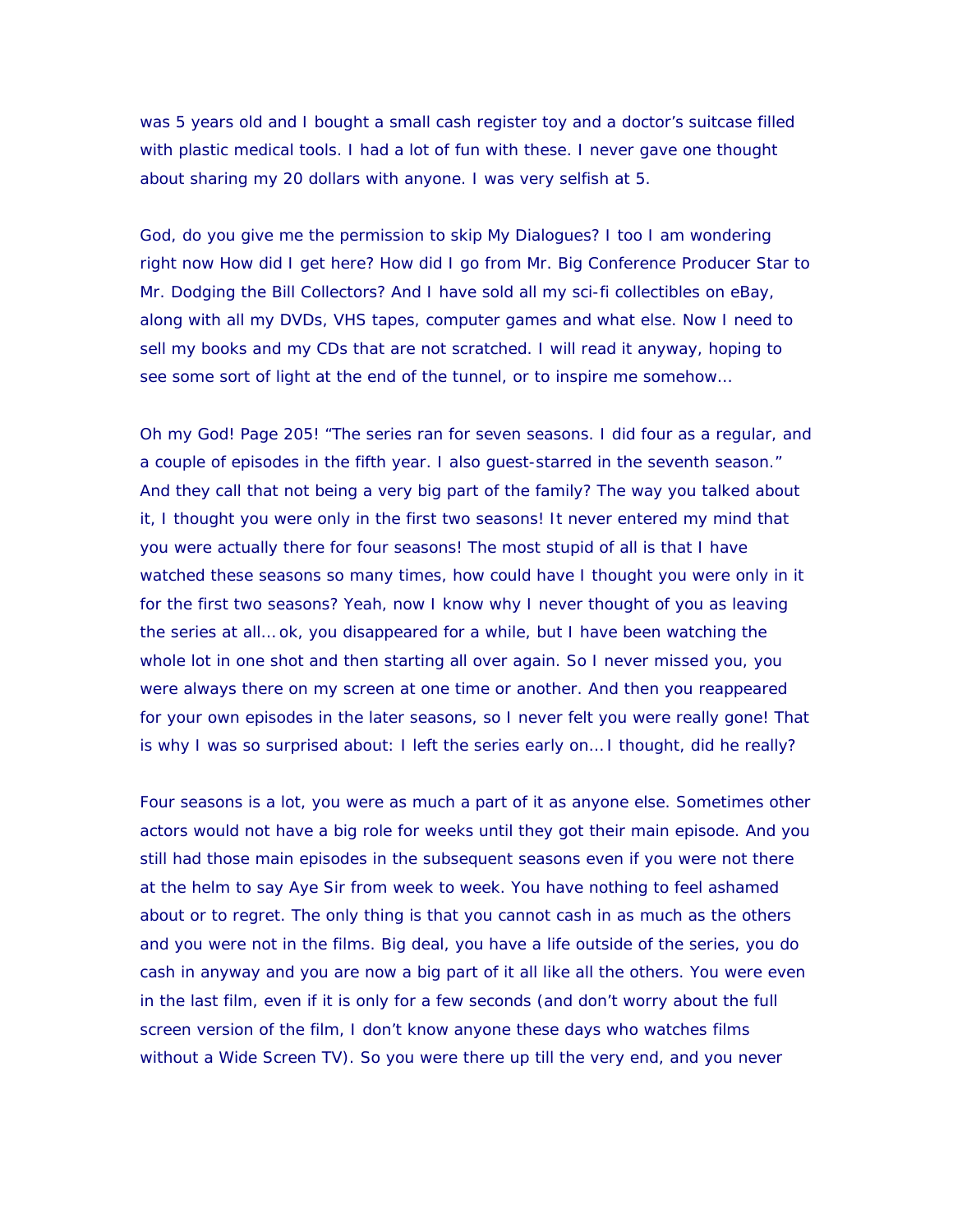really technically left as you even came back in the last season! Be proud, and remind people that you were there for four full seasons.

I just finished reading a part of your book, what a chapter! I went through all the possible emotions, and I am not even certain if I know the translation in English to all of what I have experienced. For someone who had a few bad years (all right, many bad years but nothing compared with mines), I have to say that you certainly had ecstatic and wonderful moments. Standing ovations, everyone applauding to say that you were the highlight of a convention that you were almost cut off from because you were not part of the family, and how many other special occasions where you were able to rally a fan base to become a chorus speaking in your name? I have to say, this is so out of my leagues, this star treatment… this is stardom. This is A list actor in my vocabulary. It's depressing! You are so hot I should not even be allowed to speak to you. Perhaps I should stop blogging you on a personal level and get on with my normal and uneventful life as a writer, working full time in conferences or something. At the beginning I was like: poor Mycroft, look at all these struggles. But now it's: oh my God, look at all this success! So I can't pity you anymore, but I can enjoy your success with you. And I hope this is just the beginning for you, and I hope it is about to start for me with my next book.

On page 249, you said: "I learned that I am very unhappy if I'm not an actor." "I really believe that "do what you're supposed to do" stuff, and I learned, while I was there, that I am supposed to be an actor." For some reasons, it is always reassuring when someone who succeeded tells you that you have to follow your dreams and make it happen. I'm supposed to be a writer, but again I am struggling like mad and no big best-seller is about to fall into my lap any time soon (in French anyway). It is nice to see that the people who succeed struggled and tell you to continue because you will eventually get there. At the same time we only hear from the people who succeeded, never from the thousands who suffered as much but finally at some point had to give up because it was really going nowhere. My question is: when is it that you should throw in the towel (and that's the reference to what I was talking about in my last e-mail, the Terry Rossio column)? It is a very difficult question. Never? And eventually you are forced to declare bankruptcy? Or until you are at the point of declaring bankruptcy (where I am now)? Or somewhere along the way, when something other happens in your life and you follow a new direction while still being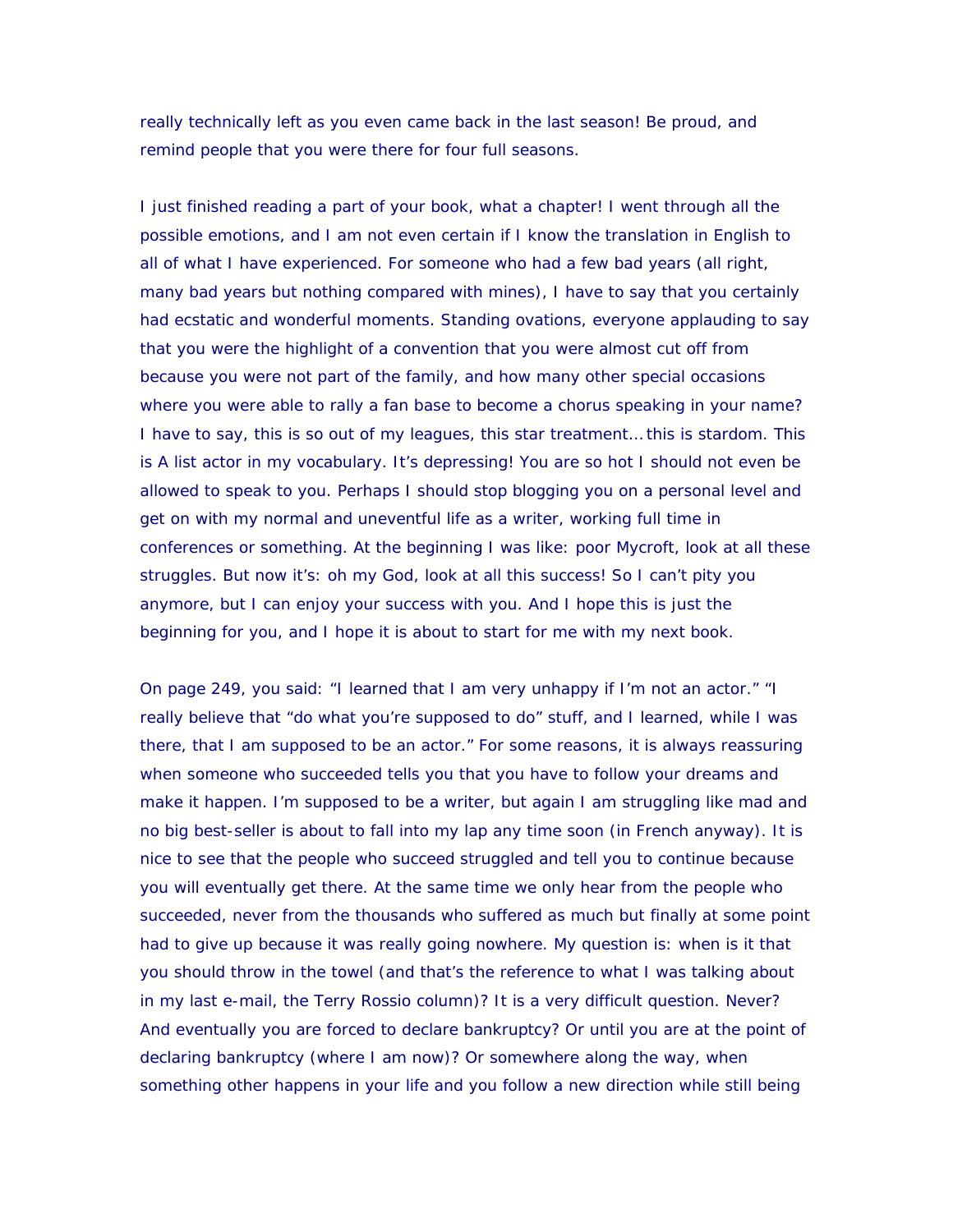happy about it (like you moving from acting to writing, even though you are still acting but could be happy just writing eventually).

These are almost existential questions, leading to an existential crisis (which is pretty much the main subject of many of my books: who am I, what is the universe we live in, what is my purpose in this universe?). Never give up, never give up, surely there is a point where you just have to give up, no matter if you have books published and probably a few more already written and scheduled to be published in the next few years.

At the moment I hope to find a job (need a change of oil sir?) until I can get another break to write again… not easy at all, as I am sure you know. Do you get a lot of these actors contacting you to whinge about their career going nowhere? I sometimes wonder if you feel for them and think: well, we're all in the same boat…

I watched the DVD of Goodfellas recently because of my film script related to the Godfather. I did not particularly enjoy it, neither Scarface or The Untouchables. But I enjoyed the Godfathers trilogy very much. And I like the Sopranos, even though I only watch it because my boyfriend loves it.

I just read your four pages of acknowledgments. You know what this made me realise? I never acknowledged anyone in any of my published books. And you know why? Because no one ever helped me get these published. And I just got a great idea. In my next book I will have a full page of people I will be thanking for doing everything in their power to prevent the publication of my books (including my family and friends). It feels great to say this, it really shows my determination. I am really proud of myself.

Right, I just finished reading your book. It took me a few days, I feel happy and peaceful. I am full of Mycroft floating in my head. I opened myself a beer to celebrate… don't judge me, it ain't a Guiness. It is in fact Une Bière Blonde (2.8% alcohol, 25cl, exclusive to Tesco, a popular grocery store in the UK). It is the cheapest beer on the market and I must be the only person on the planet drinking it. And you know what? It tastes wonderful. It reminds me of the cheap beers I used to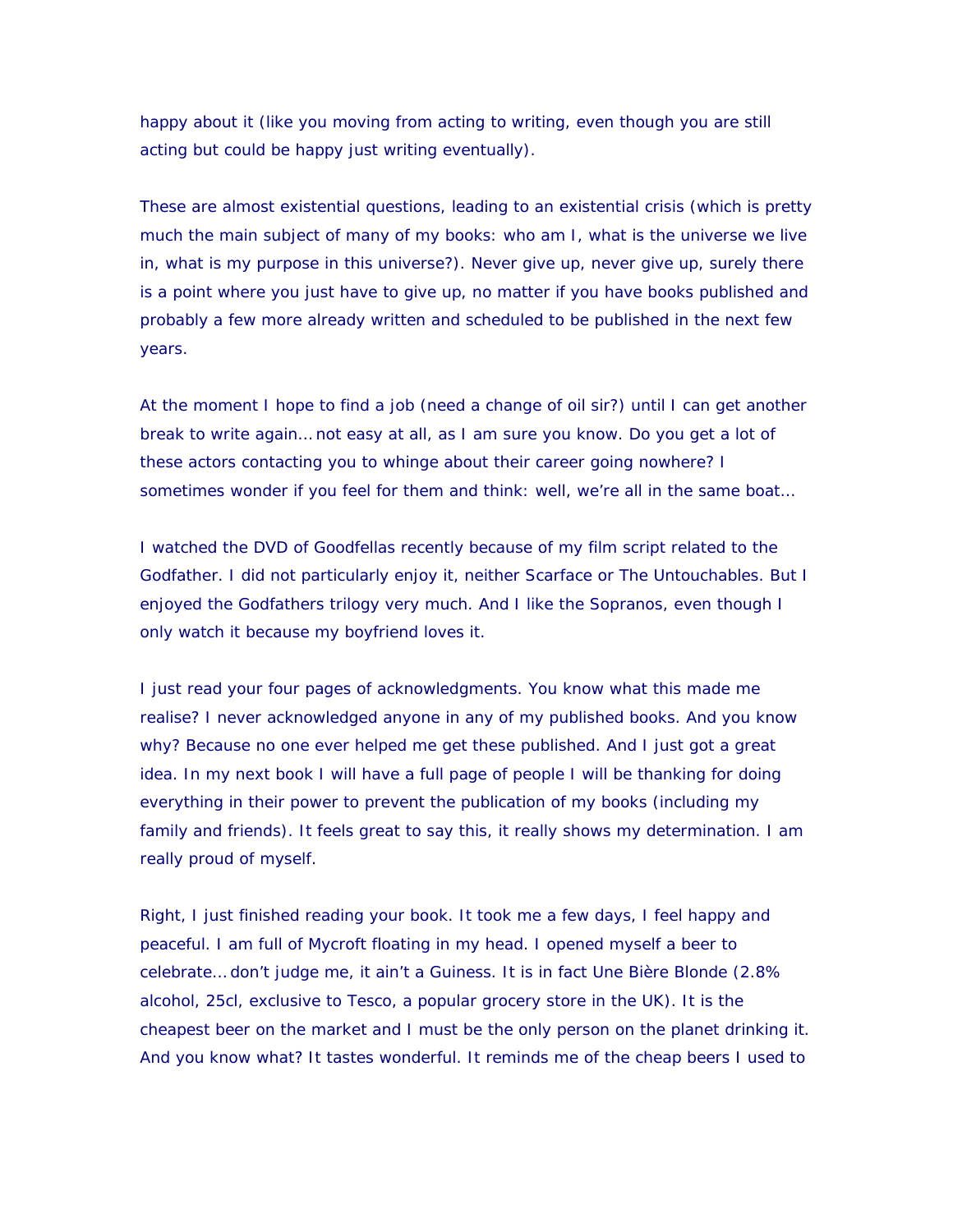drink when I was studying at La Sorbonne in Paris. So there you are, I toast to you and your published book. Long live Mycroft!

I just thought of something crazy and I will finish on this. I was thinking that I love your book and your blog so much, I could perhaps translate your book into French. There are just a few problems though:

1) Lack of time because I will be starting a new job soon (hopefully). 2) Is there a market for your book in France, Belgium, Québec and Switzerland? 3) I suppose your publisher would want to hire someone else to do it, someone with more experience (although probably not as passionate as I am).

I have a Masters Degree in French Grammar and Literature and I worked in translation, though I never translated a full book. Why don't you ask your publisher to see if he is interested? Who knows, that could be the job I was looking for, I can't imagine anything more pleasurable to do. And I could translate your first book as well.

Have a great Wednesday!

Note: have you noticed that I have written the equivalent of 51 pages in Word and that usually these pages are longer than in a book? I am writing you a novel!

Regards,

Roland Michel Tremblay

44E The Grove, Isleworth, Middx, London, TW7 4JF, United Kingdom Tel: +44 20 8847 5586 Mobile: +44 794 127 1010

[http://www.crownedanarchist.com](http://www.crownedanarchist.com/) [rm@crownedanarchist.com](mailto:rm@crownedanarchist.com)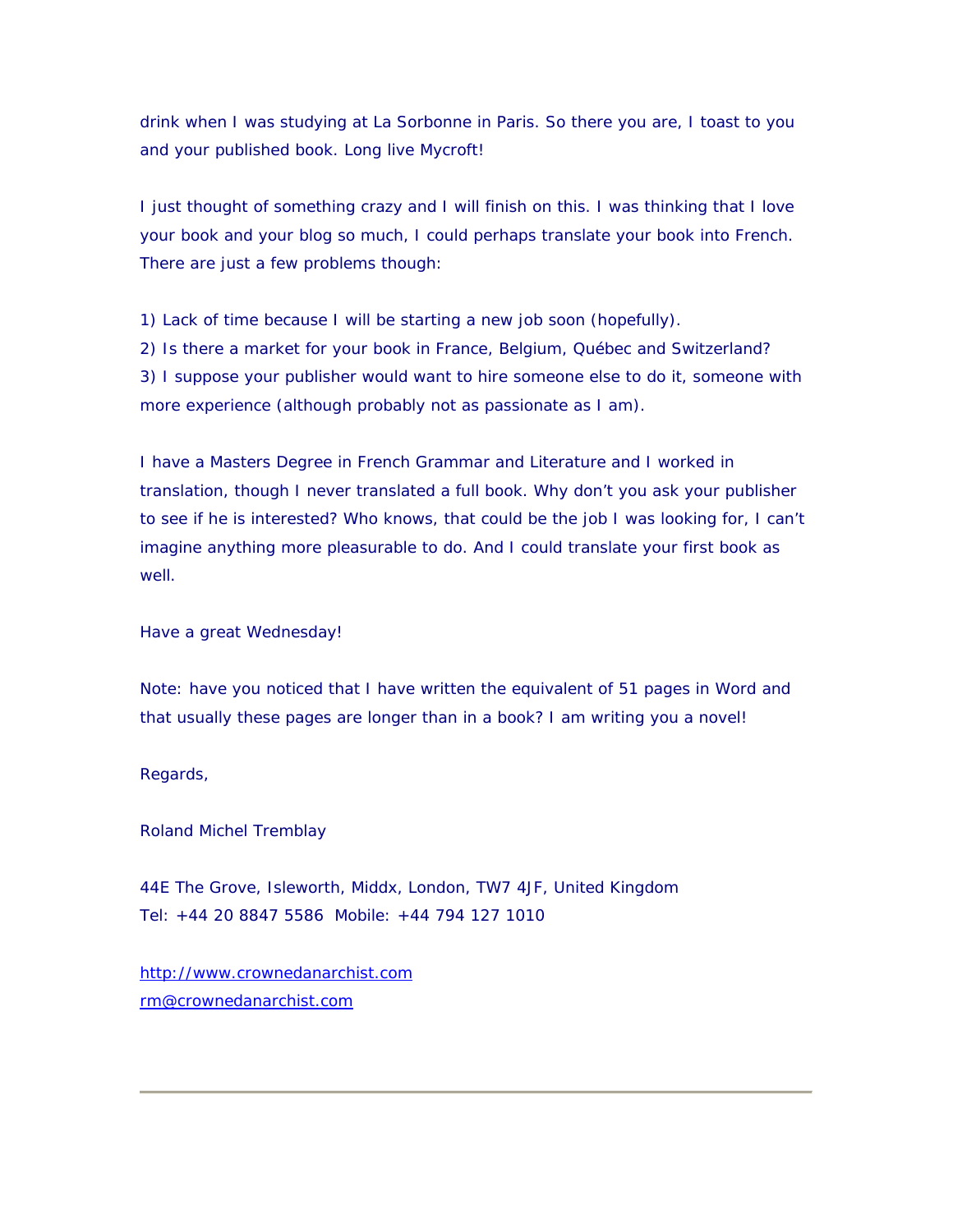**De :** Roland Michel Tremblay [mailto:rm@crownedanarchist.com] **Envoyé :** 18 septembre, 2004 03:26 **À :** Mycroft **Cc :** 'rm@themarginal.com' **Objet :** Blog 7 - Personal Blog to Mycroft - Roland Michel Tremblay

My dear Mycroft,

Here is my Blog number 7, personal Blog to Mycroft.

So nice to know that stars are reachable, and we can tell them everything we want, and they still read it. I watched a film lately and I learn there that fan mail is being read and acted upon when required. Especially X and that woman ready to commit suicide. What a great story, that he took the time to communicate and meet with her and save her life. I hope you too one day will have something similar to say, that you saved someone, although I hope it won't be me. Yes, I said I was depressed, but I'm ok, I won't kill myself no matter what. I feel strong today, even though I received bad news from my bank. Payments are no longer going through, and I told you my boyfriend was going to kick me out of his flat (and England) by the end of the month if I can't find a job. I had a nice job interview yesterday with a conference company, I hope to get it, but there is little chance as they already offered the job to another woman. I have other interviews before the month is finished, hopefully I will get something.

Yes, I watched that movie again because you mentioned you were in it, and yes, you were. I'm sure they did not put on what you wanted, but only bits that they thought were interesting. I also watched again Galaxy Quest. Well, there is no two ways about it, the young black kid is definitely you, although they sort of made a mix of both another actor and you… but as they say, if in a screenplay you are to talk about a white man who exists, you better transform him into a black woman in a wheelchair so you won't be sued. So I guess it was you all along. I can see why it had an impact on you, it certainly had an impact on me. You should be proud of this, the writers of Galaxy Quest spotted only the important stuff from the series and conventions, and you were, in their eyes, very central to it all. A kid actor now an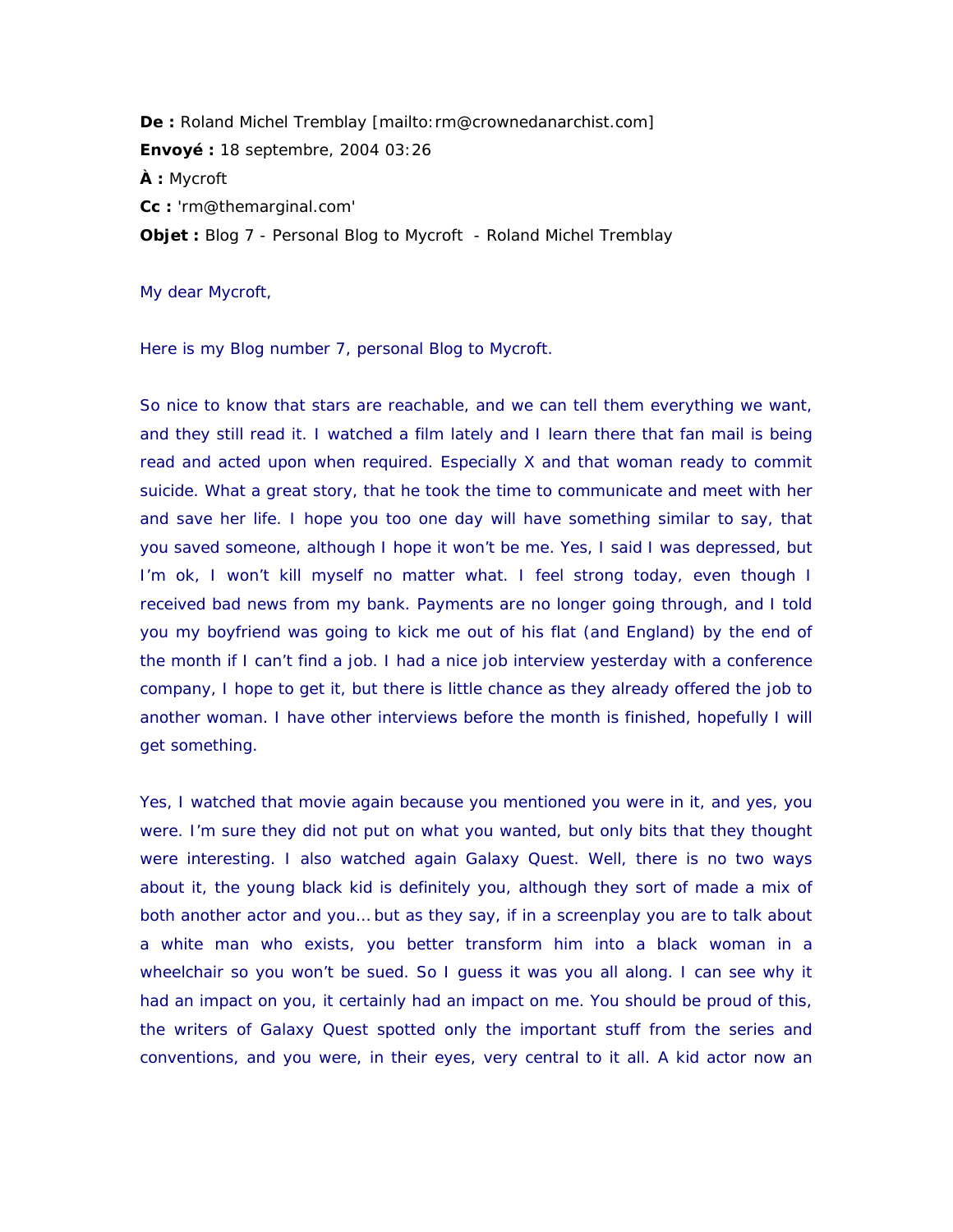adult attending conventions, and you sort of had quite an important role in the film, driving the new ship.

My boyfriend Stephen was asleep on the sofa, he looked very cute. I had to wake him up so he could go to bed while I continue writing to you. He burned his fingers with his cigarette, falling asleep. Usually he is not that nice looking, he freaks out every hour or so because I don't work. I hope the 30 minutes scripts I am about to write for a film student in New York (**[The Marginals or Predestination](http://www.crownedanarchist.com/themarginals.htm)**), and the one for a respected film producer in Québec might make a difference (**[Schizo](http://www.crownedanarchist.com/schizo.htm)**  (Synopsis) 30 minute script: **[DOC](http://www.crownedanarchist.com/schizo8.doc))**. But I know it won't. I hope my new book being published now might make a difference, and perhaps it will. At the very least reach someone who will contact me and then I will start a new life. I don't know, I can dream I guess.

I thought I got rid of my boyfriend and sent him to bed, but he came back sleeping on the sofa. He still looks cute, I don't know if I should send him to bed or go to bed myself. I wish to write more to you tonight, but I can't if he is there on the sofa, because then I should be on jobs websites applying, every single minute of the day. I will try to wake him up… wait for a second… it did not work. He is still there, looking over my shoulder even though he is sort of sleeping.

I am listening to Music for the Masses tonight, and I can assure you that I was right. Dave Gahan does not say I'm not going to take anything for granted tonight, on Never Let Me Down Again, at least. Must be another album, even perhaps another band. So I did remember well, even if I am a spastic with English (at the very least at the time I was listening to Depeche Mode). I would have known if Dave Gahan ever said that he would not take anything for granted tonight. So, what song was it really, then? You've got to put the record straight… (Ah, I think it was But not tonight.)

Today I officially became an eBay Trading Assistant. I am now hoping to sell stuff for other people and collect 10% of the sales:<http://www.themarginal.com/ebay/> That is all I could think of to survive for a few more days, panicked as I was today with my bank account. Hey, perhaps I should sell stuff on eBay on your behalf, anonymously, and collect my 10%? Think about it, you could make money without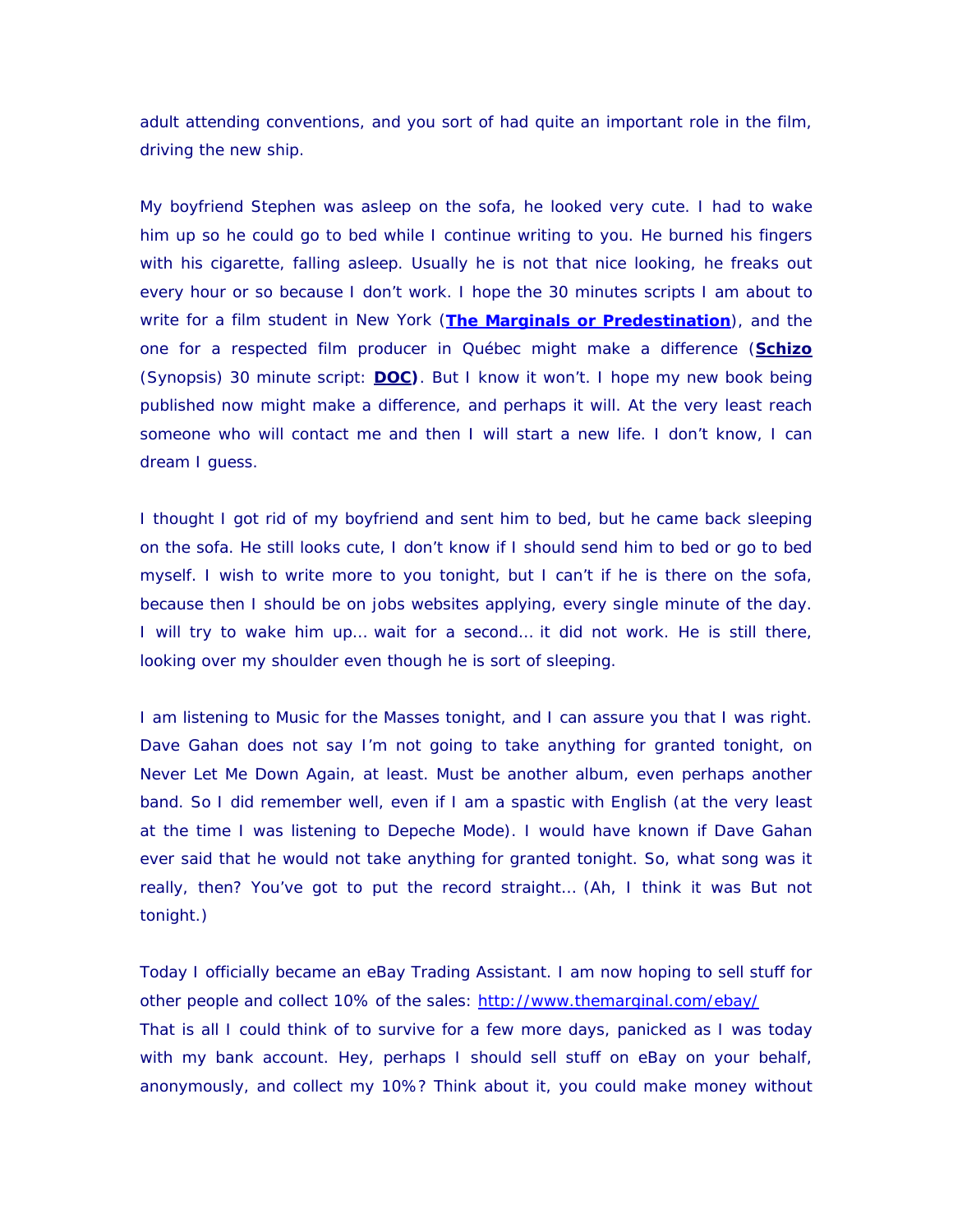feeling bad about your image. Who knows, I could be a Mycroft freak (everyone knows I am a sci-fi freak, I am trying to sell my Sci-fi Files right now for 5 pounds (more because I need the space, really). (Finally no one ever contacted me to sell their stuff.)

You must think I'm crazy, in every e-mail I am sending you, I have something new to offer, some sort of weird partnership. It started very high, with working on a film together, and now it is about selling stuff on eBay. I am not that sad, really, even though it looks like it. Oh well, who gives a shit anyway. It's just a bit of fun.

Oh shit, I feel bad. I guess I am not that good at building websites. This woman in Switzerland that I told you about, who help me with money in the last few months, I wrote to her tonight. I told her that no matter what, I would not ask her any more money and she should not feel bad about it, we can continue to talk. She said that I never asked her money, she offered to give me some, how convenient for me… Anyway, I built her a lame website for her poetry (in French). And she told me tonight that she knew a visual art student who could do a better job at it (than me). I was stunned, he certainly knows his stuff. I wish I had done something like that for her. And what is worrying, is that this new employer who is contemplating hiring me, believe I can build him a new website using Perl, PHP, and whatever... but I can't! I'm in trouble… perhaps it is time for me to buy those O'Reilly's books and learn it all from scratch. Gosh... I guess I'll wait to see if he will hire me first. He was such a nice chap. And you know what was so extraordinary about this interview? They are moving their offices in an old church near Kensal Green Cemetery, and my novel Denfert-Rochereau is about that cemetery. I read a lot about the history of Kensal Green for that novel and I talk about that church in my book. It was weird to have this interview, especially when I told them about my book that the man held in his hands. You see, the man has written a book before, it sold 1000 copies and it was about architecture and environment. So he was in fact the first ever British person I have ever met who said about my books: this is a life achievement, write a book and get it published… some people have this life long ambition, and there you are, you have done it. It was great to have this said to me by a British (usually only French people can appreciate that, because they were all born with this life ambition to write a book but understand quite early (and sometimes late) that they can't. So they respect the people who can write a book). And the most ironic stuff about this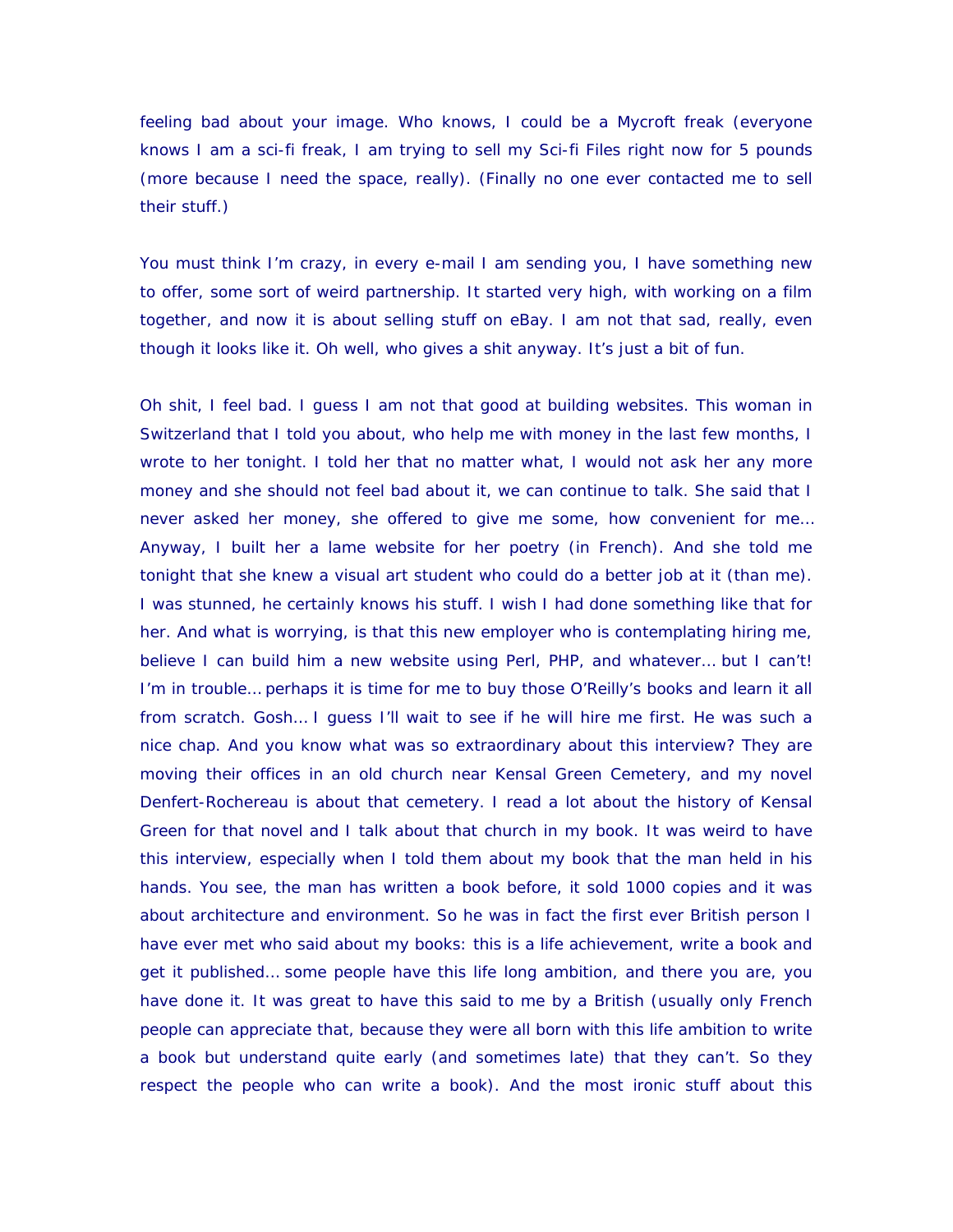interview, is that the man was desperate to hire me, understanding and telling me he made a mistake in hiring that bitch. And the irony is that the salary is 30,000 thousand pounds sterling a year, plus commission. That would make me a rich man! I am that close to get back on track and solving my problems. Still, I could have killed myself over these problems some days ago… what an irony.

Oh, I have to tell you… this morning, what freaked me out, is that I went for an interview downtown London with an agency a few days ago, and I forgot to pay for the congestion charge (5 pounds). So this morning I got this 50 pounds bill from the mayor, that will quickly become 150 pounds if I don't pay it now. Shit, every damn time I go to Central London now, I come back with a huge bill! Last time it was for being late by one minute getting back to my car. There was a stupid parking attendant waiting for the time he could give me a ticket, another 100 pounds. I almost killed the bastard. Thankfully Stephen, my boyfriend, pays all these tickets I get without too much fuss (I wonder why, he must feel guilty for having nine points on his driving licence). London these days is a nightmare, I hope to show you around one day. You are officially invited to come and stay here with your family, I will make sure I show you my own London, not the one tourists see (that is boring).

Well, at least I go at these interviews in style. Stephen got this new sports Smart Car and I certainly look cool in it. Especially when I was stuck for an hour in front of the BBC offices on Goldhawk Road, being late at my job interview. Damned BBC, they will do everything to ruin my life. One day I will work for them, but not because I begged them for a job, but because they will find me via my website and ask for my help. That's what I was thinking about when I was stuck on that street for an hour because of street repairs. Fuck the BBC. I understood only this week that they mostly produce crap, so I need not worry if I could not find a job there. They obviously cannot see what an asset I could be… anyway, it made me feel better to think that. The only thing I watch that they did is Doctor Who and Absolutely Fabulous. Otherwise, I never watch the BBC. If you have not watched Doctor Who yet, I strongly suggest that you do, because most of your series is based on Doctor Who, whether you know about it or not (I read in your book that you did not watch it before, but you should).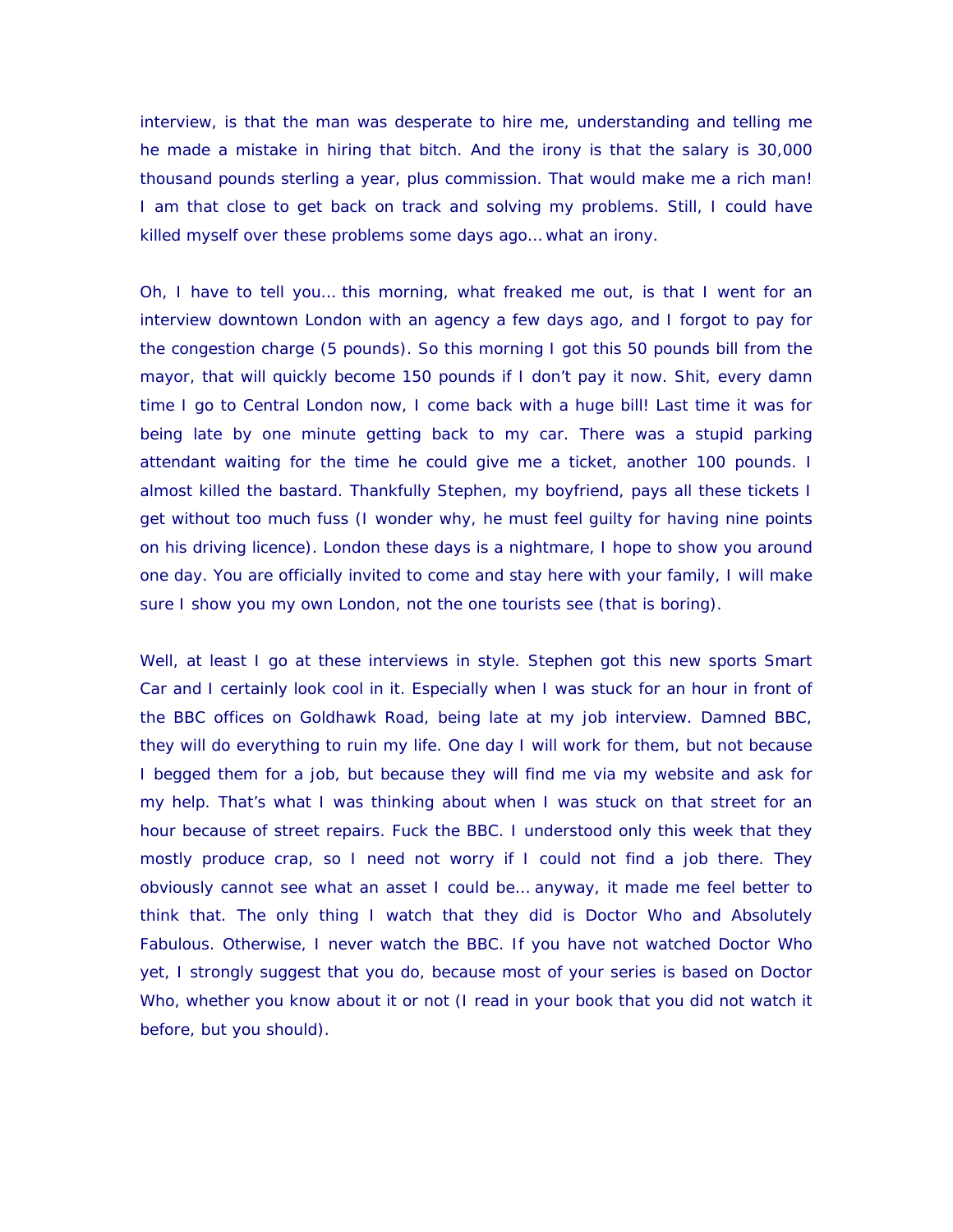Stephen and I went out last week, to see that stupid show of the Pet Shop Boys in Trafalgar Square. A silent old black and white Russian film with classical music by the Pet Shop Boys. There, we only met a bunch of old bitches telling us to move along because we were not supposed to be where we were (a free concert!). So we left and went for a Tikka Puka Puka at Trader Vics in Mayfair. What a buzz that drink gives me! And then we went to some gay club in Earl's Court, The Coleherne. Many men half naked dancing to Madonna's remixes. It was nice, at the very least to confirm that I was still alive and could appreciate half naked men dancing around. It's been a while since I went out. Before Pet Shop Boys we want to Halfway to Heaven, a gay pub near Trafalgar Square, and there I was cruised by some very good looking people. I couldn't believe it. I was pleased. I am still alive after all. Until tomorrow that is, because I am smoking the last cigarettes of Stephen and tomorrow he will freak out. Oh God… what have I done to deserve this?

I hope you figured out that I was completely drunk by now. So I may be talking a lot of bollocks. My friend in Geneva much prefer receiving messages from me when I am drunk, she believes I am more real that way. Perhaps, I don't know. When I'm drunk I am usually too sincere for your average bear. It gets me into trouble. I have a law, I don't send e-mails when I am drunk. I guess I make an exception in your case, as I don't believe it makes much of a difference. I can't really destroy a relationship here that is only going one way anyway. Sorry, I had to mention it. I'll be a good boy now.

I finally got my dear X working at X Films to answer my emails. She evaded my messages, wondering what was happening with the screenplays I wrote for them. I hope she will get back to me with good news, but I guess it is pretty much dead. As you say, if we don't hear from them within days, what can we expect after a few months? Nothing. Sad because I really worked hard for them. I never wrote that much for someone with so many great ideas. I guess that if they could not see that from what I worked on, then there is no hope there. Sad… once again someone without any kind of imagination but well connected will get the job over me.

I need some radical changes in my life, I tell you. I don't know what, but it is burning me. Losing that boyfriend would be a good thing, losing some weight drastically would be another one, and getting out of England would be another important step. I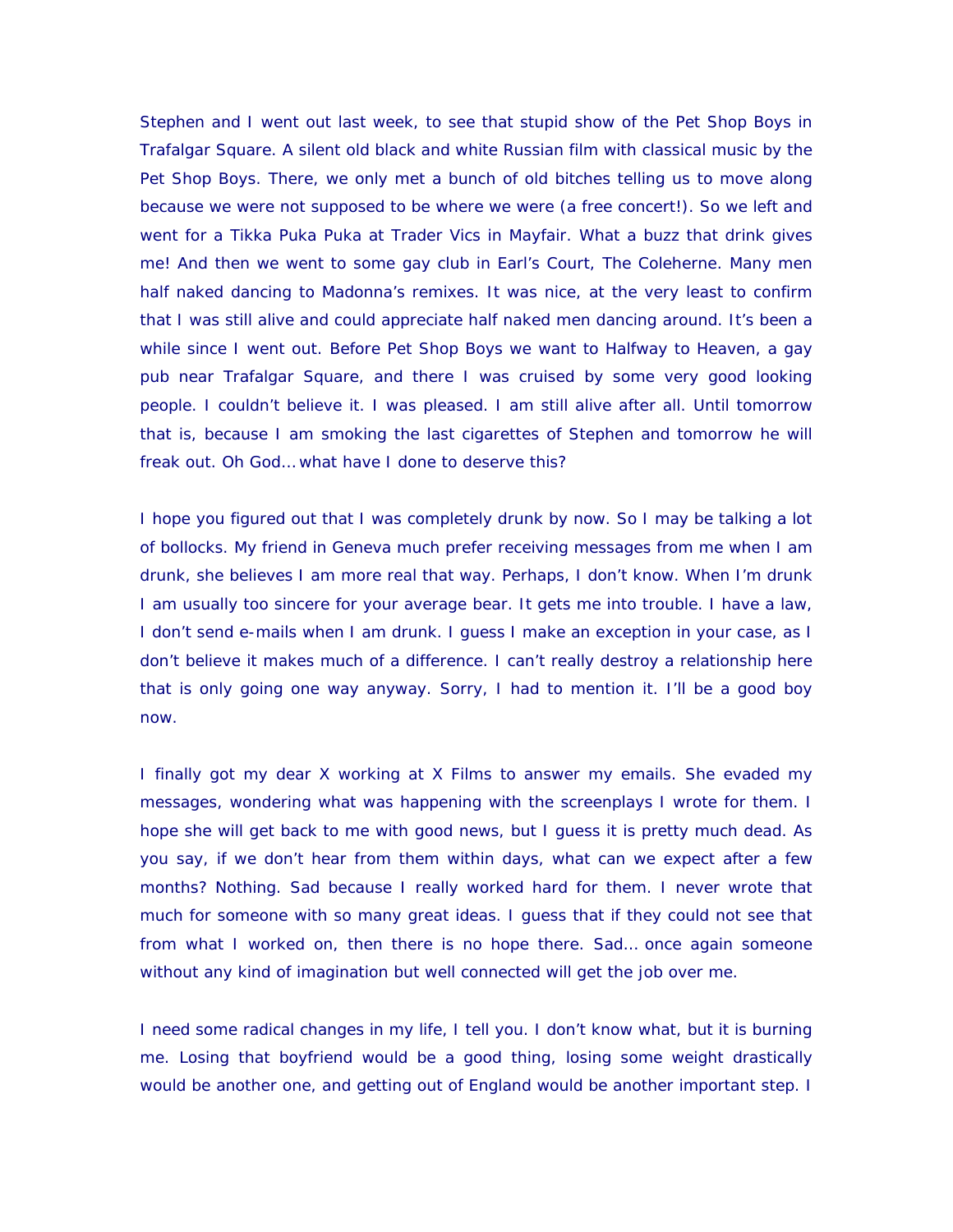need to restart this life from scratch, getting back to zero. That's what I need. I don't care if I lose whatever it is I have left, I am certainly not a materialistic person. I am an adventurous person, reaching and living in London used to be adventure, but it certainly is no more. I have written too many books about London, times to get out. Easily said, but not easy to do.

I'm drunk, I feel weird tonight. Massive Attack in my headphones, makes me think some more. Being drunk is such a nice change from all these very same nights I am sitting in front of this computer, working but not being drunk. It makes you realise where you are and what you are doing, nothing. At the same time it makes you understand how much more you hope for, how much potential is burning inside of you, to create, to achieve something, to explode into the world. I have written about that before (and yes I was drunk), in the Anarchist, my poetry. Here two poems I feel describe what I could write tonight if I was in that kind of mood:

<http://www.crownedanarchist.com/anarchist.htm>

# **Ready to Explode**

I've got a headache No problem Just all my energy Ready to explode

I've got this urge in me To make another world from this world Look, it's there, it's here . . . A real world!

> I'm not mad I'm not dead I've got all this for you And it's ready to explode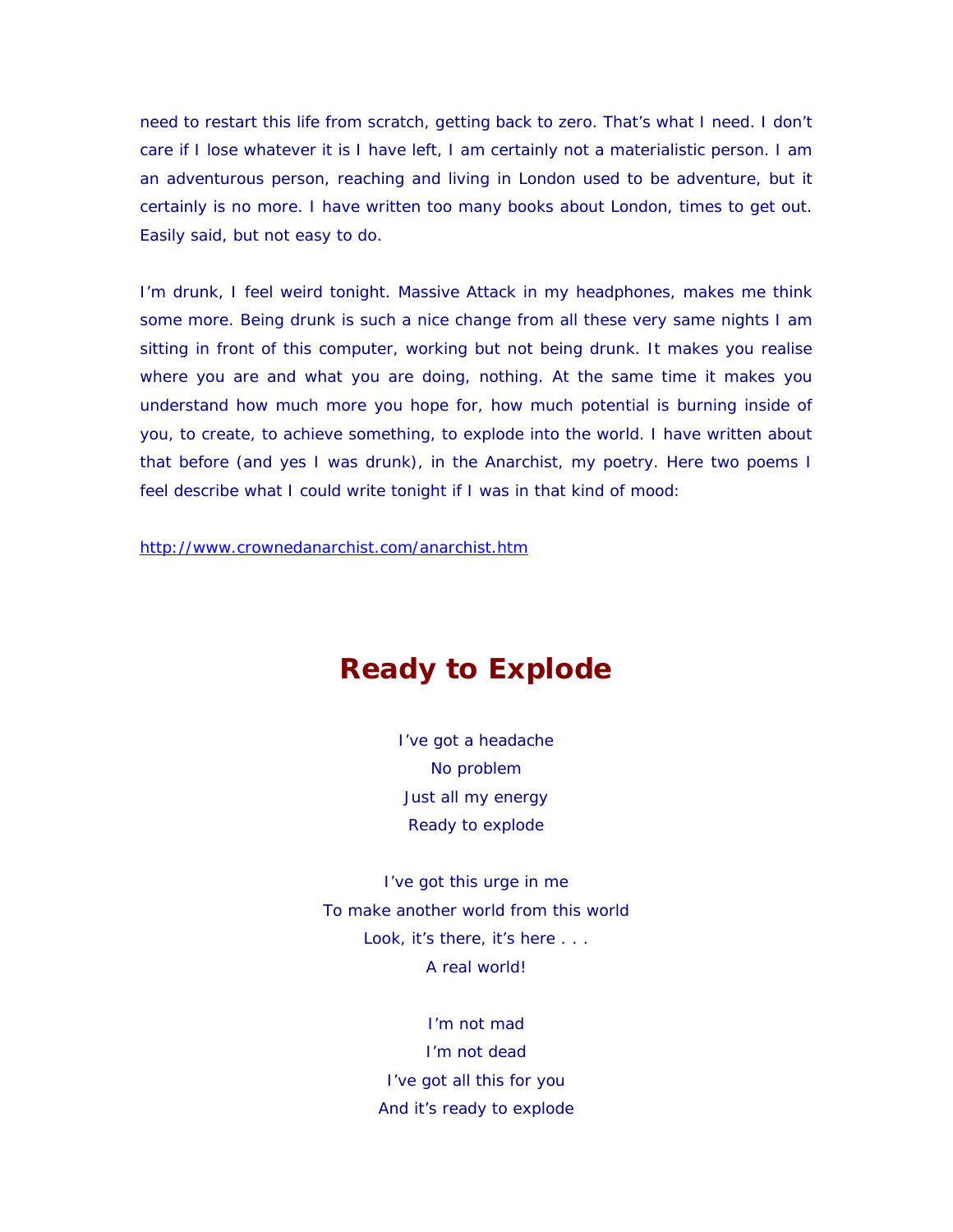You won't have time to see Won't have time to hear Even though it's all around you I'm ready to explode

I'm going to inspire the masses I'm inspiring the masses With whispers As powerful as guns Come on, come on! I'm alive! I cry out to life! We're going to blow up this world!

We're motivated enough to get somewhere To build a new world Recreate an earthly paradise You've heard me!

Get going! There are still things to inspire you in this world Things to save lost souls We can't forget that hell is waiting to explode

> Can't forget who we are Our humble origins can become great Be proud of what we represent And fulfil a great destiny

Enough of self-absorption Self-pity We are as huge as the universe We are the universe! Ready to explode!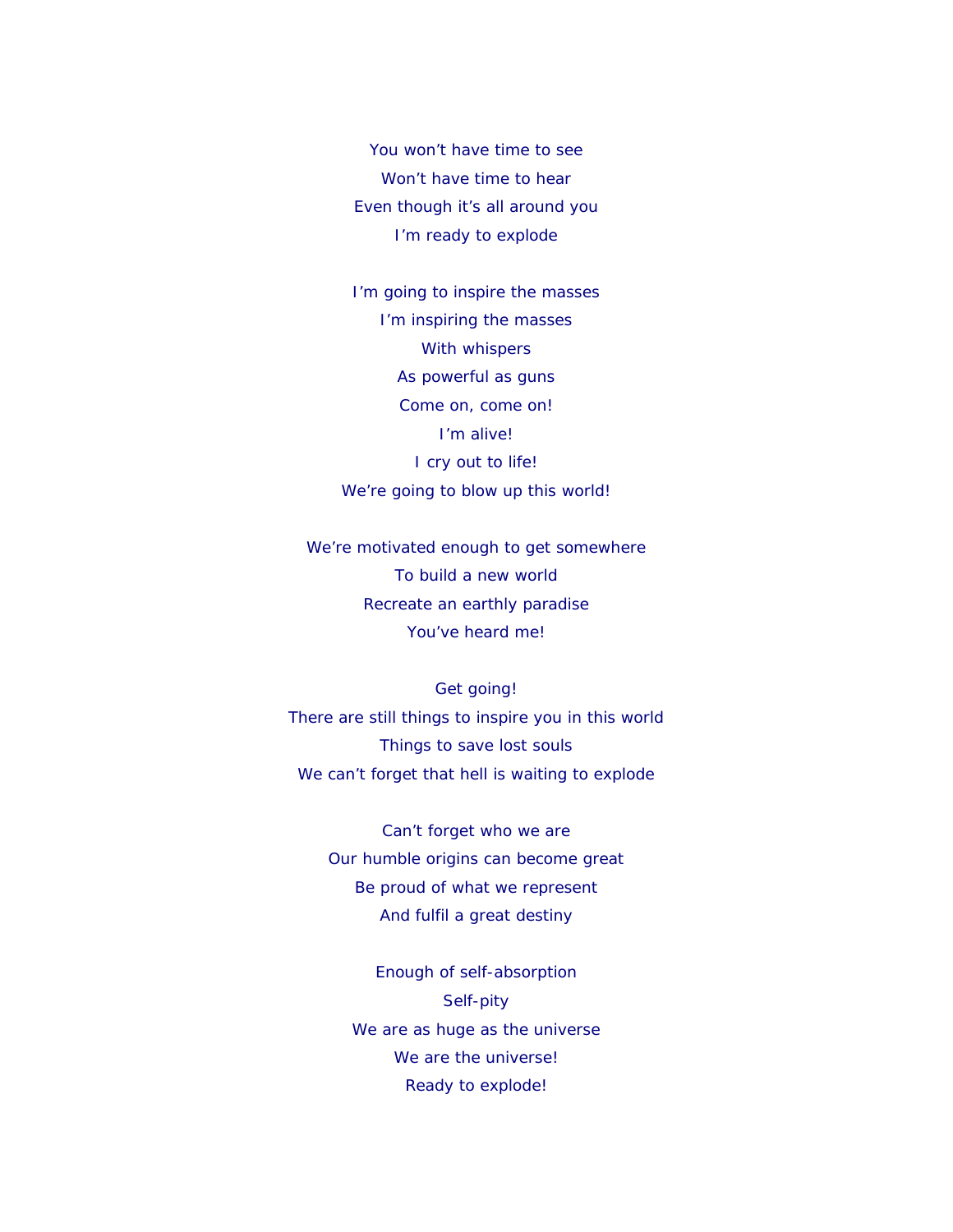## **A Gun at Your Head**

A gun at your head To make you understand The eternal void The insignificance of our destiny Now I see there's nothing beyond the horizon Nothing to expect from nothing The irony of our existence I'll throw

A bomb under your seat To make you understand The darkness of our logic The violence in everything Now I see there's no hope beyond the horizon Nothing to hope for from anyone The hell of our consciousness I'll start

A world war on your head To make you understand The evil in this world The uselessness of the planet I see now that there's nothing to see beyond the horizon Nothing to expect from space The illusion of science I'll explode

\*\*\*

Oh dear, I'm listening to the Moody Blues tonight. It is just extraordinary. It really puts back everything into perspective, you know. I was supposed to sell my 15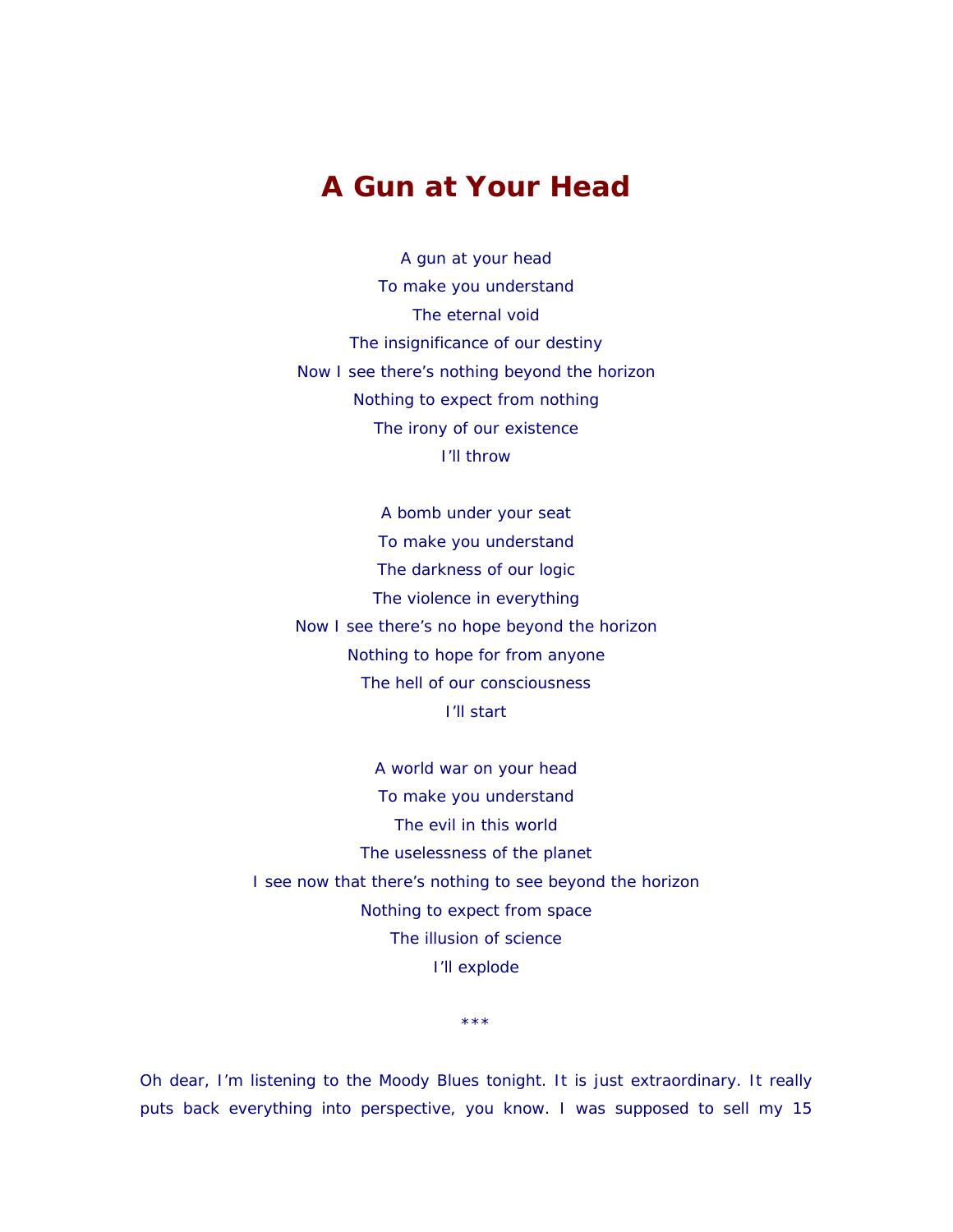Moody Blues CDs on eBay with that VHS tape of them I have. But I won't. And when I have to leave England, that's the only thing I will bring with me: my Moody Blues CDs. My father would be proud of me. If only he could…

The worst part of that last statement is that I know my father is proud of me, proud of all the books I have written, that he read them from the first one to the last. Somehow it is not enough. I should be successful and have lots of money, that's what he would recognise as a success story. It kills me still that I could be such a failure, despite having succeeded at something very few people can achieve: writing books. It does not make any sense.

On that stupid VHS tape of the Moody Blues, one of the guys talks about his son coming with him to a concert at Hammersmith Odeon (very near where I live). He says that his son does not understand why so many people can be fans of his father because they had success in the 70's and still to this day. Despite not doing anything successful, there are fans out there of the Moody Blues. The Moody Blues these days are very low profile, and talk about their huge success as something from the past that was some sort of dream never to be repeated. A bit like what you said in your book actually. Even though we know we will get back one day, when actually we know the Moody Blues are dead forever. They never could do another record like the ones they used to do, unless some sort of miracle was to possess them somehow. Still, when you are listening to these old records, what an achievement! It is simply extraordinary. Should they not simply be happy with what they have accomplished as it is still there and is simply incredible? The fact they had success with this is another great achievement, to be honest. Well, I feel like I never reached and will never reach any kind of success, and despite my achievements, it will never be enough. I failed miserably. It is not enough to have written all those books, without any sort of success, it is useless. I might as well never have been born. And God, you will never know how much I wish that, that I was never born. I would do anything to die right now, cos I can bear this life. Even if my next book was a success, the worst thing is that I don't feel it would make any difference to my life.

Sorry, I did not want to become depressed tonight. Every time I am drunk I reach that state. I wish I was dead. And I am not even certain why, or what's wrong with me. I don't think it is because I haven't reach success, or that thing about my dad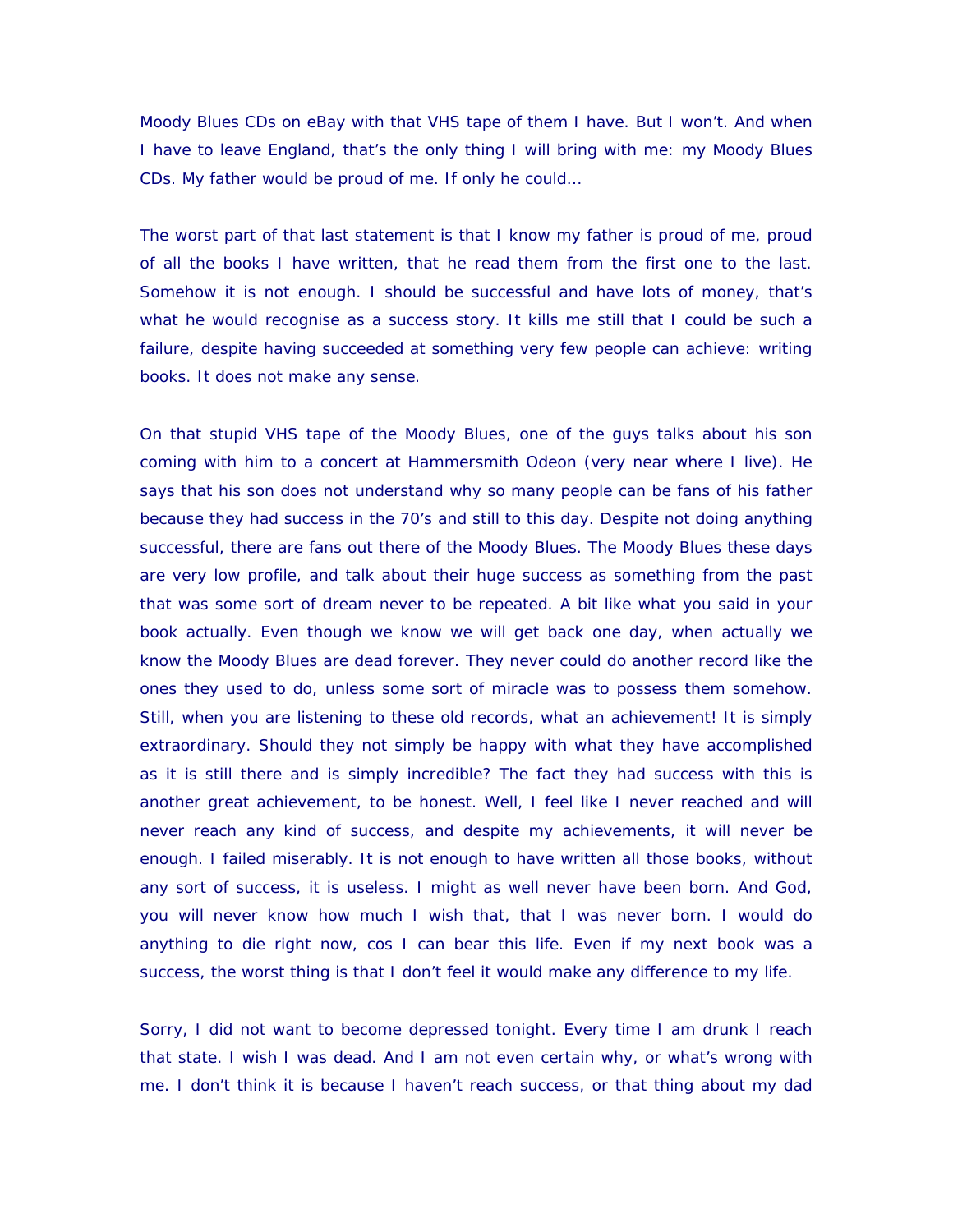being proud of me… I think it is much deeper than that. At the core, I have always suffered from a real existential crisis. I just can't understand the point of living, the reason for it, the reason for this universe to exist and my place in it. Something is missing, something big, answers to all of this, and yet, I don't believe I could ever find answers that would satisfy me. I could never be happy. Success, money, whatever, I am beyond all that. This is not the problem. I don't know what is my problem. Somehow I feel it has something to do with the universe, something much larger than us, much bigger, that we don't understand and cannot reach. The beyond, the higher than us. I wish from life much more than life could ever give me. I wish I could understand everything, like if I knew something else existed but was unable somehow to reach it, to know about it. Yet, I know it is there and I won't be happy until I find out everything. Funny that I need to be drunk to see all that clearly. And listening to the Moody Blues to help me realise that.

I would be quite happy wasting the rest of my life through meditation of some sort, contemplating the universe without thinking too much. I would… it would be more meaningful than anything else I have experienced or wish to experience in this life. And money problems, boyfriend problems, job problems, are all just little things distracting me from my real purpose.

The Moody Blues must be the only band that did not disappoint me, once I understood what it is that they are saying in their songs, because it is not only poetic, it is also some sort of existential crisis. I don't understand why my dad connected with them when he was younger, it seems unlikely he ever felt any of that.

I am at that point right now where I am so drunk and tired that I cannot move anymore, or write, I can only listen to the Moody Blues, appreciate the music and the words, and connect. It feels great. I guess drugs would give me such a feeling, but I will never know because I am unlikely to take them any time soon. Weird that my boyfriend is permanently drugged. I have no idea what goes through in his head, how this affects him. I doubt he his going through an existential crisis, though I could be wrong.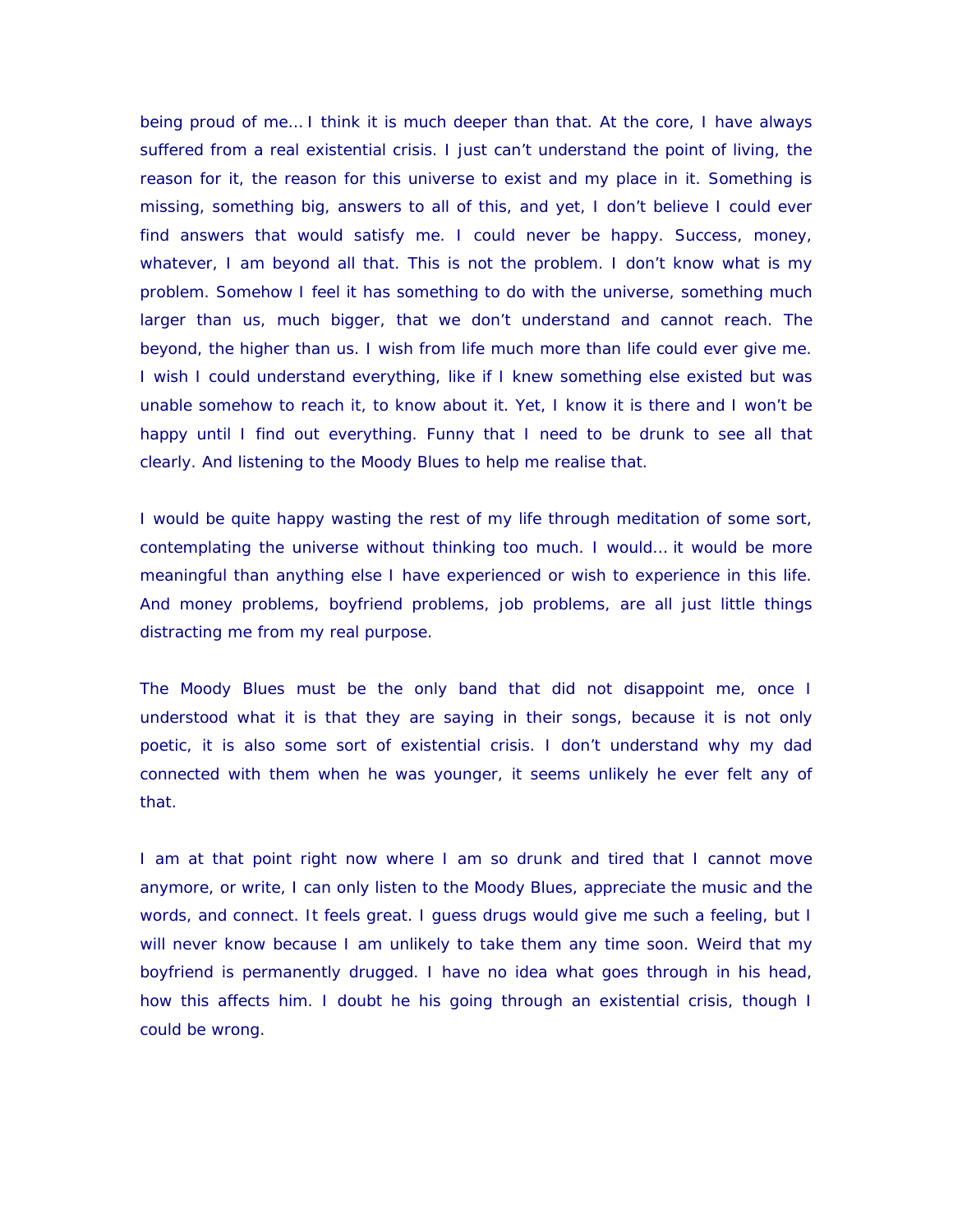I guess I will listen to a few more songs and then go to bed. Maybe something wonderful will happen tomorrow that will change my life, the miracle I have been waiting for. Not sure what it could be, what it is that I am so desperately waiting for. My freedom I guess, the freedom to get out of here and have no more responsibilities. I would leave tomorrow morning for the South of France. I would hire a boat and live on it on the Canal du Midi, writing at night. I guess that would be wild, what I truly wish for. The miracle I wish for. Maybe it is just freedom after all. The freedom to do whatever I want without having to worry about anything. Write night and day, think about the universe, live my existential crisis to the full. I guess I would not mind not finding the answers, as long as I have the freedom to think about it all.

Regards,

Roland Michel Tremblay

44E The Grove, Isleworth, Middx, London, TW7 4JF, United Kingdom Tel: +44 20 8847 5586 Mobile: +44 794 127 1010

[http://www.crownedanarchist.com](http://www.crownedanarchist.com/) [rm@crownedanarchist.com](mailto:rm@crownedanarchist.com) 

**De :** Roland Michel Tremblay [mailto:rm@crownedanarchist.com] **Envoyé :** 3 octobre, 2004 03:31 **À :** Mycroft **Cc :** 'rm@themarginal.com' **Objet :** Blog 8 - Personal Blog to Mycroft - Roland Michel Tremblay

Hi Mycroft,

Here is my Blog number 8, personal Blog to Mycroft.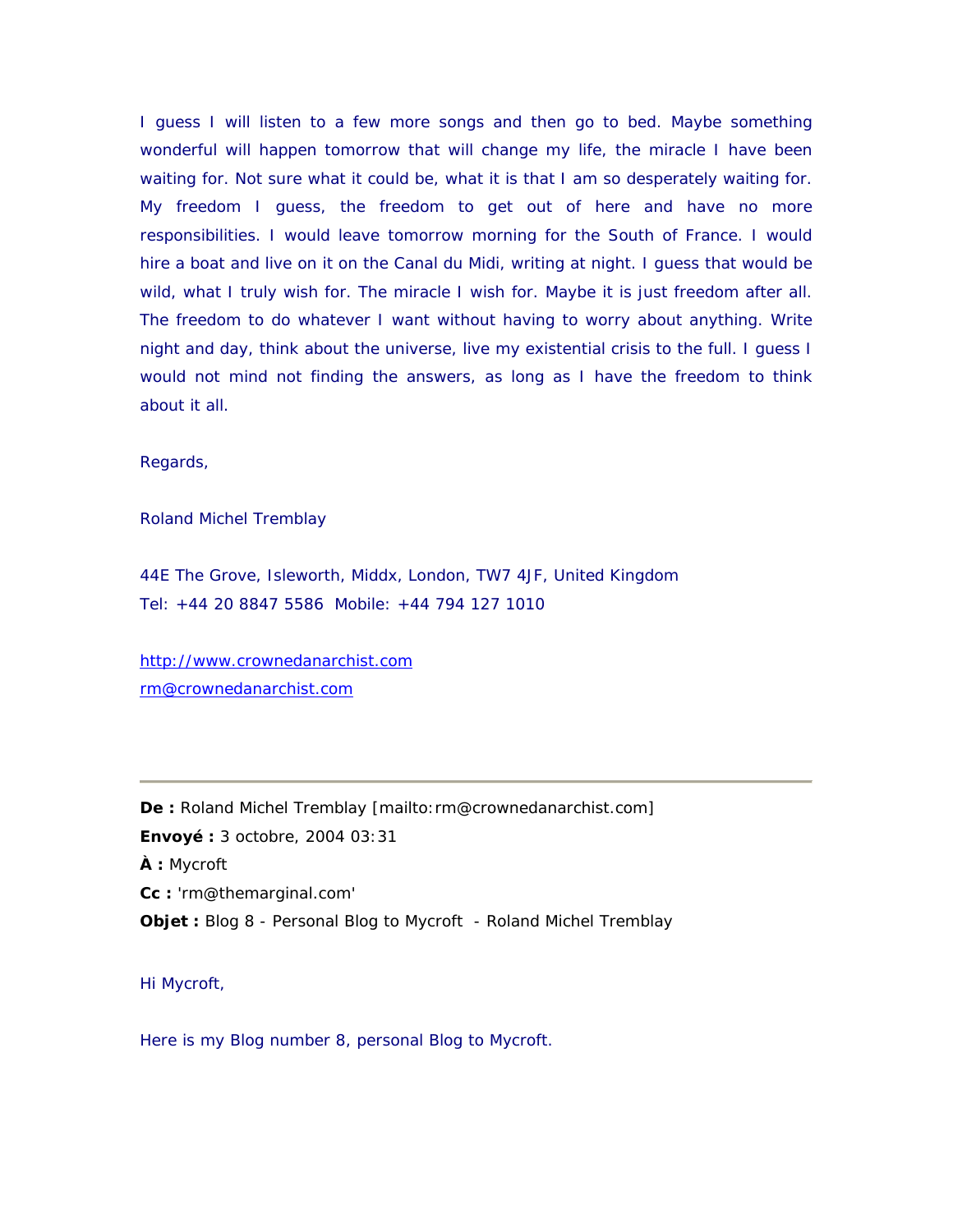Full cover of my new book, it is getting very exciting. I had to share this with someone, I could only think of you. It will be in the bookstores in France next Friday.

You mention on your website that if we had a book on Amazon then we would also constantly check the rank. I have to admit that before you mentioned it, I never thought of looking. I looked today and I know why I never bothered. My book  $\underline{A}$ [French-Canadian in Paris](http://www.amazon.fr/exec/obidos/ASIN/2914679106/qid=1095959140/ref=sr_8_xs_ap_i1_xgl/402-4267466-9728929) is ranked at 82369. And my other book [The Anarchist](http://www.amazon.fr/exec/obidos/ASIN/2747900134/qid=1095959140/ref=sr_8_xs_ap_i1_xgl/402-4267466-9728929) is ranked at: 644369. This is not exactly exciting stuff, I did not even know there were that many books for sale on Amazon.fr. So I guess you are only interested in these numbers if you feel you have a chance to get into the top 100, or in the case of Amazon, the top 5000. Maybe one day I will become more interested in these numbers, if I get well known eventually.

An article has just been published in Québec about me and that might make a difference in Québec anyway, just not sure. As it is very rare to have an article written about me anywhere, I am quite pleased about it. So don't take that for granted either. You are still having a lot of attention from the medias, the radio and the Internet, even if this is not the mainstream medias.

I just heard about that website with your name in it but which is not yours, you are lucky that it is some sort of pub page, people immediately know it is not your website if they end up there. Recently I had problems deciding on getting a URL under my name. As my name is too long, I decided against it. Maybe one day I will regret it, but I won't because if someone was to take that website, it would be about me, it cannot be about anything or anyone else. Unless a stupid commercial company decided to take my name, as buying the URLs of every known and semiknown author in Canada. Which is also possible.

I just listened to your radio interview at WebTalk Radio. I thought you might be interested to hear me speak (in French) in my only [audio interview](http://www.anarchistecouronne.com/art1_radiocanada_rmtremblay.htm) over the phone for Radio-Canada. It reminds me of that when I listen to you. Here is the only written *interview* I gave in English so far. I can't believe they have put Never Let Me down Again of Depeche Mode in your interview. I was so pleased because I was listening to it recently while going to my job interviews, because you mentioned it in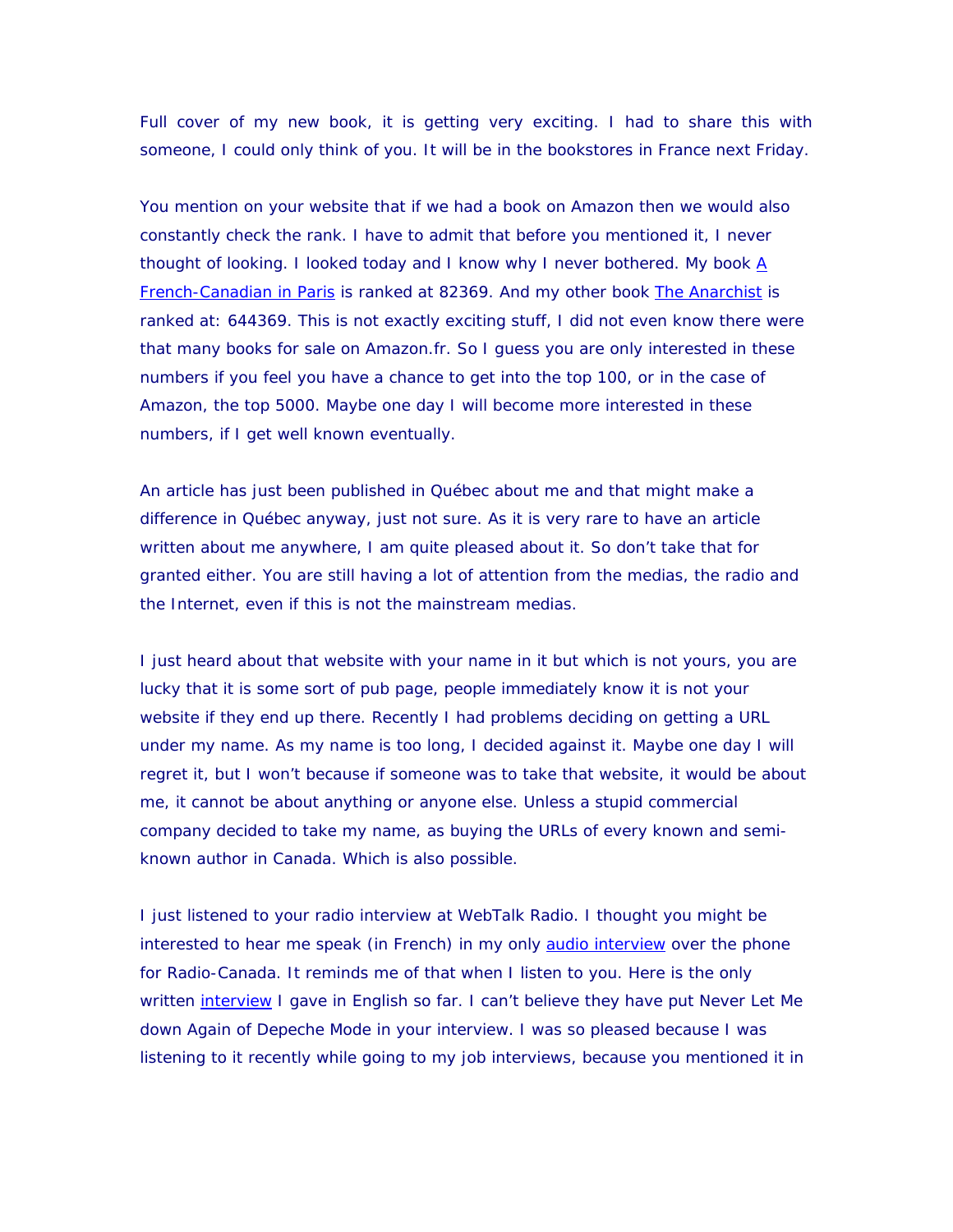your book while you were on the set of the last film. They certainly paid attention to your book.

I've had nothing to drink in the house for quite sometimes now. So tonight I decided to jump into the whisky, as I have something like 10 bottles that I got for free 7 years ago when I was working for Campbell Distillers (Pernod-Ricard). I need to be pretty desperate to drink whisky, and I never drink much of it. So don't worry, tonight I won't become suicidal.

Stephen is still working late, it is every night now. I thought he had another boyfriend, but he convinced me it was not the case. I would find that hard to believe anyway as he can barely get a hard-on these days. Well, I guess the whisky is starting to hit hard. I still have a job application to fill out tonight, so I should be careful. Oh fuck it, I spent the day applying to every jobs I could find.

I have been trying to work on A French-Canadian in London yesterday, it is my next book to be published in 6 to 7 months. And I should also work on A French-Canadian in Hollywood. Both books are already written, but they need a lot of work. You must think the titles of my books lack in imagination. I believe so. Perhaps after A French-Canadian in London I will find other titles. It would then be a trilogy. The idea of a series is not bad though, and could help sell the other books each time a new one is published. And I certainly need every single copy sold these days. I am now thinking like a corporate money making machine, as you can see. Though with the 1,000 Euros I made so far this year on my 5 books, kind of destroys this idea. I could do more online marketing and contact journalists, but I can't be bothered.

You talk a lot about cool kids, and being cool. I guess this is important if you are in the public eye, which I am not, that's perhaps why I don't attach so much importance to that. The cool kids in school, I saw them as losers anyway. I was very pretentious when I was young and I had no choice. I was so bullied that if I had not thought that I was better than them, I would not be alive today. I guess living in London instead of being in Canada makes me feel cool, that is why I left for Europe when I had the chance. I married a French woman to stay here, despite being gay. It turned out to be a nightmare as she got pregnant by another guy and wanted an instant divorce. And she was a lesbian (and a punk), that's the worst part of it (and a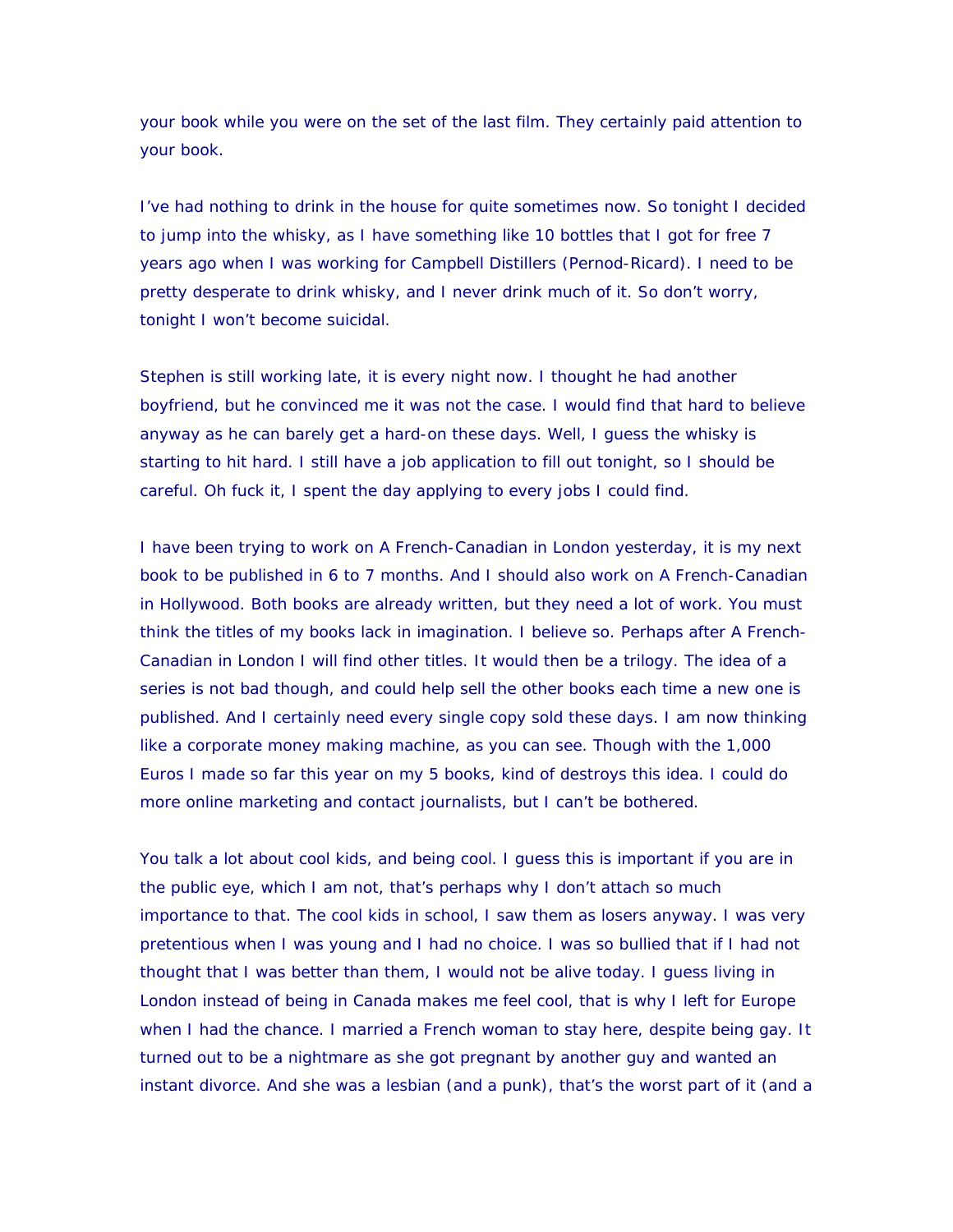sadomasochist kind of person). I'm glad she's out of my life now, living in France with her new husband and her two kids (she is no longer a lesbian???).

### **2nd October (above was written a few days ago)**

Just had a discussion with my publisher, telling me that my previous book was now officially dead (A French-Canadian in Paris), after 10 months. I guess hoping to sell more of this last book now that my new one is coming out is a bit hopeless if my publisher does not believe in it anymore. I doubt he will print my last one again, so I guess it will be really dead if no one can buy it. Like my previous four ones, they are all dead except in Québec where they can still be bought. Eventually I guess I will have to create my own publishing company so I can reprint all these books that publishers don't want to reprint. Without the press to talk about a book when they come out, they believe it is too risky to print them again. Even though my last book certainly sold well compared to most other French books on the market (compared to the ones that the press does not mention) and also especially compared with other gay authors.

You will never guess what happened. My boyfriend Stephen has been made redundant. I can't remember if I told you that they wanted to sack him for a long time now and his colleagues were kind of hoping he would be sacked. Now they have all been made redundant. I guess this is the low point of any couple's life when both are unemployed, crippled with bills impossible to pay… and no family there to help or support us. It is almost laughable.

Funny enough, it did not depress me. Because I believe I will probably have a job in conferences this week (after all the interviews and projects I had to do, it seems almost impossible not to get one of these jobs). Also because my depression is more about how Stephen treats me and how hysterical he is. Most of his stress came from that job from hell, so now he appears to have calmed down. So for the moment everything seems okay, but I don't know what to expect in the next few days, he could turn back into that monster that he has been lately.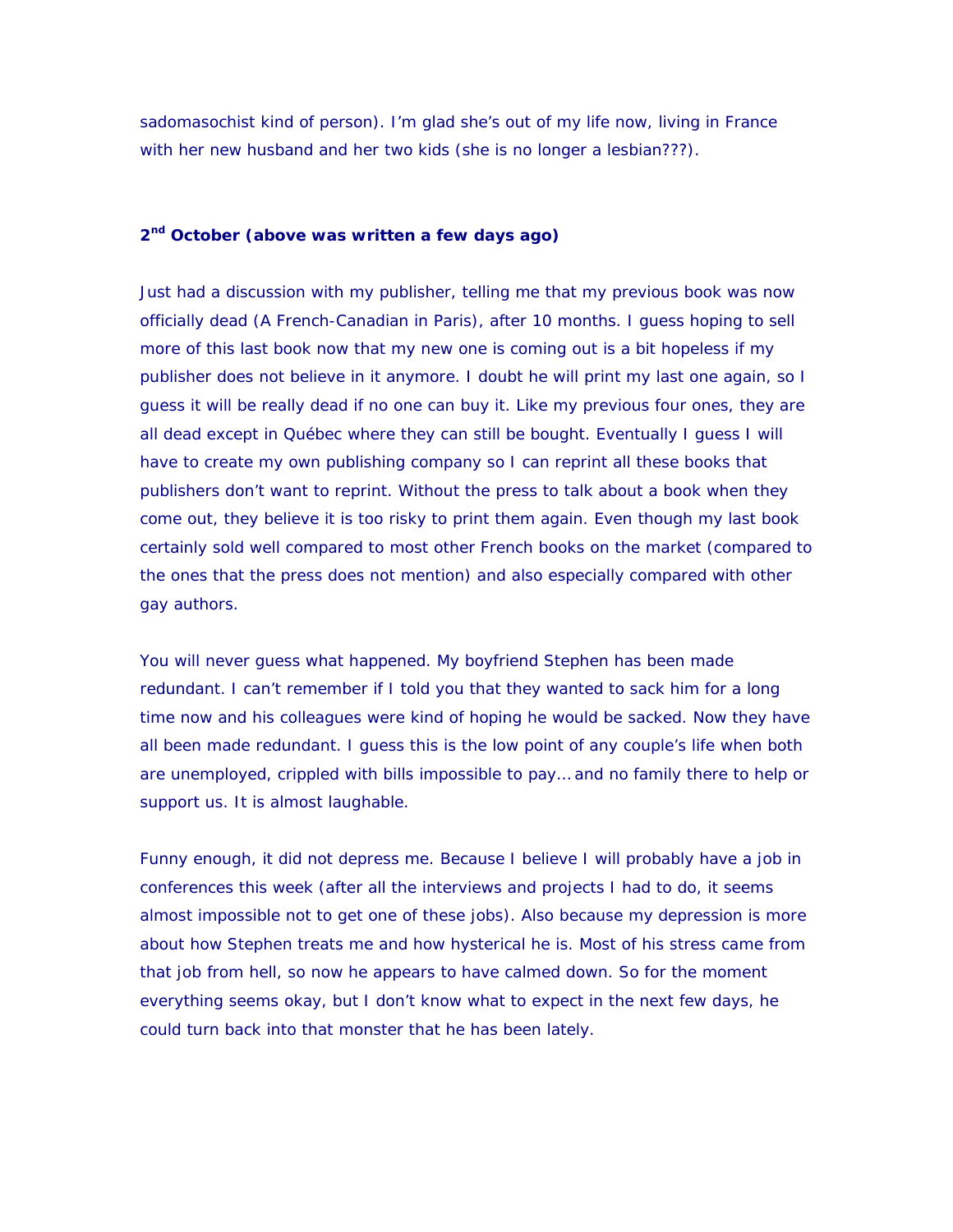I had to get out and walk for hours in Osterley Park last week to escape him. He will also lose his nice and new roadster, the Smart car he had. We sold the Jeep two weeks ago! Anyway, it was a good thing, we heard the Jeep needed something like 1,000 pounds repairs after we sold it. Stephen and I being unemployed at the same time, I wish I could see that there is a reason for that. We could move out of London (which I am very tired of) or perhaps start a business, I don't know, a natural food shop or a restaurant. But Stephen says it is unrealistic because we don't have the money. And finding jobs somewhere else appears impossible.

I feel my new book will come out with a bang next week. I will change the index of my website to promote it, my publisher as well, it is all that will be done marketing wise. Of course, I trust my publisher will contact many journalists and they will write articles about it. I doubt very much that my life will change in any way or that I will sell 600 copies instantly and get 1,000 Euros, as my publisher told me he will do once 600 copies are sold. Something must happen at some point, how can someone publish his 6<sup>th</sup> book without anyone anywhere ever hearing about it? It does not make any sense. I will have to make some marketing, no choice, I will have to work on this, this time. It may be my last chance of ever publishing another book, even though my publisher already talks about my next one: a French-Canadian in London. And of course, if I was to write something sexual, I'm pretty sure he would publish it in an instant. Worth considering, the day he will tell me that he won't publish any more of my books. I'm pretty sure he will want to publish a French-Canadian in Hollywood, even though my whole experience with Hollywood is pretty much dead now, but we never know when it might take off. The title could sell, even if I don't have much to say about Hollywood in there. I have written all my film scripts from London.

I'm drinking whisky again tonight, even though I find it revolting. I need to drink, it has been many days since I drank. The other night I stopped very early because it was undrinkable, and Stephen came back home from work. I'm not an alcoholic like Stephen, but I like to, at least once a week or every two weeks, to drink myself to death. These are the nights I usually write to you. I guess that if we were to read my blogs to you, we would find out that they start positively and end up being depressing. But not tonight.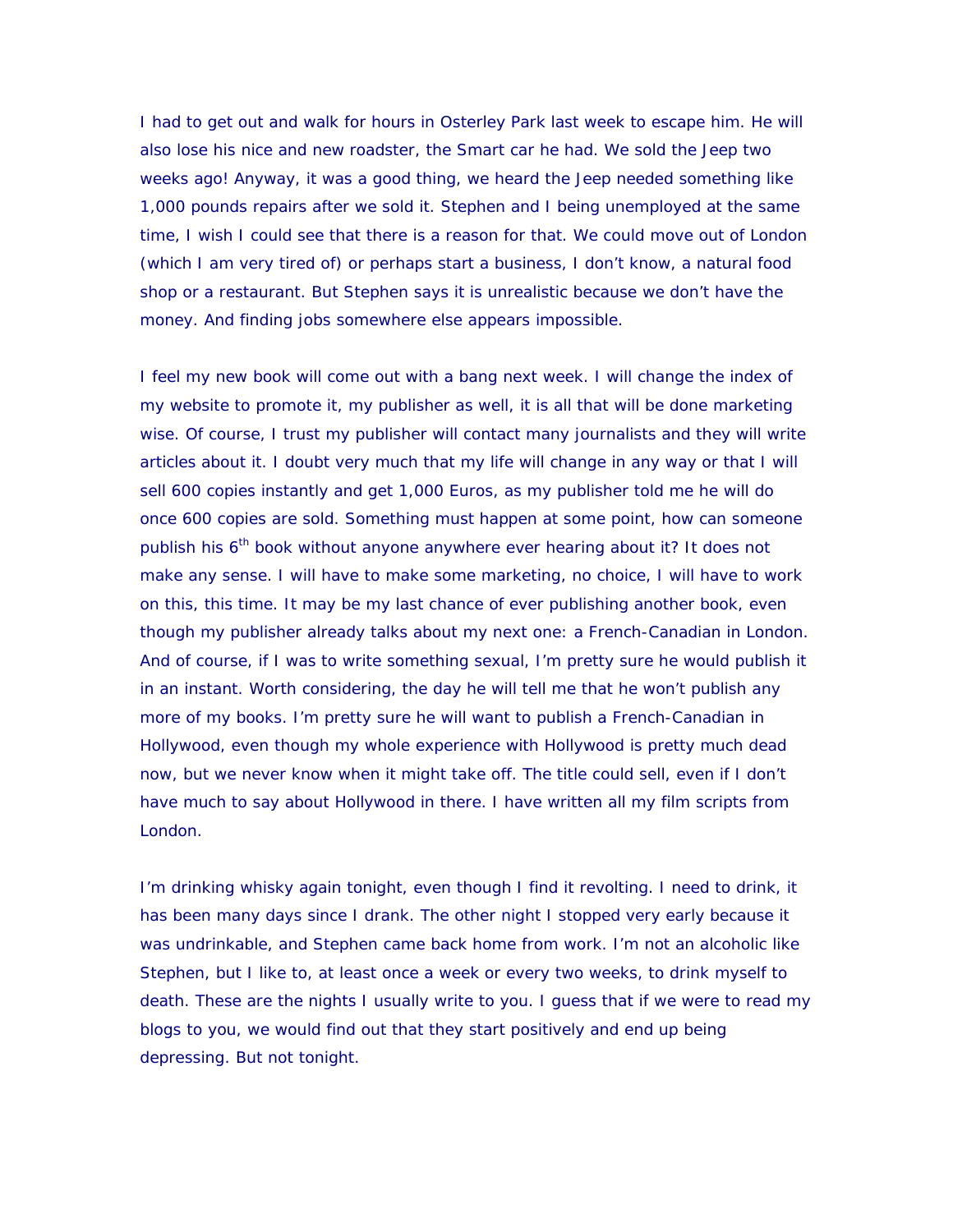I feel like creating something. Writing something big, you know. The problem when you are an author, is that you cannot sit down one night and say: tonight I will write a book. Music is so much easier. I could write a song in one night. This week I downloaded eJay and Fruity Loops Studio to see if I could compose music, finally I was discouraged and I did not try anything. Perhaps I can't, but sometimes it is worth proving it to myself. Many of my poems could be turned into songs, and I was contacted by a known German band recently to work on the science behind their lyrics and music, they haven't contacted me again since. I don't know what's gonna happen with this. They are from a record company in Detroit I believe, called Dataphysix Engineering, and the band is called [Der Zyklus,](http://www.clone.nl/) but they were called something else before: [Dopplereffekt.](http://www.gigolo-records.de/) That's really underground music (especially if you need a science consultant to check your lyrics!). But their songs are excellent.

I have just learnt that I may be losing my car as well! No, it is not a company car like Stephen, but a stupid lorry reversed back into it while the car was parked and I was at a job interview. And now the cost of the repairs might be higher than the value of the car, so their insurance might say: here are 300 pounds for your car, thank you very much. So even though I would have the minimum amount of money for my car, I won't be able to keep it! It is an old Renault 5, don't even know the year but it is old. My publisher (my only confident at the moment) cannot believe my bad luck. Losing the flat (apartment) would be the worse, and if we don't pay our debts, I'm pretty sure we may lose that too. I guess I cannot sink lower at the moment, it is almost funny. You sit back and look at your whole life and everything you have crumble to dust in a few months, all because I did not accept that damn conference job in June, thinking instead that my film scripts might be going somewhere. I knew they would not, or at the very least not any time soon, so I guess I can only blame myself.

I am not that worried because I believe in some sort of destiny, that everything happens for a reason. It might become clearer soon, and I sure hope so! Before the worst suddenly happens. Will it be a letter, an e-mail, a phone call that will change my life for the better soon? I don't know. I will be lucky to read that e-mail, with all the spam I receive. Letters… no good news ever come in the post. Only the phone then… and my mobile phone, the screen is now caput, but I can still receive calls.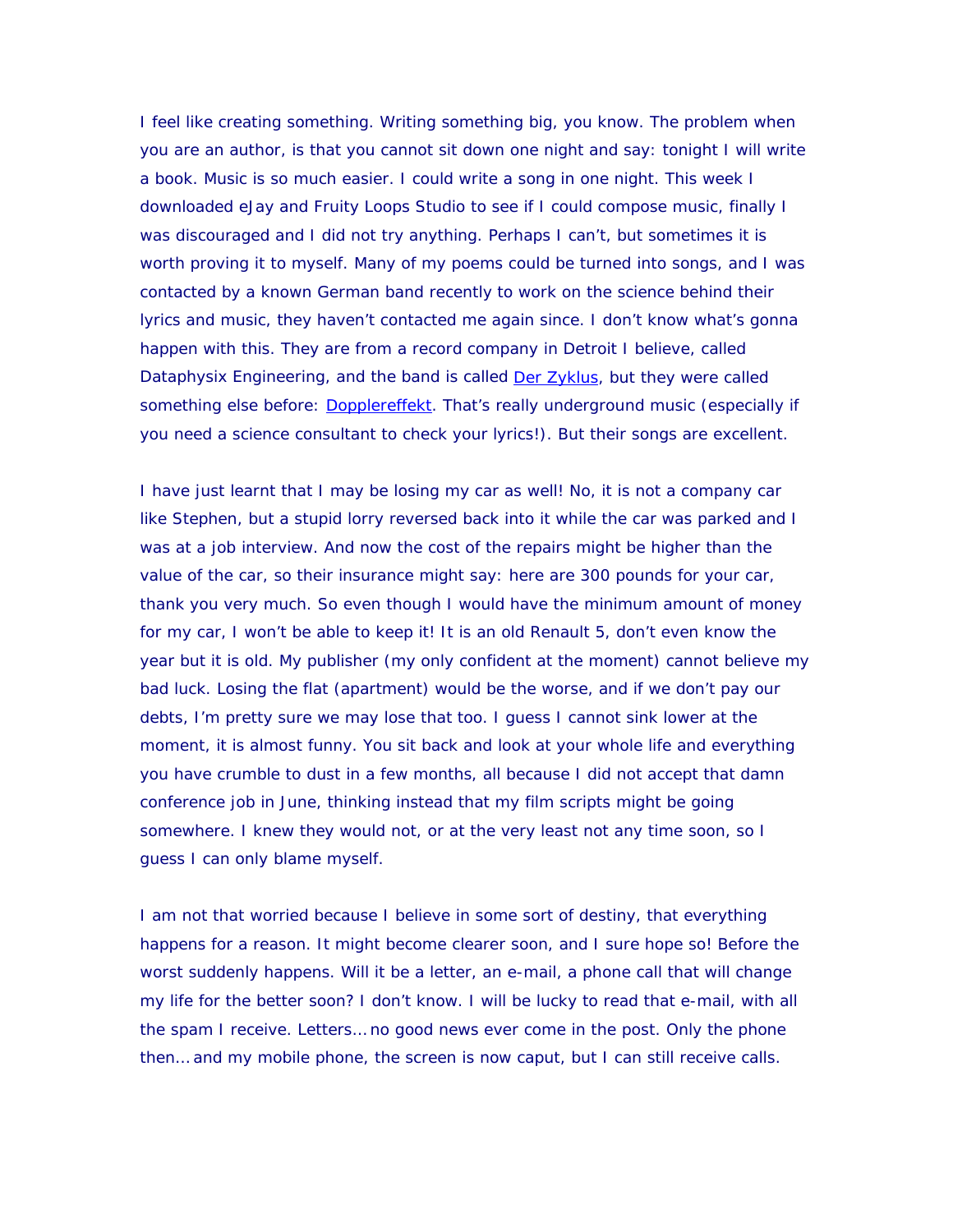My parents would be discouraged by my predicament, they sure would have a good reason to blame me for living like an artist, living for my books. Does not matter that another one is getting published, it does not bring any money. Waste of time and energy, according to them. One life gone in the gutter. Definitely a lot of sacrifices for nothing, if I am not remembered after my death. Which is very likely if things continue as they do.

#### On January 14, 2002, you said this:

"I recently heard from someone who said that he'd met me when I was about 19 or 20, and I was a total dick. Well, dude, you were right on. I was a complete ass, and I need to make a public apology to anyone who dealt with me between the ages of about 15 and 21. Those were 6 very angry, self-righteous, frustrated, confused years for me, and I wasn't exactly quiet about my feelings."

It is not the first time you mention this. But you never gave us concrete examples (to my knowledge) of how you were rude or a total dick. You should try to give us examples of things you did and say that you were not too proud of. It sure would be interesting to hear. Because in effect many actors today, even though they are much older, are still on this kind of celebrity bad trip. They might never learn, but you have. So telling us your stories when you were younger, might help us understand actors acting like you did, and perhaps why they are acting like total dicks. As there must be reasons, and if we know them, it might make it easier for us mortals to understand.

When I was working in my first full time conference job a few years ago, the pressure was so high, I became some sort of monster. I was aware that I was rude, impatient, whinging, and everything, and I hated what I had become. Only after I left that company was I able to change back to normal and be more down to earth. There is no way I would let myself get back to that point, not even for a high paying job in conferences that robs you of your life and puts you in a permanent bad mood. I'm going back into conferences, but I won't let it destroy me and others around me.

I have drunk enough whisky tonight that if I were depressed, I would be writing about it right now. I am not, so I guess this is positive despite going through one of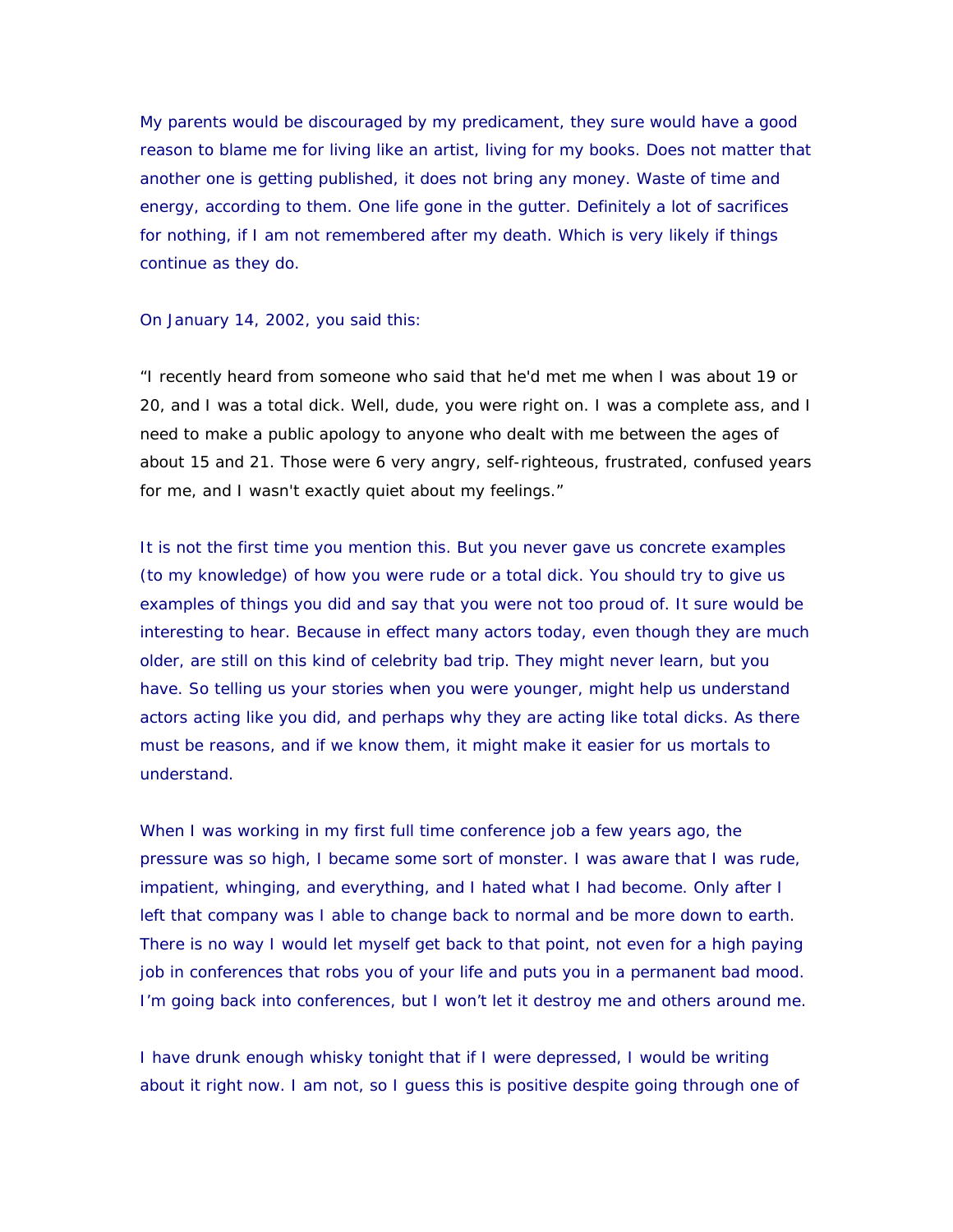the worst situation possible in a man's life. I guess my depression has nothing to do with how bad my life is and how much money I don't have to pay my bills, but all to do with Stephen's mood and hysterical behaviour. The more he spits on me, the more depressed I am. If he does not shout at me and is rather nice or indifferent (like in the last two days), I feel okay. But I become complacent and I don't look for work anymore. I'm so fed up with looking for work anyway, especially when I am waiting for a confirmation on Monday about a possible position in conferences. I should not stop, because if I don't get it, then I have to start from scratch. If I don't stop, then I usually have another interview right after the bad news, so it is not as bad for Stephen.

I think it is pretty sad when your own mood depends on the mood of someone else. And this damned British Visa that depends on me staying with Stephen is also another problem. If I leave Stephen, I don't only leave him, I have to leave the country, after 10 years! Going back to Canada (the only place I can legally live) is not exactly what I want. Immigration… the worst thing ever invented for god knows what reason. Protection from whatever is not our blood, sounds like Hitler's philosophy to me. Not that I want to leave Stephen (most of the time anyway), but it would be nice to believe that it is an option, without having to completely change my life from A to Z and find myself back in a strange country (Canada). Would you want to move to Canada every time you have a fight with your wife? No? Me neither.

And it is because I am gay that after 10 years I am still stuck in the immigration bureaucracy. Had I been straight, I would have married the bastard and by now I would have my British Citizenship. At least we are still together after 10 years, in 1995 the law was not exactly up to speed, and if things had not changed in the last few years, we would no longer be together. If I had not married that French woman, there is no way I would still be in England with Stephen. I hope we can be happy together again, and have some freedom, I really hope so as I love him and he loves me, even if sometimes life can become unbearable.

You know, the big love of my life is a guy in New York. We have been in love for something like 15 years now, but we could never live with each other because he was American and I was Canadian. So this love has been an impossible one. Perhaps today it would be different, but it's too late. At least I have written books about this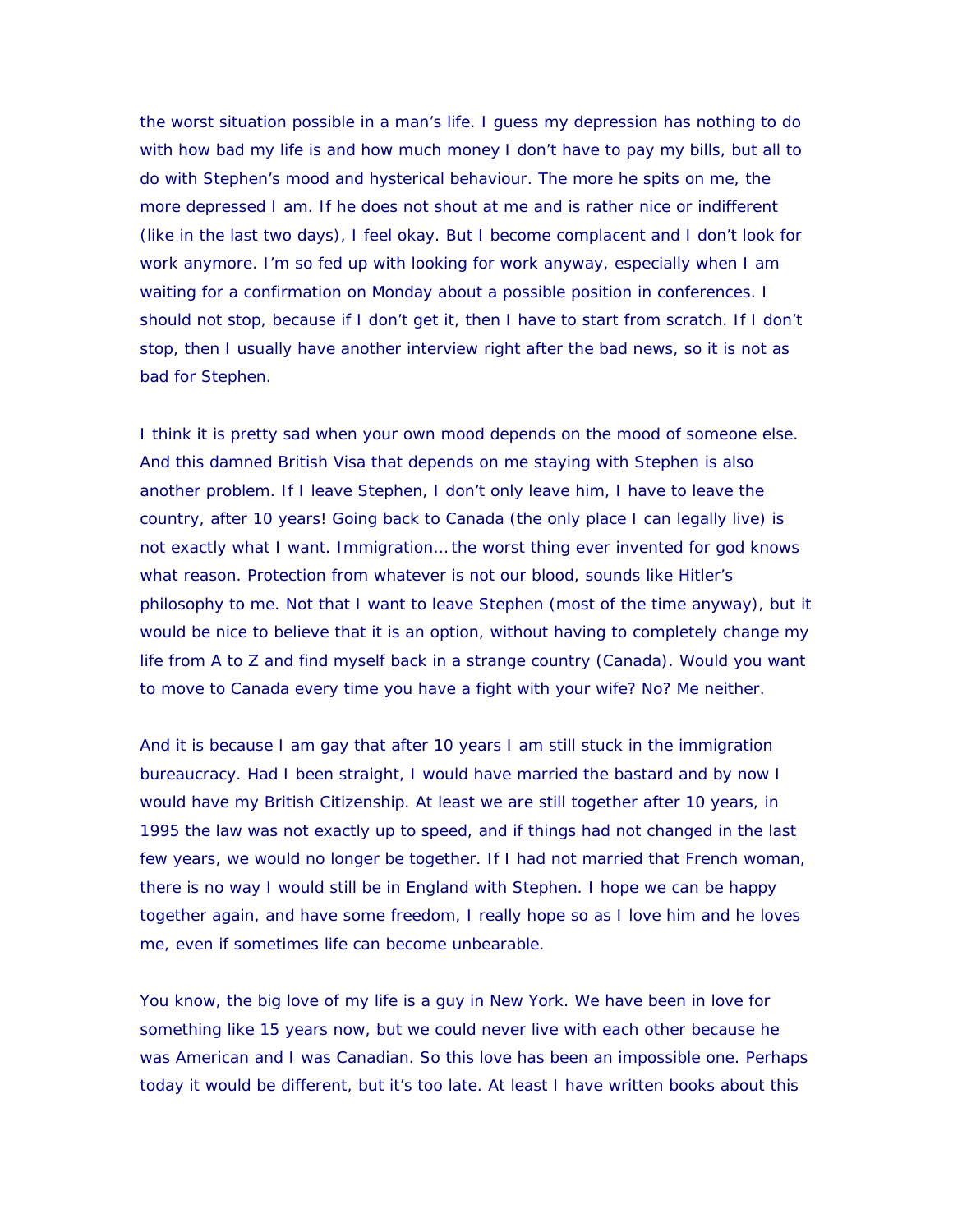impossible love, and this is exactly what is getting published this week… A French-Canadian in New York… A thousand people will read it at least, this year. I bet more than a million read it since it was [first online on my website](http://www.anarchistecouronne.com/mindthegap.htm) some 8 years ago. It will no longer be online because of copyrights, which is a bit sad. Being published means that I won't be read. At least your blogs stay online and the book still sells very well, my publisher believes it won't sell if it is online (I can't blame him for thinking so). Don't worry, the day the  $1,000<sup>th</sup>$  copy is sold and my publisher does not print it again, it goes back online. It is in my contract (which is just a bunch of exchanged emails really, I'm the trusting type and my publisher as well).

You know what sucks about your blogs from some months ago? The links are mostly dead. I think you should copy and paste more often into your entries so in time we don't lose interesting stuff. Or copy and paste the external interviews or information you talk about into a new pop up window but on your server, so it will never be taken offline. (Or save the page of the link on your hard drive, keep your link in your blog to that live URL, and once it is offline, then do a pop up window from your server from the page you saved). So your blog can remain complete over time. Right now you mention things that appear very interesting but it has all disappeared when we click (I never found that photo of you on that website you mentioned).

Right, I've got to go to bed, tomorrow both my boyfriend and I need to look for a job. I don't like the sound of that… :) Especially that he is such a spaz with computers that it means I have to look for jobs for the both of us.

Regards,

#### Roland Michel Tremblay

44E The Grove, Isleworth, Middx, London, TW7 4JF, United Kingdom Tel: +44 20 8847 5586 Mobile: +44 794 127 1010

[http://www.crownedanarchist.com](http://www.crownedanarchist.com/) [rm@crownedanarchist.com](mailto:rm@crownedanarchist.com)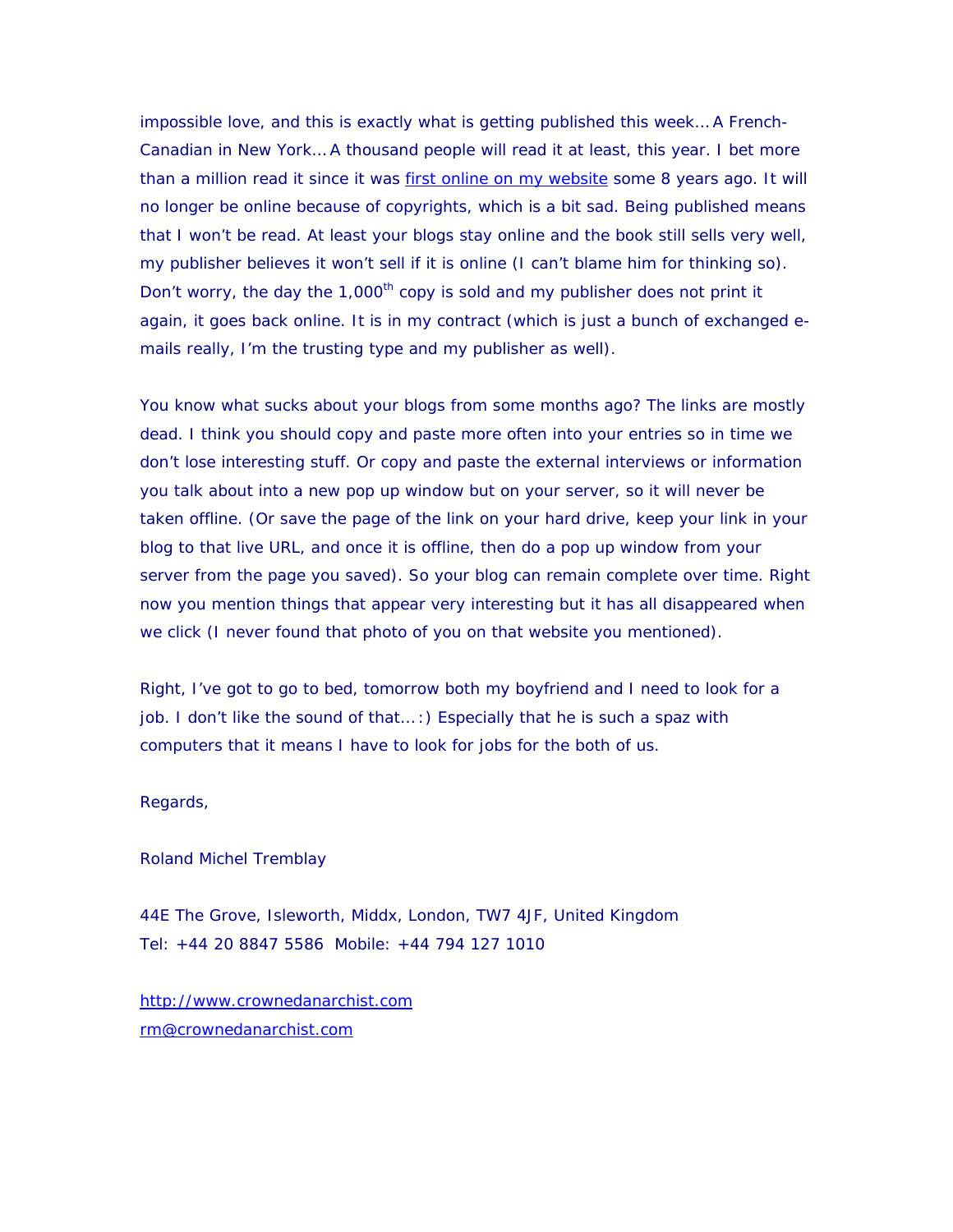**De :** Roland Michel Tremblay [mailto:rm@crownedanarchist.com] **Envoyé :** 14 octobre, 2004 01:58 **À :** Mycroft **Cc :** 'rm@themarginal.com' **Objet :** Blog 9 - Personal Blog to Mycroft - Roland Michel Tremblay

Hi Mycroft,

Here is my Blog number 9, personal Blog to Mycroft.

You're always on TV over here in England. Yesterday one of your films passed twice on Sci-Fi, of course there are two episodes of the series a day on Sky One and Sky Mix, repeated twice, and your other film is on, on  $20<sup>th</sup>$  October. I will be recording it on DVD. Ah yes, you were also on E Entertainment on a programme about Child actors and where they are now. You don't mention your book, but you come across very well and happy, compared with the other actors who kind of feel grief about what they lost. And of course the episode of the other series you were in passed twice at the end of September on Sci-Fi. You see, you just cannot die, even though you are not working at the moment, from my point of view you appear to be working very hard because what you were in is passing constantly on TV. I take back what I said about that film, it was quite something, big production, something to be proud of.

I've read on a website that your full name is X Mycroft III. Sounds like a Shakespeare's play or the name of a British king. At that URL, check the forum, only positive stuff about you in there. From reading your filmography, I can see that you have never been out of work for very long, you have done something almost every year. I guess it is not what you would have expected, and perhaps it was not that popular. But a movie is only as good as the actors in it, they make it or break it. No need for big budget to produce quality, and with you, most of it must be quality. Of course without the big publicity machine of Hollywood, it won't be as known or successful. Who cares, as long as you can be proud of it?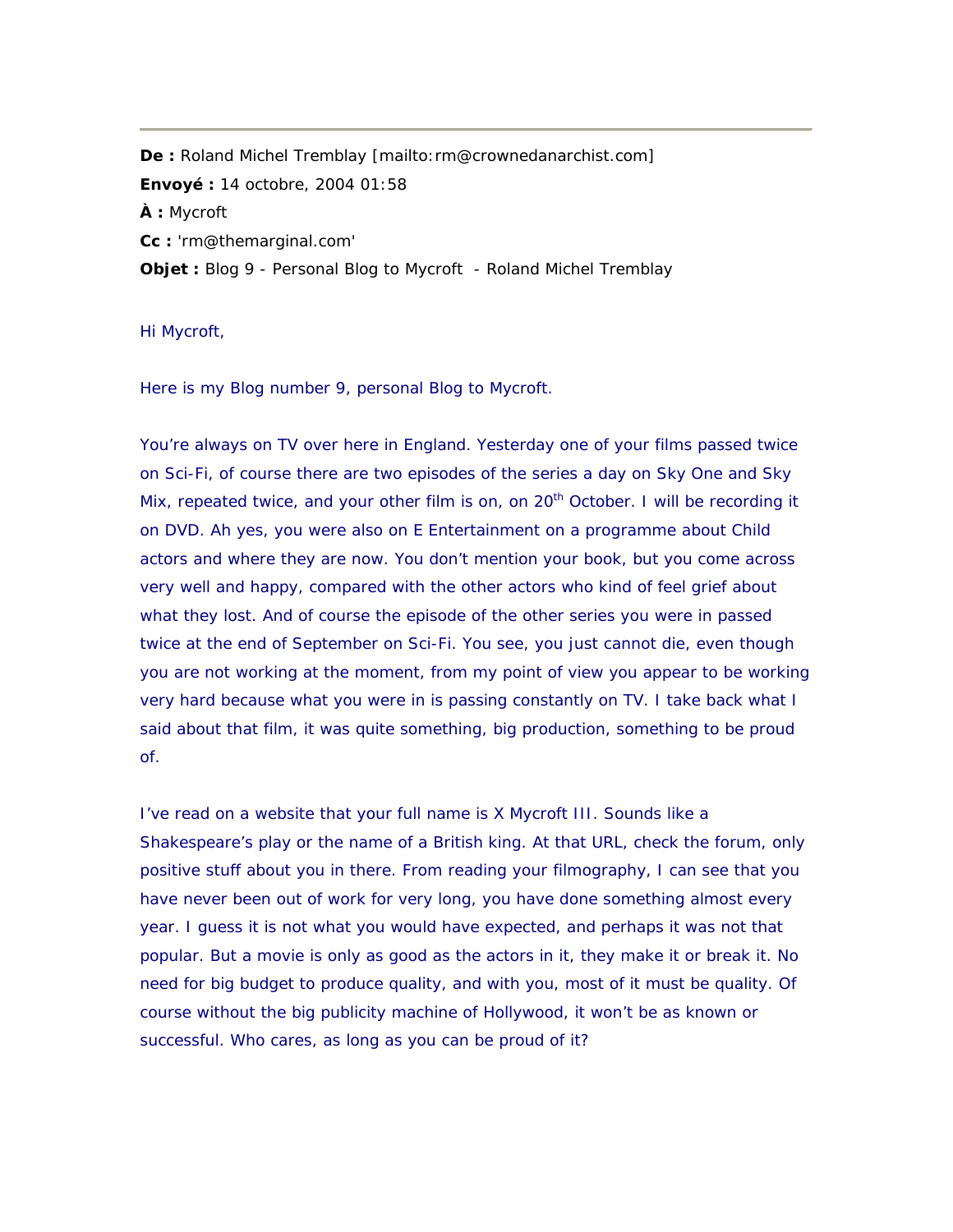I still think you could have done more to find your own team and find good scripts in order to help them get produced. Easy for me to say, I know. I can hear my mom telling me what to write in order to be more successful. So feel free to reject my ideas. But perhaps you rely too much on your agents, and you should be more hands on to make things happen, even if it is small budget. With a name, anything can happen. And your sudden fame from your book might help you do just that. Maybe you will have to concentrate a bit more on this, you appear to be working hard in many areas: books, events, signings, poker, improvisation, etc. Maybe you should search for the right people and find them yourself. Of course, I am always interested in working with you on a script (don't forget). It's okay though if you find others…

Enough about you, I'm sure you're dying to hear more about me (just kidding). My book is not yet in the French bookstores, Saturday my publisher now tells me. And I start my new job next Monday. I was offered two positions last week, one was hell, where I had 10 conferences to produce and market, and everything all by myself. And the other is a cosy position for an association, producing conferences. It pays 5,000 thousand pounds less than the other job, but at least I will be going home at 5 pm instead of doing so much overtime, that in fact it would be two jobs for the salary of one. And check this, I will work in very luxurious offices right in Parliament Square in London, by the Big Ben. Of course, if a bomb explodes I will die on the spot, but who cares, I would love to die that way. So I'm pretty excited to start working, which is a first. And I intend to continue to write my film scripts on my spare time, at lunch and in the train going there, and on my way back. I also intend to start writing a new book about my experiences, I am supposed to meet politicians/MPs on a regular basis, even though we will be talking about surveying properties (a subject I know nothing about). I bet I will have a lot to say about all that. My only question now is, should I write in French or in English? As I am guaranteed publication in French by my actual publisher, I guess it will be in French. At the moment I can't find a publisher for The Anarchist in English. Everyone is too afraid by the topic, even though it is all a game and that I am not an Anarchist. Censorship and politically correct stuff rate very high at the moment in the arts.

Stephen, my boyfriend, is still looking for work, and he is still stressed out because he is worried about money. I should be worried too because in a few days I won't be able to pay my bills again. But I don't care anymore, as I just found a job and there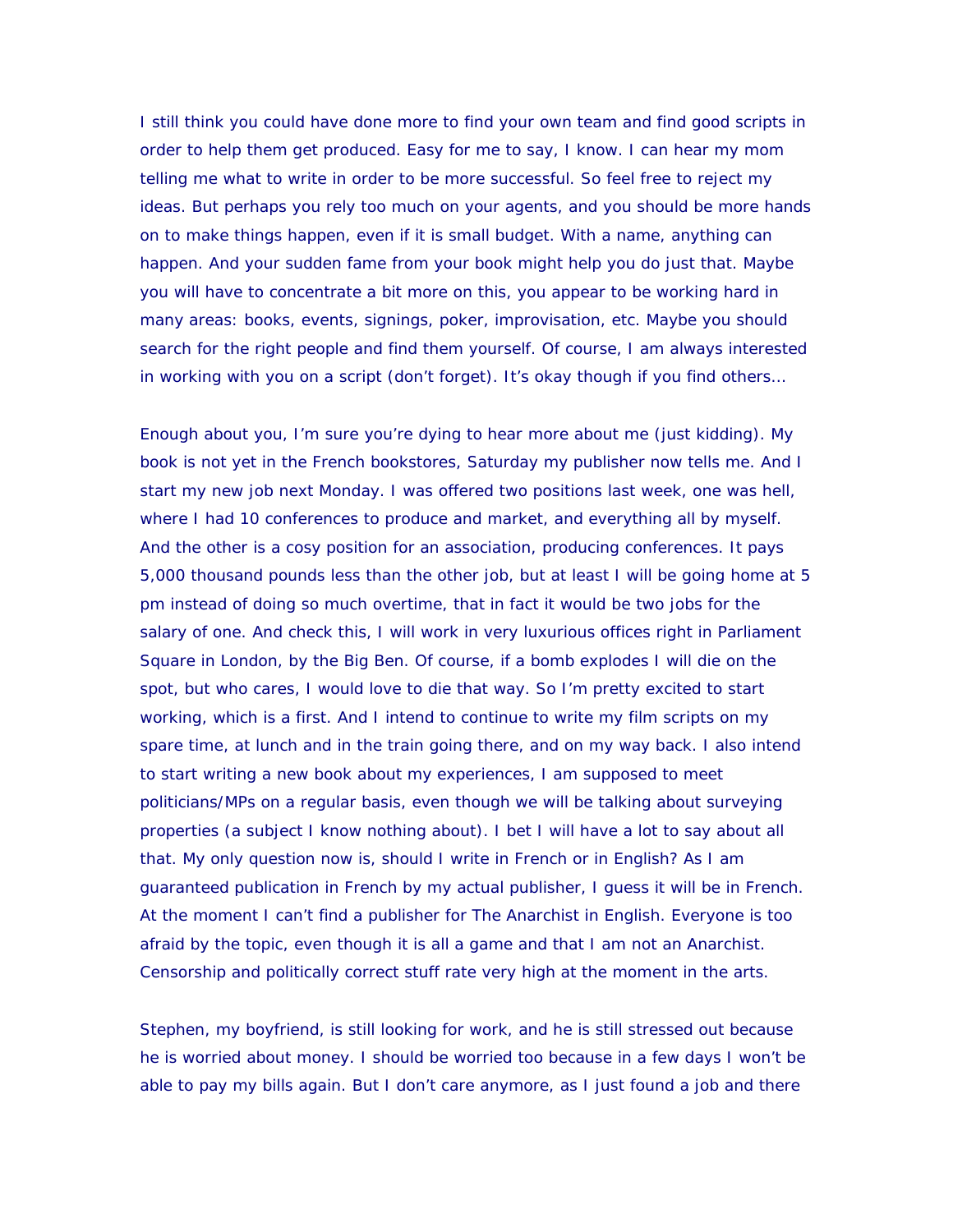is nothing else I can do about it except help Stephen find work. He is not as motivated as I thought he would be, only in the last two days he has been to companies in need of drivers. He hopes to drive cars for a living as he likes them very much. His mom who lives around the corner, is starting to speak to me again since I have a new job. For a while I think she wanted me to go back to Canada before I bankrupted Stephen. Poor her, as soon as I found a job, Stephen lost his. She's not out of the woods yet.

Stephen found me a new Nokia mobile phone with WAP and GPRS and I did not ask where he got it from. He also got me a Bluetooth USB Adapter/dongle thing. As a result I have wasted the last seven days trying to set these things up. I guess because of you I have finally come to term with the fact that I am a geek, even if before it would never have crossed my mind. You know, it is like admitting that you are an intellectual, a vegetarian or a homosexual, these things are just not done. Well, now everything is working fine and I have downloaded for free something like 1,000 games and applications for my phone via Napster. I don't even have the courage to go through it all. Maybe in the next century I will.

My friend in Geneva, with whom I am supposed to start a publishing company at the end of this year, just started to communicate with me again. She just came back from a visit to Québec and she hated it badly. I never heard anyone going to Canada and hating it, she must have met the wrong people at the wrong places. Anyway, always comes a time when you have nothing else to say to your correspondents, and the communication dies out by itself. Better when people don't get the hump about it.

I drank a whole bottle of wine tonight, I'm celebrating. What? I'm not sure, but I'm happy. Finding a job should have killed me, but I was so depressed by that horrible job I found, that anything else seems better and is cause for celebration. I can't believe I'm saying this, but this new job is the solution to all my problems, and having found the horrible one first, and believing I was going to work there, made everything so much easier to accept. Working for an association instead of a commercial company who only wants more money is good. It will give me the time I need to continue to write, the only important thing in my life. I could not act with a full time job, but I certainly can write, and write about them, which is even better. It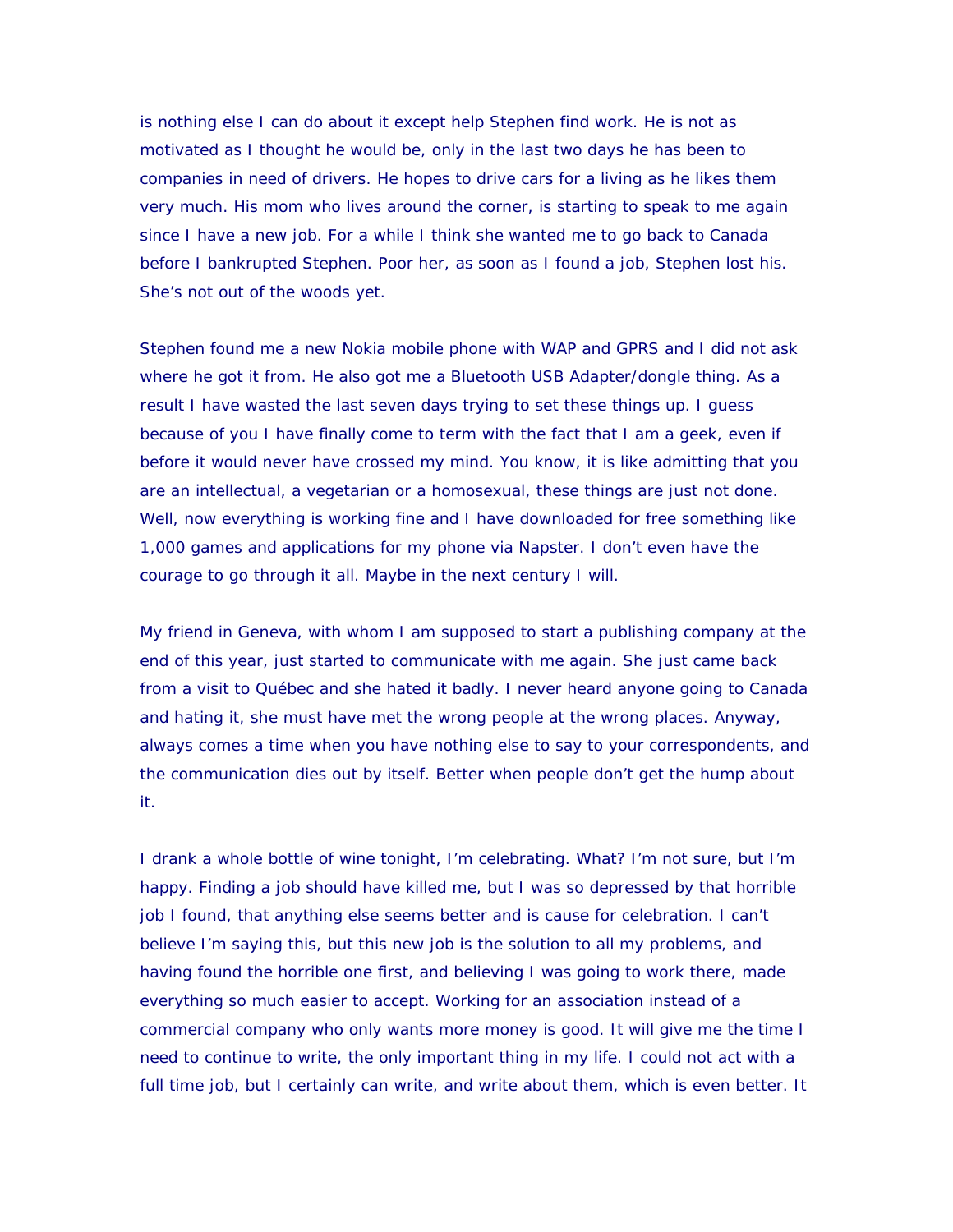is also too perfect, right in the middle of London in Parliament Square, I'm sure I'll have a lot to say even if nothing happens.

I guess with time, having a website called the Crowned Anarchist, made me some sort of none dangerous anarchist who still has a grunge against authority and institutions. What could be better for me than work right in the middle of it all? I'm sure I'll get at least two good books out of it. It is probably a good thing that I am not making thousands of pounds out of my published books, or else I would not have taken that job and would have nothing to talk about. So I accept my destiny as it comes and I can see beyond it all. There is a purpose to it all, even if we are usually blind to it.

I noticed that when we click on your comments, it says: Where is my mind? I don't presume to say that you got the idea form my website where I say: I lost my mind the second I was born on: <http://www.crownedanarchist.com/relativity.htm>

But if you did get the idea there, it would be an honour for me if you were to change it on your website to I lost my mind the second I was born. It is better, even if sometimes people joke about it, and say that I have actually lost my mind (considering that I am putting back Einstein into question in my theoretical physics ideas…). I lost my mind the second I was born implies that society has destroyed your mind and model it the way they want. Or that simply you were crazy from the minute you were born because this world is mad. Where is my mind does not imply much, only that you lost it somewhere without even noticing. It does not have the same impact. Food for thought.

I'm listening to Erasure tonight, their different remixes. Pretty nice indeed. What, never heard of Erasure but you were a fan of Depeche Mode? Shame on you. Well, a great new universe for you to discover… buy the remixes now, you won't regret it. And if you never got into Nine Inch Nails, I think it is time to buy Downward the Spiral, or something like that. Best album of the decade. It is a bit like Tory Amos and Radiohead, inspired music, you know. Music from the Ether they would say in that Japanese film called All About Lily Chou-Chou. I bet you never heard of that either… perhaps it is too "edgy".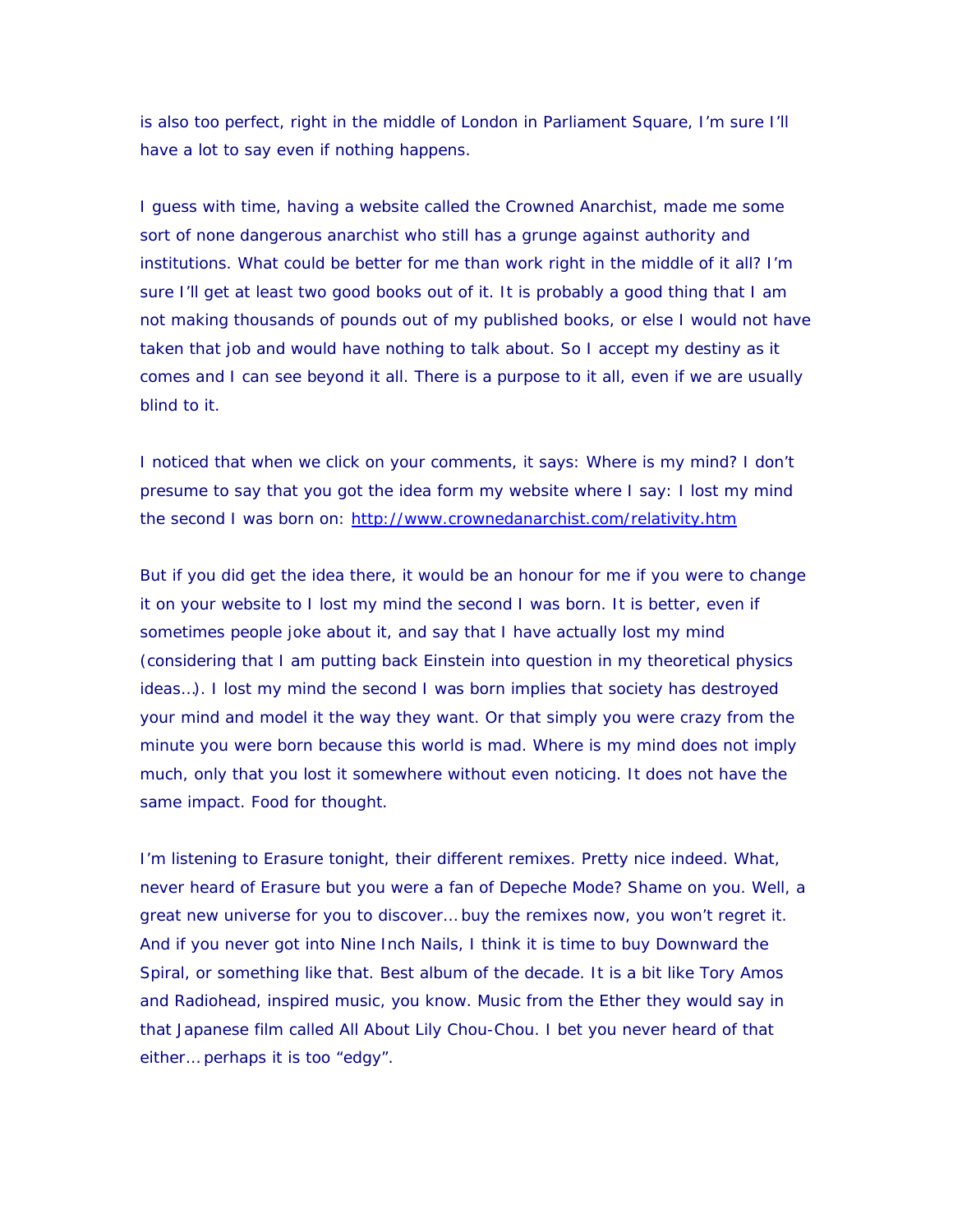I feel strong tonight! I feel I could conquer the world. Don't you feel like that sometimes? Like you are all charged up and ready to produce great things? I guess this is when you pick up the phone and call up all these people you worked with in the past. Telling them about that great idea you just had and how many millions it could make at the box office. Sorry, I remember now that you said in an interview that you could not call a director or a producer, you did not have that power. Is it true? Or you just don't have the guts to do so? It's like that guy you met at an audition you mentioned in your book. You did take is phone number, but never called him. Don't worry, we're all like that. I can do it either. I can't call the great Director with whom I spend a whole summer working on an Einstein documentary. I can't call the great Director and Writer with whom I worked on Black Hole High. I did contact the Producer to tell him I wanted to work on the second season even though all the other great ones had left. He turned me down, perhaps because you needed to be Canadian now to work on the series, and he probably did not know I was Canadian. Never mind, I can see that the second and third seasons still got a lot of inspiration from my reports and even my website. It pleases me to see how big an impact I had on that series, even though my name will never be associated with it as I have not been credited. I was one of the brains behind it, can you believe, and I don't say it to gloat, well perhaps I do. But I was anyway. I am more or less Josie Trent, the main character of the show. She is an anarchist, and wears a t-shirt saying just that in the pilot. And I am pleased that I could have such an impact on something on NBC. It shows my potential. Sad it will be wasted because of that new job in conferences. But you can't have it all. I will resurface in films soon, either via X and X Films and the 3 film scripts I have written for them, or my own work with independent film makers. I will get to it as soon as I start that new job, writing these scripts. I feel that I will be motivated then to write, just to find a way out of it all. And is it not poetic, to be writing all these in front of the British parliament? I know, I know, I am getting carried away. But if you were born in Québec City instead of Burbank California, it would mean something to you too.

Anyway, this was about contacting the people we worked with in the past and not having the guts to do it. When I was working with that celebrated Director at his home (who won Oscar, Emmy, and just about every British film prize there is), a woman called him to find out if she could work with him. He was polite but kind of told her to fuck off. So I guess it is self respect as well if we don't call them. Of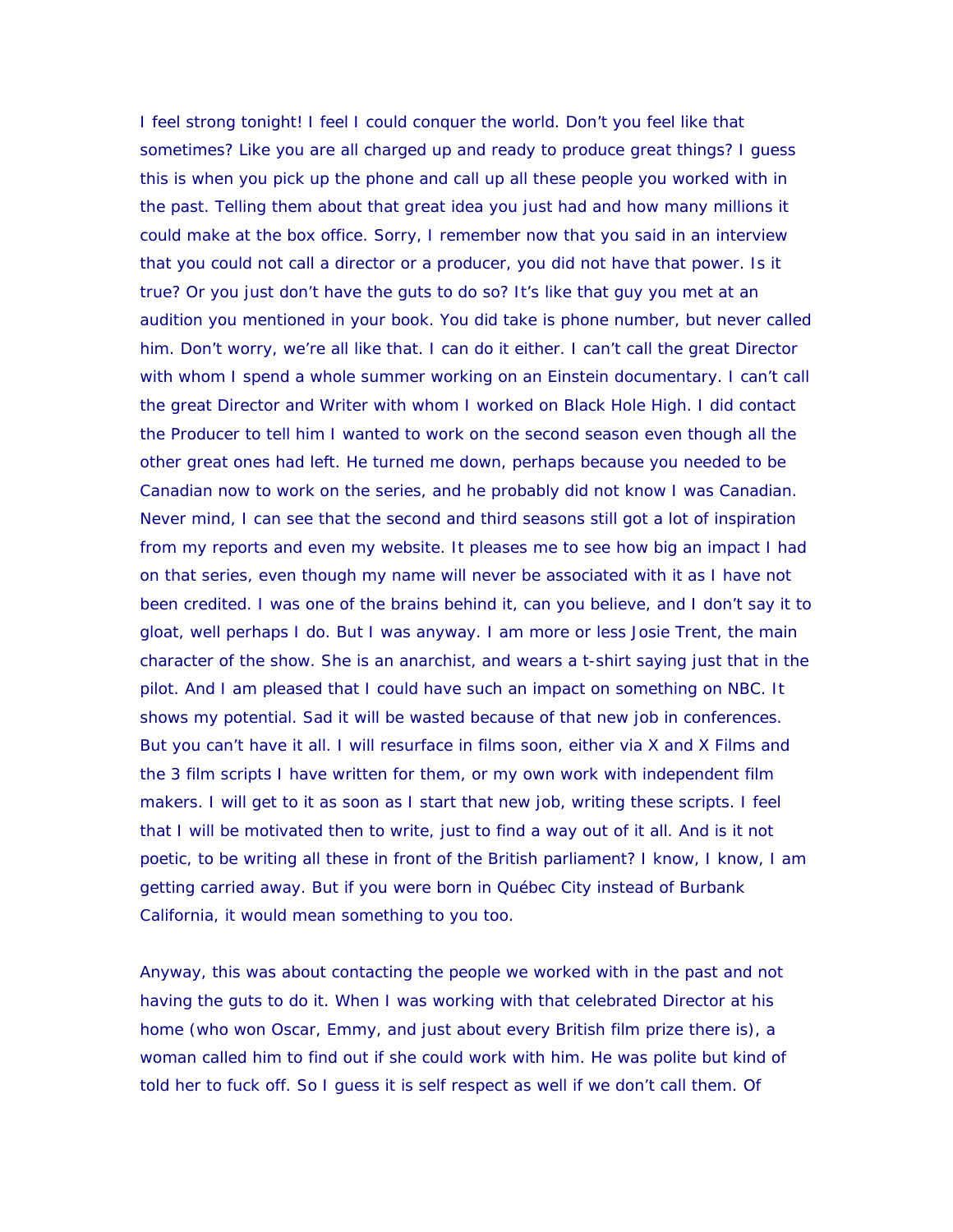course, the ones who have the guts of calling them might get jobs, and we won't. My philosophy is still that we will meet other people, work on other things, and that ultimately we don't need them, don't need to bother them while keeping our dignity. It might be harder for us to get back to it, but we will still have a life and things happening to us anyway. Whether it is in the film industry or not. And we'll get back there in any case, because we don't give up.

I just opened my second Carlsberg beer can (440 ml). I already drank a bottle of wine from California in your honour, if you remember. Tomorrow I will have a big headache (mal de tête in French). I don't care. I only start working on Monday and it has been days since I drank, the last time I wrote to you in fact. Very often I wish alcohol and cigarette were never invented. And drugs, even though I don't take them. Who am I to say such a thing? When most of my books were written under the influence of alcohol and cigarettes? Be careful about what you wish for, it could change your life and make you a bum instead of a writer.

Have you watched the new Stargate series? And Stargate-Atlantis? It just came out in England and I have to say that so far I am impressed. It is obvious that these guys love your series and just want to copy it. They had one of the actresses, perhaps you should try and contact Richard Dean Anderson (MacGyver) and tell him you want to be in Stargate-Atlantis for free. I'm sure they would jump at the chance to have you. Stargate is the next best thing after your series. They took many of your techno-babble over the years, more than you could think of. Feel free to forget what I said here, but if you bump into one of them at a convention, go for it and ask. I would love to write for that series, as it is the only other series apart from yours which is very science orientated and are not afraid of techno-babble. Even the other series are not as science-based as yours. You've got to be proud to have been part of the only TV series that was really science orientated, and I am proud to have been part of the only other series that was as much science orientated as yours: Black Hole High (Strange Days at Black Hole High), and I made sure it was science-based from the start. Might be for children, but I still was able to make sure it was all about science fiction becoming reality. The new series is not science-fiction, it is just a soap based in Space, just like Babylon 5.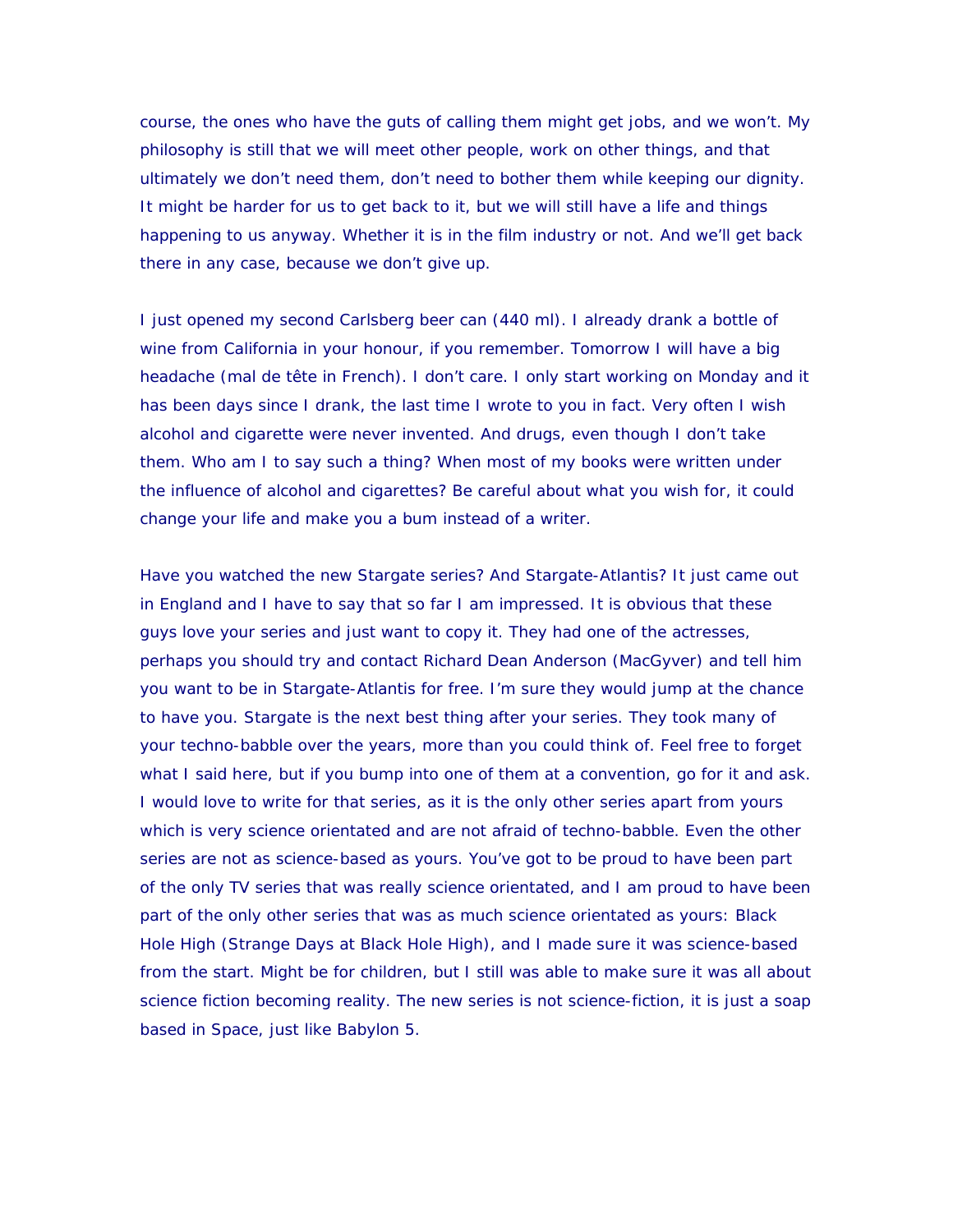Yesterday there was an episode of your series where your mom was in the virtual machine with the Captain, in one of those episodes about the detective. I was surprised by your role, as if you were determined to help your mom get out of a dangerous situation. You had a great role in that episode. The Chief Engineer gives you the chance to try to fix the virtual machine, and you have to use those goggles to check the technology millimetres by millimetres. I found once again that you were a great actor there. In the simplest situation, you are really a great actor. And if people can think otherwise, it is simply perceptions.

I was watching a biography of Kevin Spacey this week, one of my favourite actors. He might be gay, but he did not say it yet. One thing that came out of it is that he is very funny and could be great in a comedy. But no one has given him the opportunity yet. Eventually we will see how funny he can be, they told us. It is a bit like you, I thought. Though I never had the chance to see yet how funny you are, I only have your word on this from your blog. Living in London instead of L.A. does not help, you see. The only thing I know is that you are intelligent, there is no two ways about it. Are you too intelligent for your own good? Perhaps…

One thing for sure, you are so cute, it is unbelievable. You are like Leonardo Di Caprio. A baby face that looks great. I was like that too. So cute! People were falling at my feet to help me. But now I am not, I put on some weight, not much, but enough that I am no longer that cute. I am not an actor, I'm telling myself that I don't have to be cute. But you are, you have no choice but to be cute. You have to lose weight, you have to be slim, you have to be cute again. I'm telling myself I should do it, I should get into the Atkins diet, and get back to where I was a few years ago. I don't have the motivation, but you have the obligation. You are in the public eye, you can only be good looking, perfect, slim, beautiful. You have to be on a diet 24 hours a day, 7 days a week. You have no choice, I still have that choice. Is that not the crap they feed you all the time? I know it is hard, personally I can't be on a diet all year round, it is not my duty. I'm getting back to my diet as soon as a start working again next Monday, I suggest you do the same. Perhaps we can help each other out on this?

Do you know Bob Geldof? He was the husband of a stupid TV presenter in the UK who was married to the singer of INXS. He was on TV this week about the rights of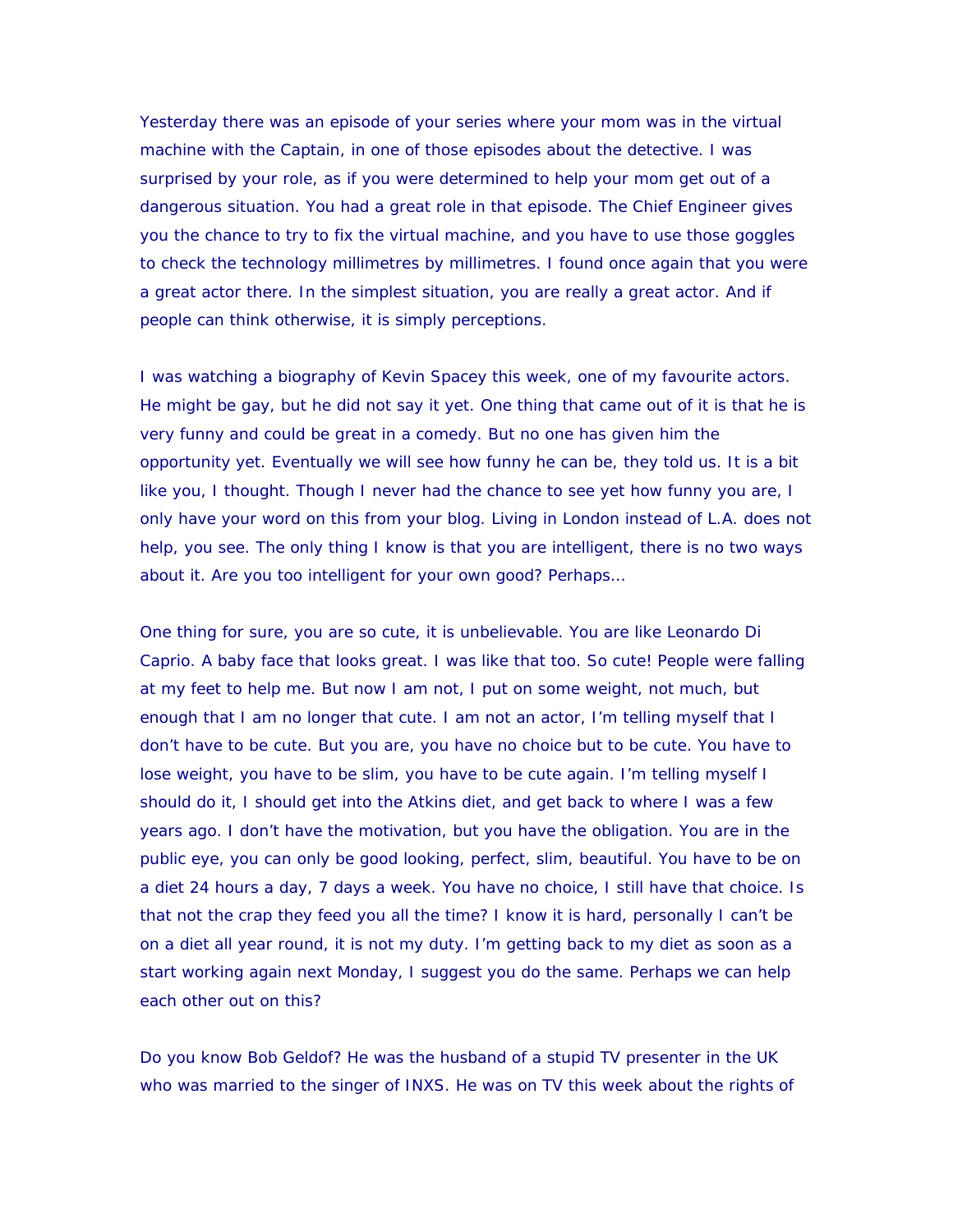fathers toward their kids, and the court of law preventing them from seeing their kids. All right, I won't go there… as I don't know anything about your situation. I guess I'm just hoping that your wife is not trying to prevent the husband to see his kids 50% of the time. If she is not trying to prevent that, then Chapeau, I am proud of you two, you are correct people. I guess here I'm just trying to get you to talk more about what happened with that father. You don't give us much detail, and we are thriving on that. Not that it is a good thing, I know. You have the right to some sort of private life. I guess. Or do you? Look at Tom Cruise and Nicole Kidman for example, do they have the right to a private life? I don't know. Perhaps not?

You know, before I started to write to you, every single time that I was drunk, I was actually writing my poetry, The Anarchist/Out of This World. That was a better use of my time, as I was working on something that will probably in the future (I hope) become what I will be best known for. We never know what it is that we are doing that will make us famous. It could be those personal blogs to Mycroft for all I know. It is certainly the first time I talk about myself in English, some sort of a diary/blog thing. So we never know, I may not be wasting my time after all.

Stephen just got up. Making me a morale, can I say that? Well, blaming me about one thing and another. Sad that he is so good looking, with his nice little ass and good looking feet. I love and hate him all at the same time. Physically I am attracted to him, but we have no sex anymore. Mentally I hate him. Too much crap comes out of his mouth and I can't stand it anymore. Freaking out every time I light a cigarette or open a beer… He does look like a fish, but it is one of his qualities, even if it feels sometimes that he his no more intelligent than a fish. He believes he is very intelligent, and I'm not sure what he bases that on.

Yesterday I was thinking about the fact that many, if not most people, are actually intelligent people. Somehow they may lack in reason somewhere and it makes them unbearable and unintelligent from my point of view. You can see it in their eyes, something appears to be missing. They are intelligent, there is no two ways about it. But something is missing and it means they are not intelligent. They cannot see the whole picture. Stop in their track and suddenly admit that they might be wrong. Understand suddenly that what is happening, happened before and learn from it. They can't do that. I don't know, hard to explain. Do you know what I mean?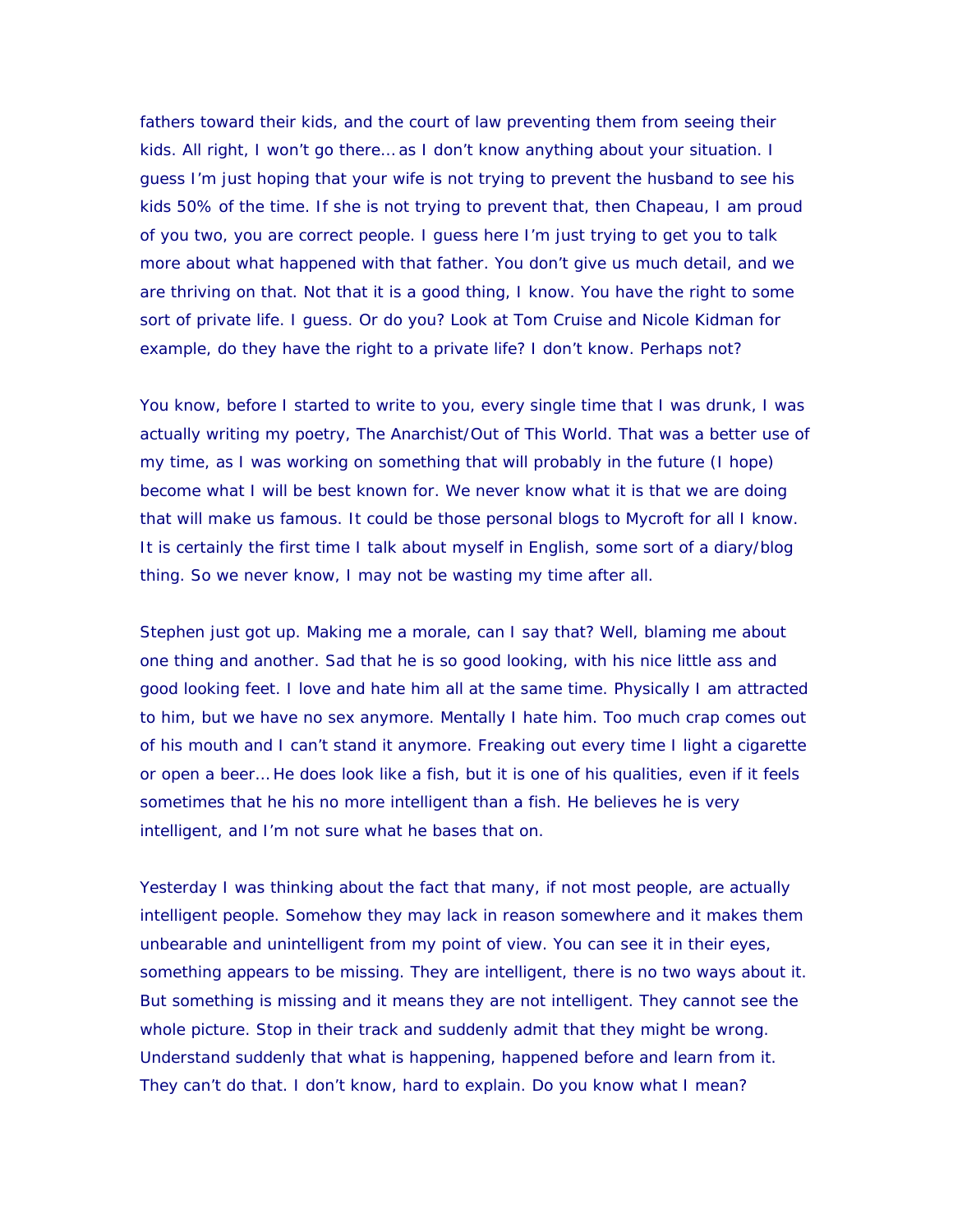Probably not. Your wife is probably more intelligent than you will ever be. You probably never met anyone unintelligent, who believe he or she is. I think there are loads in Britain. I thought it was cute at the beginning, but now I'm wondering. Anyway, I don't think he is particularly intelligent, and I don't think I have met that many intelligent people in England in the last 10 years. No intellectual, that's for sure. Not that I mind, though. No one is perfect and the intellectual people I met in Paris a few years ago had too many neuroses to make me happy to be talking to them anyway. I guess I am alone in this world and I am fed up with that. I don't care, I don't know. Complicated.

My last boyfriend was an intellectual and was too intelligent for his own good, and it was a nightmare living with him. So I guess no one is perfect, and that perhaps the best life would be the one where I do not share it with anyone. I'm dreaming of that, you know. In February 2005 I will have the visa I need to be able to stay in England on my own forever. And then I might move out of here. Isolate myself out of the city, Cornwall, Scotland, I don't know, but I need peace.

I usually like movies about writers, because I am a writer. But I feel it makes people dream, as they all fancy themselves as possible authors. If something extraordinary enough happens to you, whether you can write or not, you can be a successful author. If nothing extraordinary happens to you, I guess you need quite an imagination to get there. Being an author does not require long studies, special knowledge or anything. You can sit down and write, and be successful overnight. It makes people dream. It makes me dream. Even though I have written these books, I am still not an author. As I have never been recognised like you, never sold thousands of copies. I'm like at ground zero, unknown. Not a writer yet. And this is so funny, because if I had written in English I could be known worldwide now. And be quite an accomplished author by now. It all depends on how many copies you sell and how known you are. So you are out there right now, and I am still unknown to everyone. I don't hold it against you, you know. I just look at it in wonder. To the day I will be able to finally call myself an author. And not just a pretender.

My publisher tells me that every single important book critic in France knows about me, even though none of them decided to write an article about me. And I am here standing, wondering how extreme a book I should write in order to get their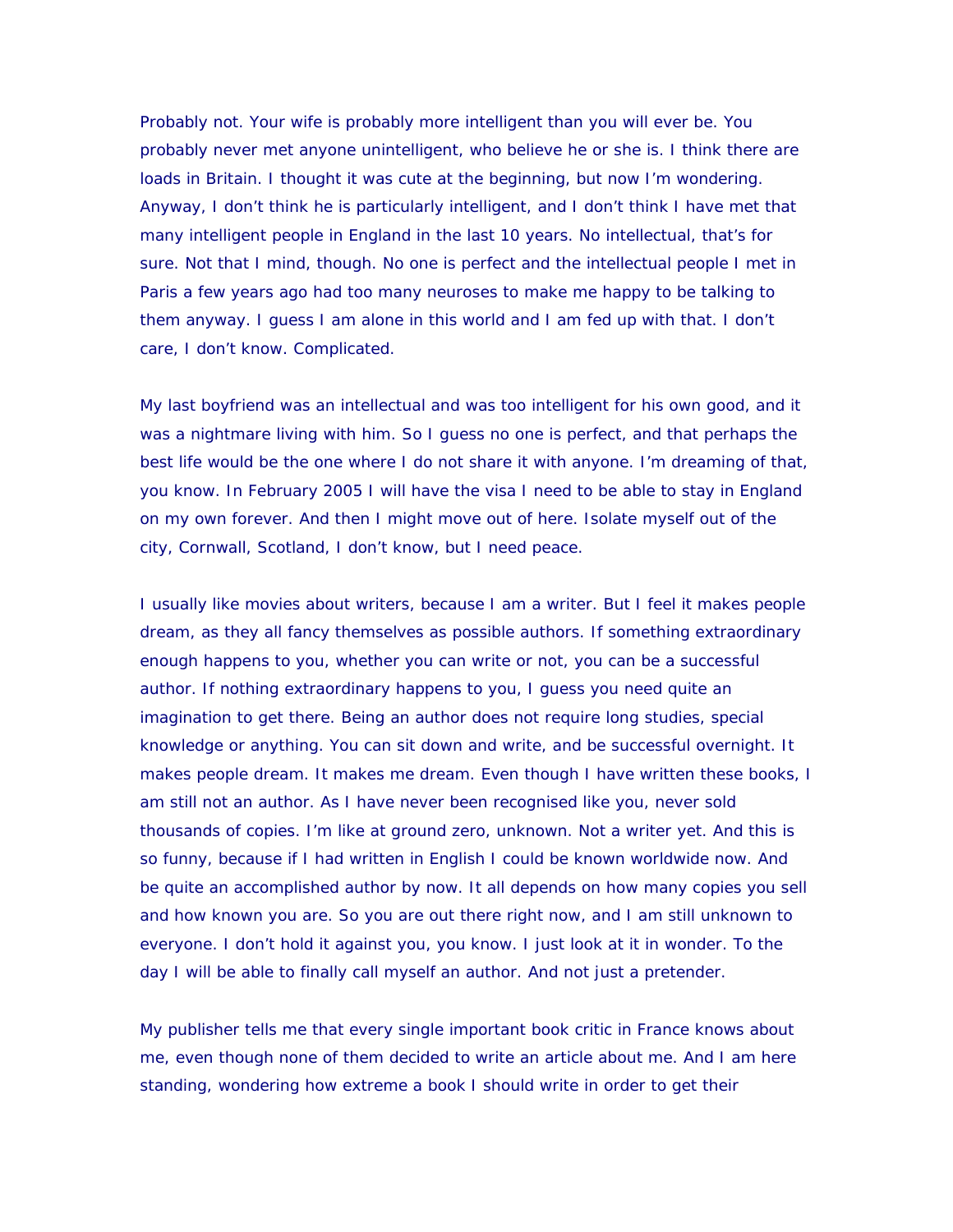attention, in order to get them to write that damn article about me. And I have been thinking like that all my life, how extreme should I be to get their attention? And perhaps I went too far, I became too extreme, I don't know.

Gosh, I've got something to tell you. I'm looking at some VHS tapes where there is a black rope getting down through all of them. Well, I am completely drunk right now, but my left eye see the rope perfectly well. While my right eye barely see the small rope going over the tapes. Ok, my right eye sees better, but my right eye see the big picture instead of the details. So I guess I should be happy that one of me eye see more specifically while the other sees the big picture. I may be worried for nothing, I don't need glasses. Still, it is worrying.

I think you can read that by now I am completely drunk. I can't believe I am still up writing these. Like if my intellect could still get me to write these lines. It is like, being aware that I'm too drunk to do anything, but still be aware enough to know about it. I have written many of my books in that state.

Still aware enough to know that I don't like myself. I don't like what I have become. I don't like what I could be. I don't like anything.

I think I will stop here, because I am no longer myself tonight. I'm too drunk and I can at least recognise that.

Sorry for the spelling mistakes, reading myself again would not help at this stage. I'm also sorry for things I said that could upset you. I have a good excuse (I hope) I'm drunk.

I'm listening now to The Cure, the double album Kiss Me Kiss Me Kiss Me. I've been listening to it while going to all my recent job interviews in downtown London. In my (Stephen's) little Smart Car Roadster, with the roof and windows opened, so everyone can listen to it with me. It must be the greatest album in the world ever. Disintegration of The Cure is not the best, as said in South Park, Kiss Me Kiss Me Kiss Me is definitely the best. I need more wine… to forget about these job interviews and this job I just got. I would prefer to die… I'm not a happy soul. I guess I'm depressed after all.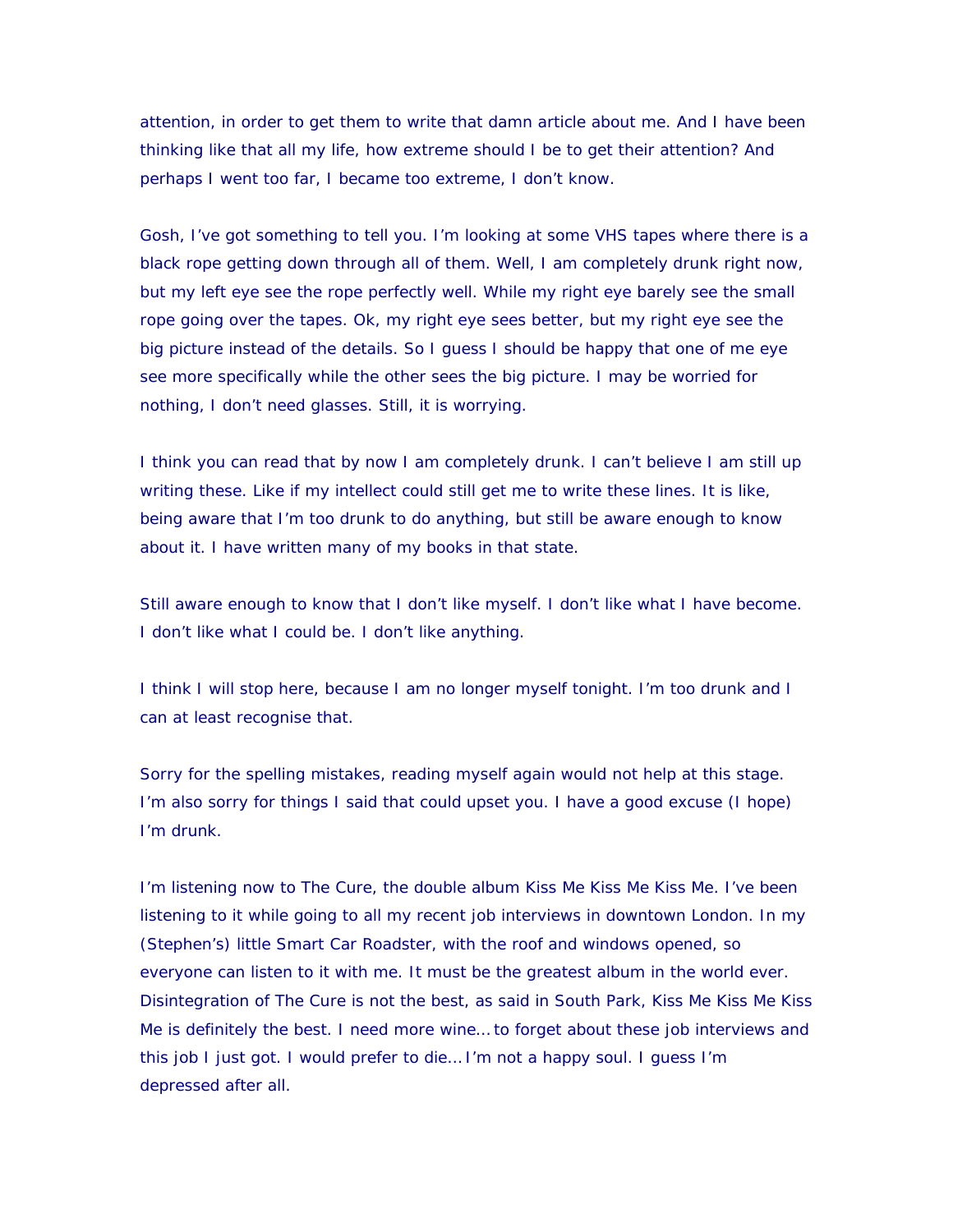Je viens juste d'avoir une conversation avec me sœur. C'était bizarre, parce que j'étais saoul. Je pense qu'elle ne s'est pas rendue compte. C'est ma fête vendredi et ils vont communiquer avec moi via Webcam. Elle va me montrer son bébé qui marche et qui parle. Ça me tue de ne pas être là pour la connaître.

Regards,

Roland Michel Tremblay

44E The Grove, Isleworth, Middx, London, TW7 4JF, United Kingdom Tel: +44 20 8847 5586 Mobile: +44 794 127 1010

[http://www.crownedanarchist.com](http://www.crownedanarchist.com/) [rm@crownedanarchist.com](mailto:rm@crownedanarchist.com) 

**De :** Roland Michel Tremblay [mailto:rm@crownedanarchist.com] **Envoyé :** 23 October 2004 03:28 **À :** wil@wilwheaton.net **Cc :** rm@themarginal.com **Objet :** Blog 10 - Personal Blog to Mycroft - Roland Michel Tremblay

#### Hi Mycroft,

Here is my Blog number 10, personal Blog to Mycroft.

Time must be passing, as so many things are happening in my life, while I am still writing to you. Usually when things happen in ones life, they lose their old habits. So you might have thought I would never write to you again, and perhaps you are hoping I won't. Maybe you are avidly reading what I am writing. I just don't know. And I don't care, well, perhaps I do, otherwise I would not take the time to write to you. Especially if it is just to tell you what I have already written in French for posterity about my new job and Stephen's situation with his company. There is no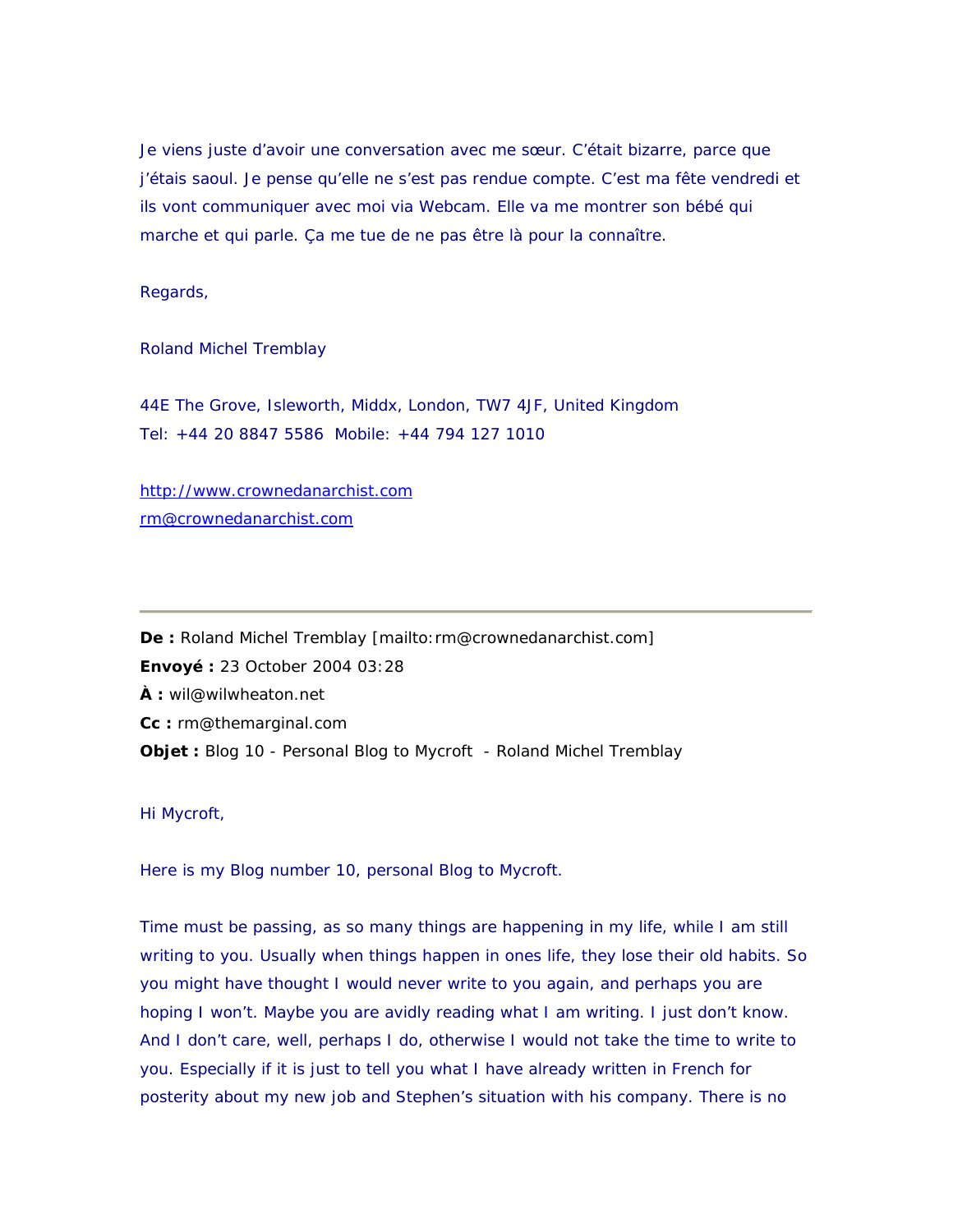need for me to tell it all again in English for a book that might never see the light of day, when I know for a fact that in French it will be published. I am still debating about the title, something like Westminster or Corporate London. Because this is what I am talking about. An institution that suddenly get that terrible type of boss only hired to clean up the place, sack everyone and change every single old habit of any old employee.

So I won't repeat myself, don't forget that writing to you is only a mean to get me to talk about my life in English, otherwise I would only write in French. Suffice to say, the guy who hired me is perceived as a bastard hired to kick ass and get the whole organisation to recognise how bad they were and how good they could be. In the process more than half the staff will be either sacked or will leave. And we are going through this process right now.

I guess I can't appreciate their point of view, I can only see how easy they all had it, and that know they will have to work a bit harder. That thought frightened most of the directors and they are now almost all leaving. Great. Perhaps I will end up being a director one day. Though I'm sure you know by now that this is nothing I am really looking forward to. In fact, my only purpose there is to observe and write their story. The great story of a London Institution becoming Corporate London. Why they have been spared until now is a mystery, I guess when you are next to the Parliament and that all around you are only government buildings, and that you only exist because the government did not licensed you… well, you might as well be part of the government yourself. So they never thought about profits, or working for a living. And now it's all about to change, and believe me, there's nothing revolutionary going on there. It's weird that I don't even think for a second that I have that job to accomplish any of this new plan, it is just to get money to survive. I see destiny dropping me there, right by Tony Blair and The Queen's home so I can observe and report.

Every day in Westminster I see sad men who might be MP's. Most of them are quite old and sad, none of them appear to be there driven by a desire to change the world and to make it a better place to live. And that's the sad part of politics, that the people we elect are sad sods who are only there because they were close to retirement and did not know what else to do. They thought they could have a cosy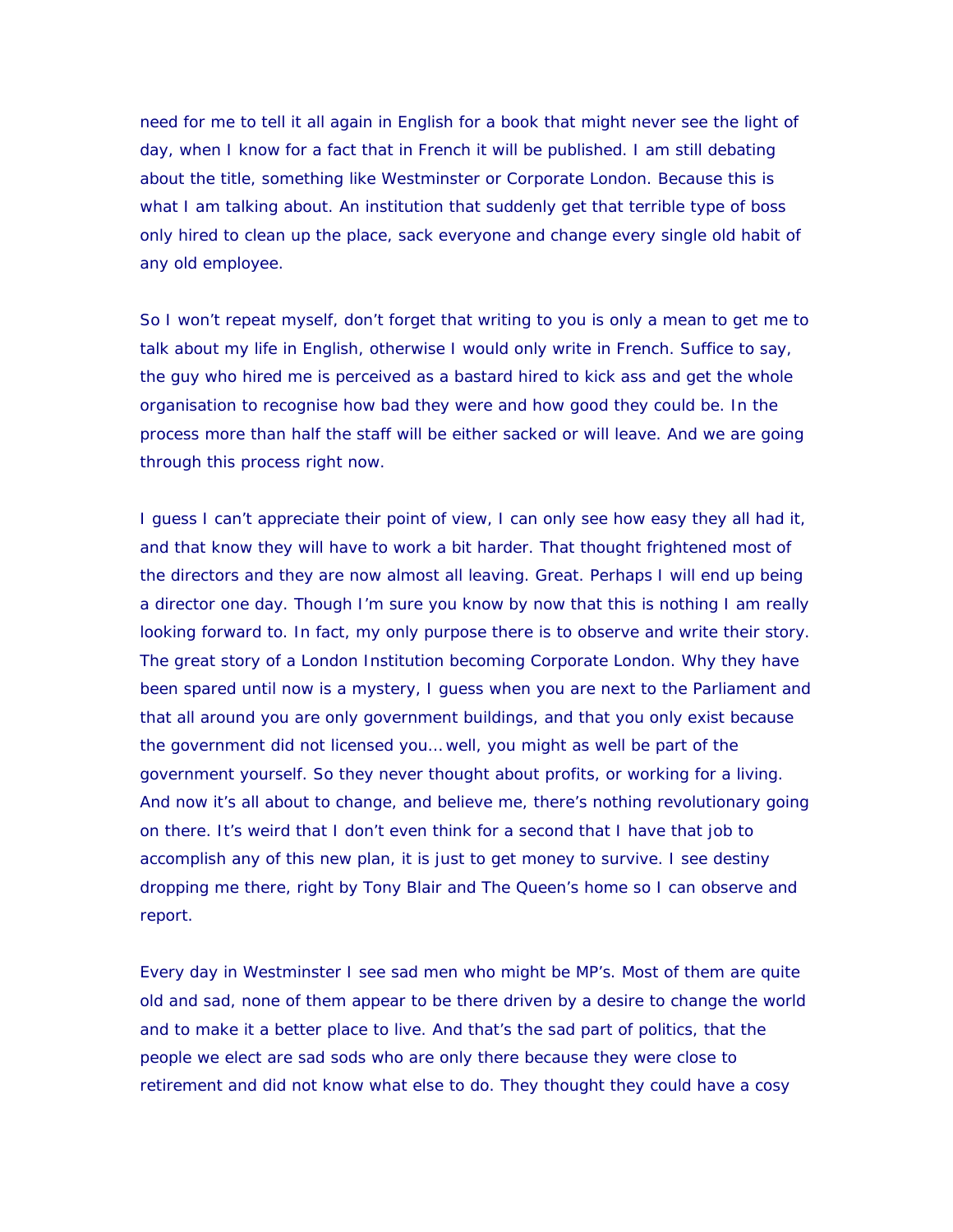job doing nothing and wasting time around the Parliament, just like I do at the moment. Walking around St. James's Park at lunch time, lost in the history of the place. Where past Kings built these great palaces for the heck of it, to show their power that was only an illusion. I feel it must be the same in Washington. The feeling you have succeeded because you are right in the middle of it all, where most big decisions in history have been made, when in fact you are nowhere near this decision power, even if you walk on Downing Street every day, feeling somehow great about it. All illusion. Sometimes I look at these old men and I'm confused. How did they ended up there? No convictions, no hope, nothing. It's just a job, just like mine. And I'm thinking, should I get into politics? Could I change anything? Or write a good book about it, at least? Changing things via other means? Perhaps. I believe I am thinking seriously about it. I should become an MP. And see where it will take me. I don't have the slightest idea about how to get into politics, but I'm sure I would revolutionize everything, because I think differently from anyone else and I can't stand plastic people or superficiality. I would quickly become a target and be destroyed. I can't stay in line. I would be controversial. Then again, this is the way to presidency, to the top, is it not?

Stephen got some sort of job back at X. His boss from hell is actually being sacked, and he is now moving to the competition. His last official act was to re-hire Stephen as a Driver, after spending the last few months trying to get him sacked. Don't ask me, it does not make much sense. Anyway, it looks like destiny had some sort of plan after all. Stephen will be working for the same company, but doing what he likes, driving cars all day. His salary will be twice less, but with overtime it will almost be the same thing. So I guess we're back to normal, both with a job, now we won't see much of each other. I suppose that this is how it should be. The only ones truly suffering are the cats, especially my Myrmicat. She has been used to be on me every hour of the day, and now she is upset because I'm never there. She's on me right now.

I fell asleep on my computer. That's how much I am dead after my first week of work downtown London. It was not easy, the very first day I understood I made a mistake. I thought it would be an easy job where I would be given a topic and a conference to produce. It turned out that the tyrant wants me to write a book about how to produce the perfect conference and wants me to study all the conferences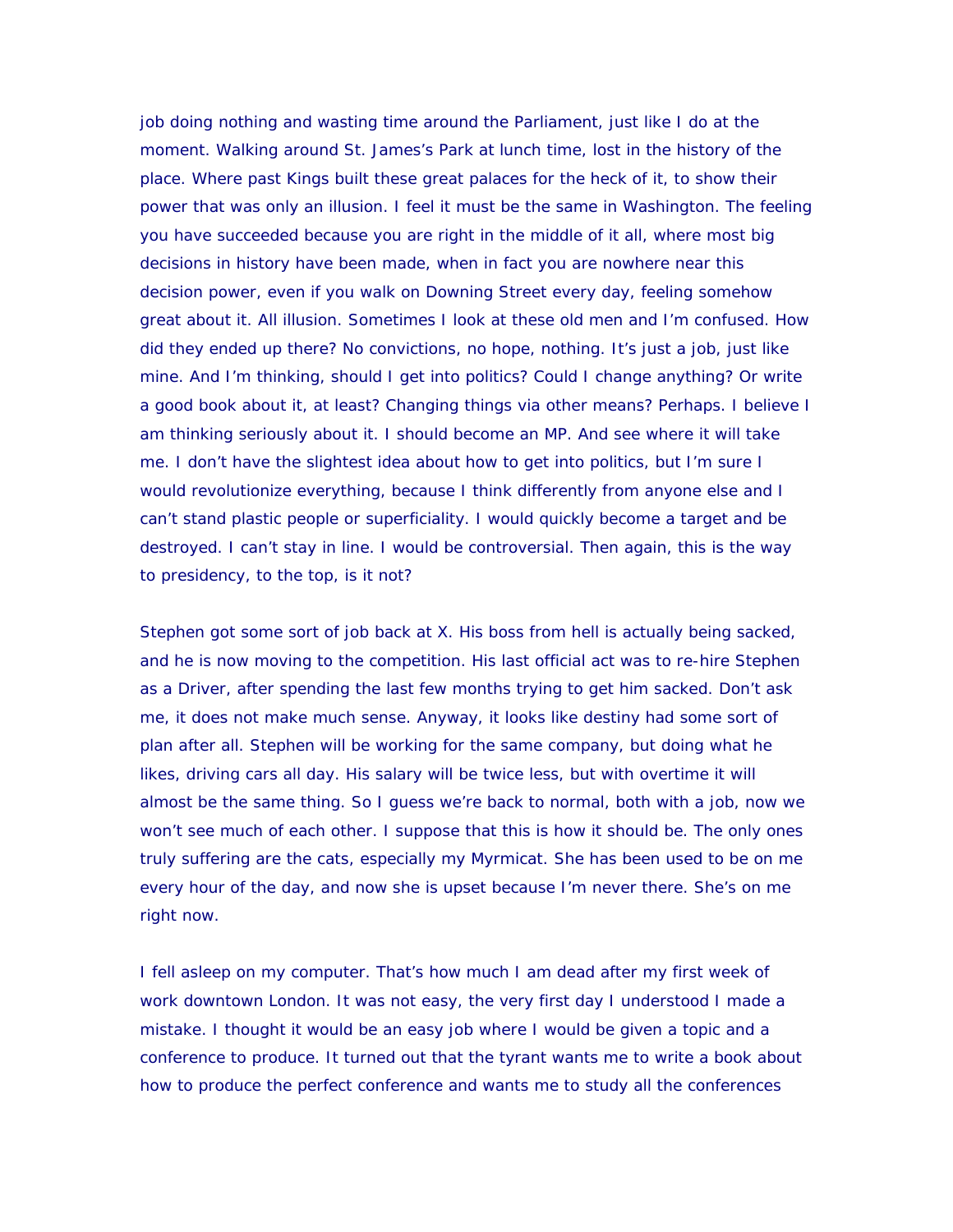they did so far, as well for their competitors, and establish an action plan for the year. This is more like a consultant job and I should be paid twice more for doing that. I have to start their new conference department, the exact same job I refused in Kensal Green with another commercial company, because I did not want to be working around the clock and on weekends. And there I am, I have to work all weekend on this stupid conference plan. At the same time I have to write a film script, well, in fact I have to translate into French [Schizo](http://www.crownedanarchist.com/schizo8.doc) that is already on my website. It is a 20-30 minutes script that a French-Canadian producer wishes to buy and film in French. I don't think it will bring me much, but perhaps this is where I need to start. So I will translate that tomorrow and I will have to find the time to work on my conference report as well.

And Stephen wants to get away for the day in his little roadster that he can now keep, as he will continue to work full time. Sometimes I think it's the only reason he accepted to go and work for the bastards that they were. To keep his nice car.

I've identified one gay man at work, perfect for me. A bit older, still great looking, he was the acting big boss until they found the replacement, the new tyrant. He already looked at me sweetly, I don't know yet if I will be able to get closer. I don't particularly wish to, but I certainly want to make my weeks more entertaining. And with him in the background, it might happen. I won't feel guilty as with Stephen there is no more sex. I still need to be with him until I get my next visa in February, and perhaps even until I get my British Citizenship, but I'm already planning ahead. Where will I be in a few years time? That Director looks so sweet, and lost, like a geek really. I wish I could take him in my arms and hear his problems, his deceptions, how he feels about not being chosen as the top director after acting like it for a few months. He must wish for the tyrant to either die or move on. So he could take over the whole department.

It is laughable as I am in no way capitalist or ambitious, I just want to observe and write about it. But this is the game they play and that I am playing at the moment. A sad game really, but that's what we made of life, you know. One depressing girl I met this week, is on a salary of about 13,000 pounds per annum, and she talks about when she was working at Estée Lauder, and how great it all seemed at the time, and that she was fed up and left. She wants to start a chocolate business, but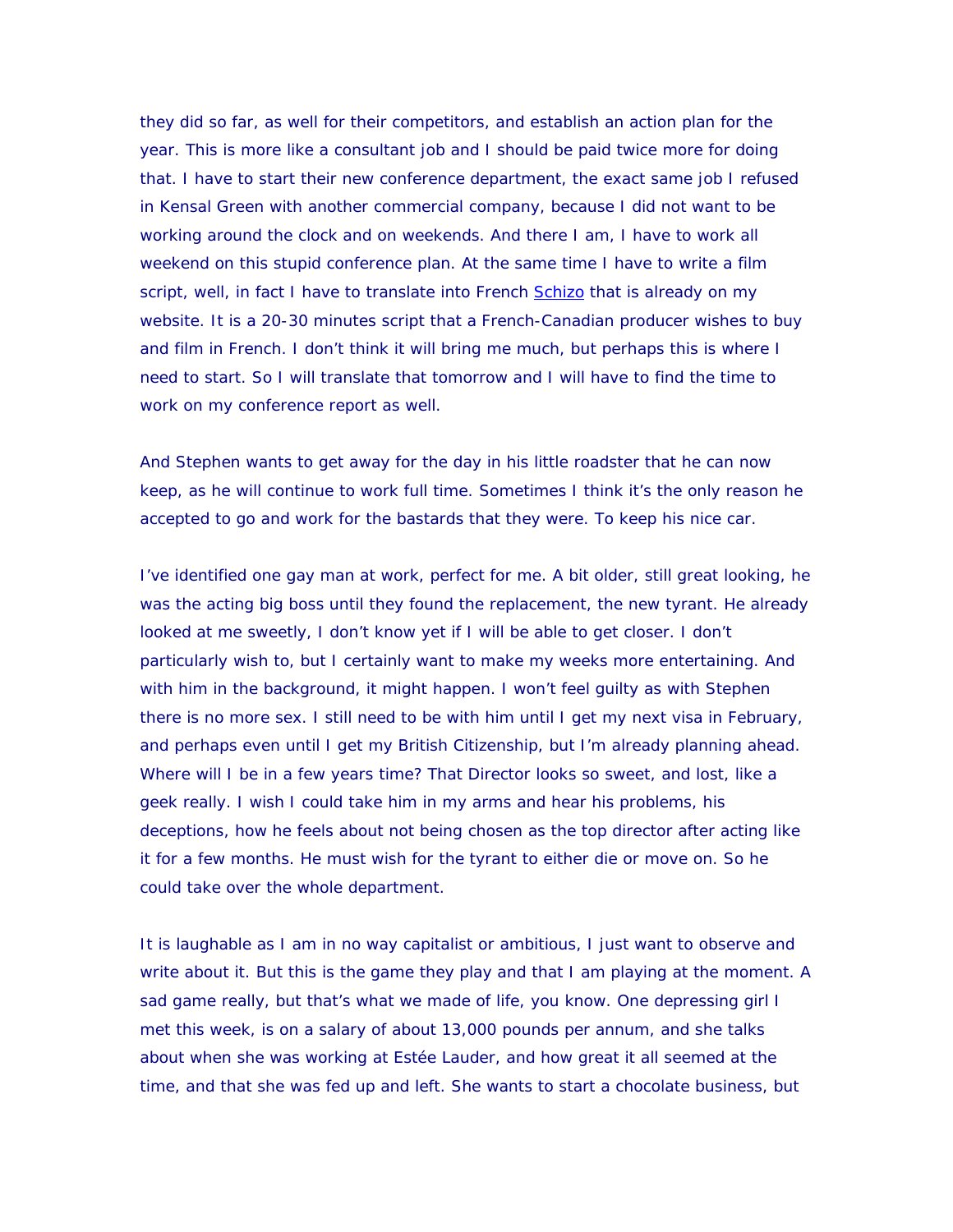has no clue whatsoever. She is lost in branding and marketing, more than the product itself. Very sad to see her go around, she impersonates exactly what society has tried to implement in our brains. I told her to leave that job and find another one that pays twice more, as obviously she could. She is stuck with a boyfriend who earns enough for both of them to live comfortably, so it does not really matter if she's earning peanuts to be working like a crazy person. I feel pity for her. And I talked with the PA of the big boss, she's weird. She's from Venezuela and used to work in television for the two top guys. She told me how depressing the whole thing was, but she was really part of it all and playing the game, and she is still playing it to this day. Another sad case. And most of these young directors working at this institution, who never really worked hard in their lives, have decided to move on because suddenly they were asked to work harder. They have no idea about where they are about to be in this London society. They will be asked to work ten times harder elsewhere and they will regret having left their nice and boring position. I guess that if you have no clue, one day you need to learn, via your mistakes.

I'm arriving there because I want a cosy life, where profit is not the law, where the pressure does not push on your shoulders because your last conference flopped spectacularly. And I believe that this is what I just found. And with a bit of luck, I won't even have to produce conferences, I will manage a few new recruits who will be working for me. Nice of the tyrant for having realised that I had that potential, I know I have it, but I have always shied away from responsibility, because I always wanted a life outside work, where I could write. But I was tricked, I only found out afterwards that I would be some sort of manager instead of a producer, as my job title stated. Not only that, he called me for a meeting on Wednesday to tell me something terrible, that he had no right to give me a title like Conference Producer, and that he could only call me a Project Executive. Now, you might be wondering what all the fuss was about, but all the executives in that organisation are the lowest of the low, they mean nothing. He thought I might leave over this. I guess he is used to dealing with people who care about their career and job titles. I, on the other end, don't give a fuck about it. So I laughed and I told him that it would look good on my CV because I never had that job title before. I'm sure I got brownie points over that one. And I'm sure he does not understand that it's because I really don't care about him, that job, that organisation, or my future.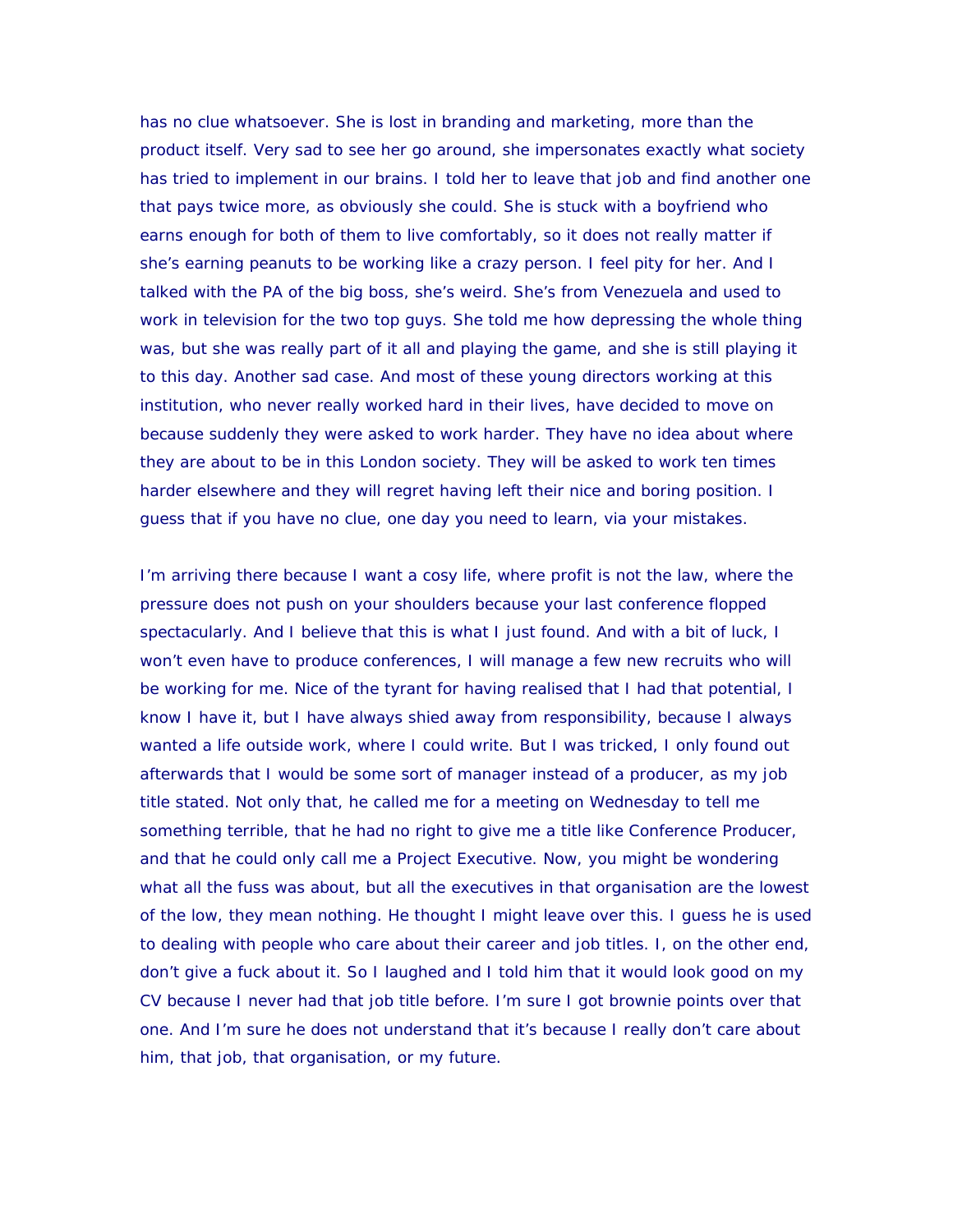We did talk about the fact that we were in the most dangerous place to be at the moment in the world, where a terrorist attack was deemed inevitable right where we are, in the future. I had the guts to tell him that I would love to die that way, it would turn us into instant heroes. What I did not tell him was that in fact I would love to die but cannot find the courage to commit suicide. So to die by a bomb dropped over our heads would be perfect in my case. So I'm there sitting at my desk every morning, looking at the Westminster Abbey (I think) by the window, and listening to the Big Ben, hoping that a bomb will kill us all any time soon. And what he had to tell me about this was that at the very least we would be lucky, we would die on the spot, no suffering. I thought about that afterwards. After seeing all those American films, you can't help but think about The Day After, Chernobyl, living as a dead person poisoned with nuclear radiation. And obviously he does not want that, he wants to die on the spot. Well, I would not mind to survive as a radioactive zombie, it would certainly change me from the boring routine of getting the Underground to work every morning. And breathing down the neck of all these Londoners that I can't stand anymore. Such a conformism, they could be robots that it would not make any difference, they all appear to be automates to me anyway. None of them have a creative mind, that's for sure, they've all been brainwashed, and I believe that the Evening Standard they read every day does not help them escape that world. I tell you.

I wish I could speak more, but I'm dead, and the creativity is leaving me. So this is my shortest blog ever. I'm not even reading it a second time to clear up the mistakes, sorry for the grammar... I'm not that bad usually, but full time job = no more time = no more concerns.

Oh, my book A French-Canadian in New York has finally hit the stores in France this week. I hope it will break all my previous records in sales, in one life's irony. We never know.

I'm so disconnected… hey, that would be a good title for a book.

Good night!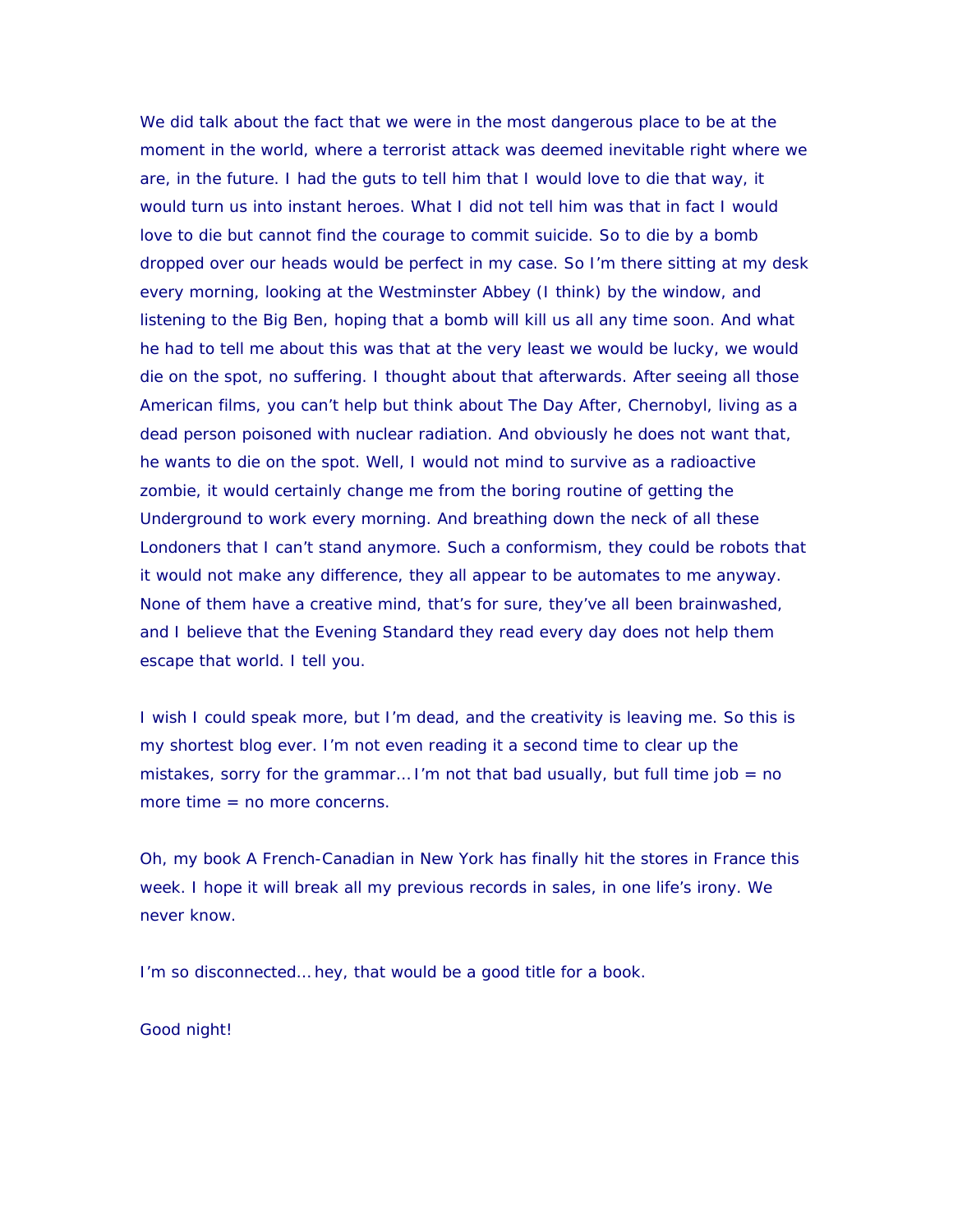Oh, before I go. I was reading [The Anarchist II](http://www.crownedanarchist.com/anarchist2.htm) tonight, and I was thinking about how amazing it is that sometimes, in a moment of inspiration, in 23 lines you can say it all:

## **I never felt so powerful!**

When suddenly I have proven you wrong When suddenly I realized I knew more than you will ever do I may be young but old age does not bring this wisdom as it was always thought On the contrary, you will quickly bring this world to an end And you dare calling yourself wise Telling me I have no culture Telling me I am worth nothing Telling me I know shit about this world I guess you were talking about yourself Because I don't feel so powerless I don't feel that I don't know anything I would feel great anyway for not knowing anything about you and your culture I don't give a shit about all that you have learned in your 60 years on this planet I wish I never got around learning even the basics of it I only know because you obliged me without ever asking me I was too young and too stupid then to tell you that it was all meaningless You can die happy to know something It will always be nothing anyway Because you failed to understand what was truly important That all that crap is hollow I pity you… more than you pity me for my ignorance I pity you… for your ignorance

\*\*\*

You must think I'm crazy… I sure feel like it right now. Still, I'm a respected employee, working in Westminster in London, with six books published. Some people would consider this to be a successful life. If only I could also see it that way…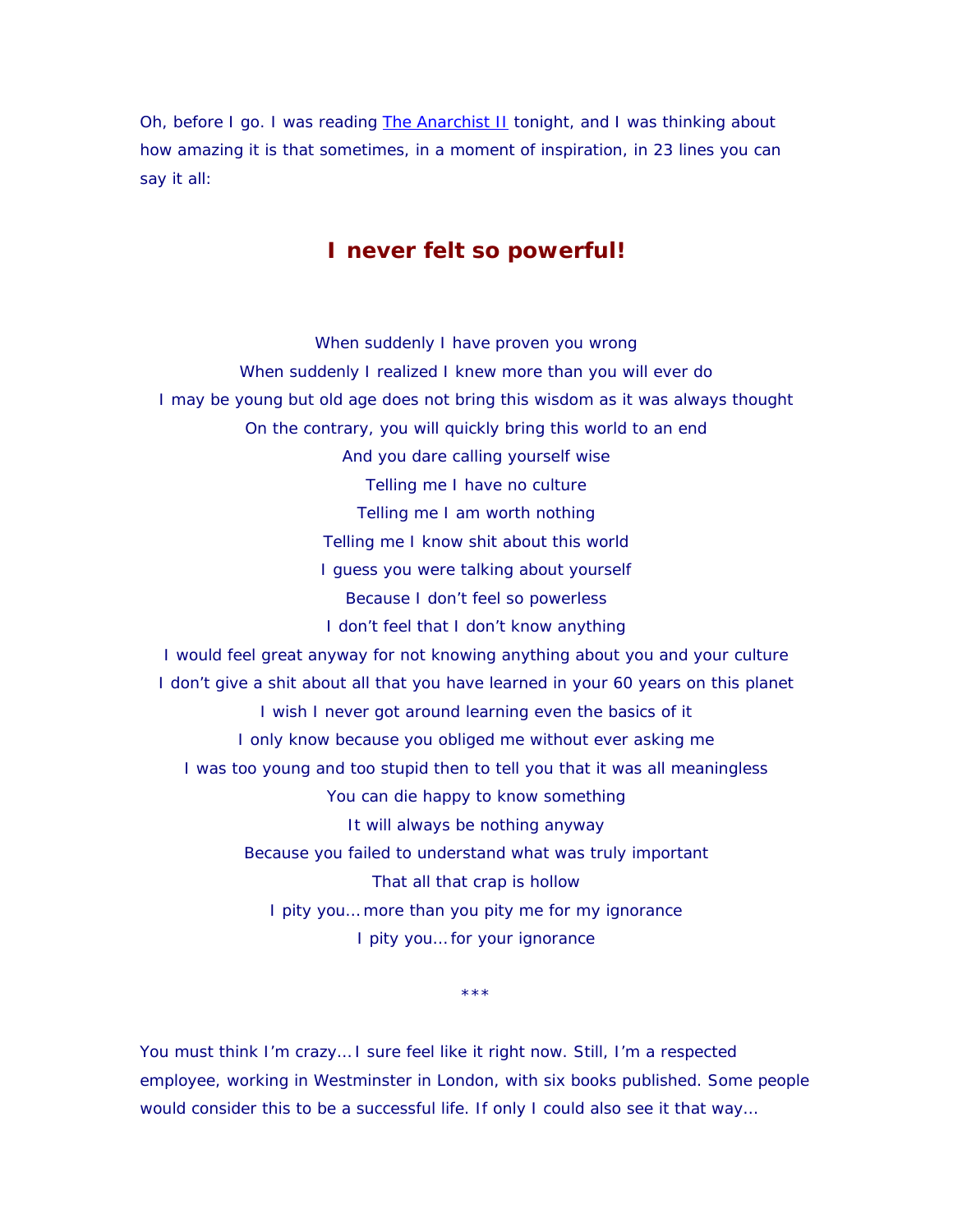Not far after there is this text:

# **That's it, I will commit suicide, I had enough**

I had enough Of your dreams Of this unexpected breakthrough Of these infinite possibilities How I got myself in such a situation That I have 5 days left to live Before it is all over once again Until I find the next idea The next solution that will get me going for another 5 days I can no longer live like that I had enough I refuse to continue To hope for a better life To hope for all my dreams to come true I have made my decision I will commit suicide Gone! Gone this life I dreamt of Never have I been so close I don't care That's it I had enough One more drink is all that I need to finally connect the dots I won't dream anymore that someone will come and save me This only happens in films and maybe not I'm as good as dead I cannot pay anymore for all my faults I cannot live anymore for all my dreams It is all beyond me now I'm as good as dead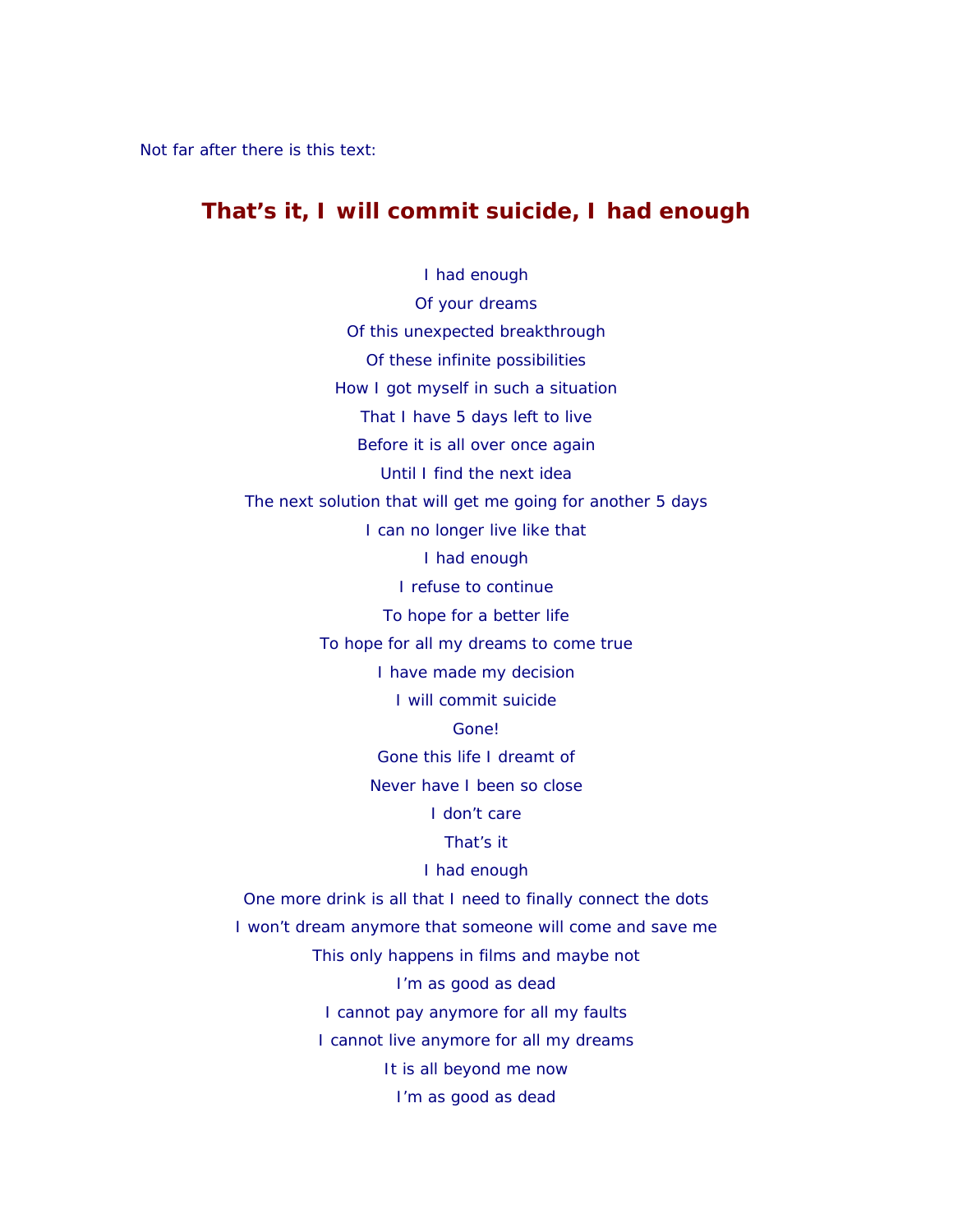I have to say that I still think this to be quite actual. I really feel like I should be dead. And what is so different about it now, is that I feel great about the idea, peaceful, you know. I have the strange feeling that I would be happy once I'm no longer living. It is a very intellectual thought, not even out of desperation anymore, a way out from the life of hell that I can't bear. Still thinking about it so strongly, practically on the day of your latest book being published and when your publisher tells you it will be your most successful yet, almost on the day that I found a new job and that it will solve all my money problems, and also on the day when a producer ask you to translate one of your film script so it can be produced for sure. Well, it tells you that there is no hope for me. I'm not happy and success will never make me happy.

I'm not trying to reach out to you, I'm not asking for your help. In fact, I'm talking about it to you because I know it is safe, you won't answer back and I won't have to deal with that crap of the person trying to convince you not to commit suicide. If anything, it would push me more towards it. I don't talk about it to anyone I know or love. In fact, Stephen asked me about it recently, and I was quite surprised. I guess he only asked because he was depressed since he recently lost his job and we heard about suicide on TV. It made me realise how ignorant he was of everything I had written in my books, because I do talk a lot about it. If I do kill myself, they will read my books and say that all the signs were there, yet everyone was blind and did not attempt anything to save me. I'm telling you that there's nothing they could do anyway, or that you could do for that matter. So don't worry about your friend who committed suicide, or River Phoenix. There is nothing either you or anyone else could have done to change that frame of mind. Unless you could change just about everything about life and the world we live in, to alleviate the pain and the boringness of it. Well, you may be called Mycroft, but I'm sure you can't do that.

## **I'm Dead!**

Never felt so dead in my life Never wanted to be so dead

\*\*\*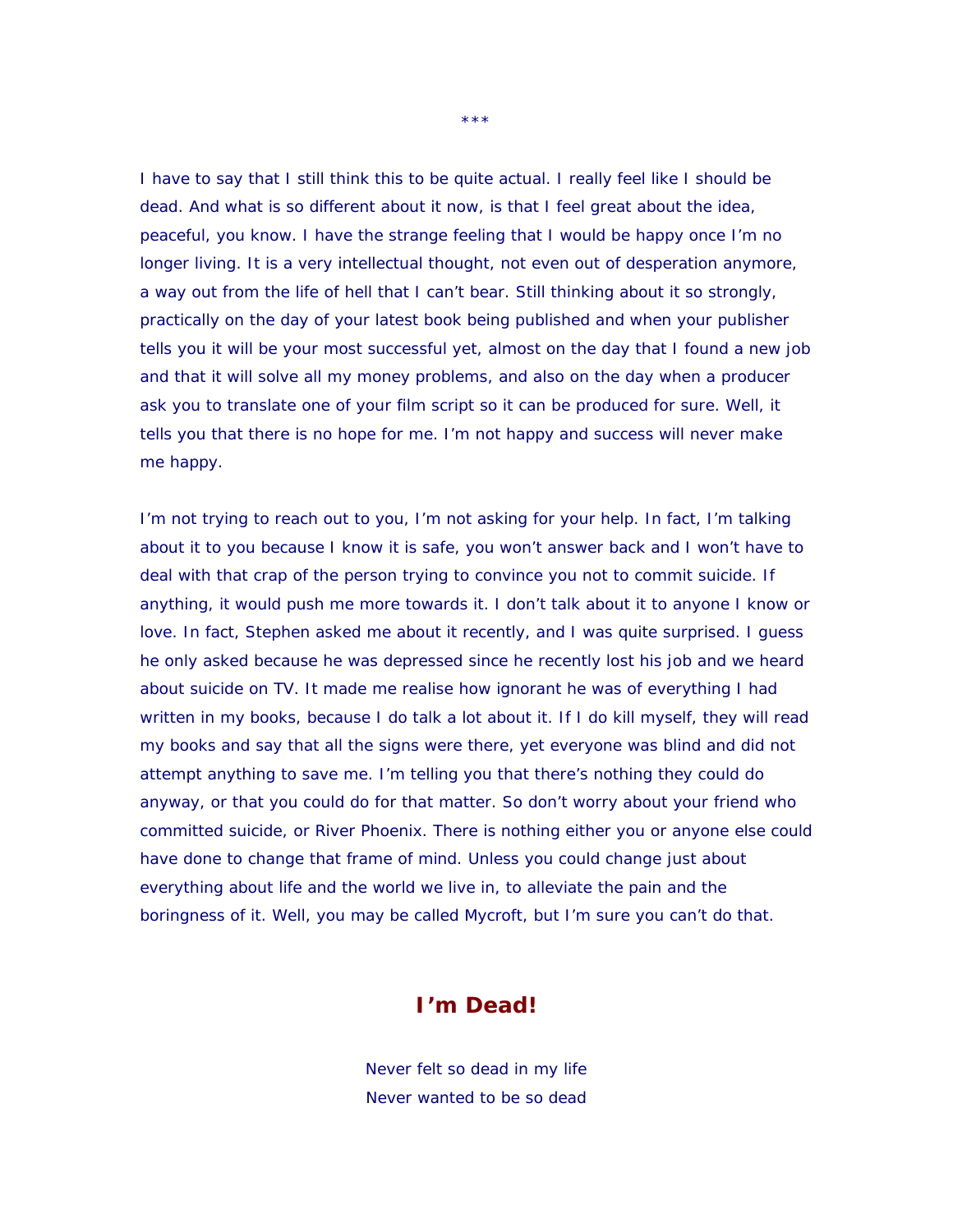I have thousands of responsibilities Money over my head Expectations Still I never intended to do anything To die here is all I ever asked I will find a way To disappear forever On the dawn of my success I hate you I hated you even before I spoke to you You are everything I despise How on earth I ever thought that reaching you Would be my way out Is beyond me I don't need this I don't need you I don't need anything I just need to die That's what I need I will not work for anyone ever again I will not ever contact anyone again I will disappear forever from anyone's sight I am out of here I am out of life I will lose my name I will lose any sort of description and history I was never here in the first place I never wanted to be here anyway in the first place Be happy reading these words now Because I don't think they will be here for much longer I don't intend to be remembered I don't give a shit about immortality

# **Never been so low**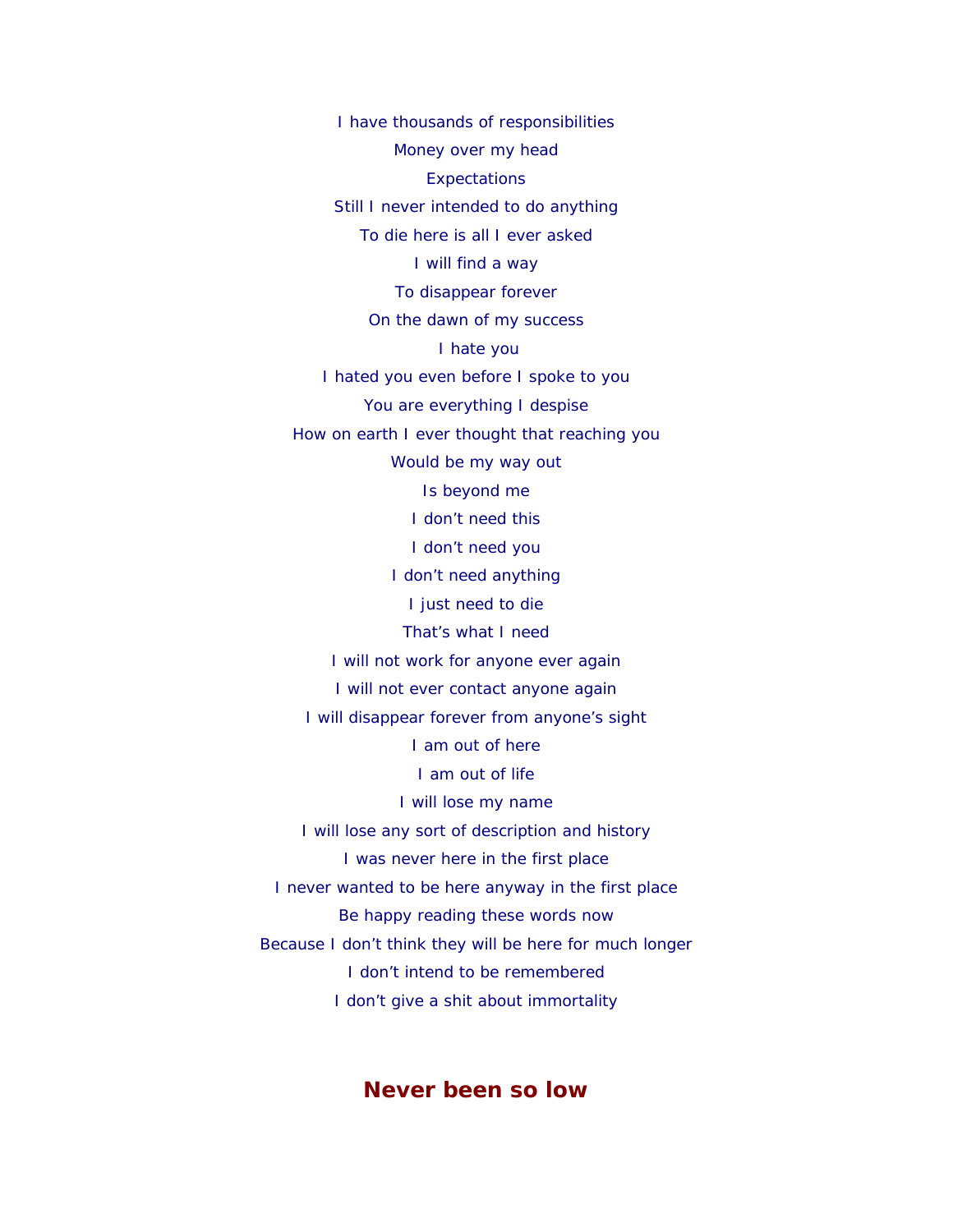I have finally reached rock bottom I never thought I would reach it I always hoped for something, anything Now I know it was all bollocks I am not expecting anything from God I am not expecting anything from anyone Because even a miracle would not save me now Something has changed in my brain I don't want any savior anymore I don't want to be saved I am beyond hope I have known it for a while I did not want to admit it I have tried so hard! To get out of my misery And now I don't want to Fight anymore Survive anymore Hope anymore This is my will Delete me Delete my life Delete everything! I do not want to have existed I was never meant to be! I am a mistake Why was I ever born? I did not want to! I don't want this life I never wanted it! Let me go! Let me die! Please, I'll do anything! Anything to have never existed!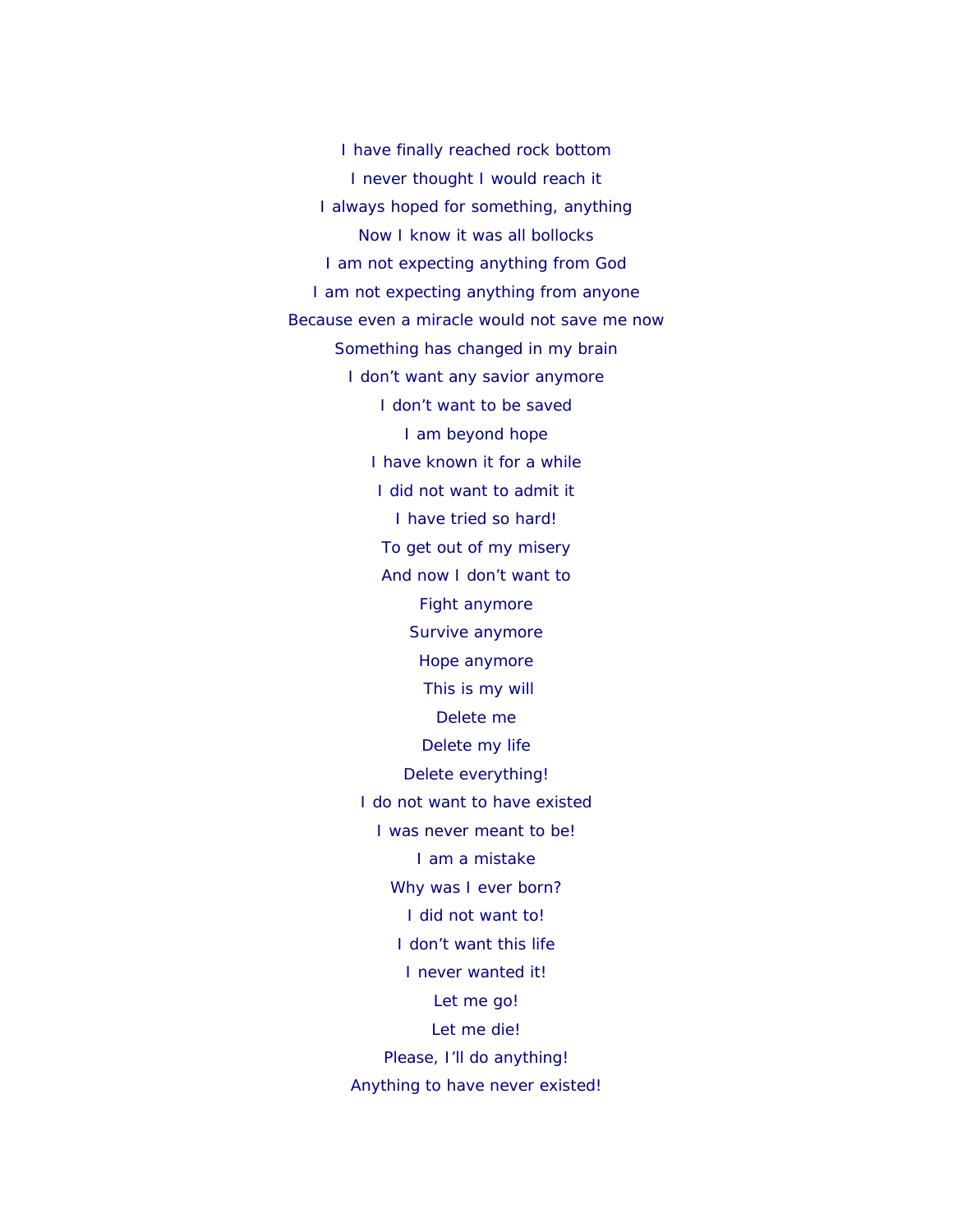I need to correct this mistake I need to be deleted I need to die

\*\*\*

When I was young, I was already thinking about suicide. I was thinking then that before I reach that point I would do something radical, like leaving the country to France or England. And I did. I even wrote books about it. I was also thinking that I could do a hold up in a bank, today I know it would not work and that I would not want the money anyway. That's not the problem. Right now, since I saw that stupid film with Susan Sarandon called Ice Bound, I wish I could move to the North or South Pole. Somehow I feel it would change my frame of mind and make me forget that I have no more motivation to be alive. I'm sure I would be mistaken, and as they say in the film, my problems would follow me there, wherever I go. Sometimes I wish there were these suicide booths like in one of those original series episode, and I could just walk in to be vaporized. They took back the idea in Futurama. It would make everything much simpler. I wish I could study the Japanese history, where they did not value life in the slightest, and for the smallest mistake you had to commit suicide. I would like to make sure that it was the case, and not only a stupid idea the series Shogun has put in my head. Oh sure, if you could ship me to the International Space Station, I think I could want to live for another few months. But what Virgin has to offer right now, is not very appealing: 10 minutes of higher space to look at the earth, and then coming back to the planet with a bill of 110,000 pounds. Big Deal.

There are a lot of people who talk about suicide because they crave attention. But there is another category who is beyond that. They just don't see the point. I guess I am at that point. The sad thing is that I would only become a statistic, one in a list of others who reached the same point and decided to end it. Sad, but I don't care.

I gave an interview to a student of the University of Montreal last week-end, and as a joke I told him that answering his questions was like writing my testament (my will), because I was going back to work and it felt like I was about to die. And I really felt it, thought like that. Perhaps my problems can be identified, perhaps it is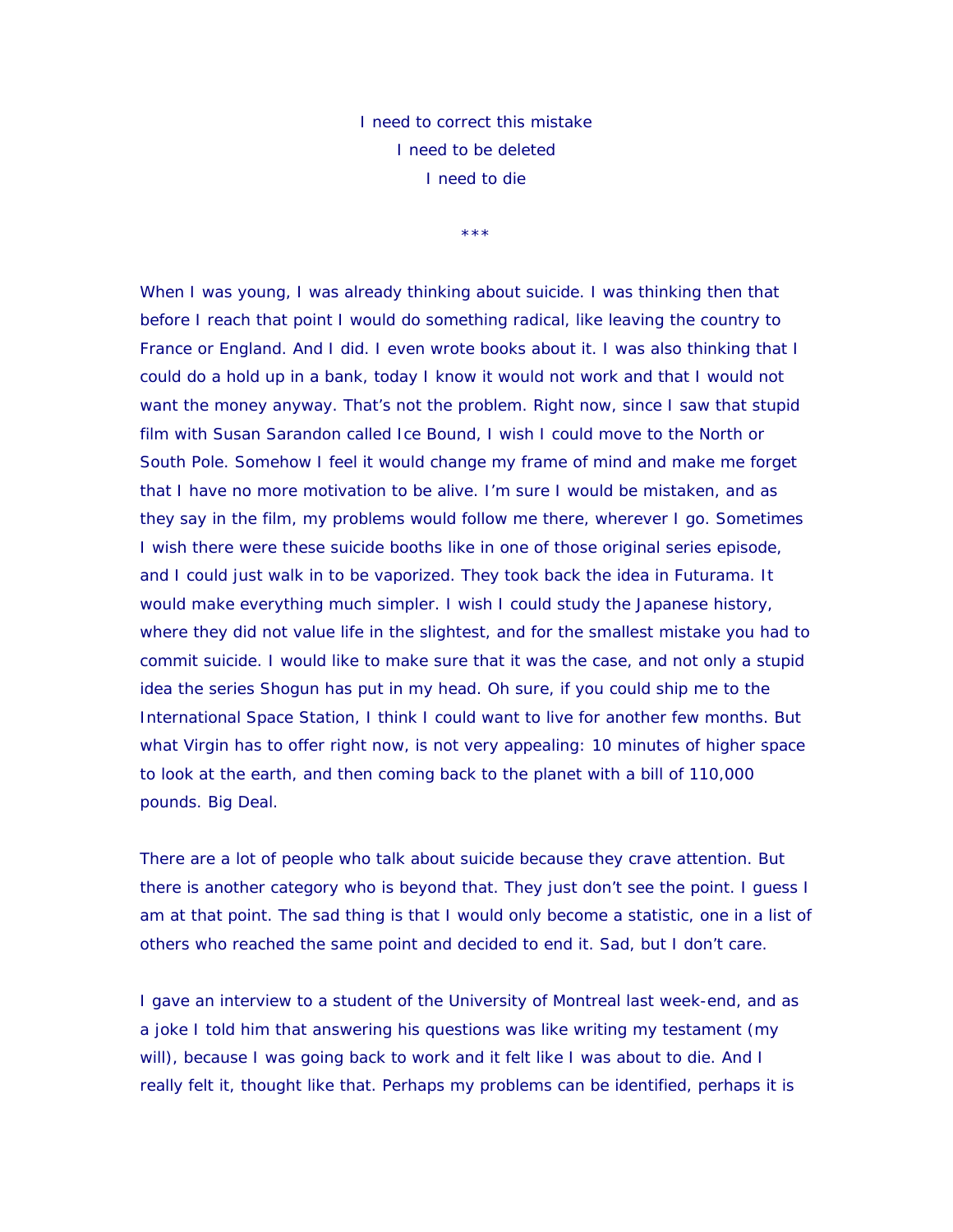to be working again in conferences in central London, perhaps it is money, and if these problems were to disappear tomorrow morning, I would feel better and not think about it anymore. To paraphrase Jodie Foster in Contact, I have to say: As a scientist, I have to accept it, I have to admit that it could be. Secretly I would love to think that these were not the reasons, that basically I just see life for what it really is, something that will never make me happy. If I'm wrong, then it is a sad lost. Because social life would have brought me to the brink of life. I could have found solutions, I could have made these radical decisions and get out of here, and forget my debts. The only problem is that we need to be realistic, and in a realistic world I can't do that. Suicide becomes the only solution.

I can see that I'm drunk again. And that tomorrow morning I will wake up with a big headache and again regret having told you all these things. I feel better when I think that perhaps you receive so many e-mails that you have not read any of mine. Or perhaps, after reading the first ones, you gave up and now when you see one of my personal blog to you, you just disconnect yourself.

Can you imagine if I were to meet that director intimately? What would we be talking about? He would probably be obsessed with himself, first of all, and only think that I might be interested in him because of his position in that association (for which I don't even give a second thought). But eventually he will turn to me and start wondering who I am and what I have been doing all these years before I reached him. To understand me and where I am now, someone would need a miracle. To understand anything. As my life does not make any sense anymore. How could I explain to him where I come from, everything I have written about, the life I had, what's going on in my head? It would frighten him for sure, it would freak him out. He looks so nice and peaceful, with the perfect and uneventful life. Stayed long enough in a long term boring job to reach the top, and now would be confronted to mister adventure who could never stay in one place for more than a year before changing everything around radically. I have seen more places and met more people that he could ever meet, his life would be so boring that it would kill me just to think about it. Maybe I should leave him alone… let him deal with his new computer he just bought. He must be a geek at heart, and geeks don't need sex, do they? By definition it is secondary, right? I know, I'm a geek, so don't lie to me…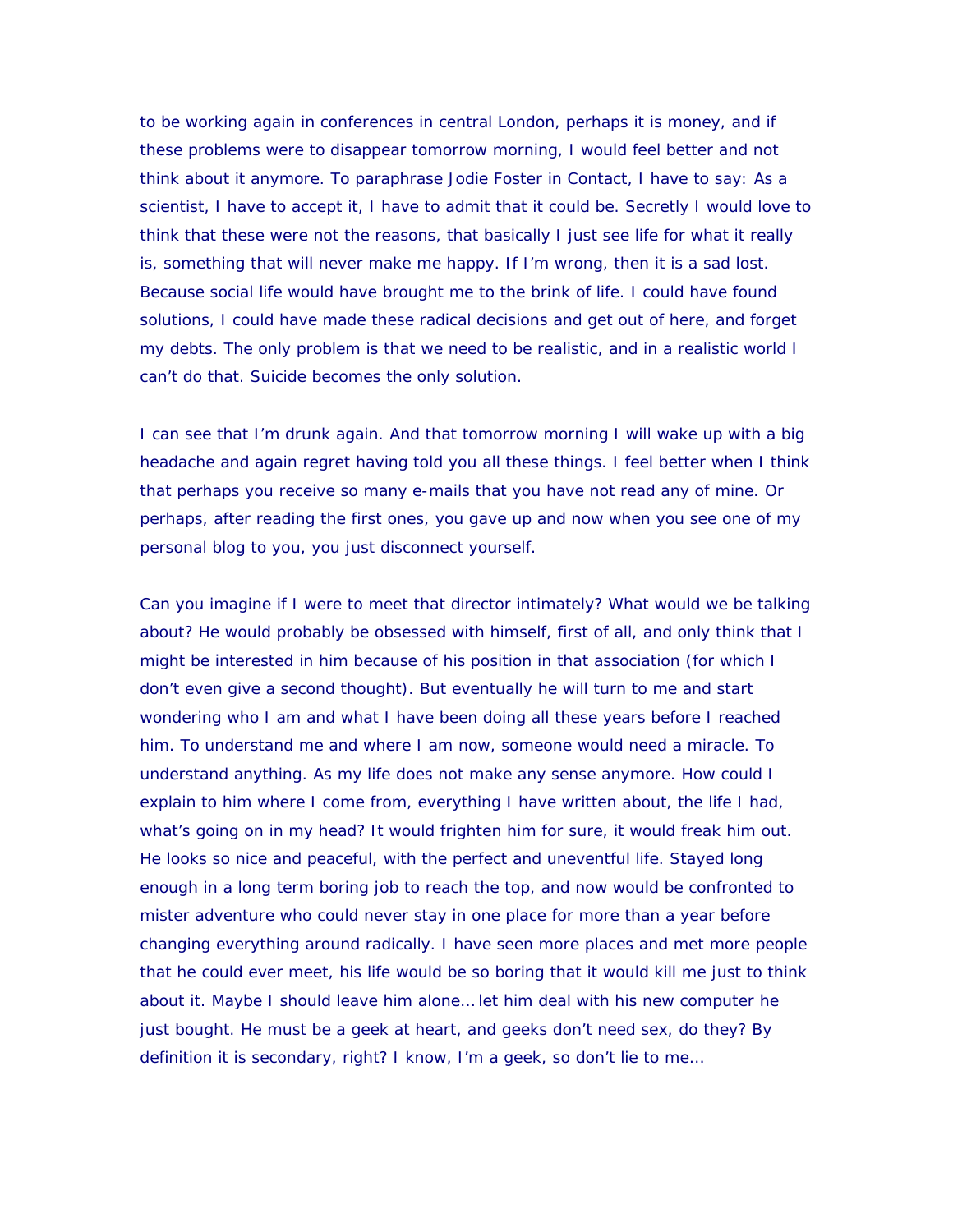While writing to you tonight I have been listening to Alphaville and Men Without Hats. Two of my favourite bands.

You know, for the first time I almost did not send you this blog, as the night continued and I was getting less and less drunk. Perhaps I should stop writing to you, let you enjoy your new found success and be happy for once. You don't need people like me to get you back to Earth…

Regards,

Roland Michel Tremblay [http://www.crownedanarchist.com](http://www.crownedanarchist.com/)

**De :** Roland Michel Tremblay [mailto:rm@themarginal.com] **Envoyé :** 08 October 2005 00:54 **À :** Mycroft **Objet :** Blog 11 - Personal Blog to Mycroft - Roland Michel Tremblay

My dear Mycroft,

It has been a year since I wrote to you last. The history of all my emails to you are below. I guess it is that I never had the time in the last year to write to you, having a full time job in London and all. But I have read about you and read you, that's for sure. I am sorry that every time I write to you I am drunk, in real life I am not a reflection of what you will read in this e-mail, if that is at all reassuring. Without being drunk, I would never have found the guts to even write to you in the first place.

I have just finished writing two books, one in French which is my diary, and the other one in English, which is kind of poetry:

<http://www.crownedanarchist.com/westminster.doc>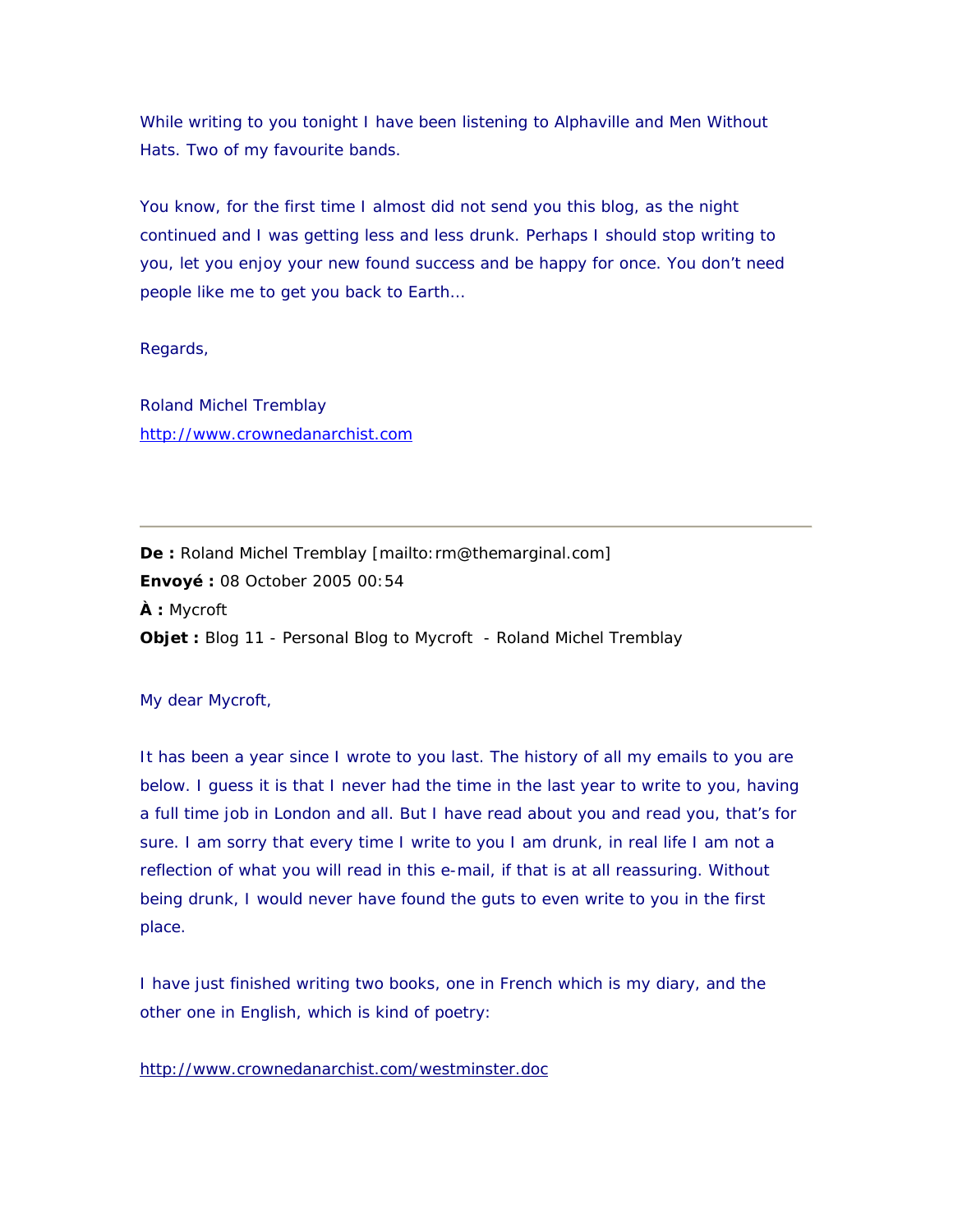They both have the same title: Working in Westminster, Intelligence not required. It is an indirect attack on George Bush and Tony Blair. I am about to send it to publishers in England and hopefully it will be published and create quite a stir. My diary in French will be published later in 2006. I just need to correct it and my publisher in Paris will publish it.

However, this is not why I am writing to you tonight. It is that I am moving to Los Angeles on the  $30<sup>th</sup>$  of October in order to work in conferences as a Management Consultant ([http://www.infocastinc.com](http://www.infocastinc.com/)). Obviously I wish to pursue my dreams of succeeding in Hollywood as a writer. Hopefully I will succeed at that, however I have some reservations and you can read the entry in my diary about that below.

I will not hide that you have been a strong motivation for me to move to L.A. I have dreams that I will meet you and work with you on a script that will beat everything you have done so far. I want to go to your improvisation sessions, I want to get to know you as a friend. However I know this is probably impossible, and I will certainly not insist. I have my dignity. I will not become a stalker, even if I go and see you at the impro and might attend one of your book events at a library.

I have some dreams that keep me going, and it is important to have dreams to motivate you. My first thought when I learnt that I was going to work in L.A. was to you. The impossible possibility that I could meet you and be part of your life and work with you to make us both great. You have a taste for weird stories, perhaps it is time for me to remind you of my line of work (even though my most important scripts are not online, due to copyrights and the companies I worked with in LA):

## [http://www.crownedanarchist.com/#script\\_ideas\\_television\\_films](http://www.crownedanarchist.com/#script_ideas_television_films)

However this is just the beginning. I intend to work three times harder in L.A., to write the perfect script for the perfect actors. I'm full of ideas. I can only wish to work with you, even though it is likely to never happen. What the heck, stranger things happened in my life, it is still possible. Just listen to some Nine Inch Nails, it might bring us on the same wavelength. That is what I am listening right now, Downward the Spiral.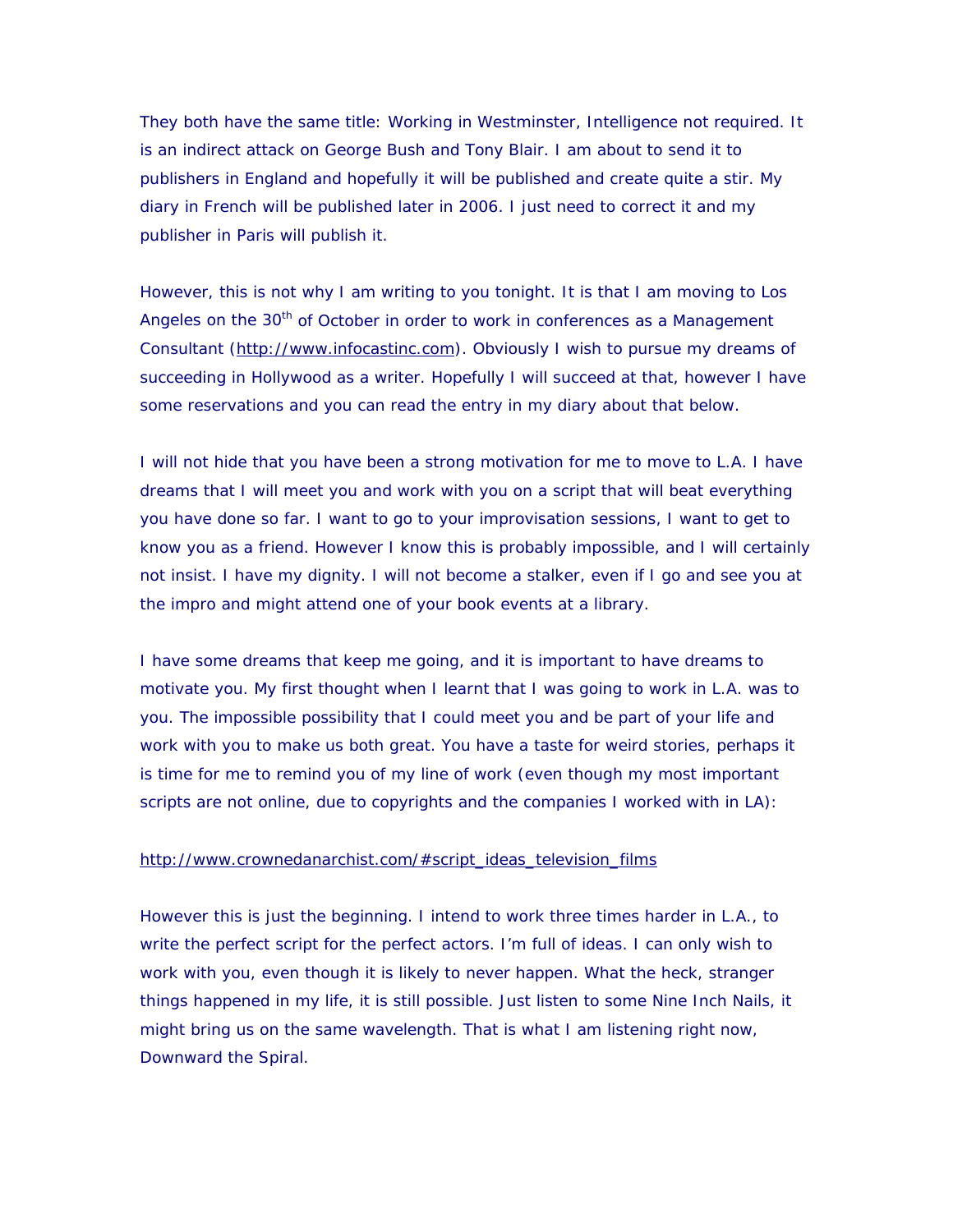I will be working in Canoga Park, even though I have no idea where that is. I hope to live within walking distance of that place, if possible. I have one month stay paid for, after that I need to find myself an apartment.

I will try to see you once I am there, hopefully this will be acceptable to you. Otherwise, so be it, I will not insist. But I hope you can spot when destiny brings something on your doorstep, because in my case, there is no doubt about it, destiny has a big role to play in my life, and I am certain that somehow I will get somewhere quickly. I just hope you can be a part of it. Trust me on this, I could perhaps help you. Let me meet with you and develop a friendship, you never know. I could even try to gulp some Guinness, I did love them in Dublin, I wish to find out if they taste the same in L.A. They certainly don't in London!

Regards,

Roland Michel Tremblay

44E The Grove, Isleworth, Middx, London, TW7 4JF, United Kingdom Tel: +44 20 8847 5586 Mobile: +44 794 127 1010

[http://www.crownedanarchist.com](http://www.crownedanarchist.com/) [rm@crownedanarchist.com](mailto:rm@crownedanarchist.com) 

## **Entry of my diary about my moving to L.A.**

## 7 oct 05 diary

I feel electrified! I feel like I have the full potential to conquer the world, and yet I would be at a lost to explain how I could achieve that. I am after all right in the middle of the eye of the storm. I still have many things to accomplish before I am once again free to pursue my destiny somewhere else. And that somewhere else is not anywhere else, it is Los Angeles.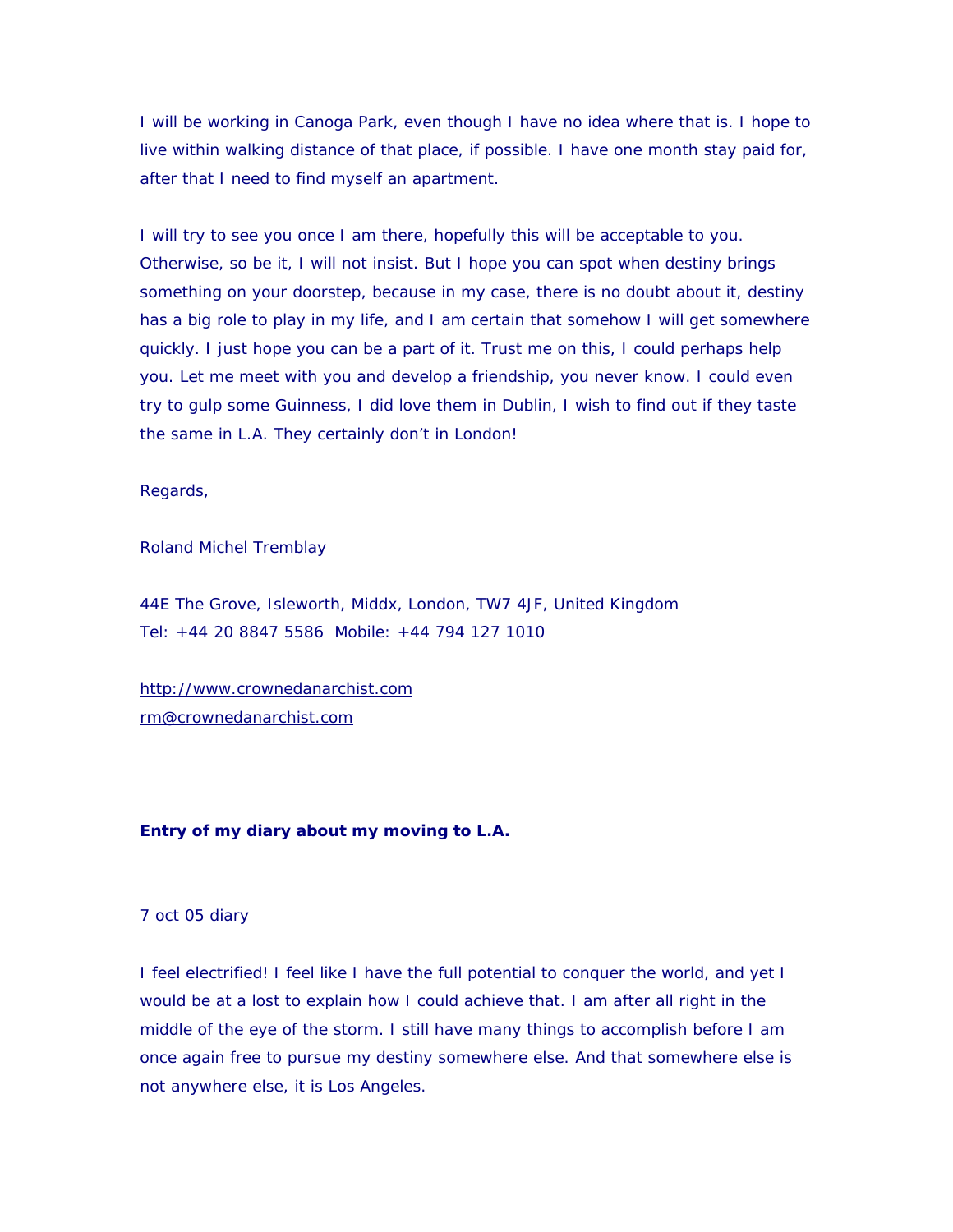Three weeks! Three small weeks of hell before I enter paradise. Or another hell, I have to say. However, hell in LA must be by definition some sort of paradise, compared with hell in Westminster or even Ottawa. A town I hear does not even exist anymore, in my mind at the very least. And perhaps it never actually existed, it was all a bad dream on my part. A necessary step to be shipped to Paris for one big year of failure, before I reached London for something a bit more acceptable.

My dreams have been shattered many times, so many times that I am not sure if there is anything left to motivate me to be alive. My American colleague today at work said something quite surprising. He was suggesting to shoot me in the head right here, right now, in Westminster. And as a backup plan, he wanted to just throw me out the window, from the third floor of a building in Parliament Square. What a fascinating idea, I thought. If I could just die there, right here, right now, it would save me from pursuing a useless existence, dreams I could never actually reached. Save me a lot of energy and time, that's for sure.

Unfortunately, he would have never acted upon his words. So I have to face my destiny. I have to go to L.A. I have to try to succeed at something, if anything. I have to become successful, at anything, whatever that means. Perhaps it will be as a Consultant in conferences, nothing more. I am not so convinced. I failed miserably many times over in my professional career. Be it by my own fault or the one of others. I am not convinced I can be a success story in conferences. As I am not convinced I can be a success story at anything else, even in L.A. It is perhaps why the idea of dying right there on the spot, on the eve of my success, might have been preferable to perhaps the greatest failure of all.

Let's suppose I am going to L.A. to fail again. Who cares? Certainly not me. Another failed job, that's it. God knows where I will be after that. Dead I hope. Not sure if anyone else in my shoes might have actually succeeded. Good for them if this is so. My experience tells me that where I failed, my replacement failed in a more spectacular way afterwards. So perhaps it was not even possible to succeed in the first place. Perhaps many miracles are necessary before someone can actually achieve something worthwhile. And as long as I am not working for my own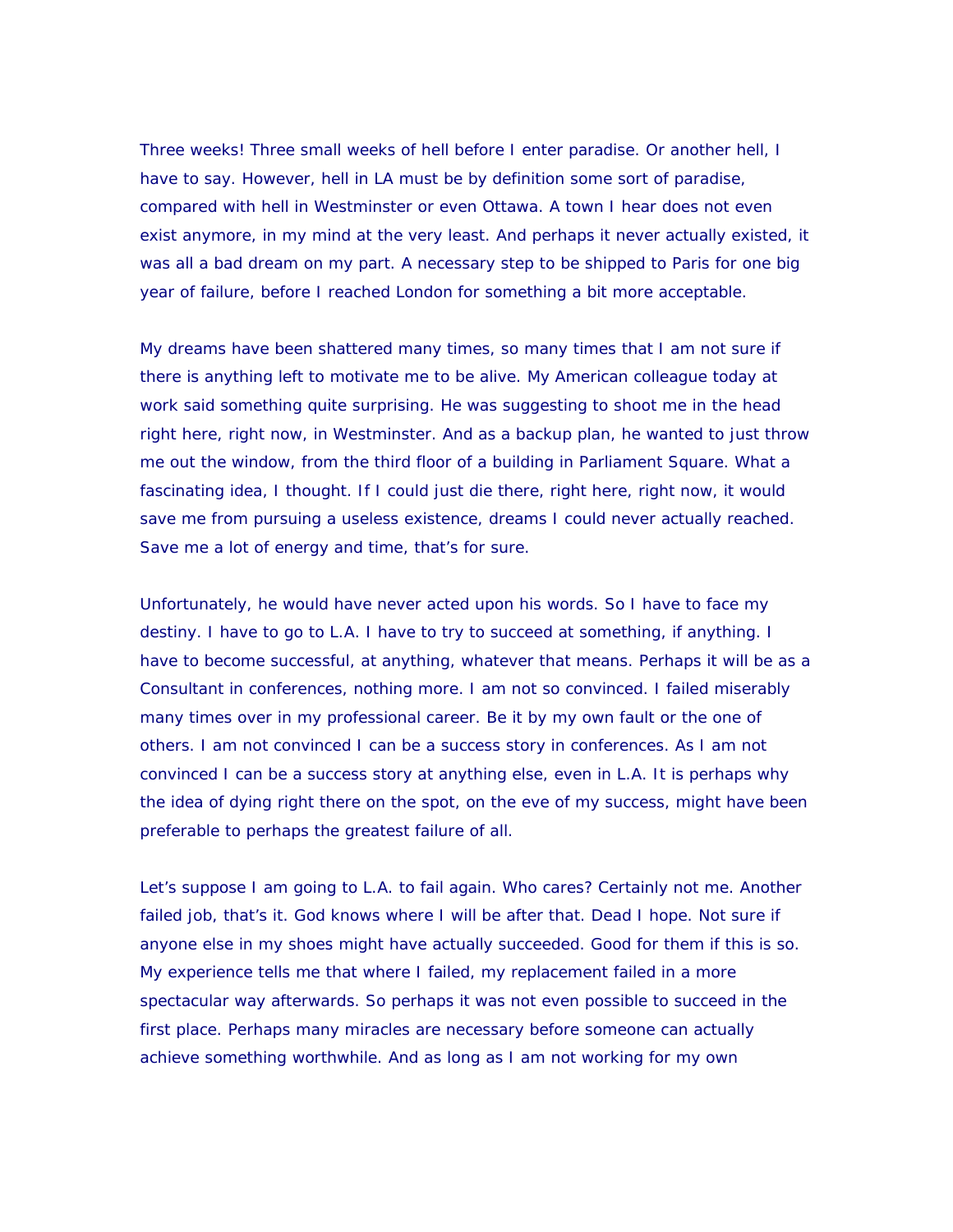company, I am not willing to just die in the name of capitalism, to profit some other bastard I care nothing about. Maybe this is where the problem lay.

Will I ever work for myself? Will I ever stop working for others on these doomed projects which will never go anywhere? I will have to be damn careful not to, once again, work a full six months for nothing. It is so easy to believe you are on your way to success, when in fact you are on the road to nowhere.

It is quite simple, every single project is doomed to failure. Only a few select ones will get anywhere. The real question is how to reach those great projects that will get somewhere with complete certainty? Important question. Which might not have an answer. Luck perhaps can get you there. Destiny. I better start working on it then. Wish myself the greatest destiny of all, and achieve it somehow.

Which brings the question... perhaps you cannot depend on anyone else to get there, you have to get there yourself in any way you can. Create that great universe that every single human being on this planet will truly appreciate. If you have to create your own damn universe in the process, perhaps this is your real goal. Never expect to meet the right people, they will always be the wrong people for you to meet. They will never get you anywhere. You have to get there yourself, you have to re-create the world on your own, no other possible path.

And I will! If this is what is required, I will re-create the world! There are certainly a few things that need some twitching. Everything in fact, if I ever wish to get anywhere in this world.

I am traumatised by the task I will need to achieve in order to get there. I still have no idea about the how I will achieve it. And I can only go there and hope for the best. What a way to plan one's future. Hope for destiny to throw in your way all that you will ever need to succeed. When only you can make everything happen, whether you know how or not. That is what is frightening about all this. The uncertainty, the possibility of utter failure.

But one has to learn to live with utter failure. Because one's life can only be a string of utter failures, with perhaps, if lucky, one great success, and then it is over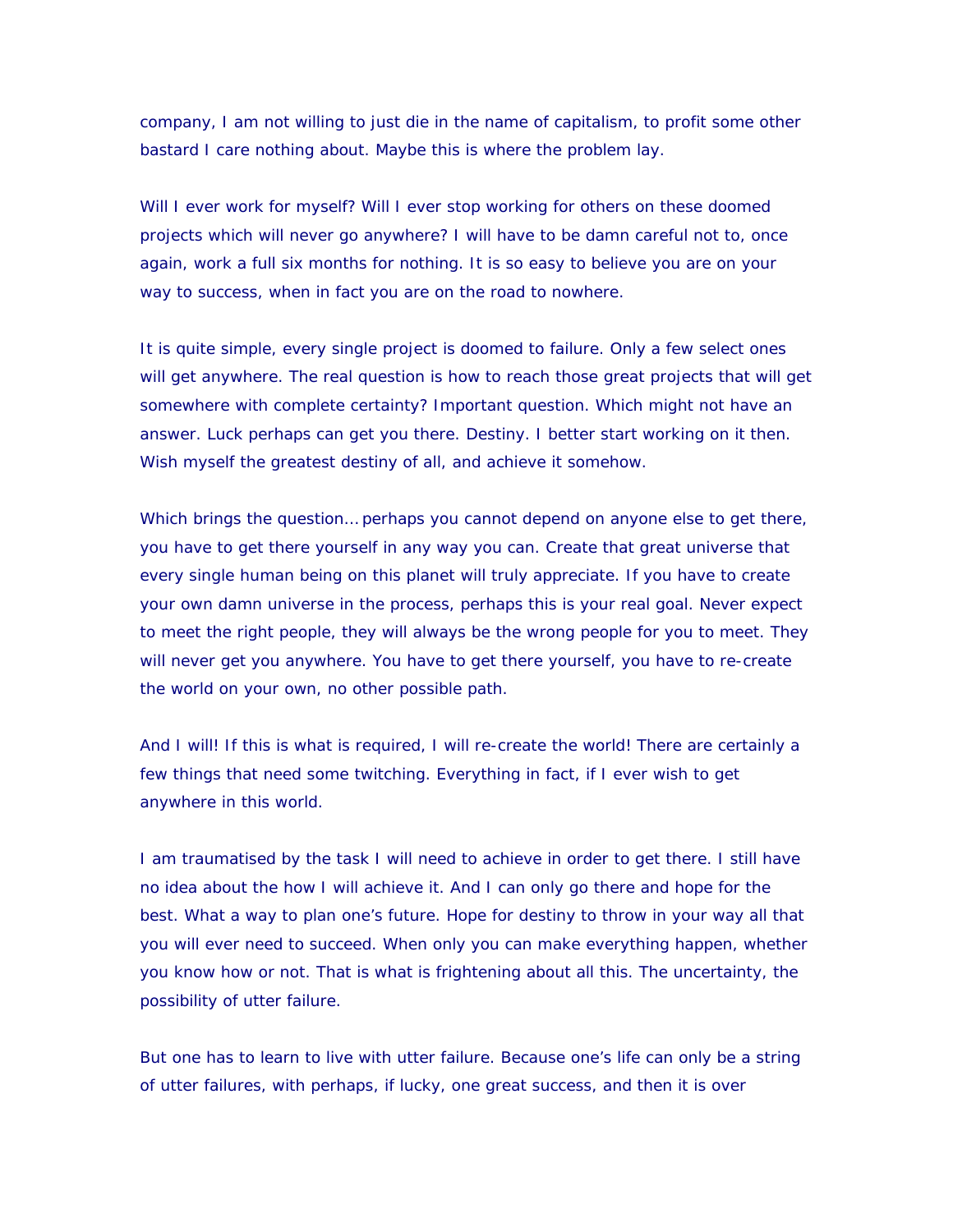forever. And then one has to learn to live with that extraordinary event, as what was the accomplishment of all his or her dreams. There is nothing more to be expected after that, it was it. You still have to reach that point. Could be by luck, for being there at the right time, or through sheer talent, but then talent is never recognised, except perhaps once or twice if you are lucky. More than that if you are destined for success and a great destiny. Which is far from being the case for most people.

Can I at least succeed once? Could I become one of these persons succeeding many times, over a period of many years? Perhaps, but I guess I will only know after I succeed once, if that ever happens. Seems so impossible, that is why I was so happy at the thought that I could today be killed on the spot. Then I would never have to try, to fail, to realise it. Wonderful! Especially when you are given everything to succeed, and then, you still fail miserably. How is that possible? Just a feeling that it is usually how it goes. Not me! Not me, surely, I have been blessed by the gods! Or have I?

Nightmare time. I will fail in L.A., just as I failed in Paris and in London. Perhaps if I learn to accept this now, it will be easier to go through this. However, if I can hope and be certain of my success, and if I work hard as if there was no tomorrow, then perhaps it will all come true. And this is the only way to think, the only path to follow. I will succeed, I have no other choice. I don't know how yet, I don't know anything yet, but somehow I will have to learn and make it come true.

After that I will be able to wonder if it was all worth it or just sheer stupidity. We all have to learn from our mistakes, and if success must be one of them, then so be it. I'm sure I will learn something out of this nightmare. Because reaching for success can only be described as that, a fucking impossible task that no one ever had any clue about how to go about it. Which makes you wonder, if it ever just happens by accident. Oh yeah, sure, everyone love to hear that they have just been wasting their time for years, trying to reach their dream, for no good reason.

I might at least help this phenomenon to be known. The one that you cannot succeed whatever what. The ones who succeed, don't really exist, they are only living in your imagination. Like the ones who won millions at the lottery. They don't exist, do they? Or else you would have met at least one of them. Where does this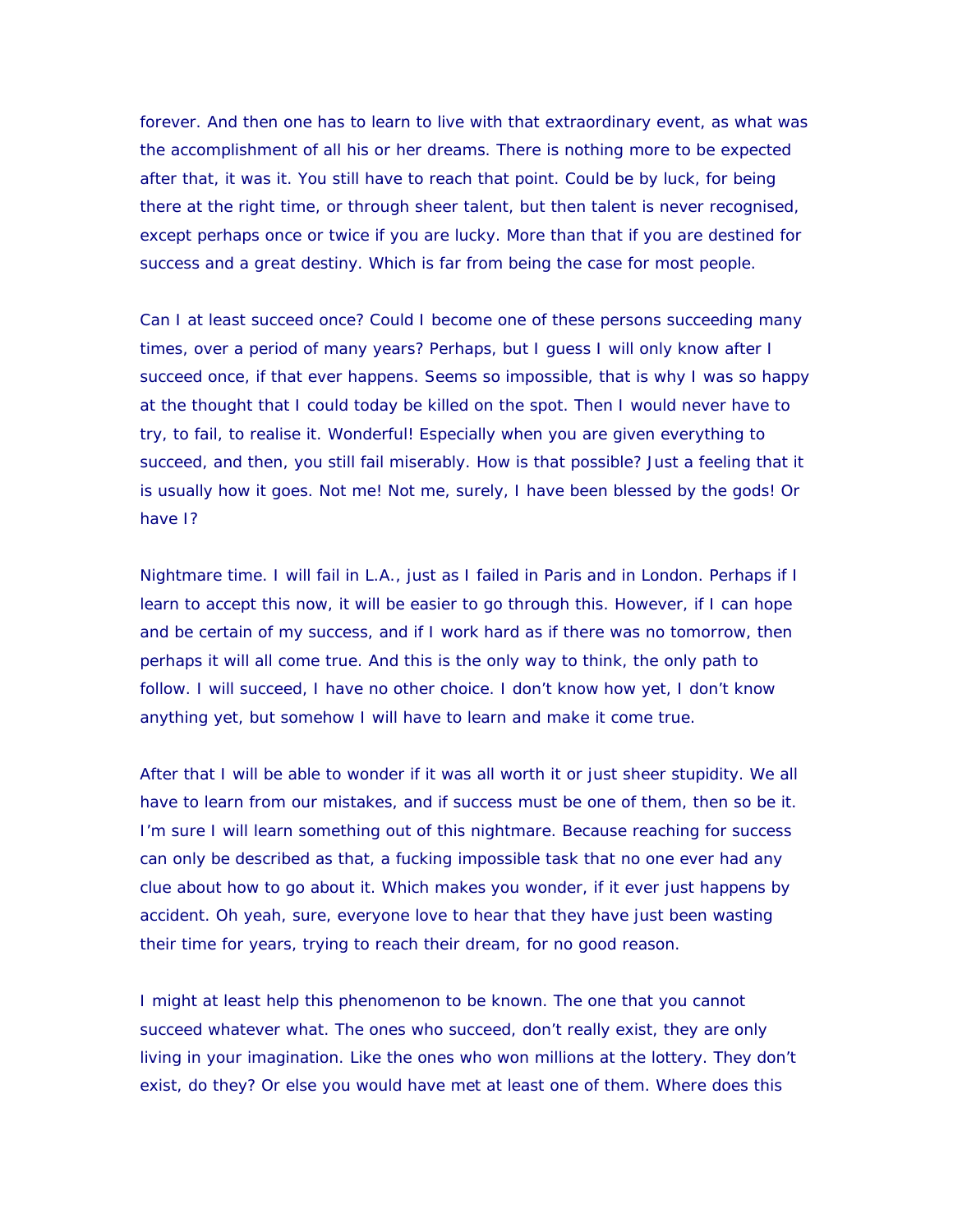leave you then? Nowhere, that's for sure. Just full of dreams, that may never come true.

Still, one has to follow his destiny when he is sent to Hollywood by pure chance and coincidence. One has to follow his destiny wherever it will bring him, even if it is just to understand that dreams can only be dreams and will never become reality.

To be so closed, and yet so far, is perplexing, but has to be accepted. I am going to Los Angeles to fail spectacularly, for nothing to happen, and I know that already. Surely this will make it easier for me to accept? To live through? Better that than believe I am following the greatest destiny of all, that I will succeed where everyone else failed. It is just a simple coincidence. It could have been Dubai, Hong Kong or Toronto. It is L.A. Better not read too much into it.

Gosh! I wish I could convince myself of that! I can't! I am following a great destiny, and I will build it all myself. If I am going to L.A., it is because I wanted it badly. It is the first step to reach my success. And I will reach it, by any mean at my disposal. Reality time. I've got a lot of work to do. I have to be prepared to work till death. And I am. Let's see what destiny will bring next.

Roland Michel Tremblay

**De :** Roland Michel Tremblay [mailto:rm@themarginal.com] **Envoyé :** 22 October 2005 17:34 **À :** Mycroft **Objet :** Blog 12 - Personal Blog to Mycroft - Roland Michel Tremblay

## **Dear Mycroft ,**

I sincerely don't know if you are reading all that I am sending you, that alone should have told me a long time ago to stop writing to you. I have to assume that you do as I do, read everything, if somehow it did not end in the spam folder, being deleted without even noticing that the e-mail existed. So I have to continue writing to you. I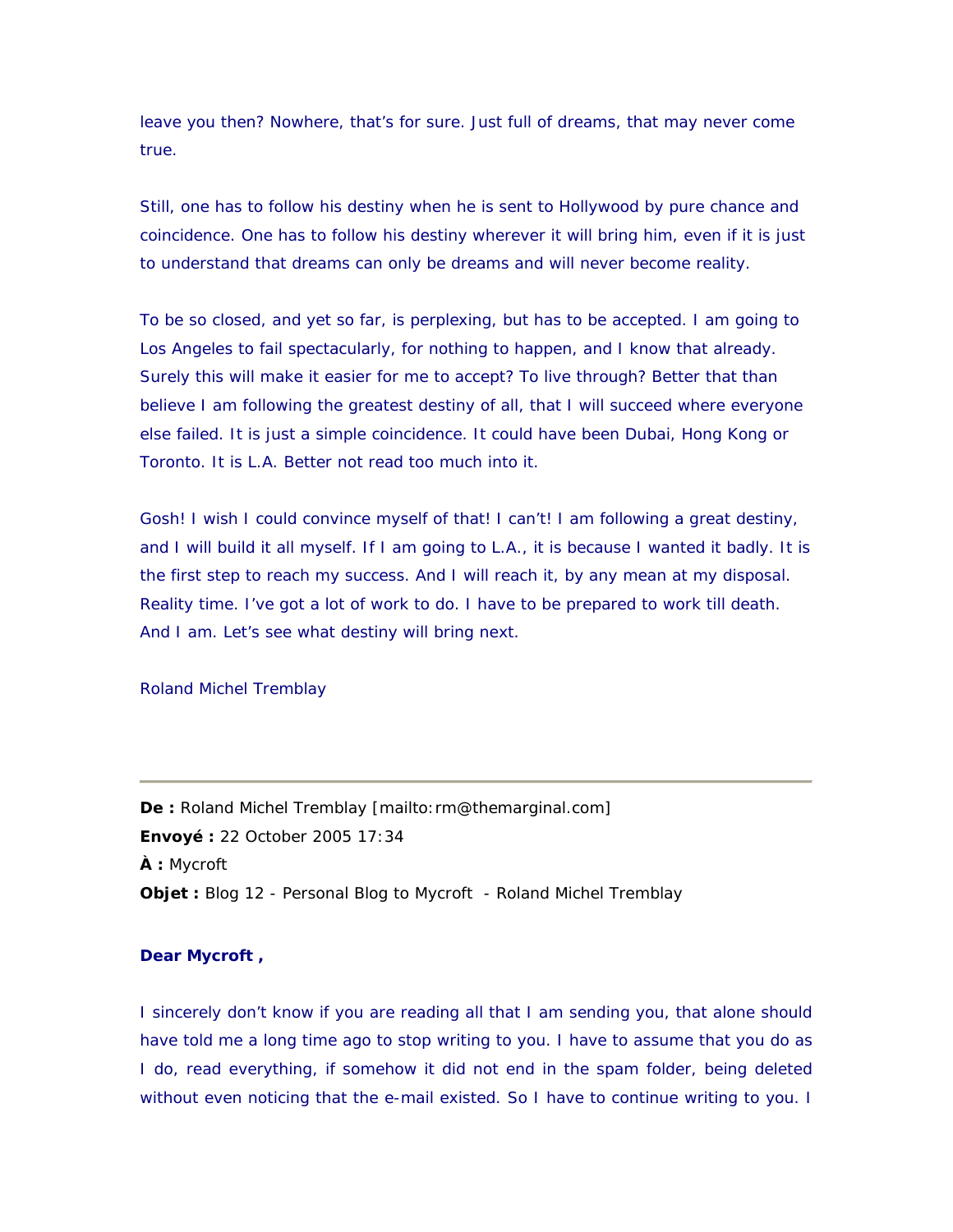don't think you will ever answer me, I don't think you will contact me either once I am in Los Angeles next week. It does not matter, I still feel the need to write to you. And I don't know why as it does not make any sense. Especially now, where my mind is in total disarray, trying to analyze everything that is happening to me. And if there is any significance from the point of view of destiny.

I am sorry, I do not talk about the wars, about what happened to the people in New Orleans, I don't even have a good thought about any of these people. I am honest with myself, it does not reach me at all, I cannot pretend that I feel sorry or bad for anyone else when I don't. It is perhaps that I have somehow a totally different way to look at the universe and the human species. I live much more in a philosophical world, a cerebral world, than an emotional one. I don't feel what is happening around me, I cannot care for the hundred thousands of people who died in this world recently. I wish I could, perhaps I am way too self-centered for that, and perhaps this is a fatal flaw in who I am, if I am anything.

When you are at the point of wondering if you are anything, perhaps then you could start to understand why I have no thought for anyone, whether they are dying or taking advantage of others, or just trying to survive in their day to day job. I feel I see life at another level, the one where we are five or six billions, and somehow we need to be happy, to still have this desire to live, despite the millions who are dying on the side, whether through wars or famine. I have a different perspective on life, even though I do truly feel pain about who we are and what we do, as a species. That hurts me more than natural disasters or wars killing people. It is more a philosophical point of view, and you could say, a more science fiction point of view, an idealist point of view. Who are we in this universe? What are we doing? What is our purpose? Whatever else that is happening? That is what I am concerned about. And it goes way beyond the actuality.

I have attached below my sort of blog I started to write since I learnt of my departure to Los Angeles next week. I do not believe it translates exactly what I feel, however it should give you a good idea. In that last entry, you will probably think that I no longer touch the ground, and I think so myself, but what the heck, we only live once, and we can only write what goes through our mind once. So let's make the best of it, even if it is wild. I have not felt like myself since I started to read the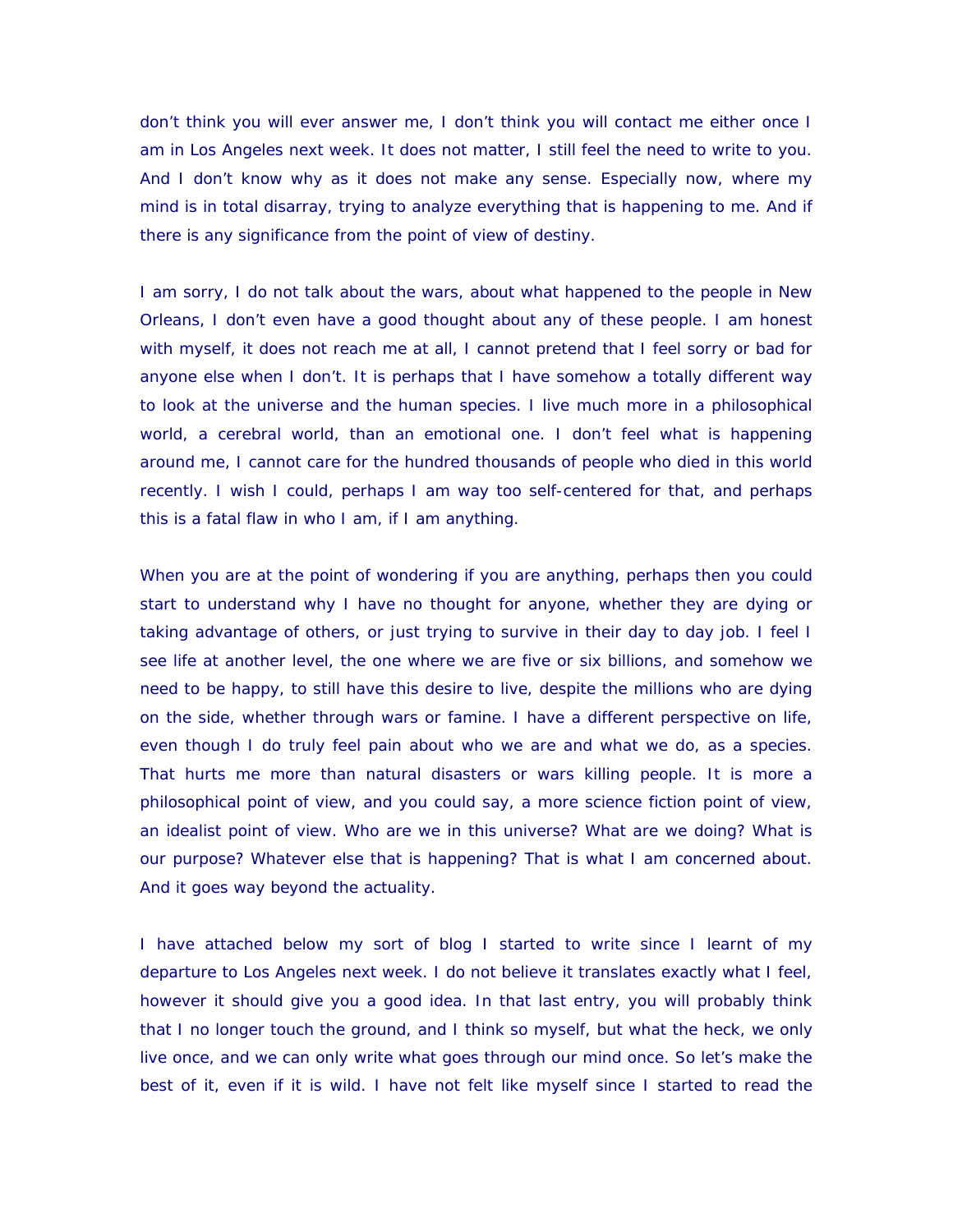series of Rama by Arthur C. Clarke, it does change one's mind I am afraid to say. I am beyond being an idealistic person, I feel I have reached another sort of understanding of who we are as human beings. Perhaps I will have forgotten all about it next week, once I finally reach that universe of yours which is called Los Angeles.

I am listening to the new Depeche Mode album right now, pretty good, better than the last one. Perhaps you should buy it, or download it. You can forget the remixes for now, they don't appear as good as what we were used to in the old days. It must influence what I wrote tonight, like I am sure it must have influenced you years ago in your acting career. It cannot be otherwise. All my early writings were written whilst listening to Depeche Mode and The Cure, and it did have quite an impact. It put me in a weird mood, a different state of mind, I feel I wrote much better stuff listening to them that I would have without any music. It does bring you somewhere else.

As usual, I am drunk tonight. But not like usually. I have only been drinking beers, unlike every time I wrote to you. I was either on wine or Port, every single time I wrote to you. Beers don't have much effect on me, it takes a long time before I am drunk, before I feel different and start either to write my books or write to you. So tonight I am not in the weirdest state in which I have always been while writing to you. But I am getting there, I have drink many beers, at least eight. I'm not sure why I am telling you this, perhaps because I feel I did not think I was going to write to you tonight. I usually need to be in a weirder state mentally. But right now I feel like L.A. is next door. I'll be there within a week. And believe it or not, I cannot think of anything else which connects me to L.A. but you. Even though you are a complete stranger. The thought that you may read this appears to be enough in my mind. So I decided to write to you tonight, as I will probably write to you after my arrival. I may try to go and see you at the impro, as I said, however it is very unlikely I will have the courage to go and talk to you. I am very much like you in this domain, I do not wish to embarrass myself, and I certainly could not suffer rejection from you. So it is better if I don't try to speak to you then, especially that I have no idea if you ever read these blogs to you, and what you may think of me as a consequence. In a way I would think you would know me better than most people sharing my life, as I have been very open to you because of the alcohol. However, you would still have a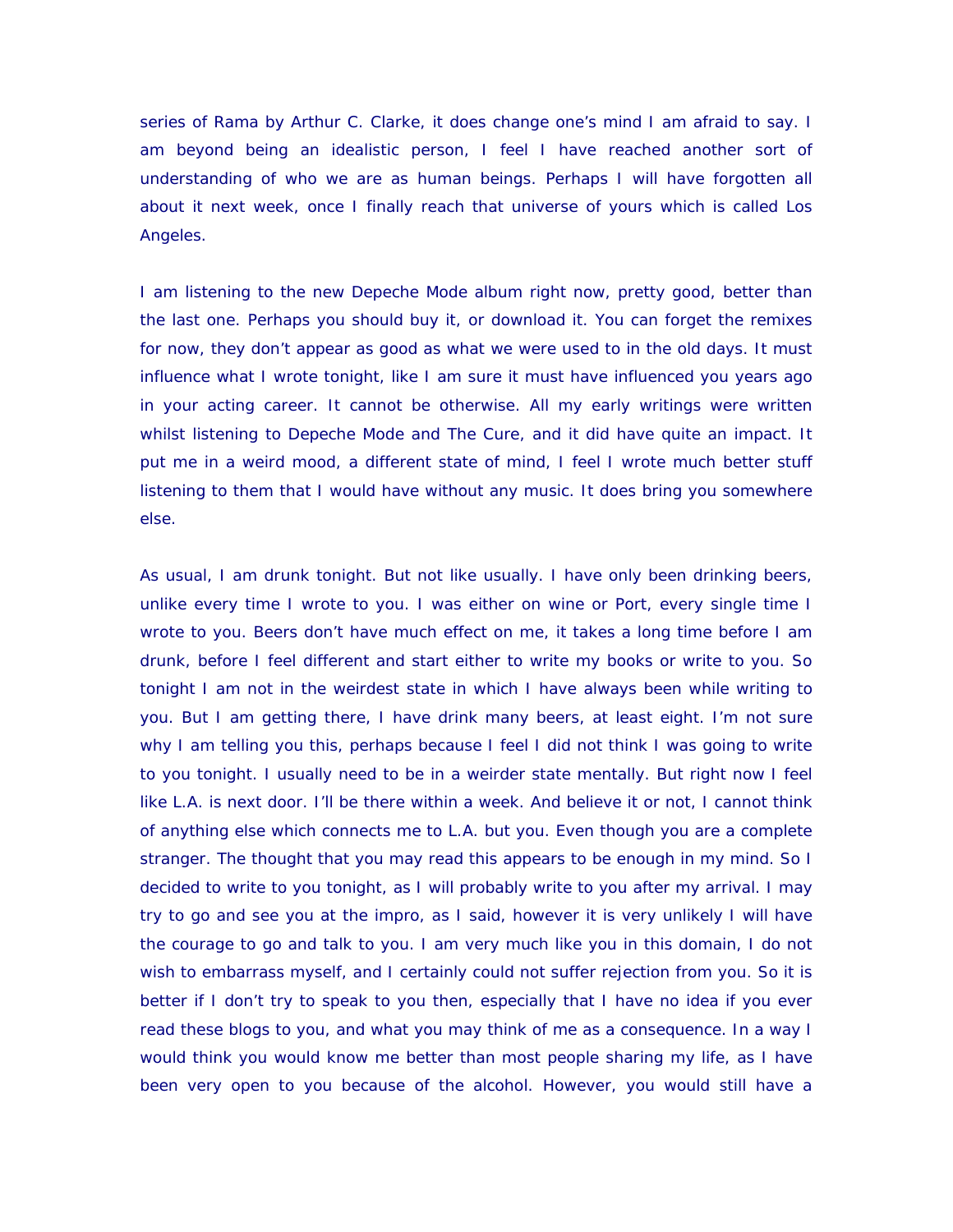totally wrong idea of who I am and how I act in my normal social life, I am probably more civilized than most people you know in L.A. And certainly not as crazy as my blogs to you could suggest.

Have I idealized you? Am I also seeing you as someone you are not? I could have, easily, from your career. However you are too genuine in your writings, I certainly feel that I know you a bit better than that. You are certainly a normal human being, not this unreachable legend. Or are you?

Why do I feel connected to you? Is it because I feel we are very much the same, deep down? That we think alike? Perhaps. Is it because I somehow identified to you as a character on The series? I would find that hard to believe, even though on a subconscious level it could be true. But this was not you, and if you had not started your subsequent website and wrote your books, I would probably not be writing to you now. So it must be a deeper connection. You have perhaps already experienced in L.A. what I am about to experience. But I did not know when I started to write my blogs to you that I would end up there.

I don't know. Perhaps it is destiny. Perhaps we will meet and become friends, even if we were to never actually work together on any projects. I never thought this could be possible, but since I am moving to L.A., perhaps it is in the realm of possibilities. Is there a logical reason why I have taken so much of the little time I have to write to you? Was this leading to us meeting in the end? Or was it just that some day this personal blog to you will end up on one of my websites as a curiosity, telling more about who I am and what I felt? I have not yet put anything I have written to you online, and I have no plan to do so in the near future. Destiny works in mysterious ways. If there is a reason to all of this, I still cannot see it. Perhaps we will meet and become friends, or perhaps you were just the motivation I needed to move to L.A. What in my head tells me that it is not a mistake, that I should do it, that perhaps it is not as bad as we hear, here and there. That some sort of normal life, with normal friends, is still possible out there. And happiness.

I do intend to be happy in L.A. I intend to write positive books, positive film scripts, positive, positive, positive everything. I intend to switch from a miserable existence to a great one. And since it is all psychological, I surprisingly don't feel this is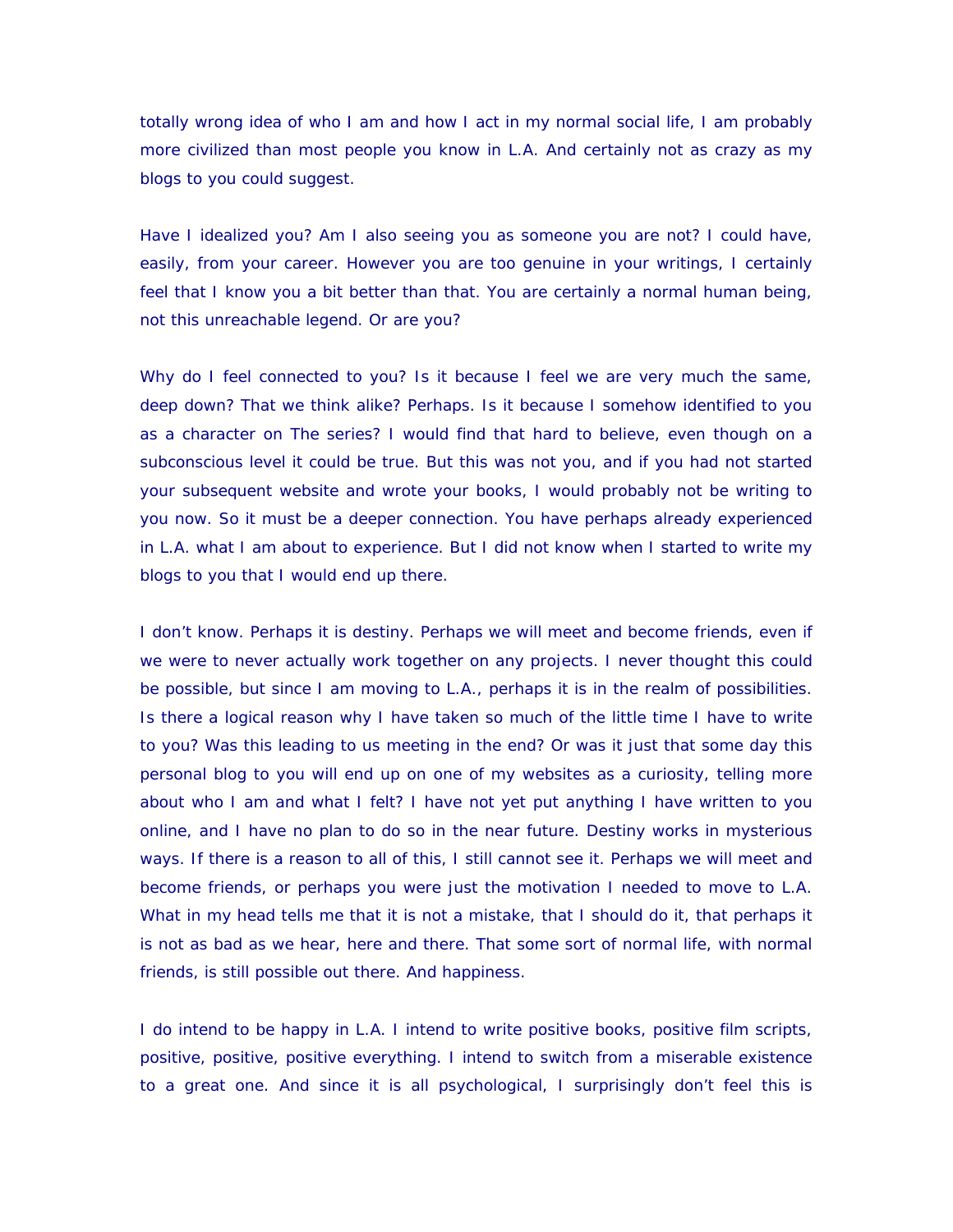impossible. I don't think it has anything to do with the fact that I will be moving to L.A., and that I feel it will bring me happiness. It is more that I have reached a point in my life where happiness is now necessary and that I need to move on from this negativeness that has plagued me and my books for the last ten years. I want to inspire people to be alive, to hope for something better. To express that there is a way, there is a solution, we can be happy, all of us. I'm not sure yet how I will accomplish this, in what medium, but that's the plan.

I could never really be able to do this anyway without a big change in my life, giving me this difference which will make me a normal human being. And knowing myself, something more extreme than what people can experience. It will be a 100% change, where instead of thinking of suicide, I will have a totally different perspective. One where I wish to live so much, that it will hurt. And this is what I have to do now, bring hope, make people happy somehow, convince them that life is worth living and can be a great place to evolve and become something. Am I talking about the American Dream? Hell no, whatever that is. It has to be on a different level, which has nothing to do with American capitalism. Even though I am not anticapitalist myself. We do need the dream and hope. The one you have reached at such a young age, and then suffered to get it back later in life, without going berserk about it. You must be one of the most balanced person in L.A. from my own assessment. Because you went through it, survived it without going mad, and then restarted from nothing, and somehow kind of reached it again. You are perhaps at my level of understanding, because I have been paying attention watching those biographies on the E channel. I know, so perhaps I don't need to experience it. I perhaps need to be beyond all that.

I am not obsessed anyway by any of this, success and fame, I am very much down to earth. More worried about creating something that I will actually enjoy and be proud of, before anything else. I have a set of values, very alternative, very underground, and if this is satisfied, then I am happy, no matter if it is a commercial success of not. It needs to be different, it needs to be fresh, I cannot just do what has been done in the name of success and easy money. With Strange Days at Blake Holsey High (Black Hole High), for example, I am very proud of what I did, where I lead this series. The main girl is based on me, she is an anarchist, without being one, just as I am. It is different, it is new, it is fresh, and I know now that it is a success.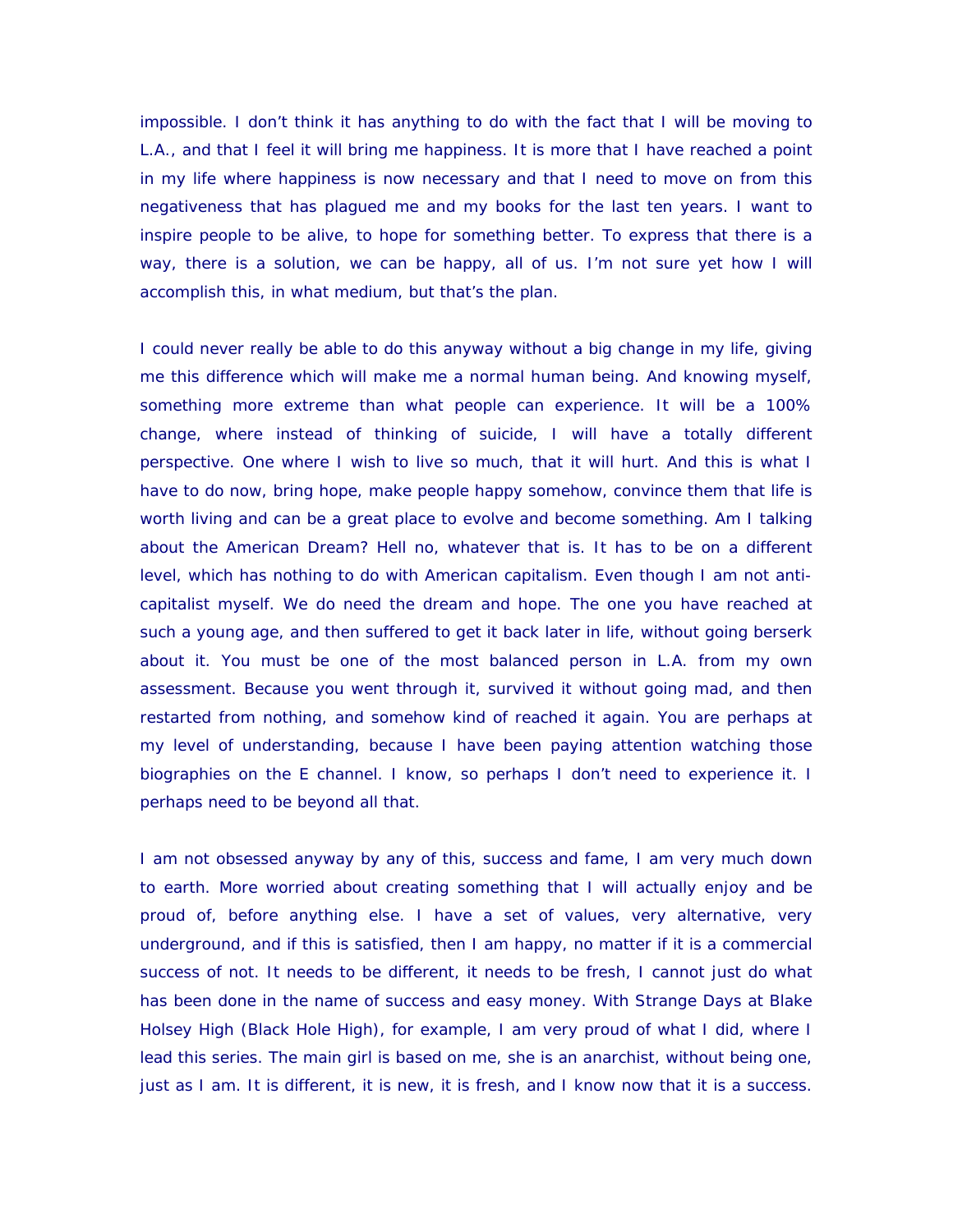Because I went downstairs to buy a sandwich in the building I work in, in Parliament Square in London, and the two guys serving me told me it was their favorite television program, even though it made no sense since they are both adults. Perhaps they have children. It was even so unlikely because you can only watch the series if you have Sky and watch those obscure children programs on Jetix (Fox Kids). I never thought anyone could have been watching that. But there I was, two strangers in my own building, who were completely influenced by it, and liked it independently from each other since they don't live together and never told each other about it until that day that I mentioned it.

So I can make a difference, I can reach out to people. Even if it is so hard for me to understand. Like my books published in French, How many times now have I encountered these complete strangers telling me that had read me and thought the world of what I had written? I still try to convince myself that this was just a coincidence, but perhaps it is not. Perhaps I do play a role in this world, I do reach out on a massive scale. I don't want to believe it, I don't want to hear that I am quite successful and can reach thousands of people's life, enough that it gets back to me in the most unlikely ways, but perhaps I am. So I have to take my role seriously. I have to change everything in my life. Bring some sort of positive message, and perhaps solutions to misery.

I sincerely don't know how far I am reaching out. I still think I am not reaching anyone, despite those extraordinary events, but one day it might explode in my face and I will realize that I had quite an impact on many people. In which case, what they needed to hear must have been my message of doom and gloom, because they felt the same way. So should I change, suddenly? I think so, I think they may change with me.

I know I have some sort of fan club, readers who will read anything new that I write. They must be quite disappointed since I have not updated my website in more than a year, since my new job. I have not put my last two books online from fears of upsetting my employers. I even came up with the idea of finding myself a new name so I could speak more freely, Mycroft Holmes, the famous brother of Sherlock. But then, my readers would never know about these new books, they would even lose my most negative books since I intend to move them to this new website of Mycroft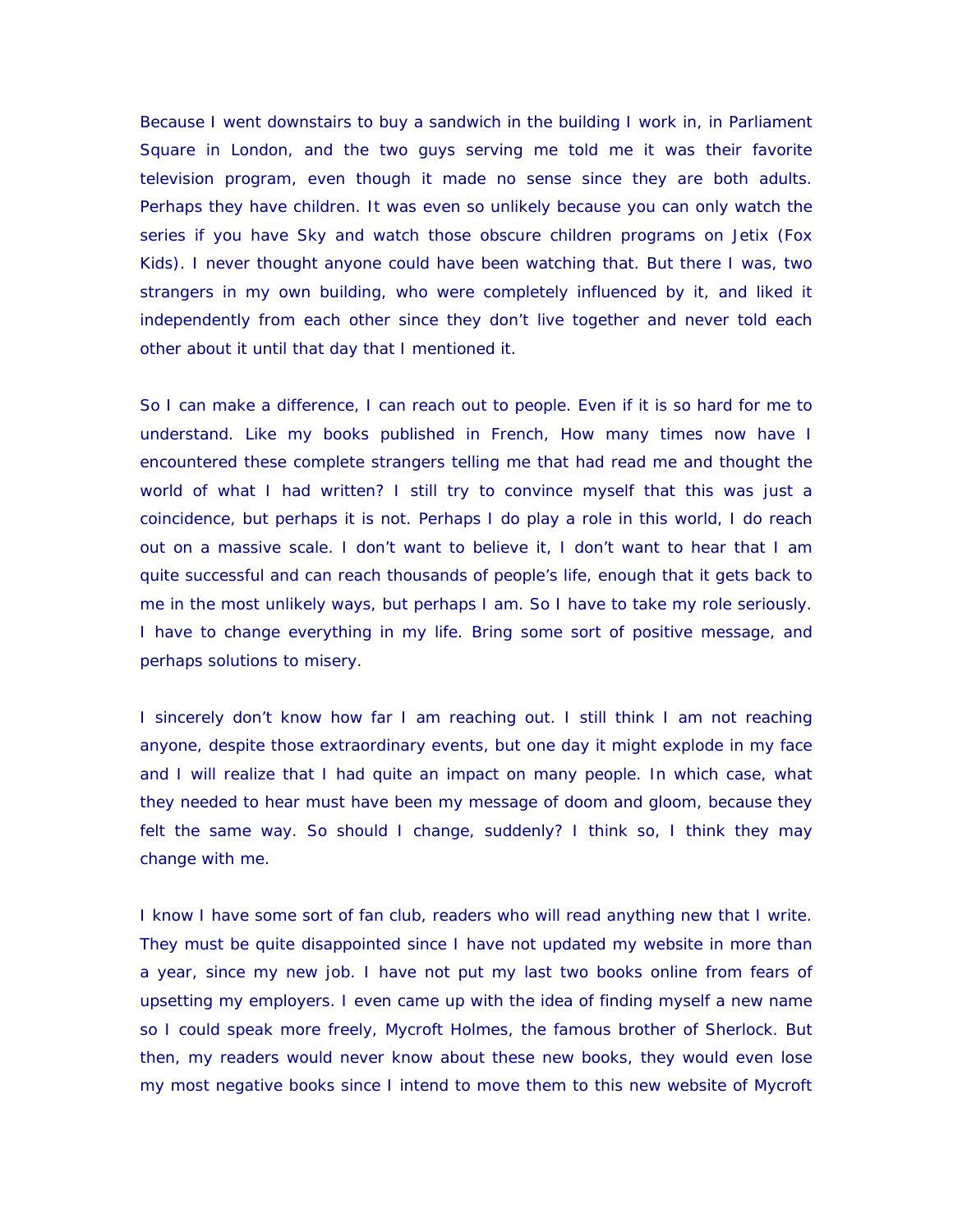Holmes Blog in Hollywood. I can't do that, not even in the name of my new employers in L.A. If they find my website, I will have to live with the consequences. However I certainly could not write a blog on a daily basis knowing they can read it and understand that I don't think much of that job in conferences, and that I am only in L.A. in order to try to succeed in films. This is so difficult, it is a big dilemma that I won't solve tonight.

Anyway, I think this is probably not that relevant to you, or is it? You are doing just that, an online blog that the world is reading, whilst you are working with all these people who know you will tell it as it is the very next day for the world to read. I agree your situation is perhaps different than mine, however, surely you are going through the same dilemma? It must influence what you write in your blog every day? Then perhaps you cannot be as honest as you would have been if it had been completely anonymous and you felt you were writing something for posterity after you had died. I'm sure I am not far from the truth here. You must measure everything you say, because I would certainly do so if I were in your situation. What you must really feel inside must be something only the people around you know about.

Well, have courage my friend, you are not the only one struggling with these questions.

And by the way, you're the first one to read the new blog of Mycroft Holmes in Hollywood below, and probably the only one who will read it in the near future.

Good night!

Roland Michel Tremblay

My real website: [http://www.crownedanarchist.com](http://www.crownedanarchist.com/) The URL I give to everyone I work with: [http://www.themarginal.com](http://www.themarginal.com/)

-------

**Mycroft Holmes in Hollywood**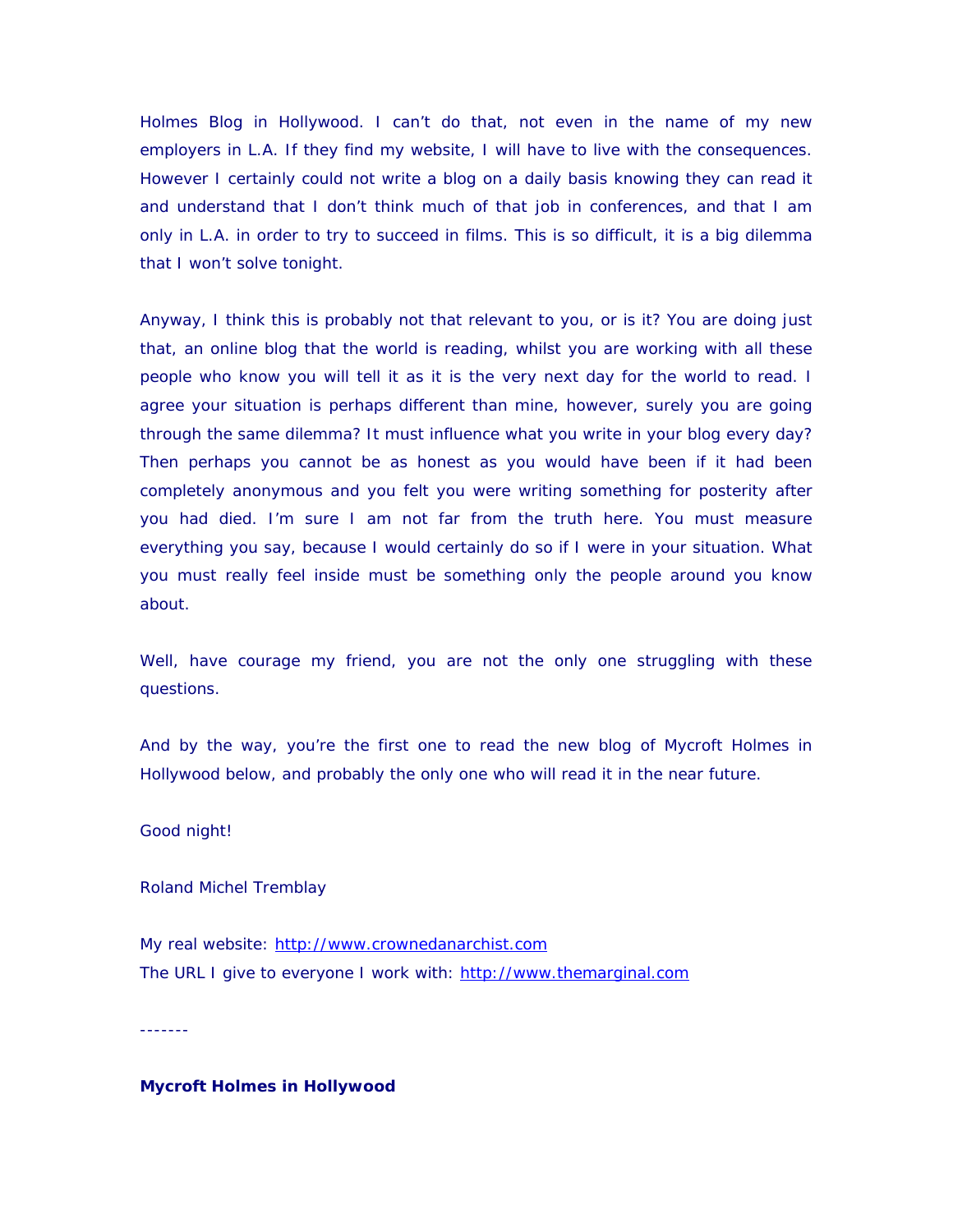Blog – 14 October 2005

You may know me for my published books and my work in television and films, not under the name Mycroft Holmes of course, but this is the only way I can actually write in English about my experiences in Los Angeles without getting into any trouble at work.

Up until now I mostly wrote in French and thankfully none of you appear to understand French. However writing in French has never got me anywhere despite my many published books, since there is no market. So I had to find a new name, as it is anyway the fashion for any aspiring actor in Hollywood, though I am more like an aspiring script writer.

A bit more than just aspiring, since I have written many books and already worked on several series and films. It does not matter in L.A., it is always like a first time, until the next big project. They are rare, so when they come by, you need to be ready to drop everything and follow it through. It is always a new beginning since you are only as good as your next project, and even then.

So I will land in L.A. at the end of this month. Hoping to restart this career from the very beginning, as if nothing came before me, as if I had never written any books or film scripts before. Knowing my real name would not change anything to you, I never got credited for anything I worked on, though I was paid on certain big projects, I guess it compensate for all these long nights I spent writing when I had to go to work the next day. I have no doubt that if you are good at searching on the Internet, I will probably leave you enough clues as to who I am, and you probably would find me out easy. What is important, really, is that no one searching on my name or the projects I worked on should find this blog, it is the only way for me to be truly honest and have all the freedom to say what I want, what needs to be said.

I don't intend to be that negative, unless it turns out that I will live through hell whilst in L.A. Most of what I have written was very dark up until now, very depressing. Some people said they wanted to commit suicide after reading certain of my books. I wish to change that, I wish to become a positive force in this world, to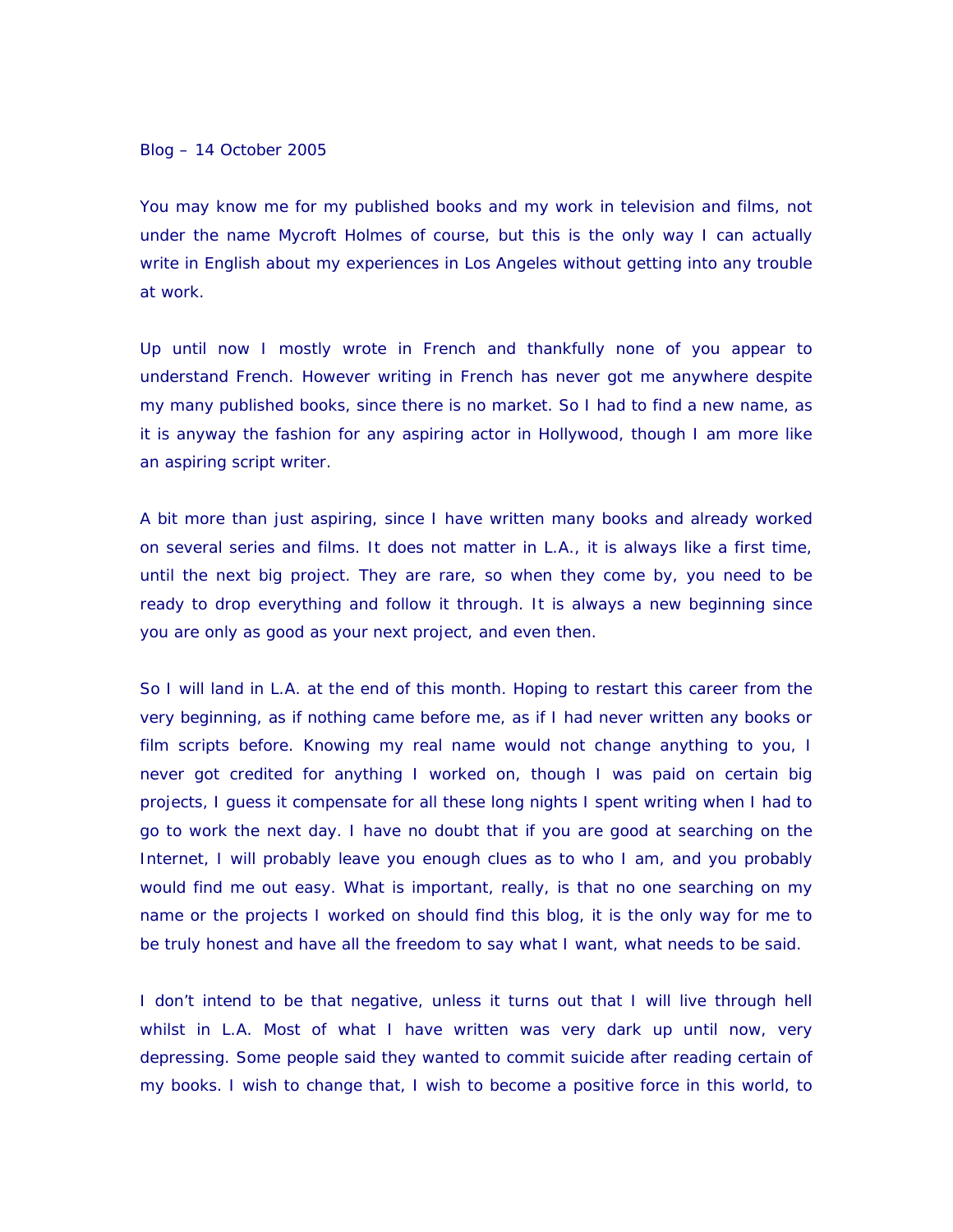create the universe people would love to live in. It is about time too, I turn 33 tomorrow. If I had to continue being so unhappy and miserable, there is really no point in continuing this boring existence. If nothing great happens to me in L.A., enough to make this blog any worthwhile or even interesting, then I will simply give up. Because if it does not happen in L.A., where the hell could it happen? Nowhere, even though I feel I have already achieved quite a lot being outside the Promised Land.

So I have high expectations for my moving into LA. Of course I intend to work like crazy, however I have learnt that it is useless to work without a contract, without the guarantee that it will go somewhere, or even in the big hope that it will happen. I have learnt that much, that wasting time is very easy, any project could gobble up six months of your life and you would have nothing to show for it afterwards since even the rights are not yours. This is over, never again. And to arrive in Hollywood having learnt that much is promising, I won't waste a few years hoping to get somewhere, I have done enough now to hope to work on real projects, not theory and conjecture.

God, two more weeks, and I will land in California. I'm not even sure if this is what I want, after wanting it so badly for so long. I'm just afraid nothing will work, that I will not go anywhere, that it will all be wasted and disappointment. I have become realistic in time, too much I guess. Dreams and miracles do happen, I have experienced it too many times to deny it. Without too much expectation, you cannot be too disappointed. And at the very least I will have this blog at the end of it. If it is just to complain that nothing happens, I will eventually just delete it and never give it another thought. So let's see what destiny has in store for me. Let's move to LA and start building this dream.

Blog – 20 October 2005

I'm in such a mess, and it is all psychological. Counting the minutes before my departure for LA, thinking I won't have the time to do anything. I am now thinking I will just wake up that morning, throw a few things in a suitcase and go. Instead of this impossible task I have set myself, to go through all my stuff, page by page, until I can find and bring with me all my single last remaining important papers with me,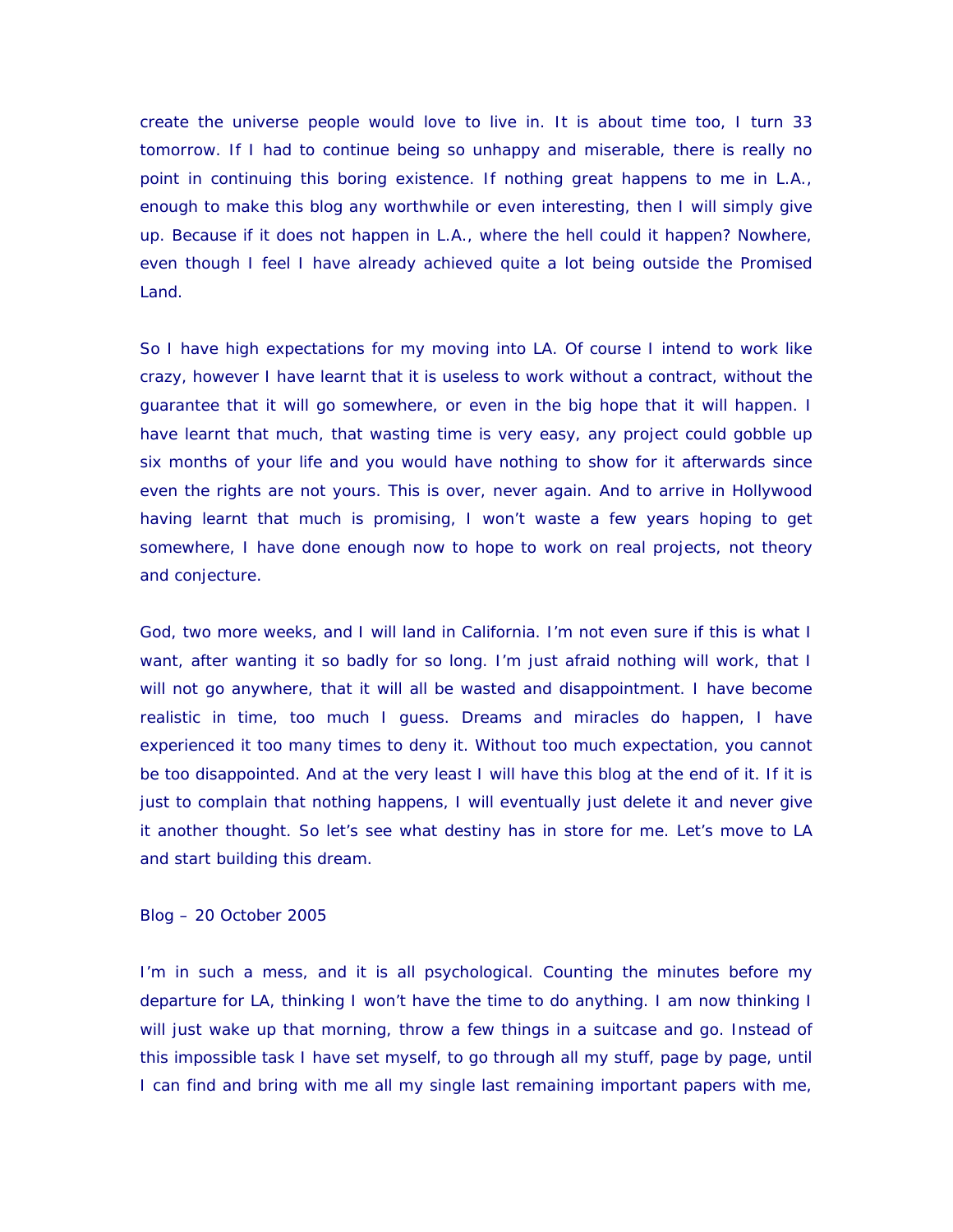the ones which have followed me in all the five countries I have lived in my life. Perhaps it is time that I truly break with my past, and leave everything behind but the essential. I have lost so many things in my life, because of these airplane regulations which oblige you to have only two suitcases every time you move country. I know people who will ship dozens of crates, even their cars, must cost a fortune, I can't afford it.

Every time I need to move out of a country, everyone and everything turn into a nightmare, a place which in the end, I am happy to leave behind. It happened in Ottawa, in Paris, in Brussels and now London. Is it that I have changed my perspective about these cities and I now see everything that annoys me terribly and I feel I won't have to put with that any longer in a week? Or is it destiny which makes it easier for me to want to leave?

At work we enter agreements nightmare which could lead to court. Two more agreements need to be negotiated, another thing which could take a few months of torment. I could not even do anything about my last conference which was supposed to be finished by the time I leave. As it stands, I have not even started. The new cat we bought shits and pee everywhere every day, it seems the five other cats decided that it was now permissible to do the same, so we live in a shit hole. I can't wait to get out.

I have no more time to think about philosophy of life, and anyway, I was going to try to avoid talking about this here. Why? Well, people think I am already crazy, no need to confirm it so they can act upon it and put me into a mental institution.

I was recently contacted by someone who said he could change the future just by concentrating a lot and convincing himself that what he wished for would definitely happen. I came to the realization five years ago that I could do the same, and out of it I got contracts to work in cinema and television when there was nothing really to suggest I was ever going to end up working for that medium. At the time I had written only one film script, it was 10 years ago and it was an adaptation from a book. I had forgotten about trying to change my future for the better, but I tried again two months ago and my life went wild. My conferences which were flops suddenly became successful overnight. My partner who was in deep trouble and was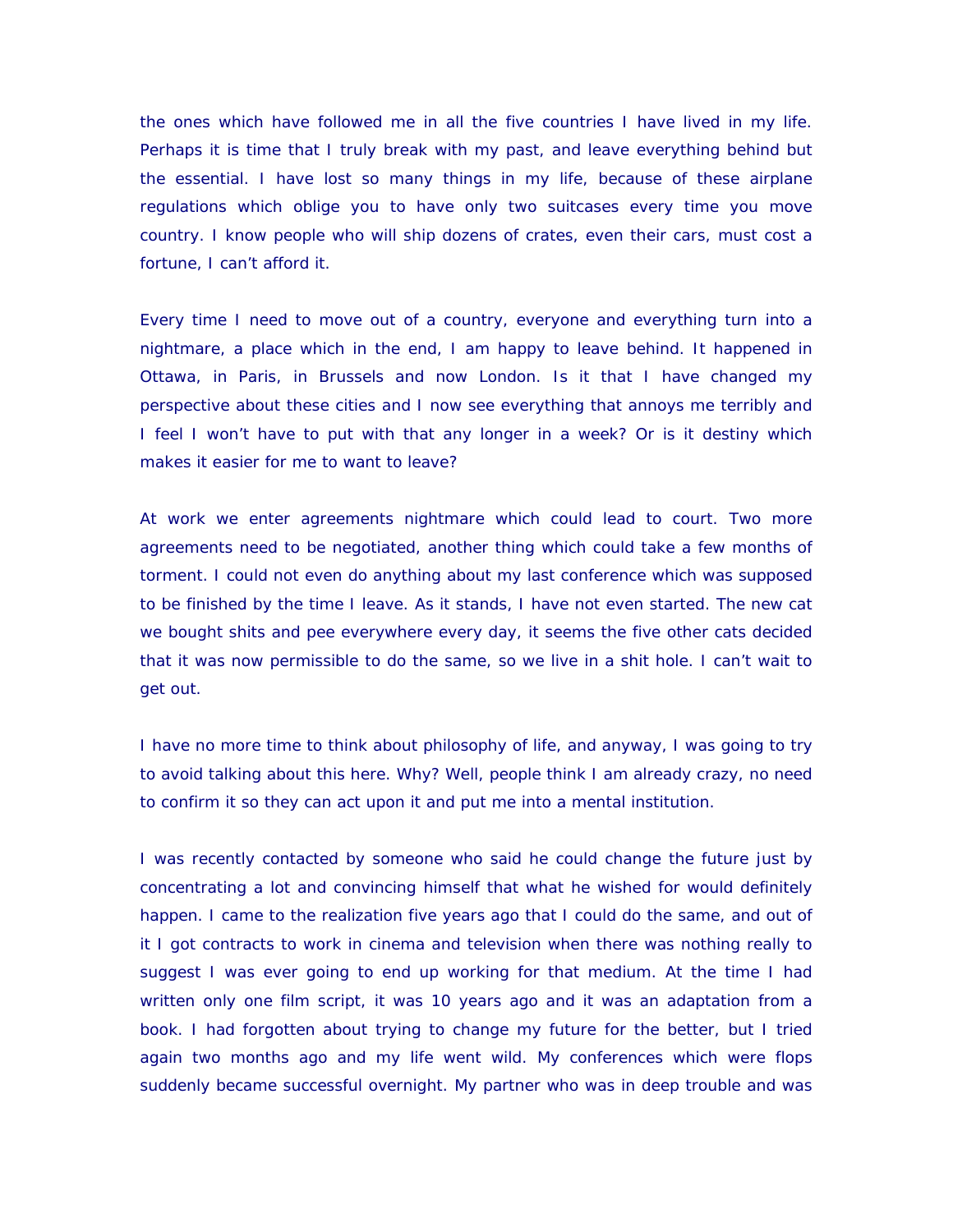going to lose his driving license and his job won in court. And I am now leaving for Los Angeles to pursue my dreams. That is what I call results.

However I am not certain if I was ready for such a roller coaster, like, the very next day I would start to try to change my destiny. I had more in mind something simple, just to make me happy, and now it is happening on a massive scale. I am only talking about this now because I don't want to forget that once in LA, I will need to continue to try changing my future. Because moving there is only the first step, it could easily be all there is to it, waking up in LA, but working in conferences instead of films.

I'm not afraid of hard work, even though I feel like a zombie right now, but hard work is not enough in Hollywood. Talent is also required, and luck is essential. At least I know the three main ingredients, hard work, talent and luck. Well, luck I can take care of it, I will wish myself a great destiny once I'm there. Hard work, I have a great capacity to write 50 pages in virtually one night. Only talent is still puzzling. I feel I am good, however it is a question of taste and opinion. In the final analysis, however, it does appear that with great luck, you don't necessarily need talent in LA. So one way or another, I might still make it big.

I know success is not an ingredient for happiness. In fact, people who are driven as much as me, who dedicate their life to succeeding, and spend all their energy, sacrificing everything and everyone along the way to become famous, are the world's worst sufferers. Because these things take time, it is heartless, and you are left with a feeling of having missed something quite huge once you succeed, or even worse, once you accept that you will never succeed. As a consequence, most people who succeed on a massive scale are not happy and are unable to enjoy their success. So they either need to succeed again and again, or somehow they realize that and work now at becoming happier people, even if sometimes it means getting away from it all.

This is not exactly encouraging to be thinking about this stuff right now, I should get back to my big idea that I will rock the boat in a spectacular way once I land in California. Talent is not required, and with a bit of luck, hard work might also not be necessary. It might just fall from the sky, like this moving to LA appears to be,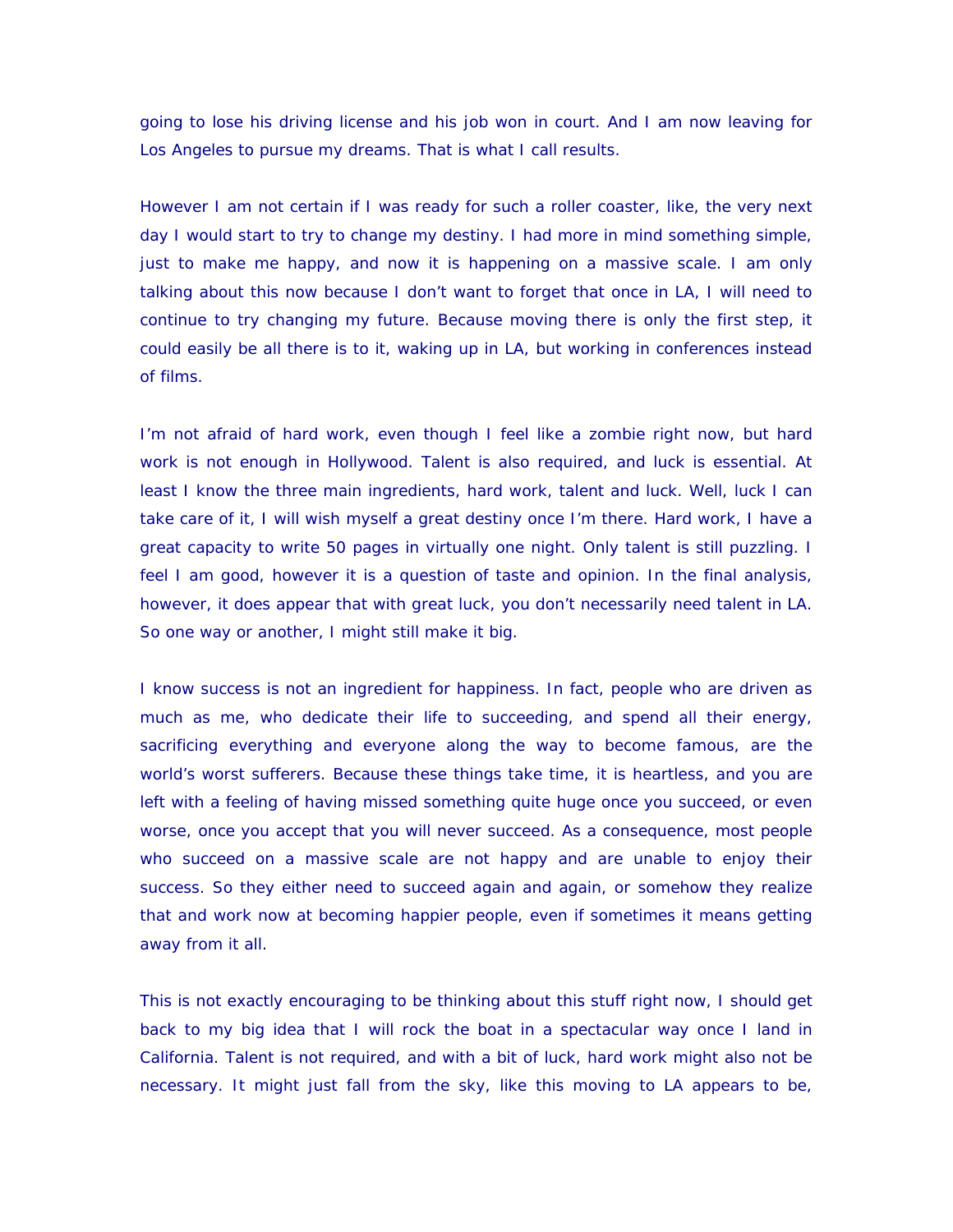effortless. I did not even have to try, it happened. So, what if I don't even need luck? I will then definitely succeed. That's what logic does to you, it makes you say stupid things that one day will prove without a doubt that you're worth nothing, that you were just crazy to begin with.

### Blog - 22 October 2005

It is Saturday, exactly one week before I leave London for a long time, I hope. Since the only thing that could keep me away from London, is if I succeed in Hollywood and work in films, or if I realize my big dream of moving in the South of France, on the Canal du Midi, isolated from my fellow human beings. Otherwise, it is back to London, the only other bearable city that exists on this planet, after perhaps Los Angeles.

However, I was truly disappointed with Paris, it is quite probable that Los Angeles will be a nightmare for me. Let's assume I don't succeed in films, which is quite probable, will I be happy in this conference job? No conference job ever brought me happiness, it has always been hell from the start. I don't quite see right now how this job could be different. Unless I was truly good at it, which I believe after one year in London in my actual job, I have reached that point. They truly feel like they cannot lose me, even though I have felt for a long time to be quite inadequate. I believe I know understand that perhaps anyone else in that position might have done a much worse job than I did. It is also a factor of being appreciated and recognized for your capacities and abilities. It took a year in my last job, this is a frightening thought. So I have to wish that within weeks I can reach that same point with my new employers, and if they are as disorganized as a company as I was lead to believe in the interview, I may actually be the expert who will save their company. I have ten years of experience on the subject, surely I have something of interest to communicate to them? The only remaining problem, is that change takes a long time. Nothing can happen overnight. Dissatisfied employees will definitely leave, even though they might have been the best. They are always the first ones to go, they know they can succeed elsewhere without having to complicate their lives with new processes which suddenly make their life a living hell by preventing them from doing what they are good at, producing, selling. It has been one year and a half in my last job since change has started, you could easily say that nothing has really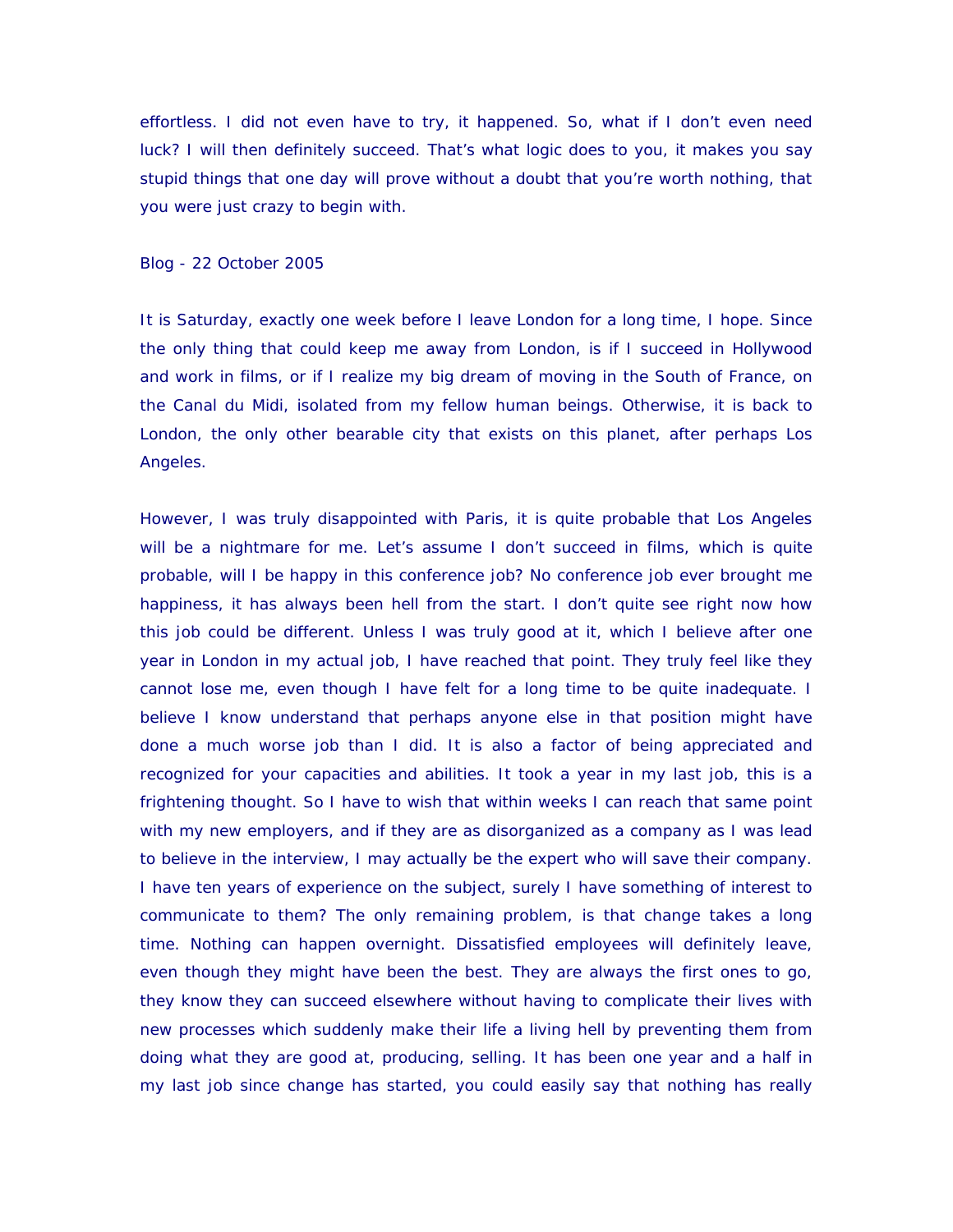changed yet. Another frightening thought. How long does it take for results to finally appear? Well, it took me a year to achieve my goal. Now I need to put this knowledge to good work, whatever it is that I am going to do, we need to see tangible results within six months. Who am I kidding? It cannot take less than a year.

The worst part is that I don't even know yet what it is that I have been hired for. At the beginning I was told they were looking for a simple Conference Producer. Their website was claiming to be looking for a Conference Manager, and my immigration papers are stating that I was hired as a Manager Consultant to turn around their business and open new offices worldwide. Was it just for immigration purposes, or am I to become this management figure finally controlling a few bugs that I will be at liberty to crush whenever I feel like it? I'm joking. My idea of management is moral and ethical, much more than everything I have observed up until now in my short career. I am mister new management, compassionate but at the same time looking for results. A mix of what a male Director or Manager could be, compared with a Female Director or Manager. Being gay, I have the best of both worlds. I am balanced. And I won't freak out anyone, either the monsters in higher management or the bugs under me. I could not even see myself taking out the "kill-fly" to wipe one of these bugs. Perhaps I am too much like women, I should keep perspective here, I might need to squash a few of these bugs if it becomes necessary, if I feel I am justified, if I feel there is no other solution in sight. I would hate it, but I am prepared and ready for it. Thankfully nobody can bullshit me in this business, I have done everything for so many years, every single position, I will know if someone is playing with me and I will lose all respect. I will have to crush a few bugs, hopefully I will always act in a moral and ethical manner, and for the right reasons. Personal clash of personalities is not good enough, no pettiness can get between me and the bugs. Like I hope management won't act like that with the bug that I will be in their eyes. Otherwise this is when and where I will be thinking seriously about the mistake it was to move to L.A. Oh God, I hope for so much, for so much which I have never witnessed in my short life, a job I would actually love, with people I can actually bear!

Incidentally, today I have met both my old bosses from one of my previous jobs. We met in Brentford at the Pets at Home center, sot hey could give me the last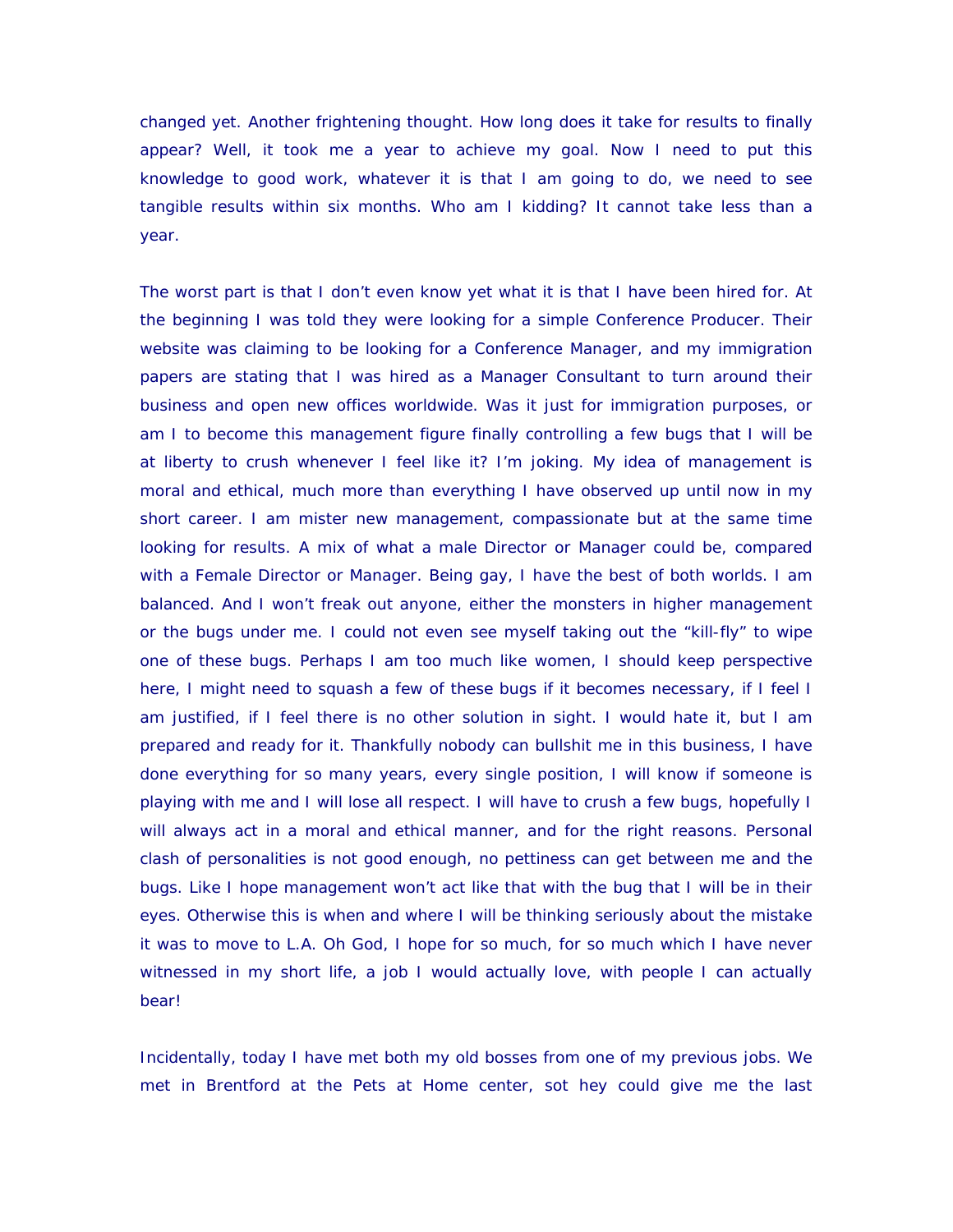reference letter I needed for immigration. God she was lovely, she looked great. A real American woman living some sort of great destiny, but stuck with a stubborn British husband who started a conference company in London. He looked frozen, could not say a thing apart from they were now planning conferences in China. But he is OK, he was a fine boss I have to say. His Director was the problem, being rude for no good reason, making our lives impossible, me and the German girl. One bad apple was enough to make us both fly away, and probably the others who came after us. Luckily for me, the ones who came after me were all incompetent, which is why today they appreciate me, and were kind enough to write that great reference letter for me. They're leaving for Budapest in two days time, gosh, that reminds me the terrible trip I had there with them less than a month after I started with them. Still Budapest brings me great memories, even if I remember writing the darkest entry in my diary ever after the first day. I believe I talked lengthily about suicide, I had problems with the employees, the very next day I stayed home and almost told them I was resigning. I came back the next day and we found a solution. The solution was simple, I was their boss, the two bugs in sales who were the problem. I told them what to do, they did not tell me what to do. It was an arrangement I could live with. And of all of us, they came out as the bad guys, they felt bad about it, and I never had any trouble with them afterwards. That I was ready to sacrifice my career over this at the time, is probably something they never thought I would do. It caused maximum impact, they were reprimanded and probably threatened with their jobs. At the time I thought it was not very ethical for me to do this, to bring this to such an extreme, but I have lived enough in this life that I am not going to put out with any kind of shit, especially for a job. And they quickly got back in line. Great management skills. This is exactly what I need to avoid in L.A.

When I left my two previous bosses today, I told them that we never know what the future is preparing for us. And the man said exactly. We were on the same wavelength, he thought, and I thought, that one day I will be working for them again. I would love that, I would love to open their Chinese office, or whatever else they may have in their plans. But it is over now, it is old history. I need to move on. However her son lives in L.A. now, and he will be in contact with me. He is a policeman. And I was trying to convince Stephen, my partner, that L.A. had nothing to do with these cops programs he watches all the time. Everyone believes I am going to L.A. to be shot by some Black man, as my family back in Canada believes I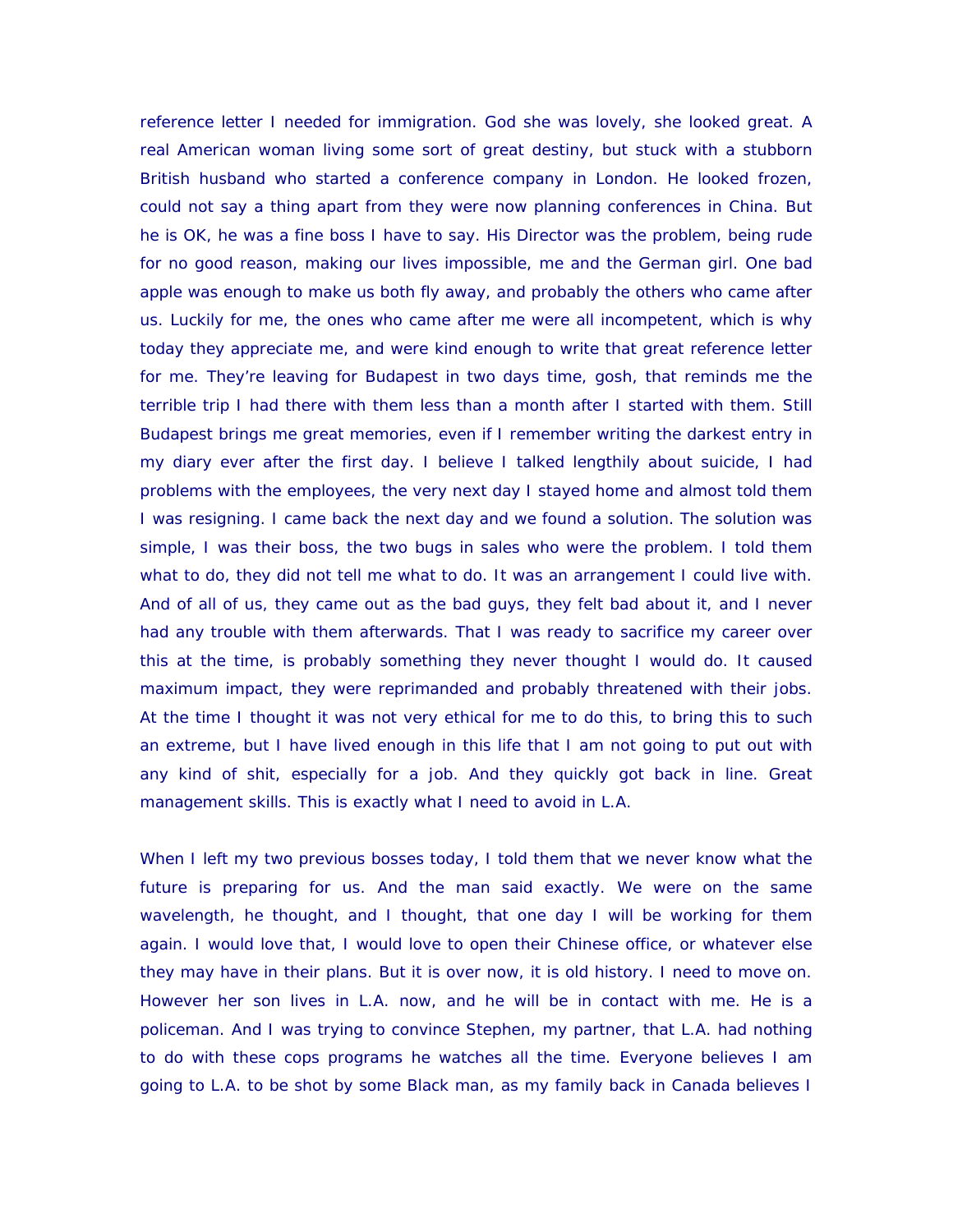am in London now just waiting to be blown up by a terrorist bomb, when this is so unlikely. Well, let's see what the future reserves for me. Every possibility is still open, anything can happen. Let's just not destroy any bridges behind us.

Bush will become my President, something I never ever considered before. While this madman was actually deciding for people I had nothing to do with, it was ok, whatever the power he has over this world. But now, it is an entirely different story. This madman, religious, fanatics, who believes he answers to God, and that God speaks to him, will actually have quite a strong influence over my life. Especially that California is crowned with one of his cronies, Arnold Schwarzenegger. I sincerely hope I won't have to become political, so far I succeeded in avoiding it, even if my last book is very much about British politics. But then again I had no choice, I worked in Parliament Square. So far so good, my partner can come to the U.S., on the basis that we are lovers, even if he will not be allowed to work, our main obstacle. However so far it does not look like the U.S. is a backward country like Egypt when it comes to this domain. I would hate to have to confirm afterwards that I was wrong, especially that my new employer did not even flinch when I announced to her: what about my boyfriend? We're getting there, slowly, but we're getting there.

My actual Manager, who I called Master Bitch of Westminster in my last book, says that I am so made for L.A., it is a match made in heaven. Why? Because I am vegetarian, I am gay, I am particular about everything, I want to go on the Atkins diet as soon as I set foot there, and what else… I had already assessed L.A. as the best ever city for me, for these reasons and others, she was quite right. I have fears that perhaps this will not turn out to be true. I fear rejection, like what I have experienced in Richmond. A town filled with overbearing bastards who feel they have reached the top of the world because they played a small part in the cinema industry of England. Big deal, makes me want to puke all over the place. They are so insignificant compared to what I hope to achieve, and I would never act like they do no matter the degree of success or failure I achieve. A small part of me wish to succeed so I can go back to that fucking pub called Richmond's Arms, and tell them all to fuck off! It is more important to me that I would like to admit. They certainly played a big part in my decision to move out to L.A. to see what destiny had in store for me. I know I will never go back there and be able to gloat, however internally,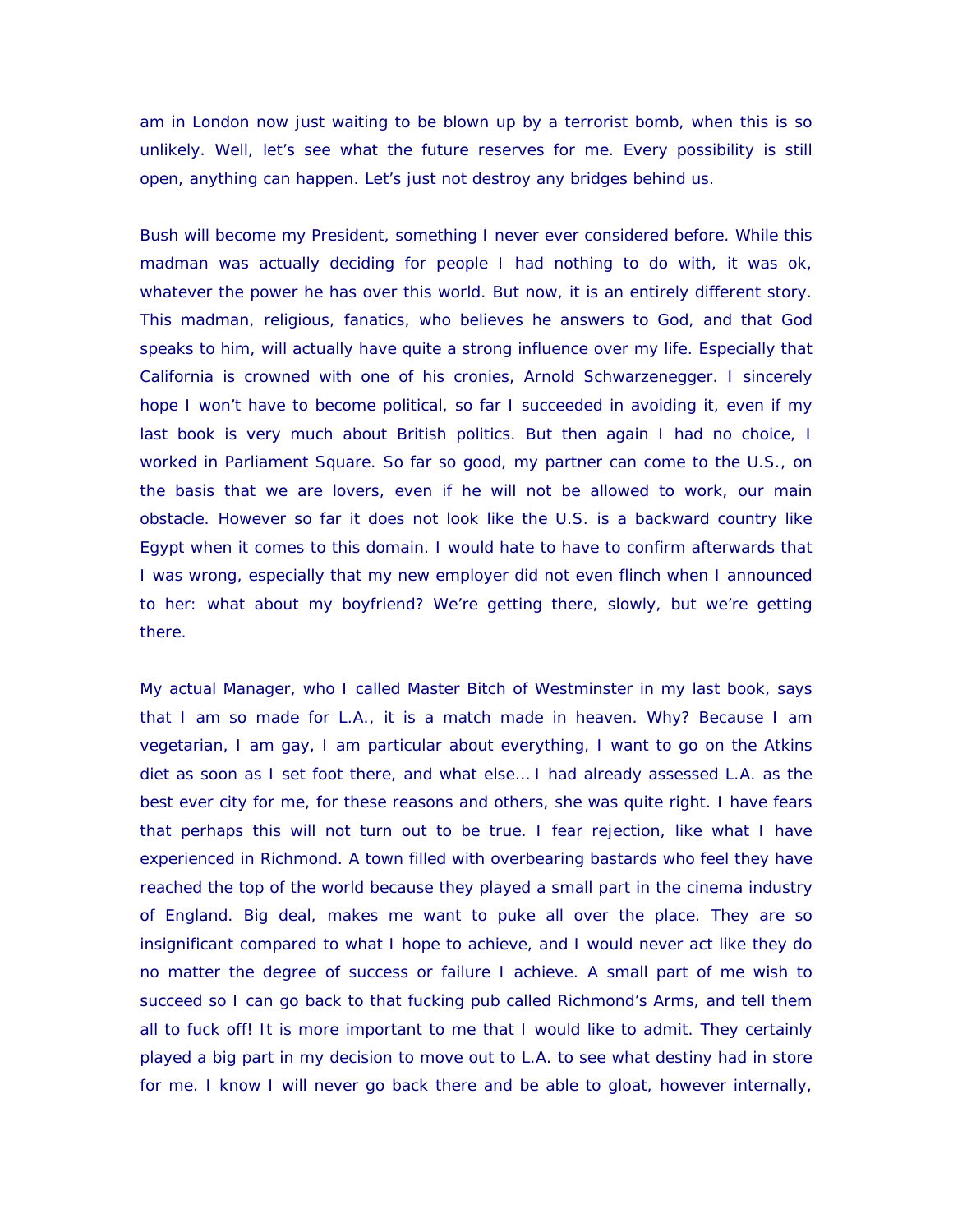psychologically, this is one more motivation I have to succeed in L.A. And I need all the motivation possible, since there is not much else left to motivate me in succeeding in L.A. Not fame, success or money can convince me that this is worth it. Not even the feeling that I was the main part in a big film being made. I had that feeling before, I have seen on TV what I thought of, what I said, what I created. I have achieved that, so it is certainly not a strong motivation, it has changed nothing to my core being. Revenge is a nice concept. Even though I have a hard time believing what I am saying here.

What are my motivations? What is it that I wish to accomplish in L.A.? It is not fame, success or money, what is it then? Certainly not sex. Gosh, I don't know, and this is worrying. What are my goals? Is it just freedom? The freedom to finally do whatever I want whenever I want? Being able to work from anywhere as a writer, isolated from the rest of the planet, and still being able to move around and go anywhere as I feel? Surely there must be other ways for me to achieve that freedom? I have been searching all my life, and I have assessed that perhaps succeeding as a writer must be my best shot at reaching freedom. Which is certainly odd, since the probabilities that I will ever succeed as a writer as so slim, I might as well wish to win a million at the lottery. However, this is all that I have left. I will live out of writing and I will earn enough to do whatever I want whenever I want. Do my job anywhere on this planet at any given time. And then I hope to be happy. Giving me the chance to study and write more important stuff, like philosophy and theoretical physics. I guess that is my ultimate goal. My only goal. Anything could give me that chance, I only nee money falling from the sky. Why do I feel my only way out is to succeed in Hollywood? It is a mystery to me. I must be quite desperate for any kind of solution. Must be destiny. Then I will definitely succeed. But not quite. I am way ahead of you. It is quite possible that I will never succeed in L.A. as a script writer. It is quite possible that what destiny had in mind for me, was to write what you are reading now. That all my fortune will come one day from writing this long diary of mine which has now become a blog. A word I have learn to respect, even though it means that I am no better than any other blogger out there. But my life has to be more exciting and interesting than the average block, if I wish to stand any chance to be remembered in history. I would not be talking like this if I had not written already more than 20 books, you can rest assured. I stand some chance to be remembered, at least in Québec, where I come from. I feel my destiny so far has been distinctly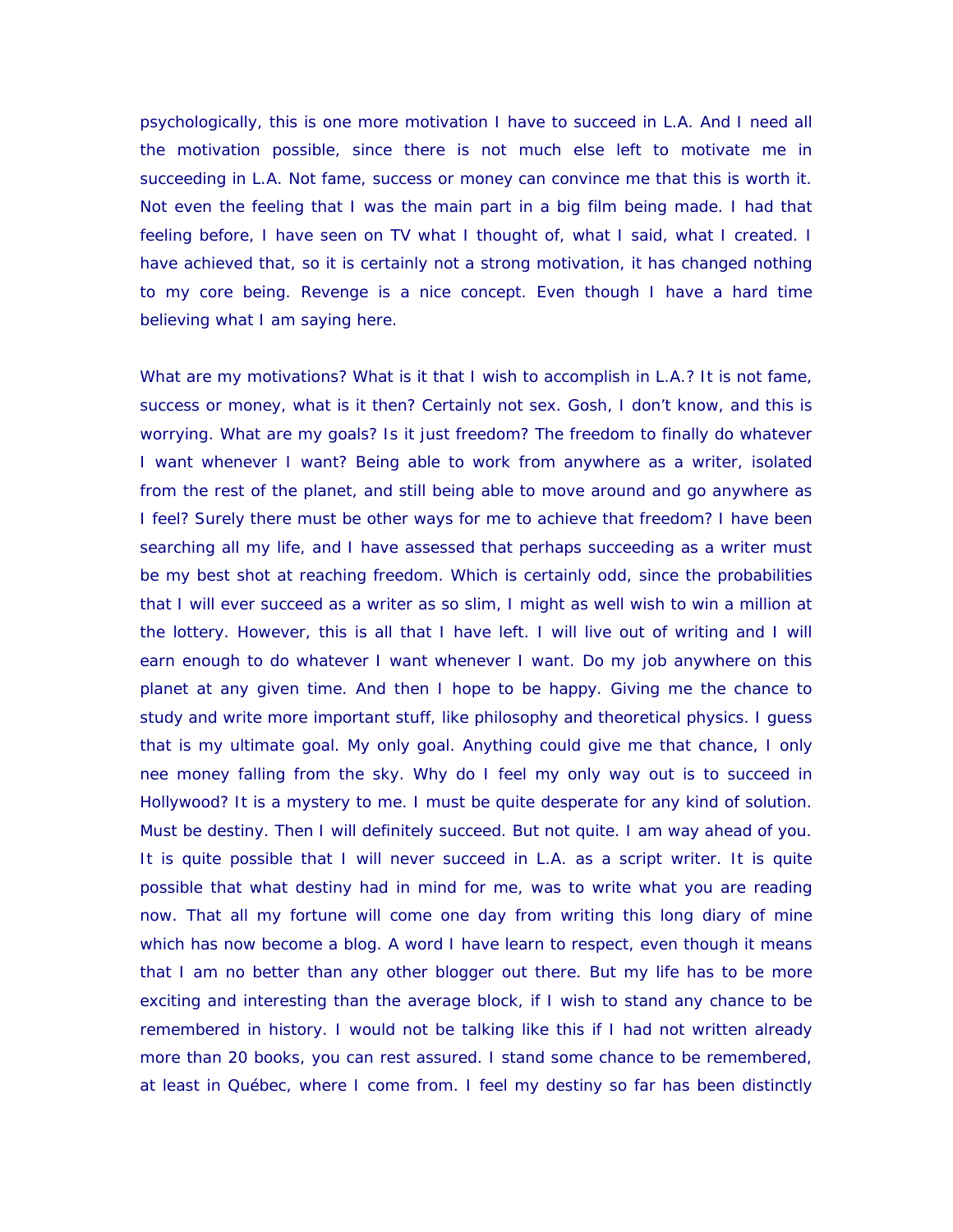different from any of my colleague writers. And I feel I am about to experience the ultimate experience in Hollywood. With that I can finally die and be celebrated. Or live for a long time from the money this unique experience will bring me. So my success in L.A. is not that important from a destiny point of view, it could all be about my diary, my books, and nothing to do with my success in films. And I am quite prepared to accept that, no problem. As long as I get enough bullshit to write about, either in French or in English, nothing else is important. It can all come from the famous conference world as far as I am concerned, whether it is in China, Denver, London or Toronto. Oh dear, I have now mentioned the word Toronto. I'll be back. I just puked a big bucket worth of whatever was in my insides. If I ever end up in Toronto, please shoot me. I would not survive it anyway. Don't mention Canada to me, it is the last place I will ever want to live. I feel most of the people working in Hollywood feel the same, even though so many productions are now moved to Canada in order to save money. Not me, not the writers, they usually never leave L.A. Or do they?

The fact is, I have no idea where I will end up doing in my life. Is there a reason for me being shipped to L.A. right now in my life? Anyone with any bit of intelligence would put 2 and 2 together and assume that he or she must follow some sort of destiny. For two years I did not work in conferences, I worked at writing film scripts and synopses. I built a very promising website containing all these ideas, and then my lack of money made me go back into conferences for a year. And then, this experience gets me the dream job in L.A., of all places. If this is not destiny, what is? I have not work at all on my scripts in the last year, not even one line. My websites were not updated at all, even if I wrote two books in that year. Let's see, what can one surmise from this? Well, assuming that none of the two books I have written will ever go anywhere, which is what I believe, then there must me a more logical reason to all this. Working in conferences is a mean for me to achieve some sort of ultimate goal, which must be accomplished in Los Angeles since this is where I am being shipped. And since I dedicated two years of my life at bankrupting myself whilst writing film scripts and building that website, it must necessarily be related. How could I not now believe in destiny? In some sort of higher power, be it God or deterministic laws of nature, leading me somewhere? Could it be not related to the film industry? Could it be something entirely different? Am I to believe that I am sent to L.A. to write about how I wish to succeed and then fail spectacularly, just to write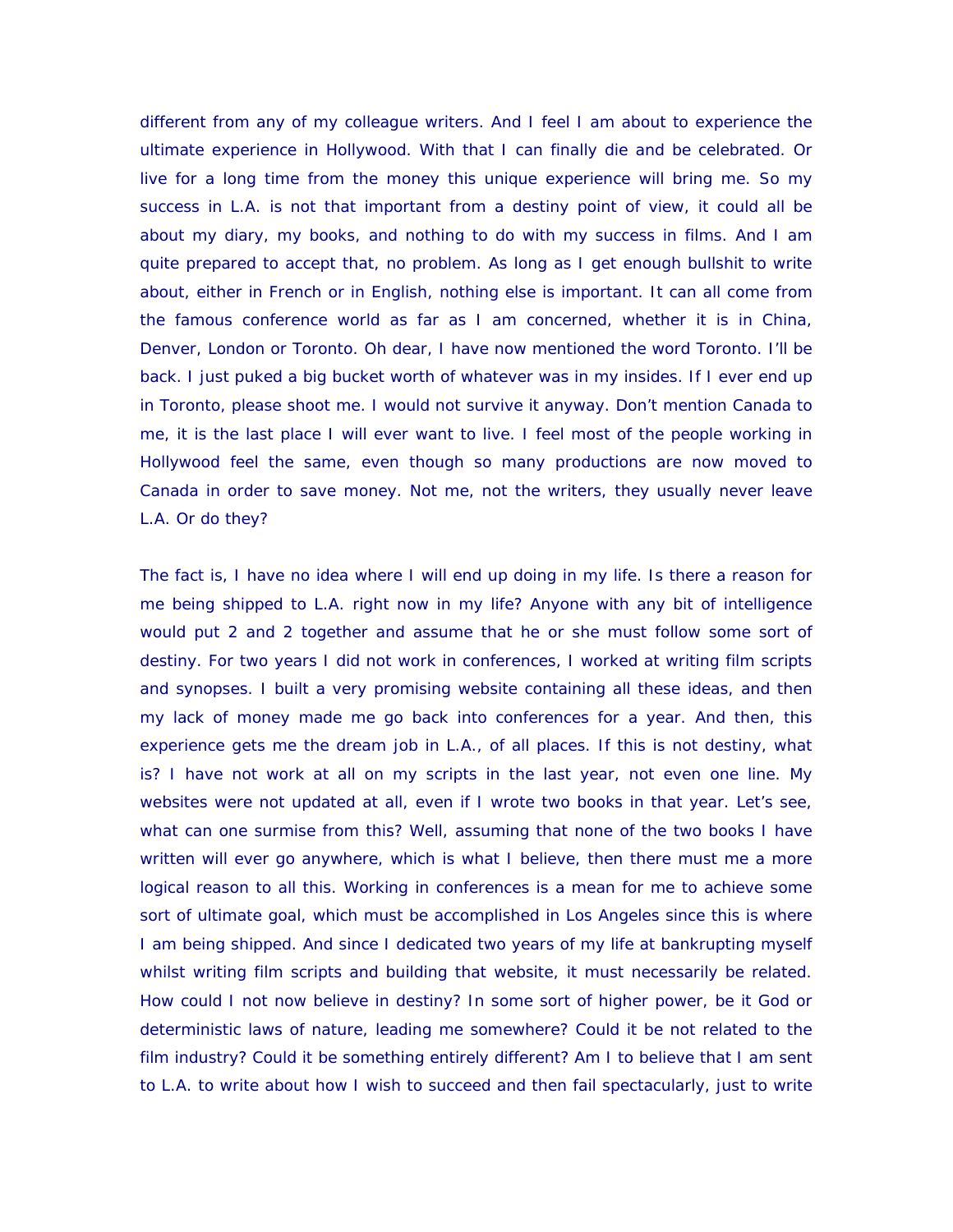about it and discourage a whole generation of people to not abandon everything, sacrificing their life in the process, in order to avoid the only town in this world which could make their dream come true, but would ultimately destroy them completely to the point where only suicide remains? Better that than going back home, wherever home is. No, I feel I am destined to something much bigger, with a much higher purpose. And I am reading right now what it is that would qualify as what it is that I wish to achieve with my life. It is called Rama. Four books written by Arthur C. Clarke and Gentry Lee. If I can write something like that before I die, then I feel all will be ok. However, if I do not feel I can reach out like Arthur C. Clarke can, then it will be a failure. I do not write for a few thousand people, not even a million. I want to write for the masses. I want to have a deep impact. I want to change the way a whole nation, if not a country, think. I have no small ambition, otherwise I am ready to die right here right now. It does not matter whether I live or die. However, in the 20 books or so I wrote until now, I do not feel I have reached my goals. I have not yet written my Rama series. And would it be sufficient anyway? Rama is not considered like the best work of Arthur C. Clarke, we barely hear about it. But God, there could not be a better series in science fiction to help you understand what this world is all about. What we, as human beings, are actually doing which will definitely lead to our ultimate destruction. Reading that series, I am ashamed of being a human being, I really am. I feel powerless to change this world. Do I have to do something to change it for the better, changing people's mind, activating something in their brain. What a goal. Perhaps I should be killed now, before I have to think too much about how I will ever achieve that impossible task. I wouldn't mind, death has always been welcomed in my lair. Ultimate freedom, liberty, even if it is just about turning the machine off. I would love it more than you will ever understand. What possesses me to continue and have these weird passions about achieving something grand and universal, is beyond my comprehension. Perhaps we all have a role to play in this existence, in the destiny of human kind, and even though it is not simple, we still have to play the game. And I will play it, to a certain extent, but it better happen soon or else I will lose patience. I am tired, I am fed up, I better get myself somewhere quickly, I better see that big scheme in action that I suspect, or else I will lose faith, abandon everything and never look back. Or can I? Perhaps not. Must be in my genes, in my nature. There is no escape, and that is what this higher power of these natural laws of nature know that I don't. I don't even have the freedom to kill myself or retire somewhere alone in a forest. I just can't. I am moving to L.A.,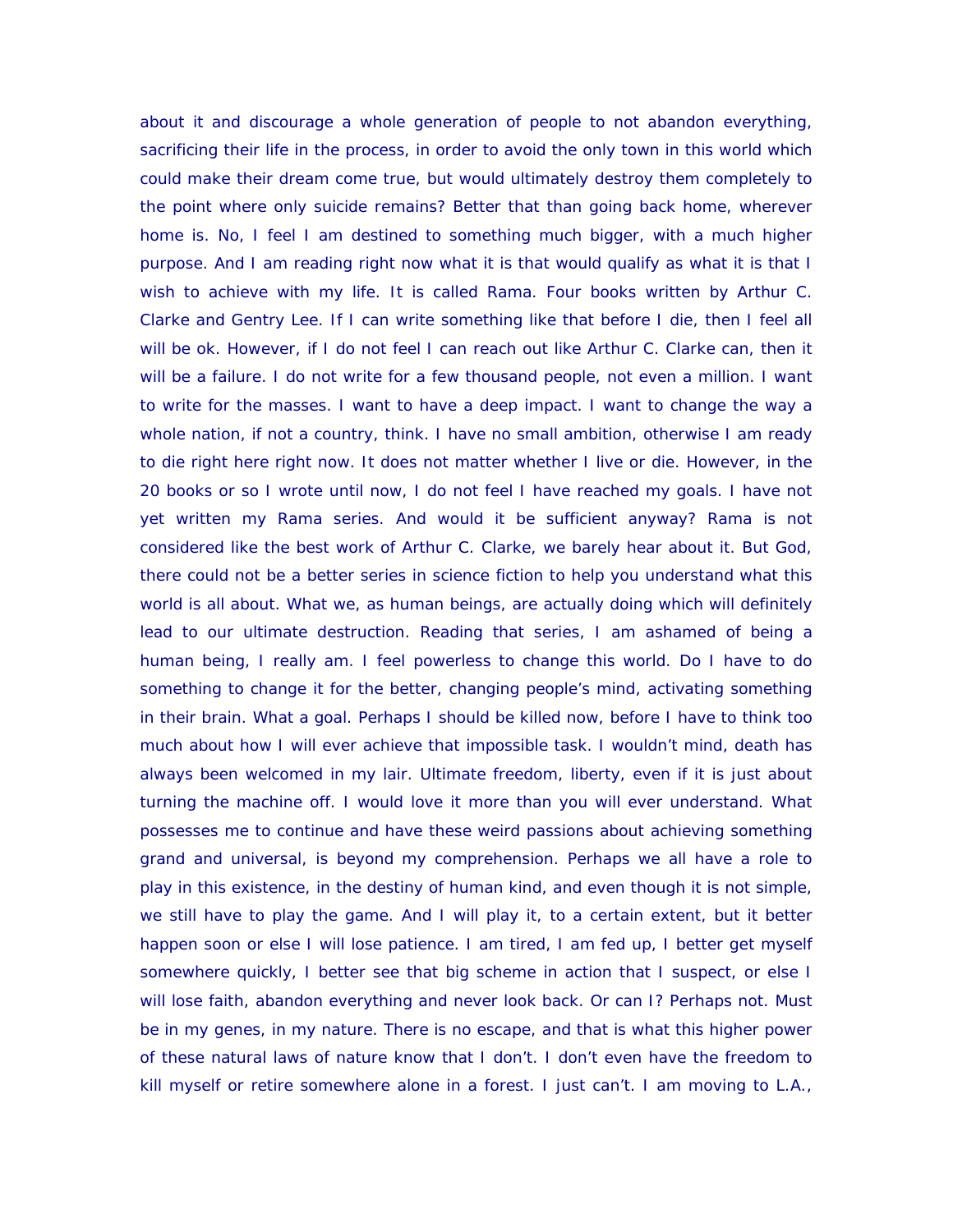living my destiny all planned out for me. It better be good, motivating and rewarding. At the very least. Can I even hope it will be me happiness, or is this too much to ask?

All that I have said in the last paragraph assumed that I believe in some sort of higher power or some sort of deterministic physical laws. It would not be completely true to say that these are my beliefs. I do think I had a strong part to play in everything that is happening to me right now. I wished for it and then it happened. No mater if somehow it happened completely out of my conscious control. I did not apply for a job in L.A., I got one. It is possible that unconsciously I made this happen. Like if somehow I thought this was necessary to my develop, like if I had some sort of power over my destiny. Like if, for example, in this reality there was only me and no one else, like if I dreamt up everyone else and they only existed for me, from my own point of view, my own frame of reference. In that case I would have certainly planned for myself a few interesting experiences in L.A., especially in the film industry, enough at least to learn something from it and spit it back in my books. Sometimes I think I think too much about the significance of everything in one's life. At this time I feel justified, because it is too weird, too impossible, I have beaten the odds, it must be significant, it must mean something, it could lead to an understanding of what the mechanisms of existence are all about. Is there a structure regulating what one must live? Nothing has ever been enough for me, I always needed more, it is beyond comprehension. If I don't succeed at anything, changing irrevocably what we are as a race, then my life is just not worth it! It makes no sense, I don't understand where this come from. Could it come from the fact that I feel everything is wrong in this world? That everything could be much better and that somehow I can contribute to his massive shift in thinking and acting? Can I? Through fantasy perhaps, fiction, like Arthur C. Clarke? How could we measure the impact of that one man on human's destiny? Quite high, he has inspired Nasa and everyone working there. He has inspired every single sci-fi movie I have seen so far. He has changed lives, he has given us some sort of background information for us to act and react. It is possible to have a big impact via fiction, via science-fiction. He is a big influence on this world. If everyone were to read his books, they would think completely differently and think twice before going to war and changing this world irremediably. So I could at least reach that level, it is within my powers to change something on a massive scale, even via fiction. I have an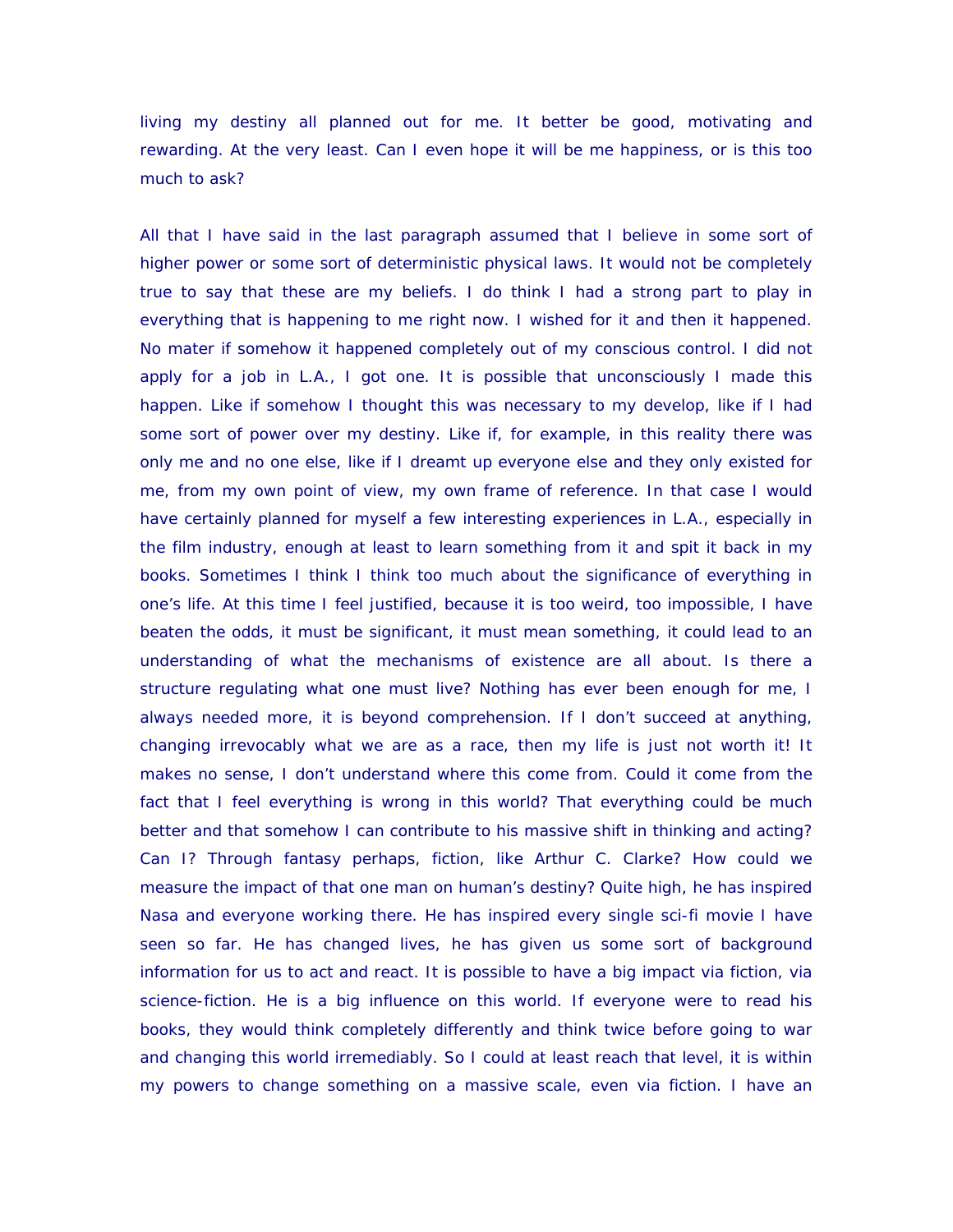empire to build then, as big as the one of Arthur C. Clarke. And I feel I have the right disposition mentally and philosophically to lead us all to a better and happier place. That is also quite important, since I am no stranger to wild ideas that perhaps the destruction or annihilation of the whole human race might be the best solution, before we destroy the whole universe by inadvertence. Got to get back on earth, think in simpler terms. How can I best achieve my goals? Got to forget all my extreme ideas, got to think some more, I have a mission, I have to accomplish it somehow. No small mission. It is sad that it is only in a few decades that I will be able to assess if I have succeeded in my mission. I might even be dead by the time I have any impact. And it does not matter, as long as I stop talking and start acting. And L.A., the strongest sphere of influence on this planet, might just be the platform I need. A mean to reach the masses, through fiction. And I have never truly written fiction except when I was writing in English, except when I was writing film scripts and synopses for possible films. So there I am, fiction, science-fiction, is to be my life, to make the world understand that we need to find peace and happiness somehow, whatever the costs. No small mission, no small destiny. This is why I am going to L.A…

Who am I kidding? I must be drunk again. Do I believe any of that stuff? It would be nice if it was true, in any way. Or perhaps I am just building myself a great destiny where I am somehow a prince and another prince will save me from my misery. Could be true, and it might never happened, however the coincidence is too impressive to ignore. I am going to L.A., and anything can happen.

#### **Roland Michel Tremblay**

**De :** Roland Michel Tremblay [mailto:rm@themarginal.com] **Envoyé :** 10 November 2005 21:23 **À :** Mycroft **Objet :** Blog 13 - Personal Blog to Mycroft - Roland Michel Tremblay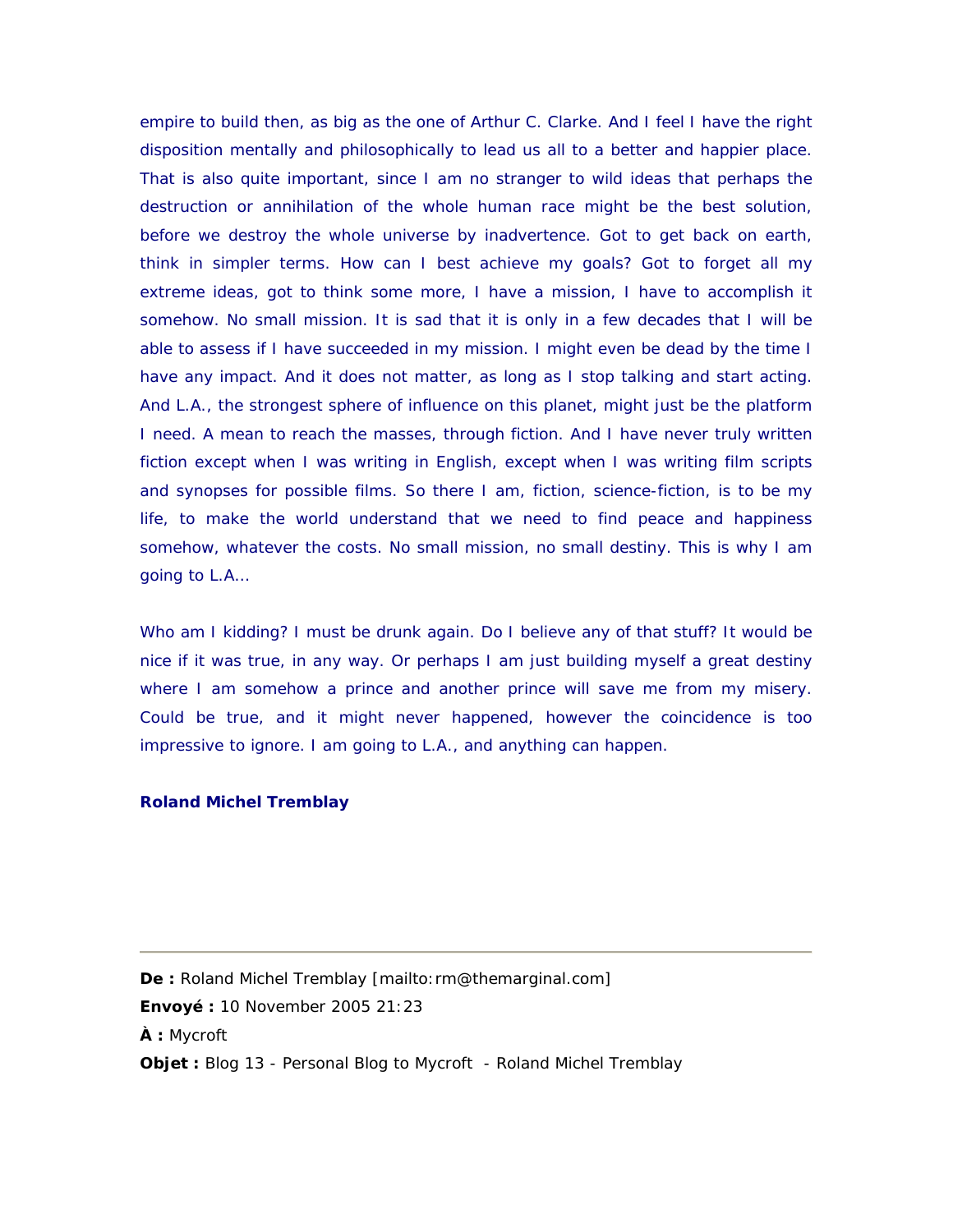### **Dear Mycroft ,**

I am now in L.A. I have so much to do tonight, like working on my conference (I got into trouble today at work and I still don't know the consequences), or trying to sort my life out (I still need a flat and a car, etc.), however I decided to forget it all and write to you.

I still have dreams that you will call out of the blue, that we will go for a Guinness somewhere in Burbank (where I learnt that you were living and I realized that it was pretty close to Woodland Hills), and you would discover how great a friend I could be to you, and how interesting a person I am.

I know you could help me so much. I am all alone in L.A. now, wondering if it was all a mistake, attracted by some crazy dreams after watching too much TV and reading too many books like yours. I brought it with me, I intend to read it again. Considering that I was over limit on all my luggage, and that I only brought with me a few books, it was quite a decision to bring yours along for the ride over the **Atlantic** 

I am still thinking that perhaps you will meet me, one of your biggest fans, and see what could come out if it, perhaps a good friendship.

I rented a car on Saturday morning to go around the place, to bring back my boyfriend to the airport and visit around. I did go along the Sunset Boulevard and came back on Santa Monica Bl. Tried to find the Griffith Observatory, which I loved so much a few years ago when I was here, but I could not find it. I found the Universal City though, but I did not go through, I was afraid they would overcharge me just to park my car. I might go on Saturday, or visit Paramount Studios again just for fun, but perhaps I won't and work on my conferences instead.

I should be working on my film scripts, like putting online everything I wrote for X Films, and witness them freak out afterwards because they have the rights despite the fact that I wrote these three film scripts myself. I should also develop new ideas and scripts and put them online. And think about how I am going to pitch all my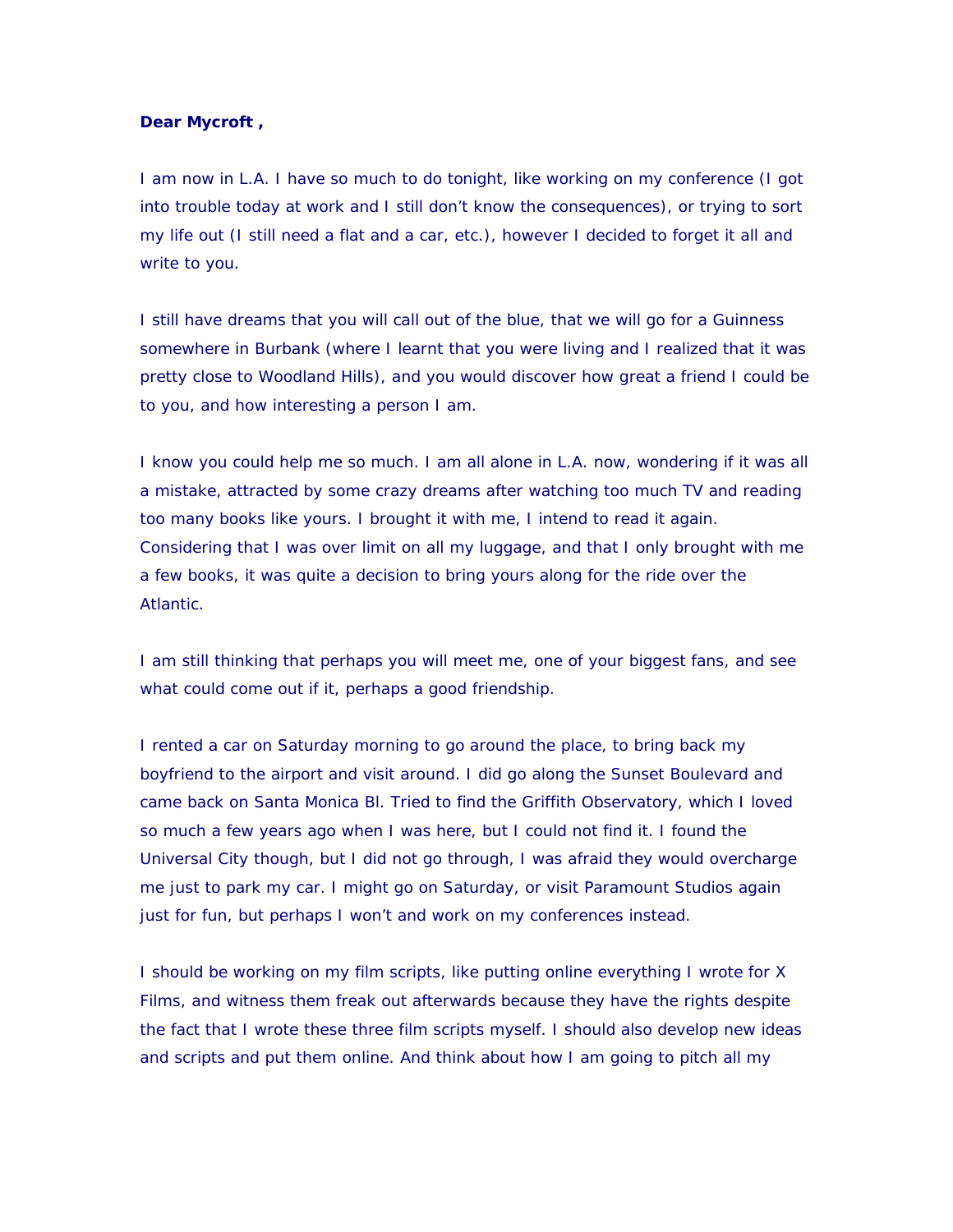ideas. It was at the back of my mind also to find an agent, though I have no idea where to start. I somehow need to let L.A. know that I have arrived in town.

I will admit that at the moment, this is so far from my mind and my immediate priorities. I really do need to work hard in my job, and I am up to a bad start as you will read below in the Mycroft Holmes Blog, which so far you are the only one on the planet to be able to read it, despite my fans out there who wish for anything new that I write.

I really hope you will call and that we will meet for a coffee or a beer. I certainly hope for any friend, it would just be great if that friend was you.

Until 27 November I am living in the luxury Oakwood apartments in Woodlands Hills (apt. C303) at the crossing of Victory Bl. and Topanga Canyon Bl., and my phone number is: 818.595.1703. I will move after that, hopefully next door to the Avalon at Warner.

I work at Infocast ([www.infocastinc.com\)](http://www.infocastinc.com/) and my phone number there is: 818.888.4445, Ext. 11. Please call, and let's just go for a beer. I am certain you will not regret it.

Regards,

# **Roland Michel Tremblay**

[http://www.crownedanarchist.com](http://www.crownedanarchist.com/) [http://www.themarginal.com](http://www.themarginal.com/)

# **Mycroft Holmes in Hollywood**

Mycroft Holmes in L.A. blog 24 October 2005

Four last days of work in London, six days before my departure. I have been playing so hard recently at reorganizing my life using my pseudo-technique of changing my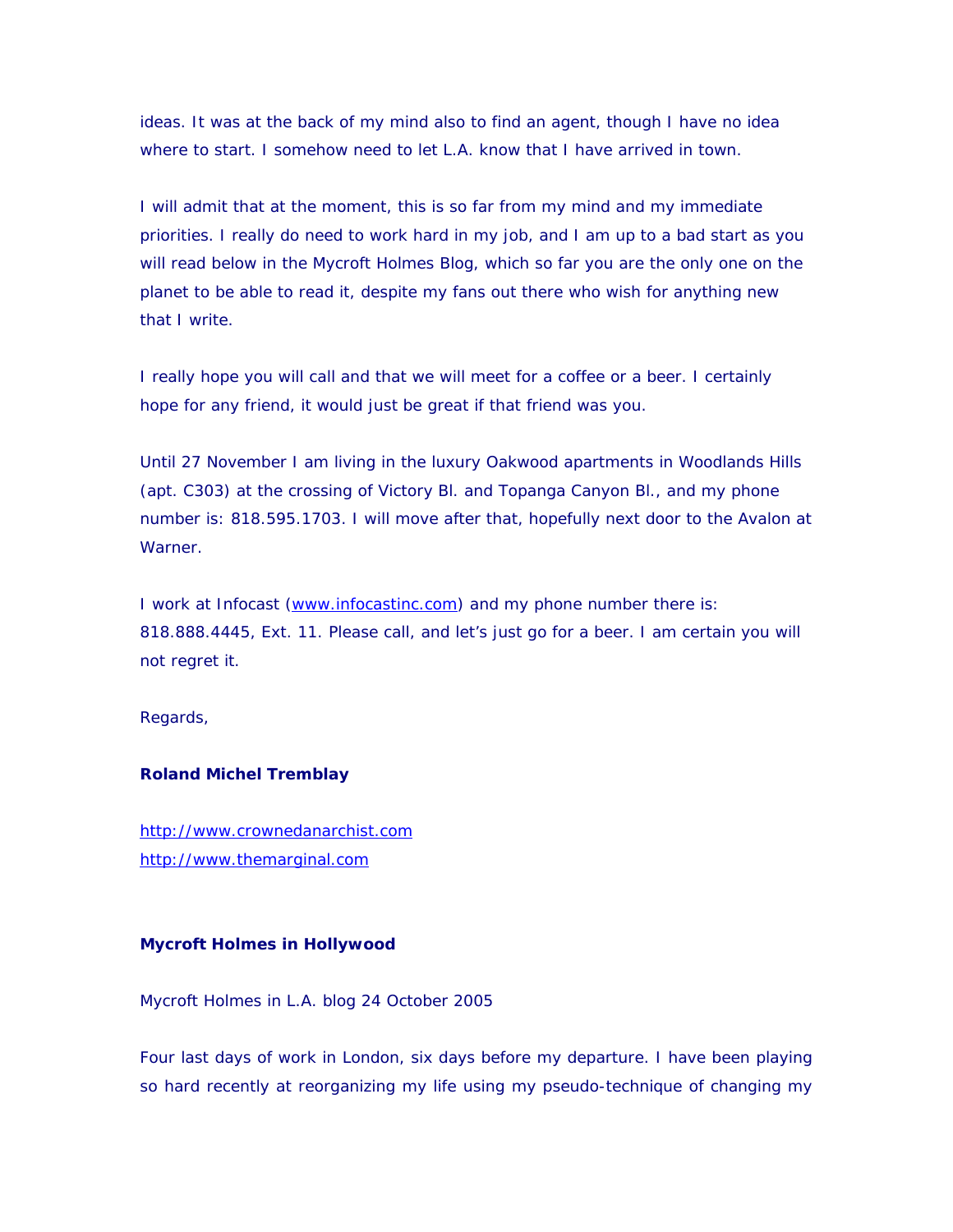future, and convincing myself that what I wanted was actually already a reality, that every time I walk on Westminster bridge to go to the pub on my lunch hour, I am questioning what is real and what is not. I fear that I dreamt up this whole business of moving to L.A. and that any day now I will wake up in a different timeline where I might have never heard of this job in Los Angeles.

It seems a bit too convenient to wish something and get it almost right away, no matter how huge is the dream. I have problems to adapt to the fact that I can actually achieve what I want just by wishing it and believing it, without any doubt. It really puts a twist on this reality, it feels much more like I am in some sort of Matrix and any day now I will be contacted by Morpheus.

I am also worried that I might just be completely mad and ready for the asylum. I feel this is not real, none of it, nothing in this life. It is just like a dream, a real one, and I am in control, however it would be easy to start doubting and lose it all. Get back to something I don't particularly want. That's how I feel, I am questioning reality, and at the same time I feel like I am reaching a new understanding of the mechanisms of existence, which have nothing to do with how I interpreted existence for the first 30 years of my life.

There are a set of values and reasons to exist that I had build up in my mind which was my personal philosophy of life, which is now to be rethink completely in light of the facts that I can change my future and make it the exact way I want. What does this say about my role and the role of each human being in this universe? How can I now picture this world we live in? Am I just making the best of some natural physical laws, am I tapping into some sort of ESP power that many mediums on this planet have been exploiting for centuries without being able to express and identify what was exactly happening, since just about every scientific mind just reject whatever it is that they can actually achieve?

Is this why I don't consider these possibilities, because it is just crazy and impossible in the first place? How can I doubt it now? When everything I wished for in the last few months became a reality? Except perhaps winning at the lottery, however I admit that I was unable to believe that I would win, since the probabilities seemed too impossible for my poor mind. So I do have limits, I truly need to believe that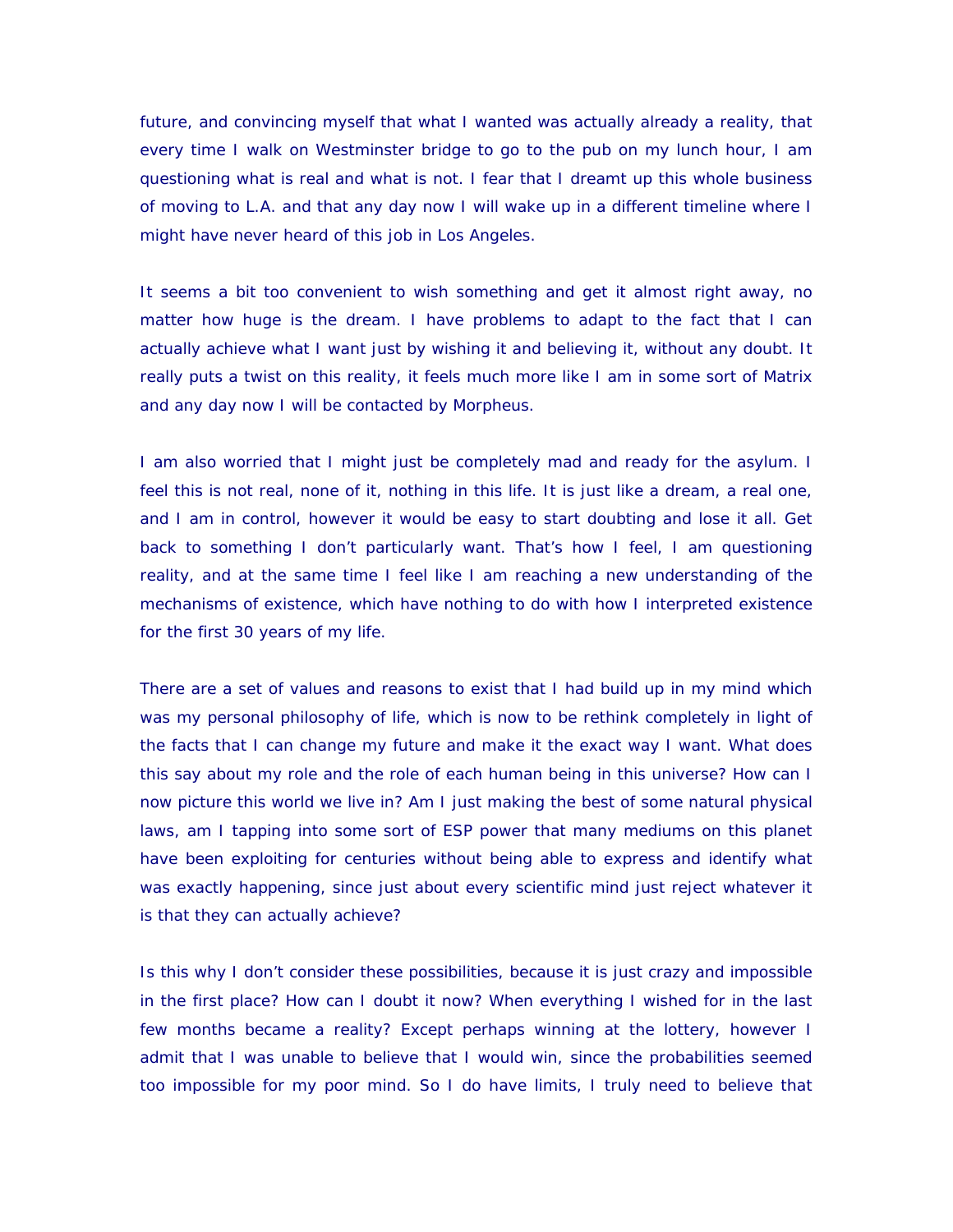whatever I want can actually happen. And if it is that easy to believe, it is also very easy to doubt at the last minute and lose it all.

So I have to believe that this reality is very much a virtual one, that matter and energy can be interchanged at will, that I have enough brain power to change the configuration of this world, or at the very least, I can switch between parallel universes or realities at will. And whatever I can think of, whatever I can dream up, can easily become the reality I will be evolving in.

Do I still have things to learn then? Obstacles to overcome just so I can acquire some sort of experience I would perhaps have set myself at a subconscious level? I am not sure anymore. What about karma, and what you do comes around? Not so sure anymore. You could still be a bad person and be happy and succeed beyond any hope. There would not be any punishment. The consequences are after all just virtual and ultimately affect only one person, myself.

No one else is actually real, I can switch it all, change it all, in one day. It could only truly affect me if I believed in some sort of moral and ethical code and I was actually adhering to it. Because then, doing something bad would make me depressed, when in fact there is no need to and I could get away with murder without even giving it a second thought. Not that I intend anyway to change my way of thinking morally and ethically, on the contrary. However I do not believe anymore in a system of punishment, or should I?

Perhaps this is all bullocks and it does not change anything if suddenly I can change my future or not. Perhaps it was always there, I just never believed it in the first place, and my success rate was near to zero, when now it is at 90%. I cannot ignore this anymore, it took me five years to get back at working at changing my future, I cannot stop again. I have to get somewhere, and then I will see what I can do, what I should do. Because this also escapes me.

Is life just a game? Or has it got some sort of higher purpose? I have absolutely no answer, not even a clue. I had the time to build myself a philosophy of life using bits and pieces found everywhere, from every philosophy and religion, and now I guess it is time to throw all that away.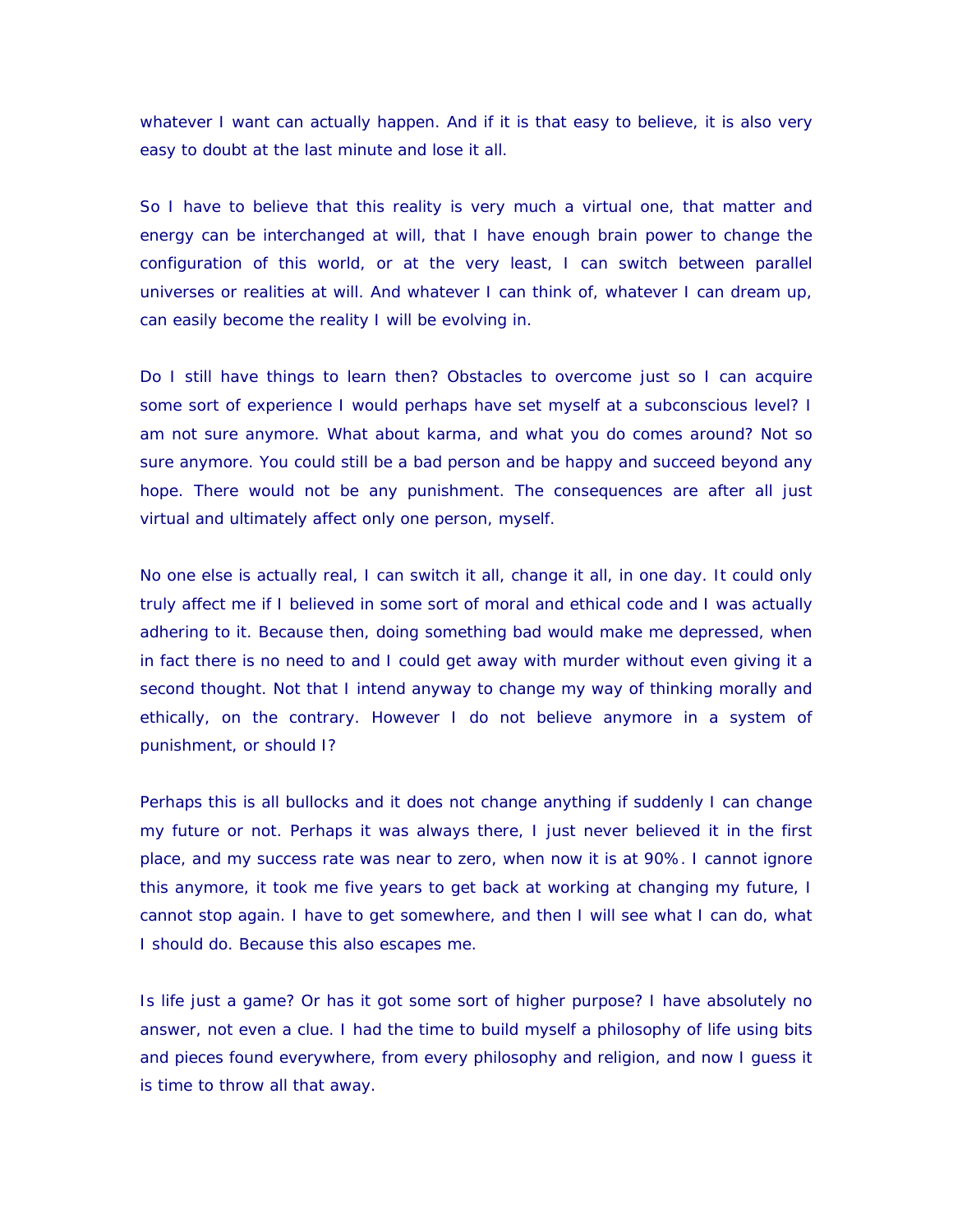Only simple observations of where I am and what my potential is, need to be considered. Take it one day at a time, and reassess every day what is going on, what this life could all be about. Perhaps my existence has more in store for me, to surprise me and excite me. I certainly need any kind of motivation, just to remain alive and continue to work for no apparent good reason.

Will L.A. bring me all the answers, or at least a bit more of the answers I am looking for?

Mycroft Holmes in L.A. blog 27 October 2005

This is my last day working in Westminster. How do I feel? Like a zombie, even though I went to bed early the last two nights. I have this strange feeling that I am leaving into a space ship to go across the solar system and even perhaps outside of it, maybe in the direction of Tau Ceti. I have said before that I was ready for such a destiny, that I was waiting to get out of the solar system as quickly as the technology would permit, and that I would invent it if necessary. Well, going to L.A. is probably the closest I will ever get to such a voyage.

It is certainly on the other side of the planet as far as London is concerned, it is also the heaviest place psychologically where someone can land, the archetype over that city is simply huge and out of proportion. Probably because in itself it is a city which has been built mostly on ideas, like a virtual city. I'm sure L.A. is completely different from what these films and books have brought us. Reality will be hard to accept once I discover that my life there will be as miserable as it has been in Paris, London or Brussels. I just hope it won't reach the bottom level I felt in Toronto. However it is unlikely.

I can no longer deny that my life has been to produce conferences. It has now been ten full years in London, doing just that. This is how I have been able to survive, to buy all my gadgets, and it is now the reason why I am leaving for L.A. Was it just a mean to get somewhere else, to finally escape the event horizon? This hate-love affair is far from being over, since I just signed a contract with a company who want a career man. And it is not excluded in my mind that this is it, my very last career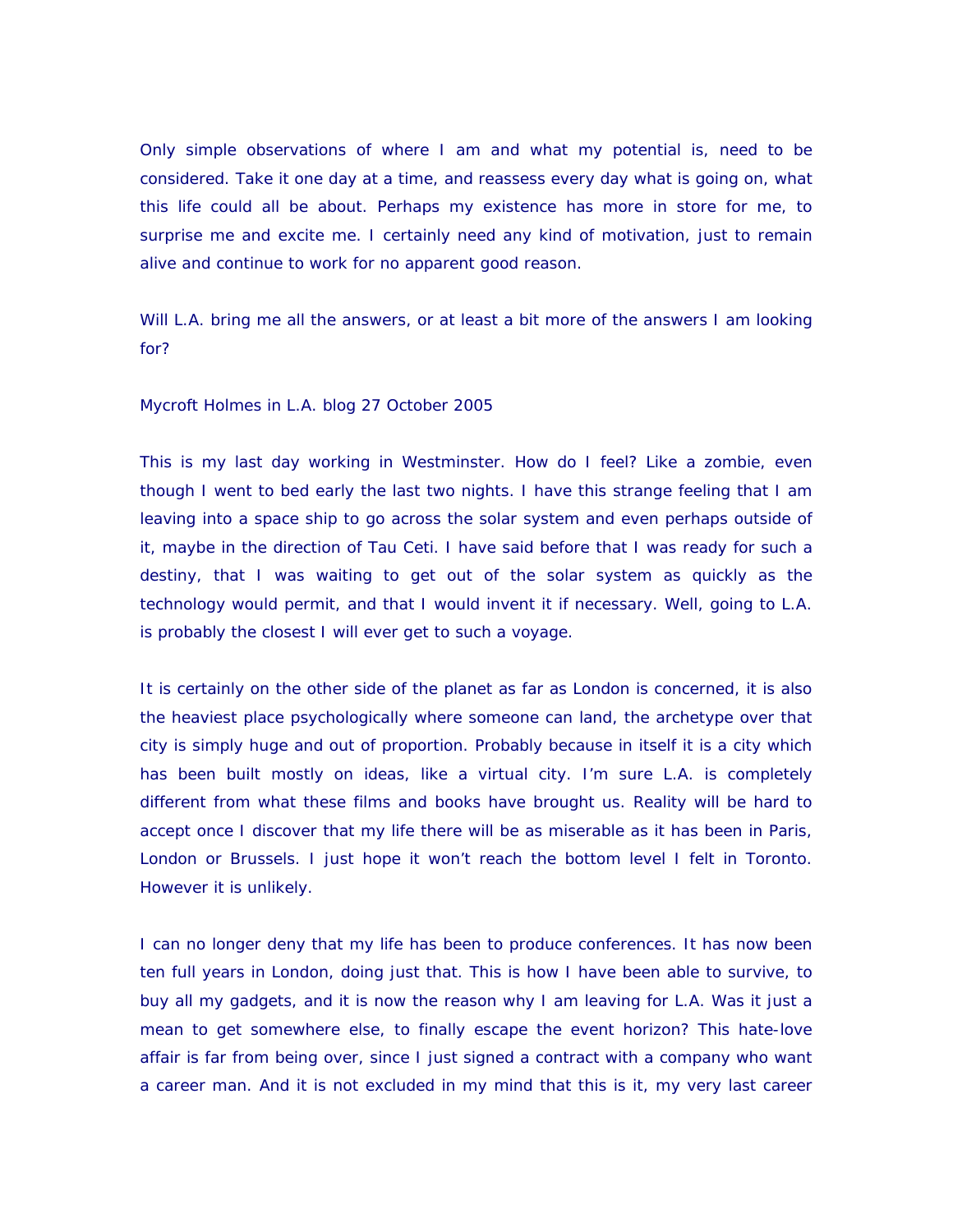move might be the company I will be with for 10 years, instead of the usual 1 to 2 years. It would mean that I finally found the right job, management, where apart from thinking and writing reports, I won't have to actually produce conferences.

My last day! This is the last time I am in Putney, on my way to London Waterloo. Tonight it will be Waterloo to Putney to Isleworth for perhaps the last time, at the very least for a long time. I have seen it enough in the last decade to not feel sad about it.

I feel so weird this morning, and we're going to the pub at lunch time for a farewell drink, I hope I won't do anything stupid. I certainly feel right now like climbing on the roof of the train and sing and dance all the energy contained in my little body. It would be my luck to just faint and fall on the track two days before my liberation, my escape, my revolution. As it is how I perceive this move to L.A.

Clapham Junction, for the very last time. If Canada were my destination on Saturday, I would feel devastated for losing this feeling of reaching that busiest station in Europe. As it stands, I'll be glad to forget all the transfers I did here on my way to Victoria in my first two years in London. Now I really feel like dancing and shouting to the top of my lungs, L.A. here I come. No matter the consequences, no matter the consequences.

I fear I will very much look like an alien in L.A. I have nothing like the stars' look. My clothes are more like the ones of a poor poet who never actually connected with reality in the first place. I have no clue about society, certainly not the high society of Hollywood. Even English for me is a problem, and I miss the meaning of most expressions. Anyway, I would be lucky to even meet this sort of society, I never did in Paris or in London, what can I hope for in L.A.?

I must trust that destiny is leading me somewhere and that I will get there eventually. But it has to move fast, I need to move fast, everything needs to happen within weeks, not months and years. I need my way out of conferences, I need my freedom, and unfortunately this means success and money. I can't think of anything else which could bring me the sort of freedom that I wish for.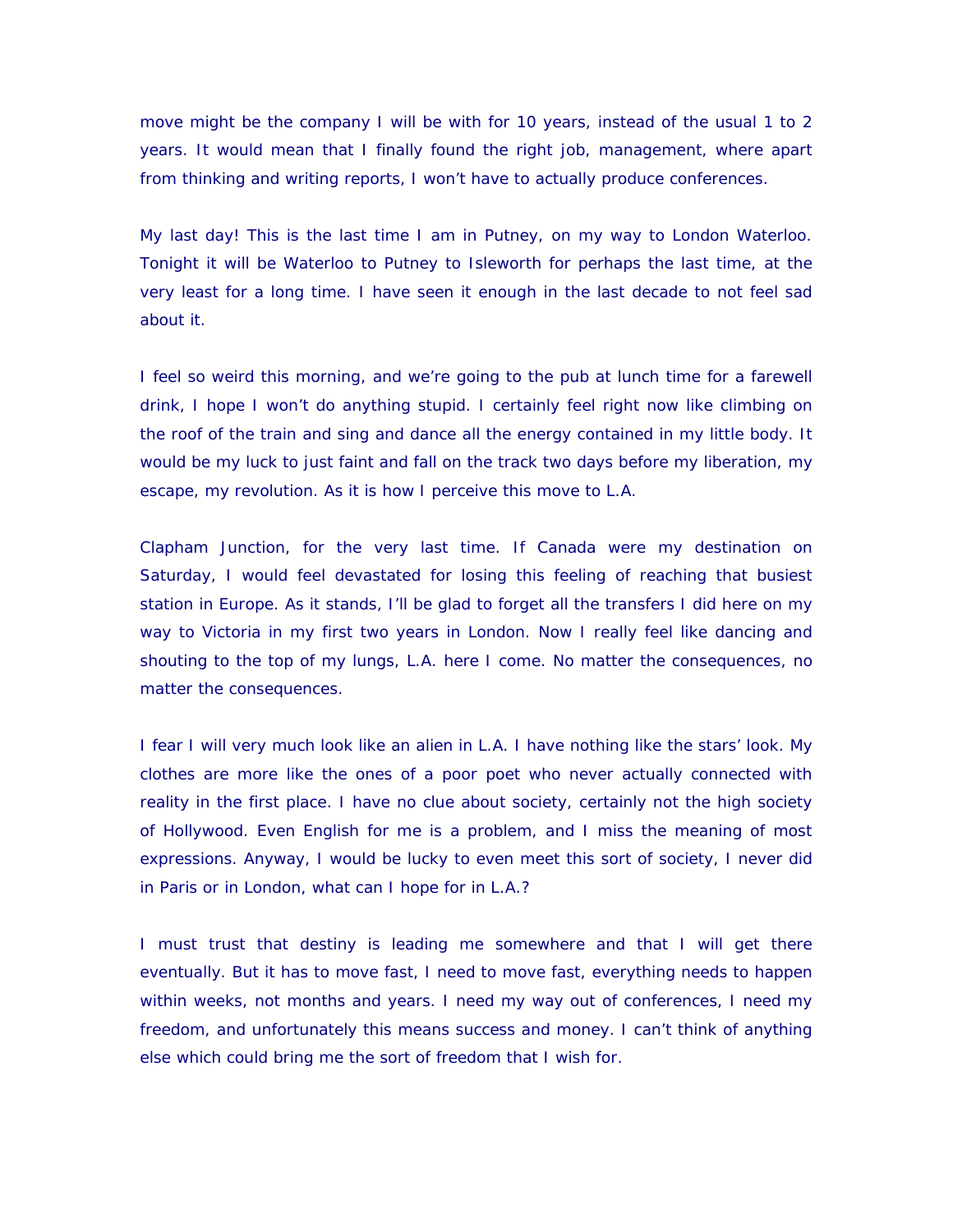#### 29 October 2005

That is it, I am now flying over the Atlantic, on my way to Los Angeles via Toronto. Apparently there is no more difference between the U.S. and Canadian customs, and therefore I will actually enter both Canada and the U.S. once in Toronto, all at the same time. I was not sure what to think, to rejoice that one major step will now be eliminated, and I will only have to suffer the pain of being frighten at the customs again only once, or if I should start to worry that perhaps my dear Mr. Bush has decided to take over the Canadian borders and, Canadians being so nice for no good reason, being in their nature, have let Bush take over. My only hope is that it will make it much simpler for me to get my visa.

Although everything is completely legal, you never know when the law is still in the hands of people who enjoy wrecking entire lives just to prove to themselves they have a little power in this world. Their doubts is all they need to stop you right there from accomplishing your destiny. However, after years of experience dealing with European democracy and immigration, I am not afraid anymore.

Twice in the plane I had a panic attack, finally having a glimpse of what it is that I have done. It seems to me that I never had the chance to think this through, to understand the implications. Hell, I had not even started to pack last night at 21h. As a result I did not sleep last night and at the moment I am like suspended in time since we are going back in time at the right speed for time to stop.

So God knows how I will survive the day until we reach Los Angeles. I have become so emotional, this morning before we left I picked up the Myrmicat, squeezed her and could not stop crying. It was so embarrassing, because of the taxi driver. Stephen appeared quite pleased at my reaction, it was like a proof that I actually love them, and was not just abandoning them.

You work and work without ever stopping, five days a week, three hours of travel a day, and on the weekend you are rushing all these things you feel you need to do to make this life worthwhile, otherwise there would only be work and sleep, and then, in these conditions, death would be most welcome. So at the end of your seven days, you realize that you never even took one minute to think about what you are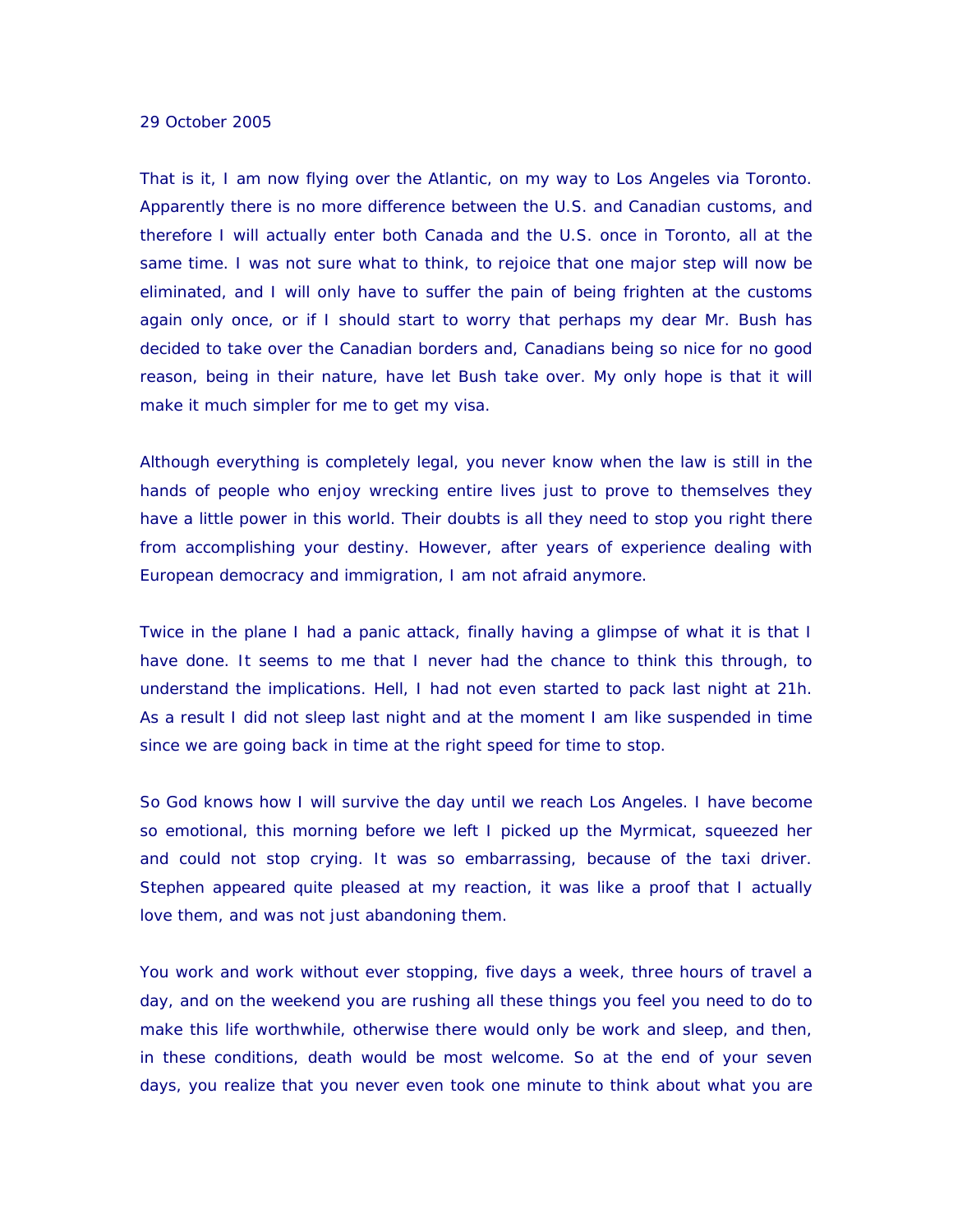actually doing, you just went over the obstacle as if it was just another hurdle, and everything would be better afterwards. But then I woke up yesterday and realized I had to abandon my life after 10 years, the person I love and my cats, to go and live somewhere alone, in a place I know nothing about.

Is it a mistake? I just can't believe it, it was so easy, it really felt from the sky, and if in a few hours I get my visa, then really it was so effortless you wonder what happened to the concept of adventure. And I want it to be painless, in the end it makes no difference to what you learn in life if you are confronted by walls, after walls. There are other things that need to be learnt, some other goals which need to be reached. Useless to spend your life worrying about immigration, writing about it as if it was your whole life and nothing else ever existed. You might as well go home then, since it would definitely not be worth it.

There are other things I can learn in L.A., and I hope I will learn them without it being too painful. After all, I am there to write and reach out, perhaps I am the one who has an experience to communicate, and L.A., as I was saying before, will give me that chance. Though at the moment it does look hopeless, stuck working for a conference company. It is at any rate much better than being a waiter. Or is it? I could not even be a waiter if I wanted to now. Only high profile and high paying jobs can keep me in the United States since it is the only way to get a visa.

31 October, 5 am

I made it! I am right now at the dawn of something, not sure what yet, and it is a bit frightening. I would not say that I am scared, but close to it. I am on my balcony right now, it is 5 am, I am right in the Valley, though I have no idea which valley this is or where I am exactly. The stars offer quite a sight, even if I know that only a few can be seen in a city as large as Los Angeles. My first day at work in a few hours, I am ready to explode.

If I was afraid of rejection, my first day has been quite successful. Already in the lobby of the hotel-apartments complex where I live, a woman came to me and told me her life story in no less than two hours. Offering me dreams and opportunities like moving to France with her and start a business, anything, and then offering me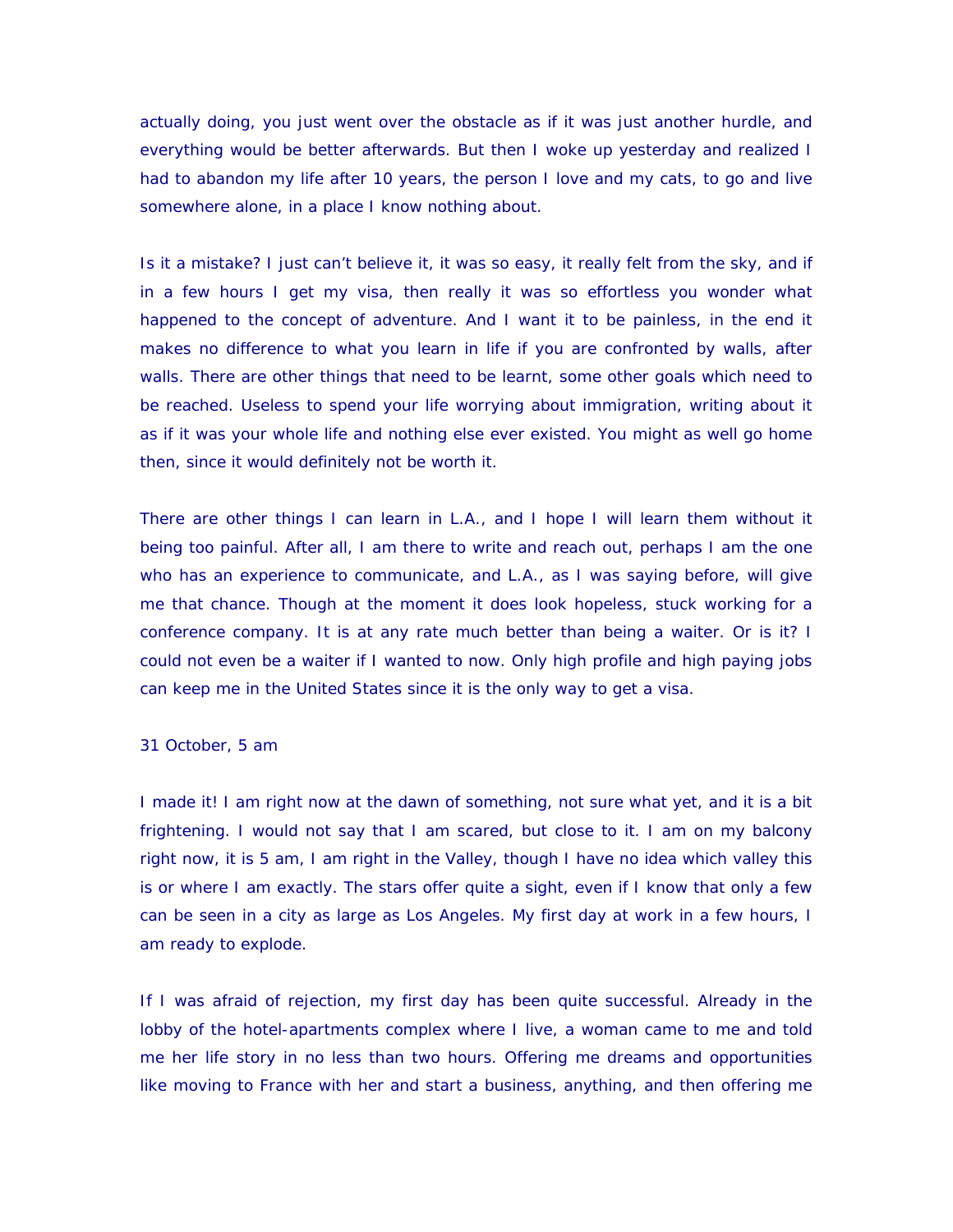to build a glass house on her land in the north of California so I could write all day without having to worry for a job. Now, how likely is it that any of that would actually happen? Close to zero. Some people would offer you anything just to have friendship, and I know that these friendships are too demanding for any human beings. Somehow she got from me my room number and the address where I will work. I'm sure I have not heard the last of her, and Stephen is freaking out about it.

And then I went to Ralph's to buy some food. Everyone was over nice, talking to me like if a huge earthquake just happened and they were suddenly so desperate to talk to someone about it that even strangers would do. Well, it is what would be required for anyone in England to even talk to you, they don't even say sorry when they cut you in the grocery store.

I don't know what is wrong with these Americans, they are so opened, so willing to meet new people, it is madness. I feel a strong sense of community, I suddenly feel part of something larger than just my small person. I am no longer this individual lost amongst millions, but a component of some greater family called the human race. Somehow I feel this is only temporary and a false sort of feeling that usually happens when you first move somewhere. Every time I moved into a new country, I always met helpful people ready to do anything for me without anything in return, and in time this subsides and it is life as normal. As if destiny knew I needed help and all these possibilities were suddenly falling on my doorstep.

I have to be careful though, not to fall into any trap or friendship I don't want. Not to believe anything anyone says because it is likely that they won't deliver even on their friendship. It could easily become a nightmare. At the same time, I need to have some wisdom, and be able to understand when people are genuine and have a lot to offer. Obviously I feel I have a lot to offer, however I know certain friendships are doomed from the start. I need to give myself some time to let anything else happen and take it from there.

I am now more worried about my first day at work. Can I deliver on all the promises I have done? Am I this genius guy who will sort them out through my past experience? I have met one of the girls I will be working with, along with her wonderful and peaceful new husband of two weeks yesterday at the Airport. God she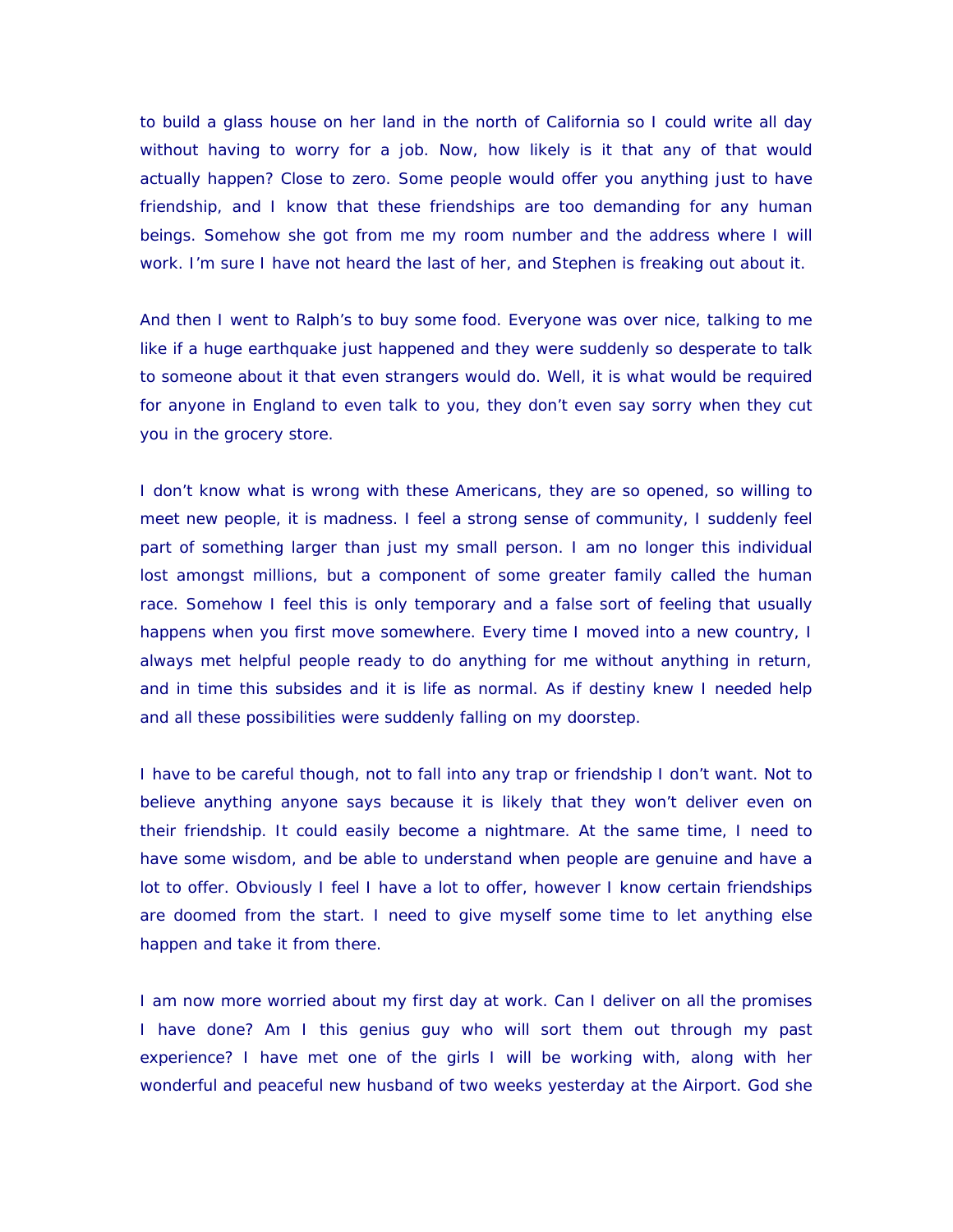is nice, strong personality, these are people I would love to have as friends. Her husband works in the music industry, in the licensing I believe, and probably about the use of this music in films. I see no opportunity there except for good friendship, and this is good.

Perhaps all my dreams and expectations about succeeding in the movie industry have also subsided since my arrival. I am not sure if it is because I feel that being here or in London makes no difference to my success. And I just have to continue slowly to work on my projects in my little corner, and hope for other extraordinary events in my life which might most likely come from my inbox by e-mails than meeting the right people. Or perhaps it is that I have other worries right now, like this new job and find a new apartment. Both are huge tasks to accomplish, and I am hopeful that I will succeed in being happy. I am not certain if my budget will allow me something nice close to where I will be working. And I know I will need a car, because just walking to the grocery store took me 30 minutes, and I had to come back in a taxi. However the taxi driver was a Canadian woman from Toronto and she was, as expected, very talkative and helpful.

I just don't know what to expect next. I have to get ready to go to work.

### 2 November 2005

Do I deserve so much attention? So much niceties? A company going the next 100 extra miles to help me and even my boyfriend to move in L.A. forever and ever? I feel guilty so much effort put into my happiness here. I have not exactly been used to that with any of my previous employers, I was more like, treated like shit in any of the jobs I ever had. What is it that they think they will get in return? Am I worth it? That is the frightening thought, the idea that I might not be worth all the effort.

So far so good, I think they think, they're getting there money's worth. It is not exactly what their number one employee thought though, and yesterday I lost patience with him. He crossed the line with me, and I was ready to go back to London without even giving it a second thought. Los Angeles is not the end of the world as far as I am concerned, and I have not one single idea about how and why my career in cinema and television could go any further now that I am here.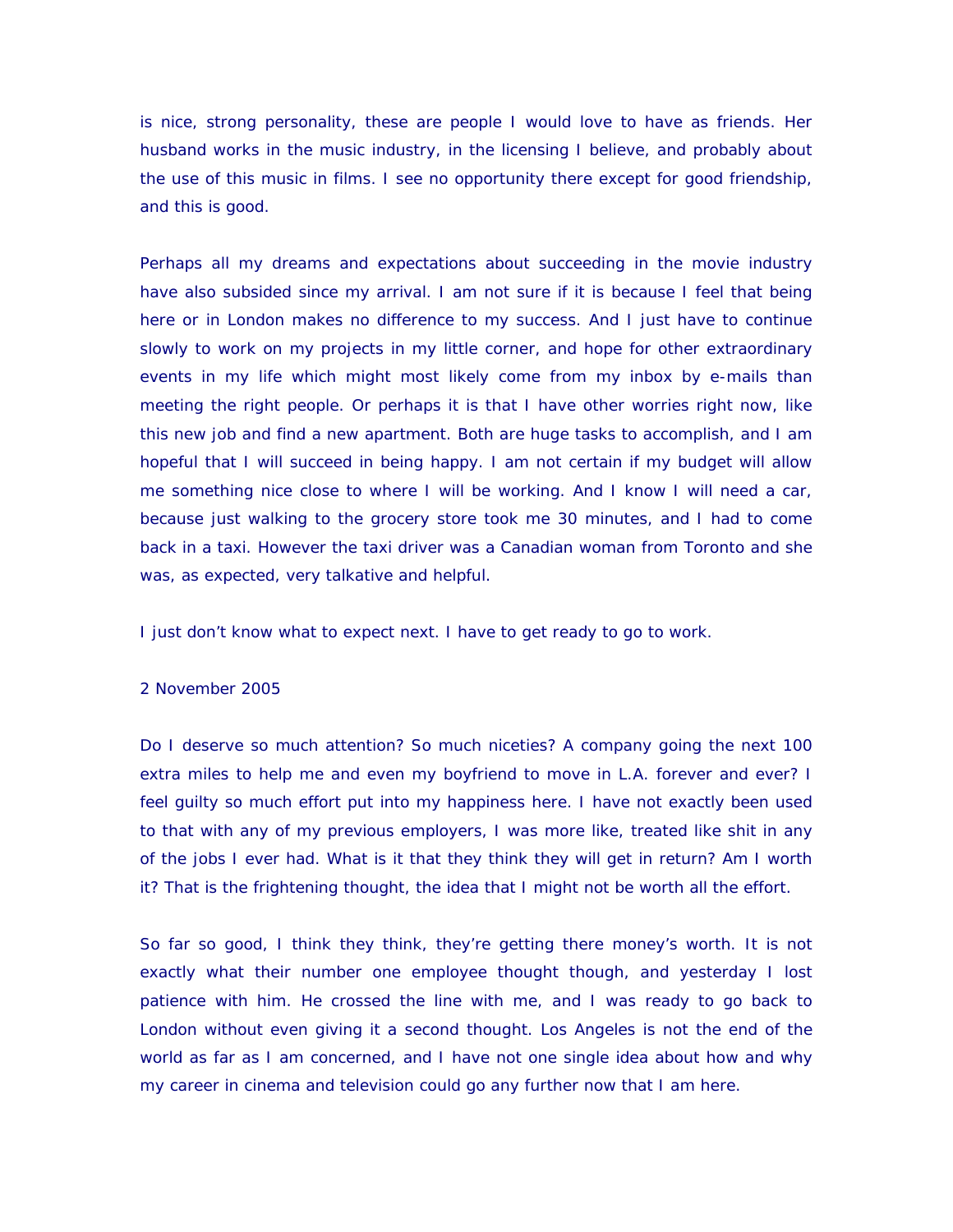Anyway, he was freaking out because I knew nothing about the financial world, especially in America. And he was panicking more and more, and went into some sort of crisis every time he understood that I did not have a clue about what was a private equity, a venture capitalist or project management financial plan. I almost shouted at him back that "no, I did not know anything about that American capitalist crap, and that I had no desire to learn it either".

So, what he did after his lunch break, is exactly what I expected he would do. He went back to all the bosses, trying very hard to convince them that I was not only ignorant of everything, but on top of it, I was quite insubordinate. It must have thrown him into a spin, this office is filled with Yes Sir/Yes Madam type of employees. The anarchists ones like me must have left a long time ago, I thought.

So he tried, he then kind of disappeared for the rest of the afternoon and I was expecting at any time to be put on the side by one of my bosses to let me know I had been out of line and that it was not acceptable. And I was ready to tell them that once again a damn employer had hired an employee without giving him any clue about what he would actually be doing. And that is simply not acceptable. And that if they felt they had made a mistake with me, I would gladly go back to London. And all it would have cost them is a plane ticket, one month accommodation and an immigration lawyer.

The very next morning I had a new best friend, who came back to me sheepishly talking to me with a big smile. In fact I had a two hour meeting with him where he could only speak while laughing. Must have been difficult to appear as appreciative as that, when I know for a fact that an old tree like him must have hated every second of it. He was defeated, I had won. Somehow I doubt this is the end of the problem. Why, oh why, is there always a fucking bastard in every single job I ever had? The one who will work very hard at destroying me at every corner? Why can't it be simple for once?

Well, he came back saying jokingly that I must be the one person in the world who has worked for every single big conference company in the world, and that I must be unique, that no one else must have that much experience. Could he truly suddenly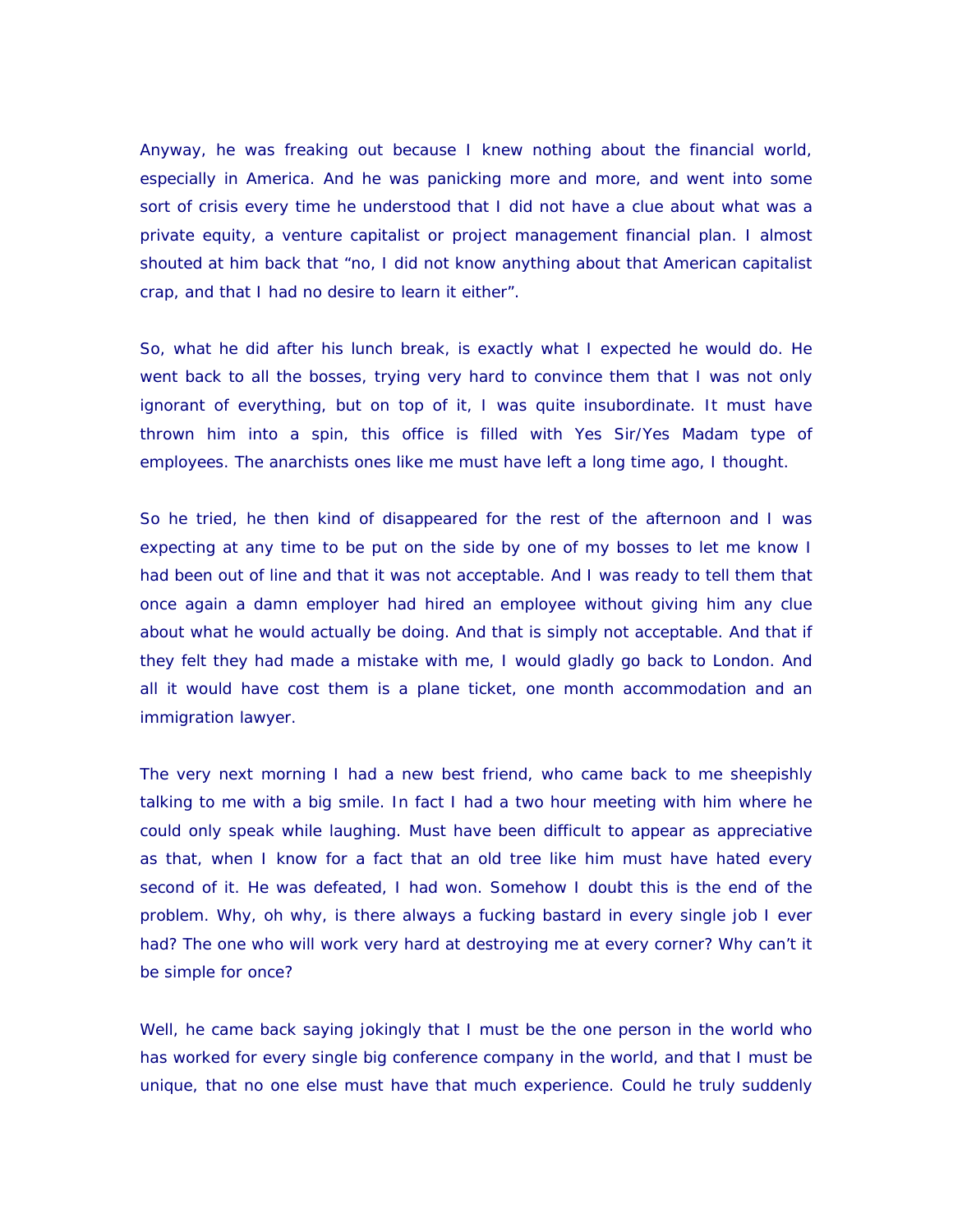believe this? Was he trying to dig again, saying that I simply cannot keep a job? Try to keep a job in conferences for years, in this industry filled with bastards and backstabbers. Oh yeah, I had the extraordinary opportunity to have known them all, to the point where only suicide was my only way out.

He had finally been told who I was and why it is that I had been imported from the UK to work here. I just hope that his sudden change of heart is sincere, that he now understands the potential that his bosses see in me, and why they are bending over to help me like crazy. Oh god, I hope he is not hopeless and will not play these mind games with me. I am quite prepared to go over this and appreciate him for the man he appears to be. A good man at heart with whom I feel I could work with. Somehow, they never change, it can only get worse.

The only other possible bitch, and somehow there is always one in every company, is the woman in charge of admin, payroll and HR. She could easily turn into a monster, she is also in charge of finding out who's late and who's sick, and who is leaving early (30 minutes after the normal hour is considered too early). So far she has been very nice to me, over nice in fact, I could almost believe that she will not turn out to be a bitch. I know better. I will have to break my back for them, I know that much, and thankfully, I do intend to break my back for them. It pays off when you are working for a family instead of a corporation who does not even know who you are and what you do for them, even after years of success. So it might just work.

We went for a perfect lunch with my bosses, Stephen and I. It was to present them my baby, and they were impressed. They want to employ him, perhaps because he made it clear that he would not come to L.A. if he could not work. He told them that he was quite traumatized by the US custom guy in Toronto. I had to balance that, I said that I could not believe that, despite the hell of the questioning, never in my life of living in all those weird countries and dealing with their immigration bureaucracy, had I got a visa within 20 minutes. I felt it was almost too easy. Of course, this was so only for two reasons, first I did not care if I did not get the visa, I was happy to go back. Second, I knew my case was too perfect despite what he was saying, he would have had no choice but to let me go in the end. He did not frighten me with is directness, lack of respect, treating me like shit. I knew the game, it is the game of the prisoner or the patient at a psychologist, who needs to convince the authority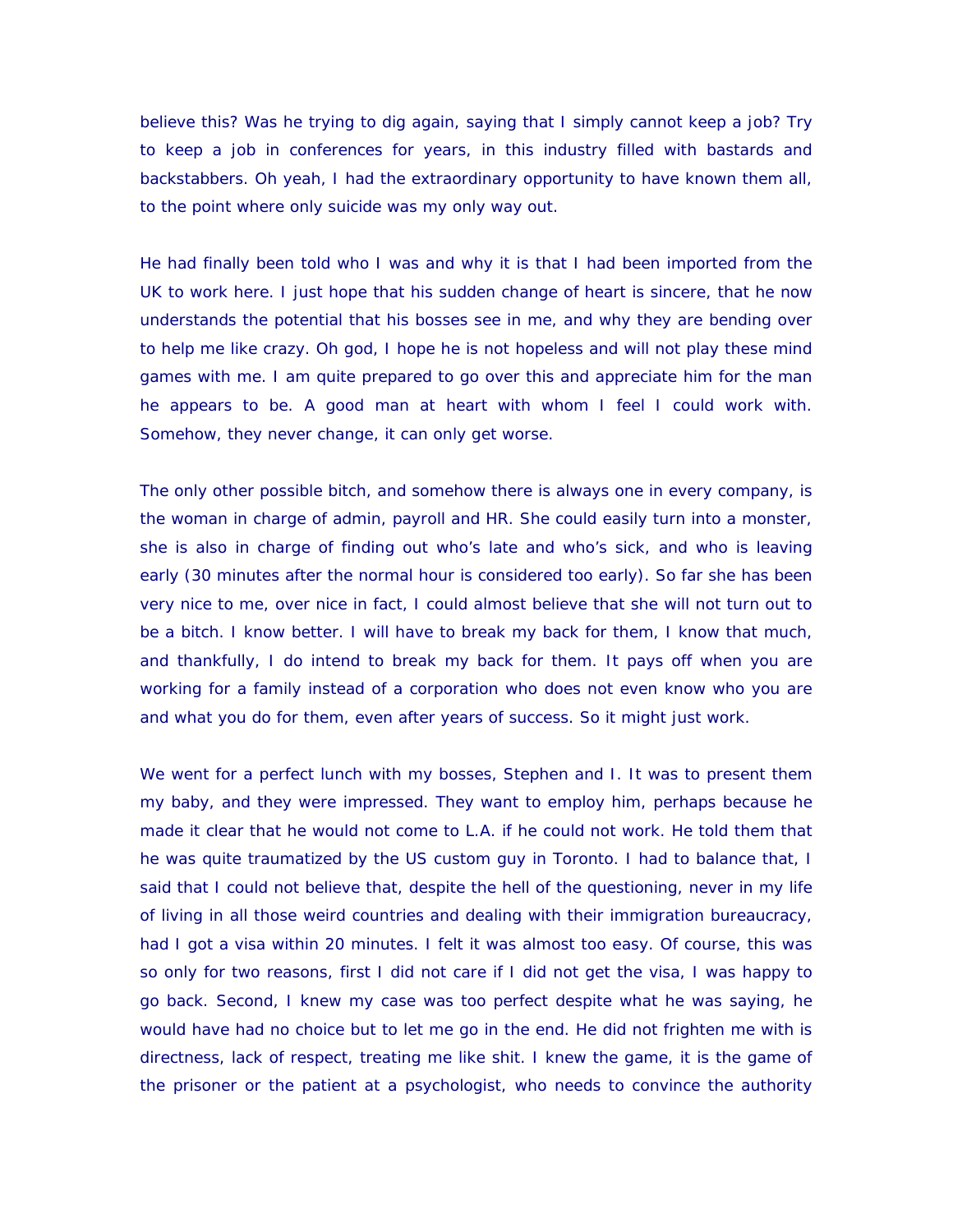that he is a changed man in order to gain his freedom, when in fact he is probably worst for it for having gone through that process from hell. And if he was not ready before to annihilate the world, he certainly is now, disgusted as he must be for so much bollocks.

So I was quite calm while the custom officer was getting excited. I had the perfect answer every time. So I got the visa. End of story. However it seems to have convinced Stephen that he will never get his own visa, so he almost decided to not even try. The true reason however is his six cats, his three tortoises, his 30 fish and crabs and his two snakes. Add to this his flat that he will need to rent, and that is just too much for him. Also that he is not impressed by Los Angeles, there is nothing here apart from me to motivate him to sacrifice everything at home. He is also convinced that both his parents could die within the next six months. That certainly does not help my case. I think he will never make the jump. He did not appear that impressed when I told him today that his sort of job interview at lunch time with my bosses had been successful. That they saw him as the new head of the future telemarketing department. God, we are so not ambitious, it is ridiculous, almost a shame in the society we are living in.

So what do I think of Los Angeles so far? Nothing. I have been stuck in my little block in the Valley for five days now, it might as well have been anywhere else on the planet, it would have made no difference. No car means that we cannot go anywhere, the bus system sucks so much, one passes every hour, if it passes, and it never goes anywhere. There are not even cabs in sight, you need to call them, they take 30 minutes to arrive. Los Angeles must be the only city in the world without a proper public transport system, and somehow they even got rid of the cabs by preventing the companies from getting licenses. As a consequence, everyone bought a car, must be a way to get the economy running.

Finding an apartment is not easy either. The place is either like a fortress and costs a fortune or it is filled with Mexicans and there is so much violence, like random shooting in the streets, that only a desperate person would ever rent a flat there. Well, I am not that desperate, I have a \$60,000 a year salary for god's sake, I am not about to be shot for no good reason, even though there would be a nice poetic justice to this, considering my state of mind in the last few years. I would not mind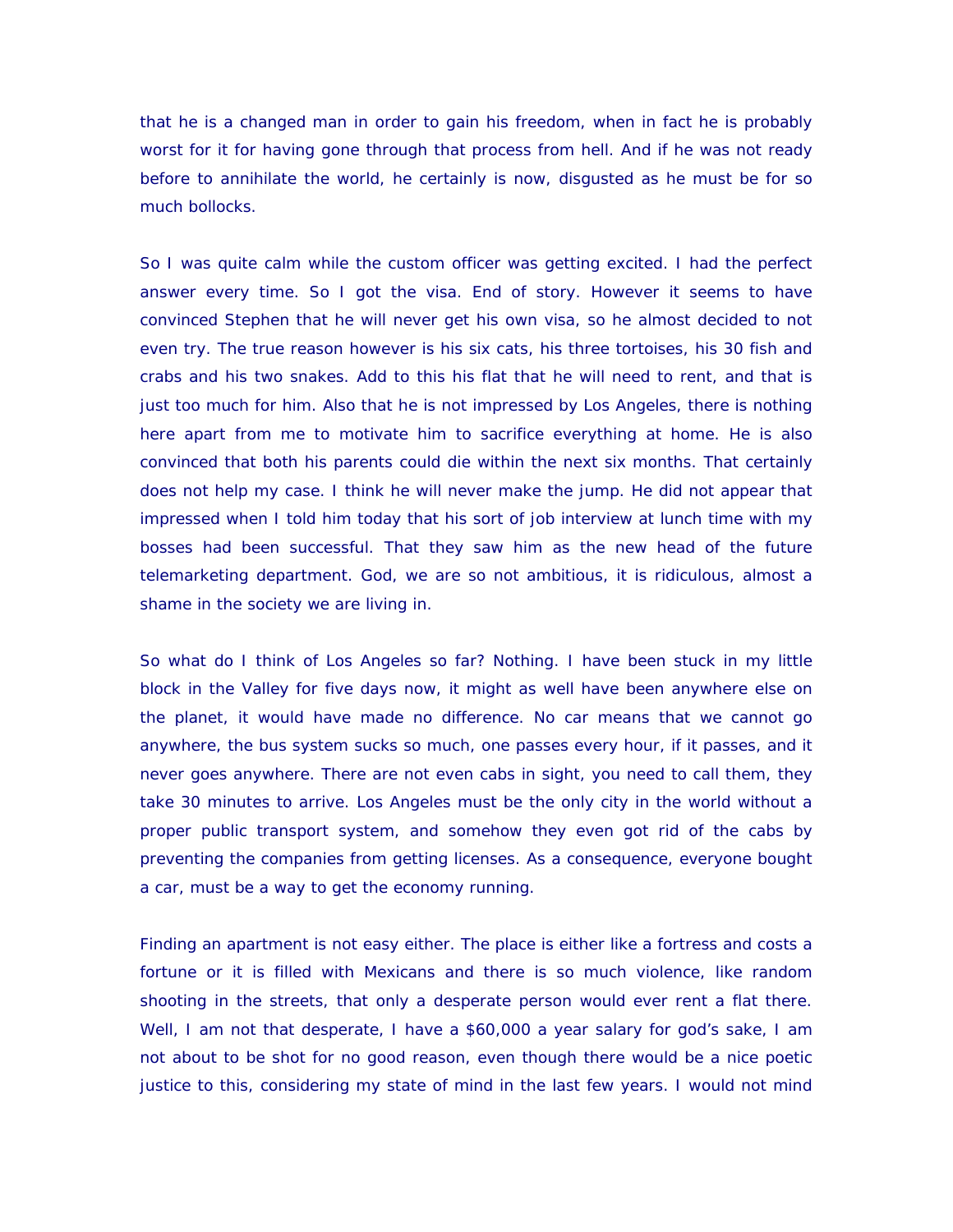dying on the streets of Los Angeles. However, with my luck it would probably be beatings and robberies, and they would leave me there for dead when I would still be alive and depressed. So I guess I will have to live in one of these prisons where they charge a fortune for an unfurnished little living room with a bed coming down from the wall.

#### 10 November 2005

I have destroyed it now. A second argument, in that many weeks. How many more can we have before I give up and decide to go back to London? What are my options? What are his options? It is clear that by now he has identified me as a real problem, and he told my bosses. Another damn Manager with whom I simply just cannot work with. And it is my entire fault. Though he can probably also take some of the blame.

What went wrong? What is it that does not click between us? He said so himself, he is easy going, everyone loves working with him, he looks like a nice guy. Is it just me? Am I unable to accept any kind of authority and criticism?

I am certain that if I were to do a search on the Internet under statistics, survey and Managers, I would discover that it is the same story for a large portion of the population, when it comes to their wonderful relationship with their direct line Manager. However there are ways to deal with this, and I am just unable to deal with this kind of shit. It was clear in my face that I was disgusted, ready to pack my bags and get out. Only \$5,000 down the drain, but I would feel justified, personality conflict with my manager. I just don't like him, his voice in the background makes all my body hair stand.

Is there something that I don't know? Something eating him and I am just suffering the consequences as a by-product? Or have I succeeded in alienating him completely with my own behavior? Let's review this, so I can understand it better.

Last week… I can't remember what it was last week. It was so stupid, so unimportant, that I have already forgotten. However I am very much living with the consequences now. I basically spotted the problem on the very first day, if I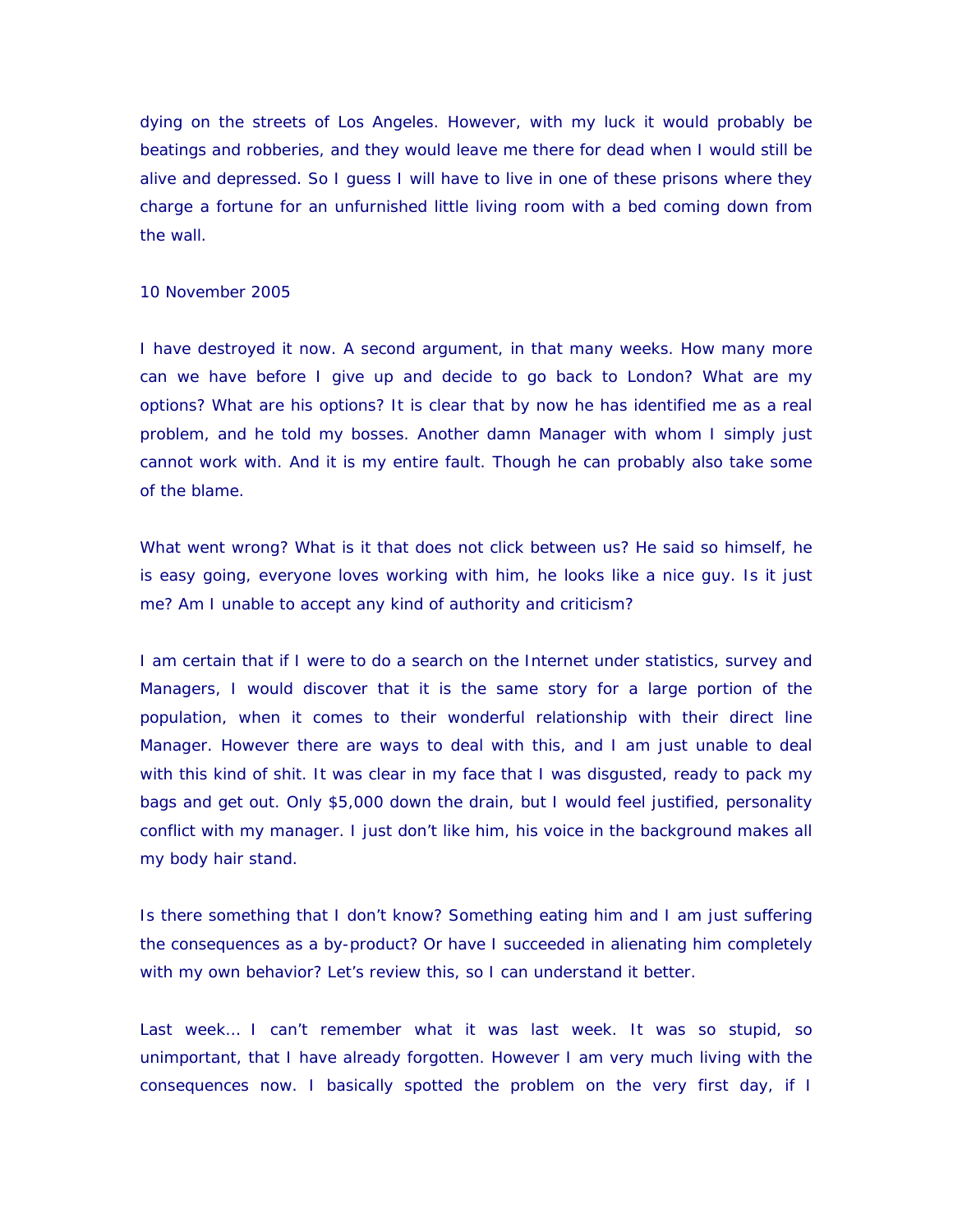remember correctly. Even if I still have no idea what the problem was, but there was something. He has been annoyed with me from the first minute I walked into that office. I'm sure it was not his decision to hire me, as it was not the one of my boss either. It was his wife.

Last week, I thought it was my lack of knowledge in the topic of their conferences and his impatience with me. This week, it is that I appeared to have been doing everything else except what he asked me to do. I also take forever to do anything, because I have so many other things on the side to sort out. He wants me 150% right away, it is just impossible, not after what I have just been through. For God's sake, I have been here less than two weeks and I am far from being sorted.

Feeling somehow guilty because my bosses appear to see so much potential in me, whilst they are perhaps completely mistaken, I worked so fucking hard writing them four more long reports about my past experience. And these reports, they did not specifically ask for them, but they did indirectly, with their questions and their desire to know more. I thought they would have been over the moon by now. I have not heard a single word about my reports. It is like if I had never written them. Perhaps I have freaked them out by giving them sensitive files from the competitors, even if Telecoms is not related at all with what they are doing and these files are between 5 to 10 years old. Maybe they feel I will eventually do the same with their files, who knows. Too late now to go back. They certainly asked for such files in my first reports, and it was a direct request.

So I spent Monday and Tuesday writing these reports, because I did not have enough of the weekend to do so. I had already spent 6 hours this weekend finishing the work that the Manager asked of me. This also went over their heads, it seems that they can believe this can be done in two hours, when it took me days. I am sorry, either they had exemplary employees and they worked very hard and very quickly, which I doubt, or they have careless employees who are quite happy to do a half job at every turn. So now it looks as if I am wasting time, when in fact I am just being thorough. It is in my nature, but I am learning right now to forgo my nature and become a careless employee as well, as long as I can finish the job within two hours instead of two days. The secret must be to give them just enough to be able to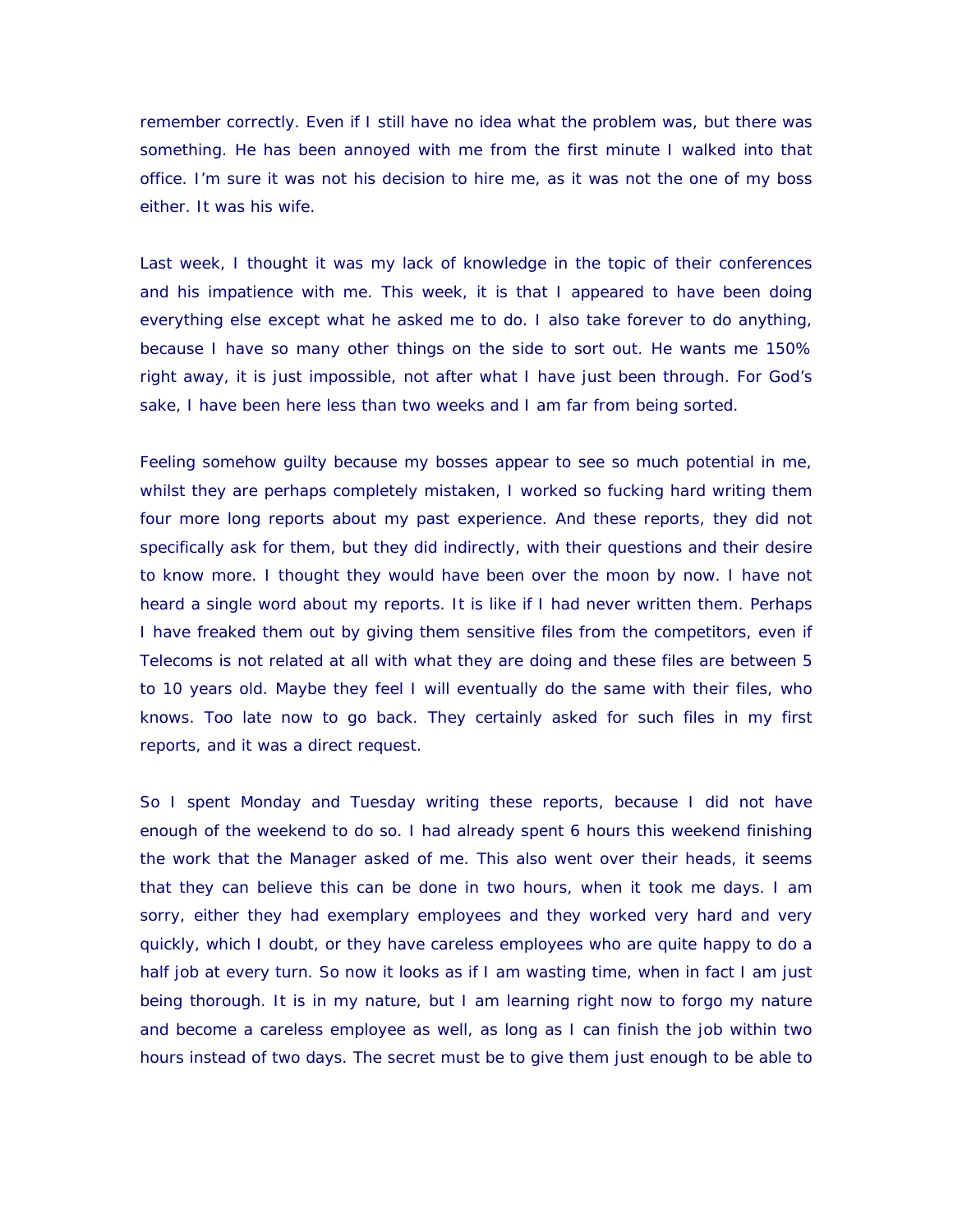pretend we have done a thorough job when in fact I would certainly not based any business decisions on that botched work.

When I told him that in the last two days I was writing reports for my bosses, he checked, and unfortunately they did not support me. They told him they had not asked me to write these reports. So twice now he tried to tell me that I was bullshitting him. Of course, I was hoping my reports would be well received and that they would defend me. It has not happen, I think they felt my reports were useless. I also believed that it was a ridiculous thought that I could have believed for one second that a company hiring a Management Consultant would change anything of how they are conducting their business. If it works, why would you change anything? In fact, why would you even hire a Management Consultant with a salary of \$60,000 a year? It is so puzzling, I am losing sleep over this. I cannot make head or tail of my situation.

My Manager, who is in fact a Director, has no experience whatsoever about the type of events I am working on. In fact, the only person who has any sort of experience about this is my good friend sitting next to me, the one who welcomed me at the LAX airport. She is just a Manager but was recently told that she was a Director of her events, because of what I wrote in one of my early reports. This perhaps has killed the faith of my Line Director. He was one of two Directors before, now he is afraid they will all soon be called Directors, and it is my fault. He told me today to not listen to her, to not even discuss my event with her, since he may want to do everything differently. Except, he has no clue about how to go about it, and she does. It is a big dilemma for me, since I will have to do that damn event which will take me six months to do, just that. This is how complicated they are.

He is an old tree, and he fights back any kind of change whatsoever. Only my first two reports had an impact so far, slight changes, and it might already be too much for him. He must be dreading the new decisions which could be made because of my reports, so he is certainly not happy that I concentrate on that instead of his ridiculous lists I need to research on the Internet all day. Everything I have done so far should have been done by an assistant they could have paid almost nothing. Especially that this company is based on people who have assistants, half the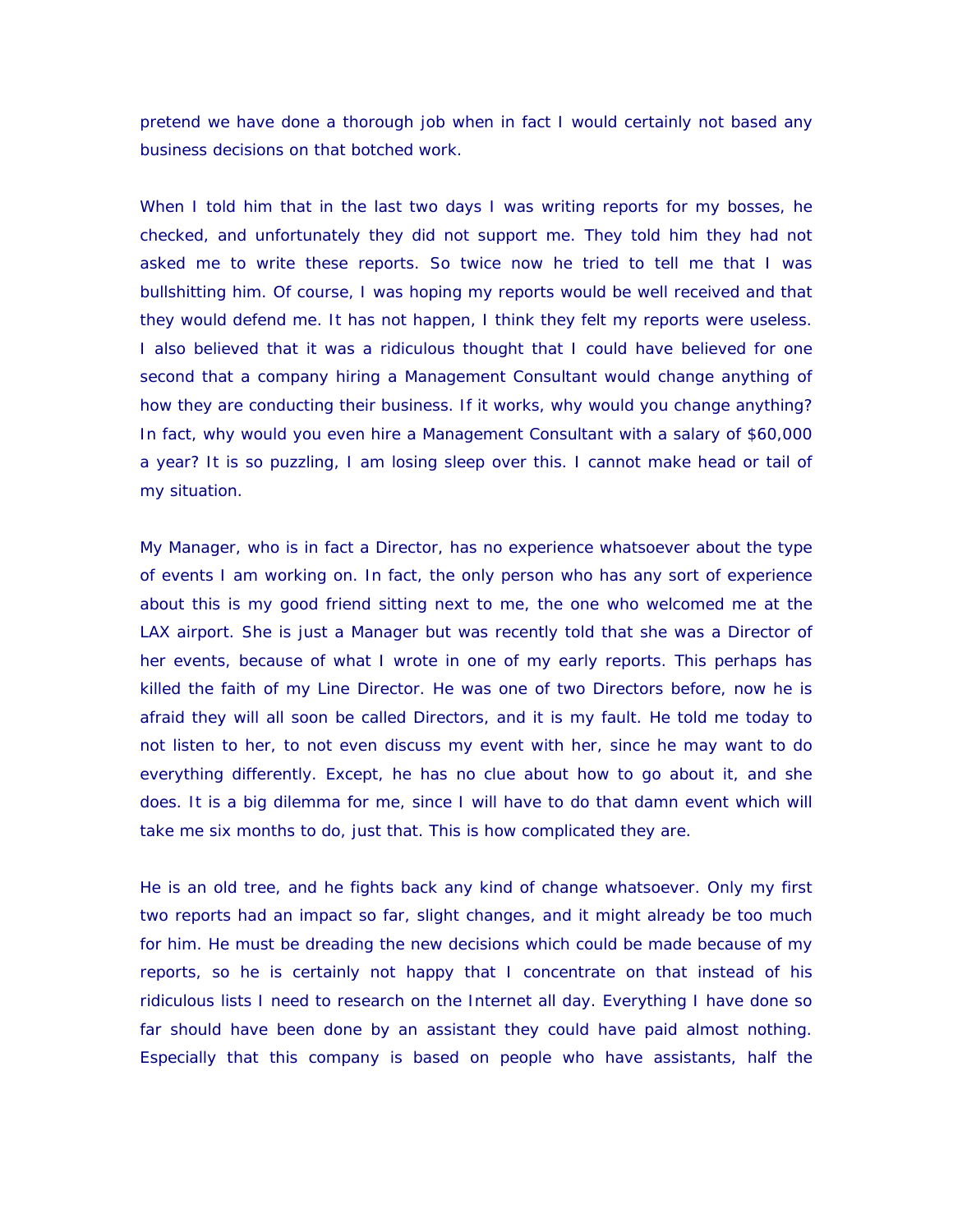company has the word assistant in their job titles. Something I have always suggested they change for Executives, since it would help them in their job.

It is sad when someone has so much potential, so many good ideas, and the experience to back it up, but is prevented in doing anything because change is a frightening thought. So their Management Consultant will actually be a Conference Producer instead, and just an assistant at that. Which is fine by me, with that kind of salary in a country where the standard of living goes through the roof. However I would have liked to have been told that I would only be that assistant, I wish I could be told now so I would know where I stand. I can adapt to that, no problems. I feel there is a conflict at the moment in the management lair, and I am powerless to do anything about it. I just suffer the wrath of their Directors and, since I cannot just let it go down my back like water on a duck, the situation might just explode. I certainly have no experience as a Management Consultant. The only thing I know now, is that their second job title should be Executive Director, so they would have the power to crush the little people who cannot accept any change.

I am sure it also fries him that despite my young age compared to him, I have perhaps as much experience if not more in the world of conferences. And not only that, from just about every big competitors they have. So my bosses appear to have told him that the little moron that I am has more experience than the old tree that he is. Of course, he can only see me as someone without any experience whatsoever, called upon to make all the wrong decisions when he knows it all and is probably the one who should have changed his title to Management Consultant. However his experience is limited to the one company he has worked for, for perhaps 17 years.

So you can understand my problem, and I am starting to understand it better myself. Perhaps I had just no realized that I would be perceived as a threat. And now that I have realized that, I will be more amused by his little panic attacks. I just wished that I was certain that my own analysis of the situation was right. At the moment I can only see that this week I have taken the piss, working on reports to satisfy my bosses, when I should have been trying to please my Line Director. I did assess that situation at the beginning of this week, I quickly surmised that it was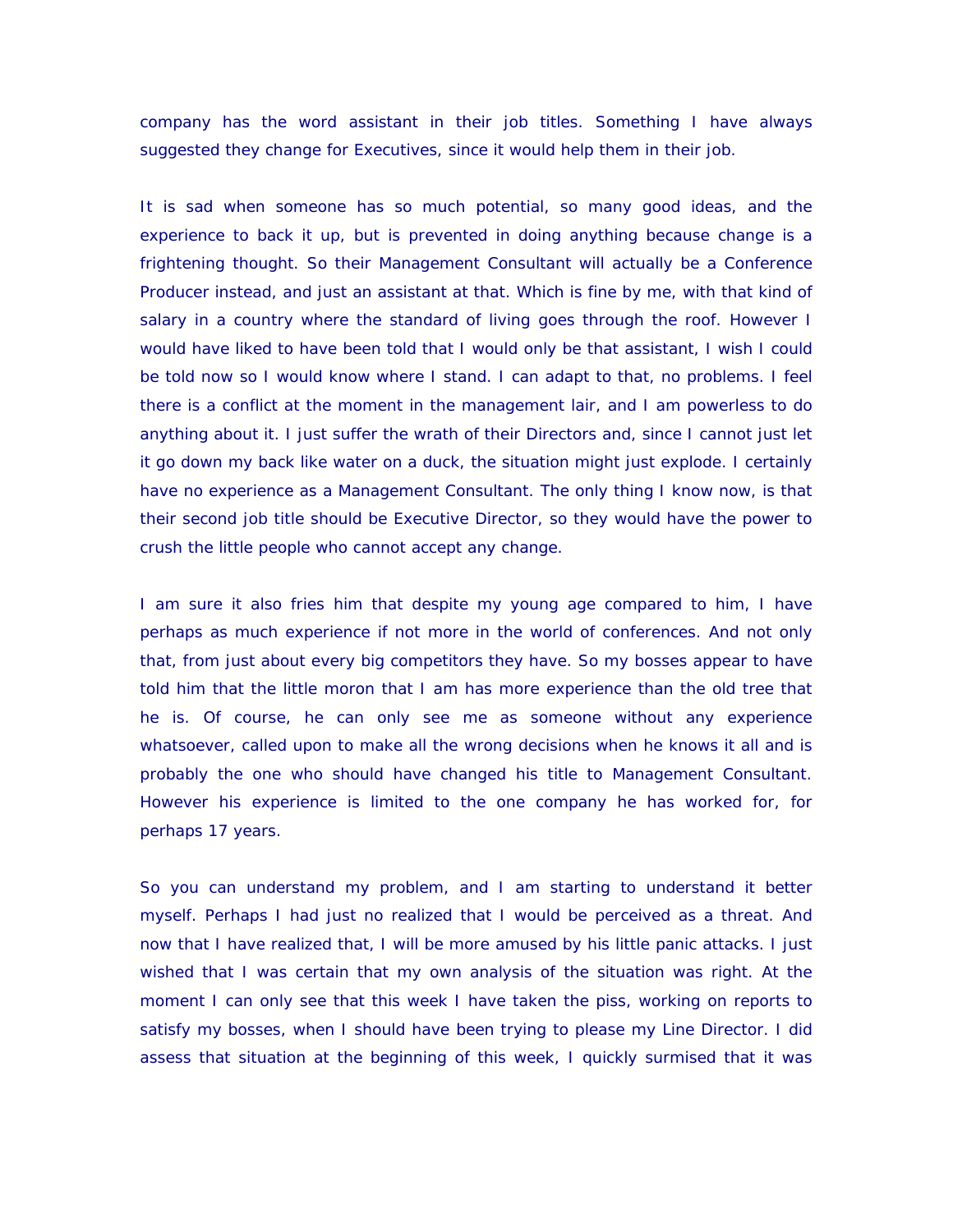more important for me to show my bosses I was indispensable, instead of searching the Internet all day for the Director.

And somehow something tells me that it will pay off. The reactions of my bosses must have been to calm him down, to keep the right balance. Secretly I am sure they are reading every single word I have written and that soon they will not only appreciate me, they will change everything.

Oh, I feel so much better now! I just hope I am right. And if I am right, I am glad that I am learning so quickly. Something which would not have been possible if I had not written it all down tonight, after drinking three beers in a row.

I feel like I have acquired some sort of wisdom now. When walking back from work, what was on my mind, was more: I am unmanageable, a crisis will develop, I am useless, I just can't work with anyone. I need to start my own business or else I will just be going from job to job, suffering with my line manager for six months to a year, before I leave right after the whole thing crumbles to dust behind me. Now, instead of panicking back at my panicking Director, I can just sit back, relax, and look at him destroy himself.

Don't get me wrong, I would like it to be different, I am certain he is the best employee they ever had and will ever have. It is important that he stays. His reaction can only be explained by the fact that they did not include him in any of the real management discussions. As a result he now feels as if all this change is not necessary and superfluous. And to be honest, I feel that he is right. However I have been hired to tell my own experience, analyze it and propose solutions. So I am doing what I am being paid for. It is their decisions to apply my suggestions or not. And the old tree is completely right if he states: what the fuck does he know about this business? Completely right, I am sure he knows more than I will ever do. But I don't care, I have to fulfill my role and somehow I feel I will appreciate that role, even if heads will have to roll over.

No one gives me shit, or else I am leaving. I don't care if it is after two hours on the job. But now it is not as simple. I am asking for trouble with a title like Management Consultant. I represent a real danger. So I have to adapt my attitude and behavior,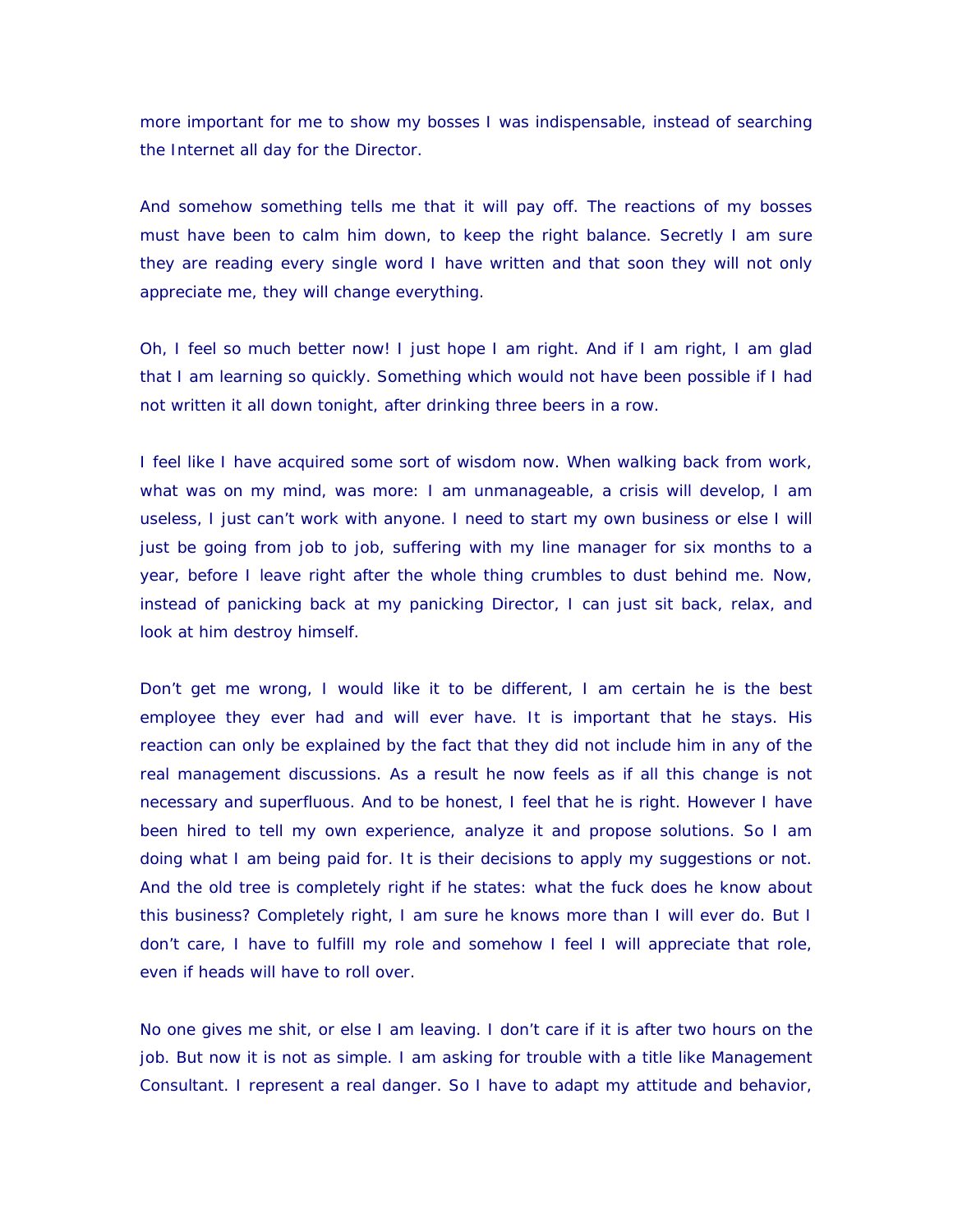ultimately they will always lose over me. Otherwise, why hire a Management Consultant, if not to implement changes? And old trees, if they cannot accept the changes, it is written in the book, they will need to go. Let's try to save them, by all means, but if they become unmanageable, recalcitrant, what we can we do? Here is the door my friend. Start your own business if you feel that you have all the knowledge in the world to do so.

And this is exactly how I feel right now. I feel I know so much about the conference world, especially after writing so many reports in the last year, that it is a waste that I should tell people what to do. I should do it myself. However, let's not forget that I just declared bankruptcy. For whatever the reasons. But who cares? Getting money to finance projects, is what all our conferences are about right now. And all these people have no money, just a promising product or service which cannot fail (though in most cases it will fail miserably). And my company could not fail either, because I know what failed and what succeeded all over the damn place, all over the world, in virtually all the main conference companies. Just a shame that I could not care less about the conference world and I am still trying very hard to free myself from it. Somehow I thought L.A. would help me achieve that dream, so let's not destroy everything before it actually happens.

What is also funny, is that if it was my own business, I would not follow any my suggestions, I would do everything completely differently. This is something I have recently realized, it is never the same when it is not your own company. If it was your own, you would act and behave completely differently. Because then, you would actually care. Something no employee ever has been able to do. We just don't care, we're just employees trying to survive our day, to get a pay check, and somehow still have a life outside of work if possible.

Have I got the time or the energy to talk about the fact that the company is trying to get my boyfriend over to lead their telemarketing team? Nope.

#### **Roland Michel Tremblay**

# [http://www.crownedanarchist.com](http://www.crownedanarchist.com/)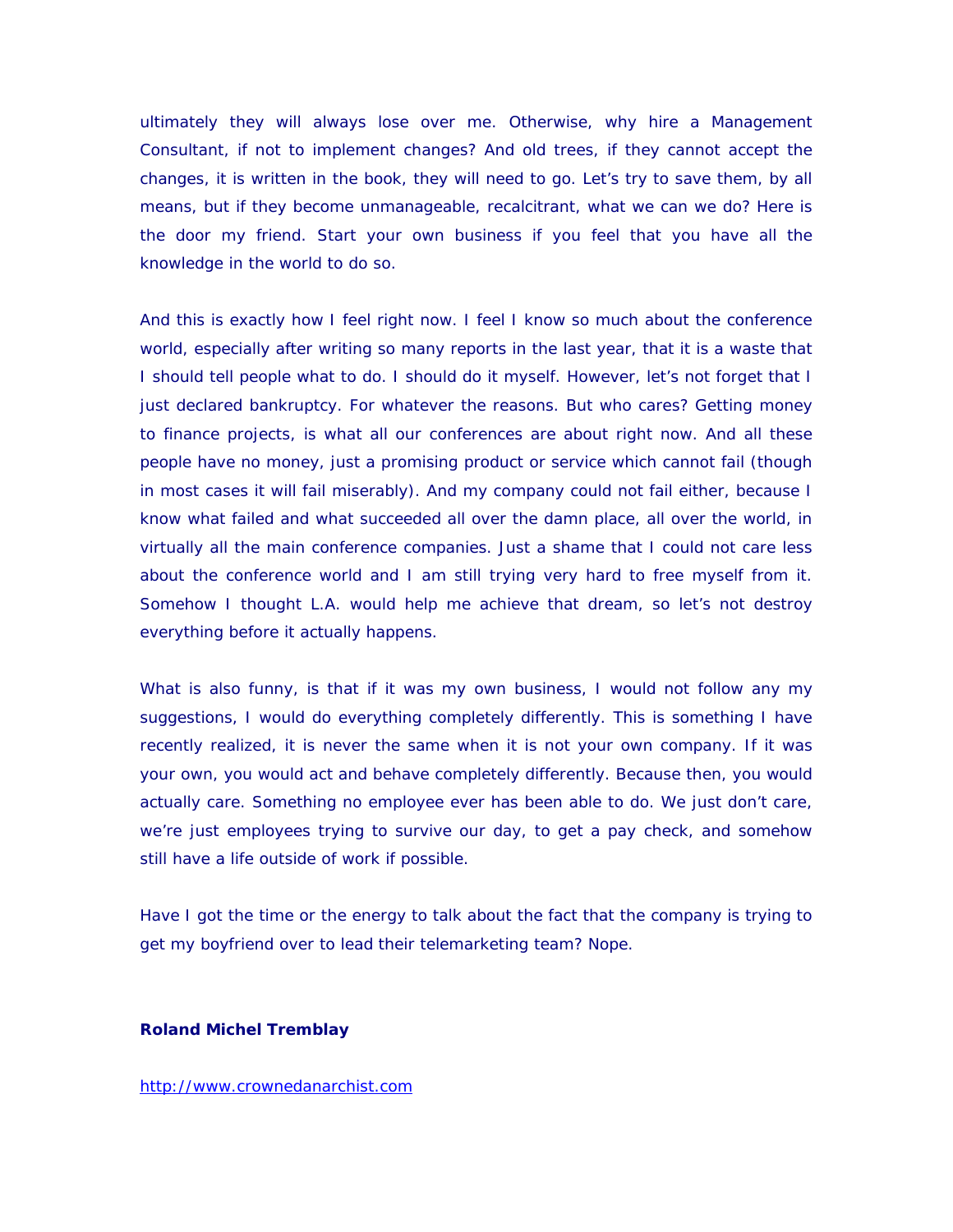**De :** Roland Michel Tremblay [mailto:rm@crownedanarchist.com] **Envoyé :** 06 April 2006 20:39 **À :** Mycroft **Cc :** 'Roland Michel Tremblay' **Objet :** Blog 14 - Final Personal Blog to Mycroft - Roland Michel Tremblay

# **Dear Mycroft ,**

Don't know if you remember me, since I don't know if you ever took the time to read my blogs to you. It is a whole book now. Hope you don't mind if this gets published one day, but since you never answered, I'm sure you could not really mind. Don't worry, I won't say to whom this was destined. They won't be able to even guess it. The word X won't even appear anywhere.

I wrote to you the first time on June 23, 2004, it is my fourteenth email to you. It has almost been two years now. I had the time to move to Los Angeles, dreaming about what you wrote in your books, dreaming that the kind of life you had, it could also be mine, from a writer's point of view.

I am about ready to go back to London now, one or two more months, and then that's it, I had enough of Los Angeles.

I did not try to meet anyone, I have not gone anywhere, I have not met anyone yet, except one gifted actor/musician/inventor/writer who's been in a lot of films, but never in important roles. Now he concentrates on his music, and I have to say, he is about to make it big, real big, with a bunch of investors on his back, and a string of great songs, unfortunately a bit too much like Celine Dion for my taste. But hey, that's what we'll make him rich and will allow us to go much further in film production.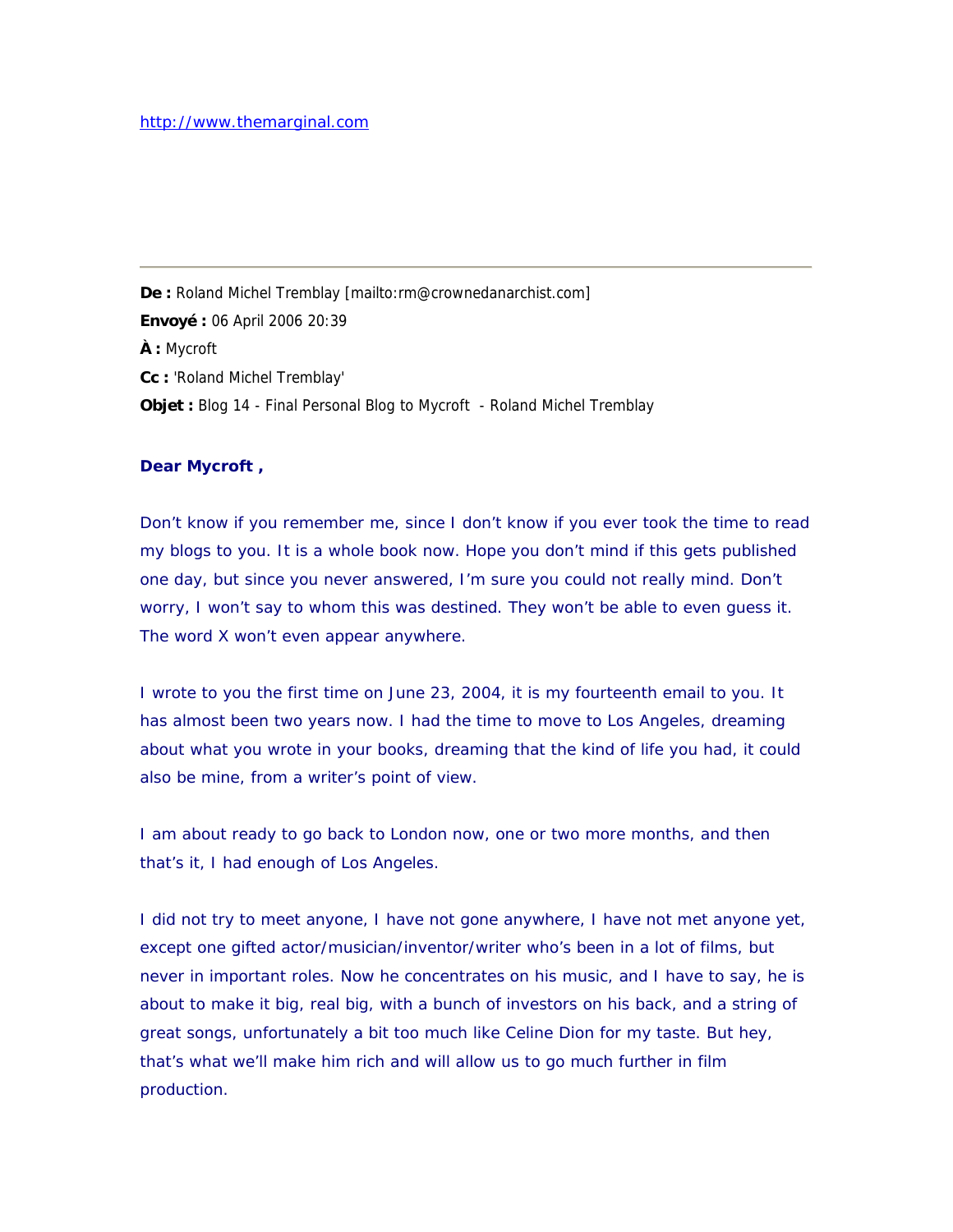He is also very well versed in science fiction, theoretical physics, and he is a gifted writer. With such talents, it is amazing he is not on IMDB yet. I have however proofs that everything he says is true, I've been to his place in North Hollywood, he's not bullshitting (even if he is a bit annoying, and filled with psychological problems, just like everyone else I have met in Hollywood since I have arrived). Maybe you know his name? Never got any credits, just like me, despite being in over a hundred films, and played against great actors (too many to name here, but you would be impressed, or like me, unimpressed by it all). His name is Leonardo.

Within a month I will be meeting X who's been in a few episodes, I will meet X who has written many books and episodes, and most importantly, I'll be meeting X. Not bad, if that is all I manage to do in my six or seven months in L.A., must be destiny, I must be destined to something great. Sometimes I let myself believe that, especially when I am drunk.

With that musician, we're working on a big budget sci-fi film, epic, would cost 200 millions minimum to produce. God knows if this will happen. We're quite advanced, it is much better that I thought it would be. His ideas about the structure of the universe were key, I have to say. He's a genius. But my imagination and my skills at building a whole story around it was the catalyst. I'll know more once I meet X, perhaps within a week, if I wish it.

Of course, I'll mention you as one of the main roles, who knows, this is maybe how we will finally meet. The role I'm thinking of for you, is the role that was designed for me. Of course, with that kind of money, I won't be in it. The guy is named Roland, he is a gay in the closet, he is also a Theoretical Physicist who figured out a way, via my shrinking theory, to move a ship outside the universe, bearing the last 1000 survivors of the planet. It sounds boring like that, even cliché, but I'm not allowed to tell you more. You will have to believe me when I'm telling you that this is as huge as The Matrix, in terms of scale and renewal of the Sci-Fi genre. We're all beyond excited with it, because we know this is something new, original and simply huge. I know, you must have heard that thousands of time, but this is my turn now, and if I want to see it becoming a reality, I have to believe that it is possible.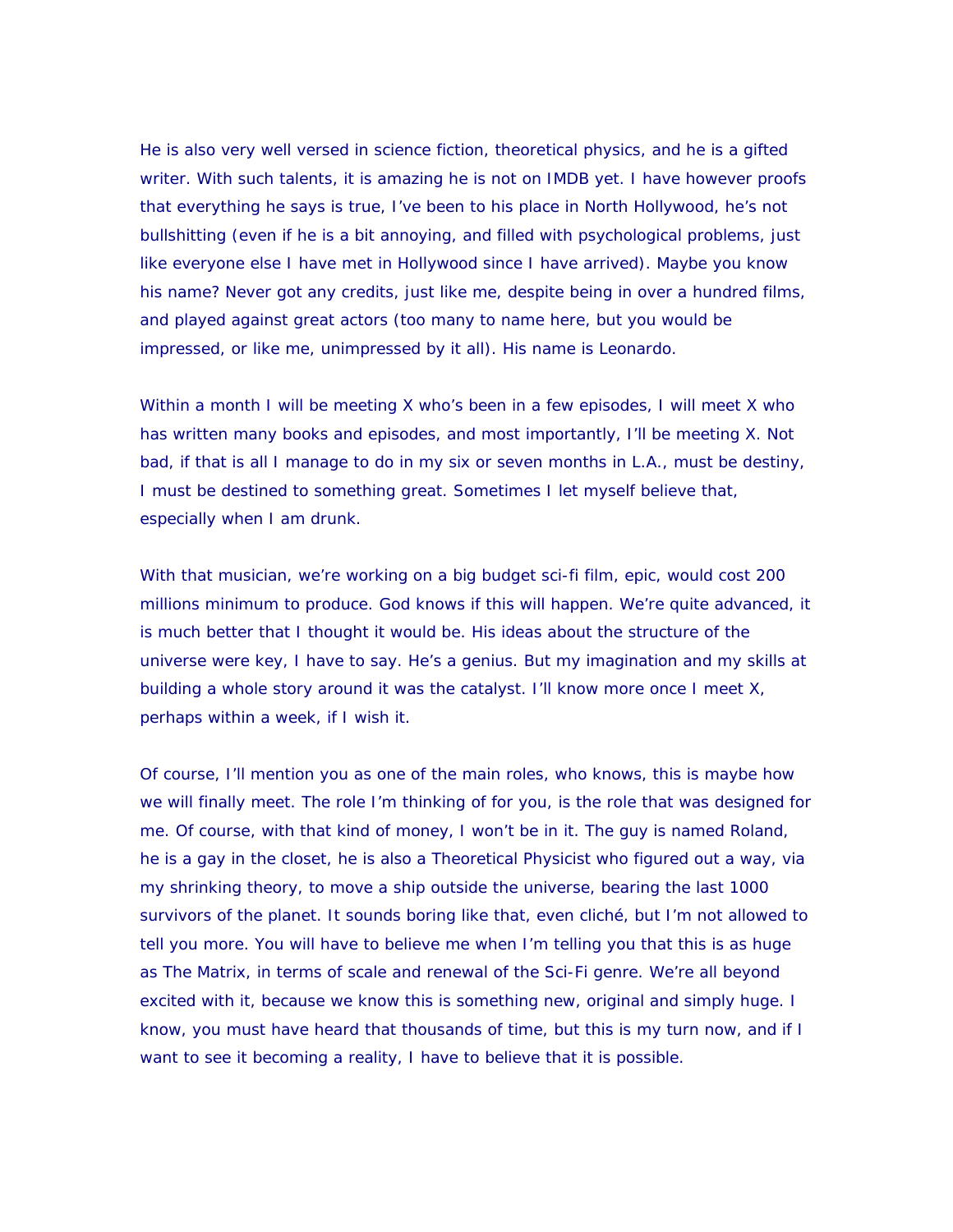I was told by my friend, whom I told about my obsession with you, that the people I was going to meet could certainly arrange for me to meet you. Easy he said, since they are so powerful in Hollywood. But I thought, no. I can send you emails, if you did not want to meet me before, why should I go around that using big names, powerful Hollywood connections? It would be beyond embarrassing.

In fact, what could I say to you if I were to meet you? Nothing, you would be bored out of your mind within minutes. I'm already frightened out of my wits at the idea of meeting X. What will I say to him, tell me? I could have met him weeks ago, I walked in front of his house in Venice Beach with my friend, the canals, I stopped it from happening. It did not seem to be the right time just yet. But I will meet him before I go, that's for sure. I could meet with him tomorrow morning, my musician friend is the best friend of all these people. They were impressed with the film script, they want to meet me, I don't know what to do. Don't worry, I'll unfroze when I realize that I am leaving for sure, that's what I'm waiting for, knowing my departure date, then I'll feel that I need to do everything I can to make sure I've got my ticket back to Los Angeles.

Anyway, better have more of the script before meeting them. The longer I wait, the better it is. X would also be one of the main actors, if somehow that is possible when you're talking about that kind of budget. And somehow, I'm sure X will want to rewrite everything, so he can also be a part of it. I don't mind, I don't care, even if it is all my own ideas in the end. I just want that thing to work so I can finally be free to write all day. That's what I really want.

And for that, tonight, I am thinking of emailing my poetry book to all the poetry publishers in England and Canada, and find a few in the US. God knows, this is maybe where it will happen first for me in the English market. I have attached that book for you, if you are interested. And my blogs, so you'll know exactly where everything stands, if you have the courage to read the hundred of pages I have written in the last five months. No one is more prolific than I, that I know. Your interest will be the Kiddo's blog in L.A. (me).

So, dear Mycroft, wouldn't it be nice to meet on the set of a huge sci-fi film, guaranteed blockbuster, you as Roland (me), starting the film in New Mexico, where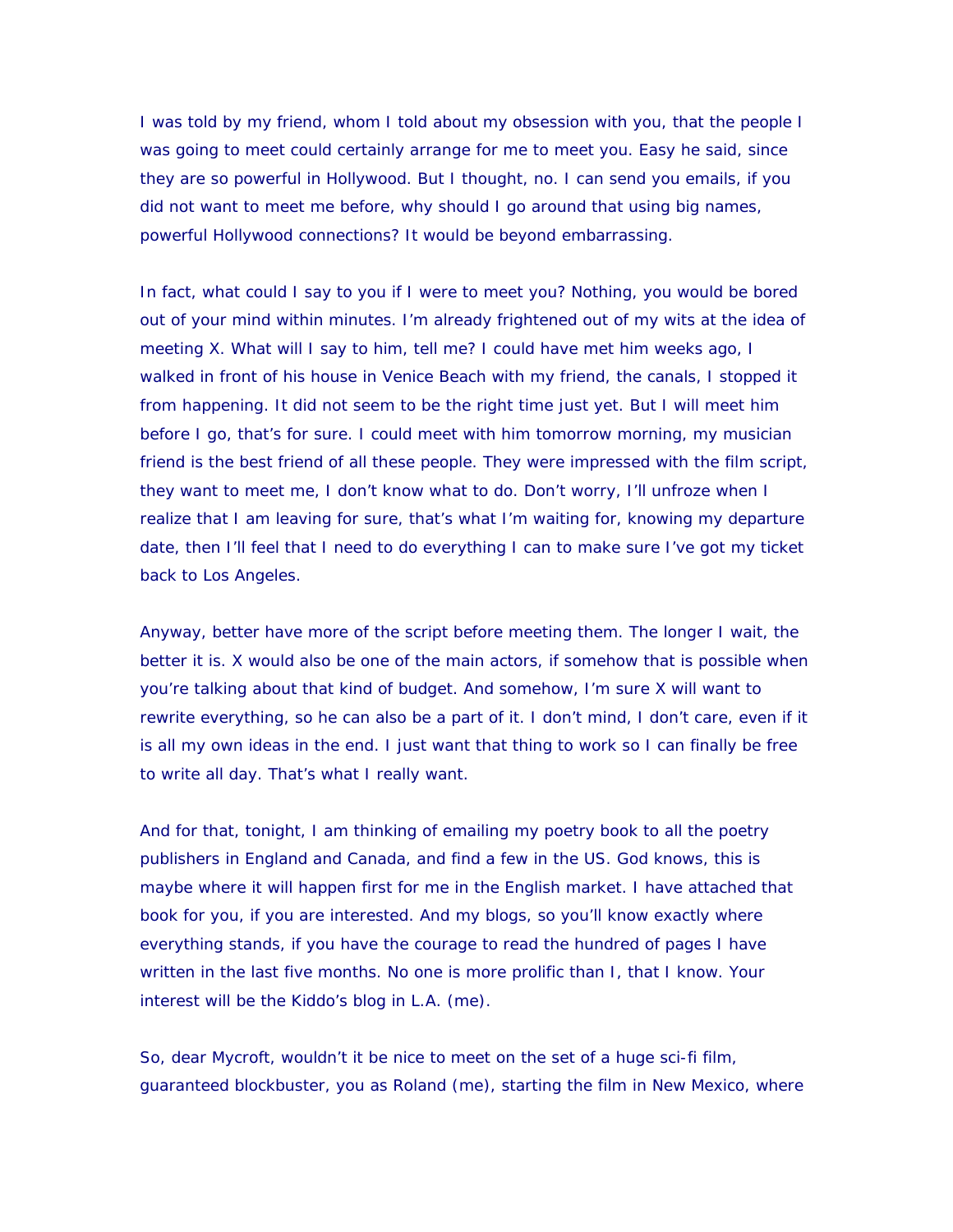your wife get's killed, so you can accept an offer to move to the Moon colony with your daughter to work on a way to get out of this damn universe? I'll fight for it, maybe it will happen. The ultimate, one of the main actors of the best sci-fi series, more brownie points with the fans. With Tory Amos as the wife of X, I think it would be perfect, my second suggestion in the script. Instead of her, they're talking about X, or something like that. She was in X apparently. Not too sure about that. Who is she anyway?

Oh well, anyway, I hope you are having a nice life. I've disconnected from your blog, the TV, and just about everything else since I have arrived in L.A. I've been too busy writing and working in conferences. And also writing three books I parallel, two are now finished. And now I am about to go back to London to start my own conference business, just in case none of that Hollywood crap works. I have to think short term, and right now I had enough of working for bosses, I'll become my own boss.

Not sure yet how I will find the money to start this conference business, and survive the first few months until we find our first sponsors, but I have to make this happen, because I simply cannot stand doing conferences for others when I could do it for myself. Not even sure yet what will be the winning topics, perhaps some sort of Sci-Fi convention will do. My business plan is almost ready. Something else I had the time to write while I was in Los Angeles. Never been so prolific, I tell you.

Might be my last personal blog ever to you, by the way. Once I put Hollywood behind, I'm sorry to say, you're part of that. I'm sure it will make no difference to you whatsoever. But it will to me, it is symbolic, I'll leave all that behind. Unless that film script goes anywhere, my very last chance with X, I'm turning my back on Hollywood. Never want to hear about it ever again, I'm moving on with my life. I'll write books instead, and continue to be published, at the very least in the French world, and hopefully in English soon. That's what I'll be concentrating on.

Have a nice life if I don't contact you just before I leave L.A.

Regards,

### **Roland Michel Tremblay**